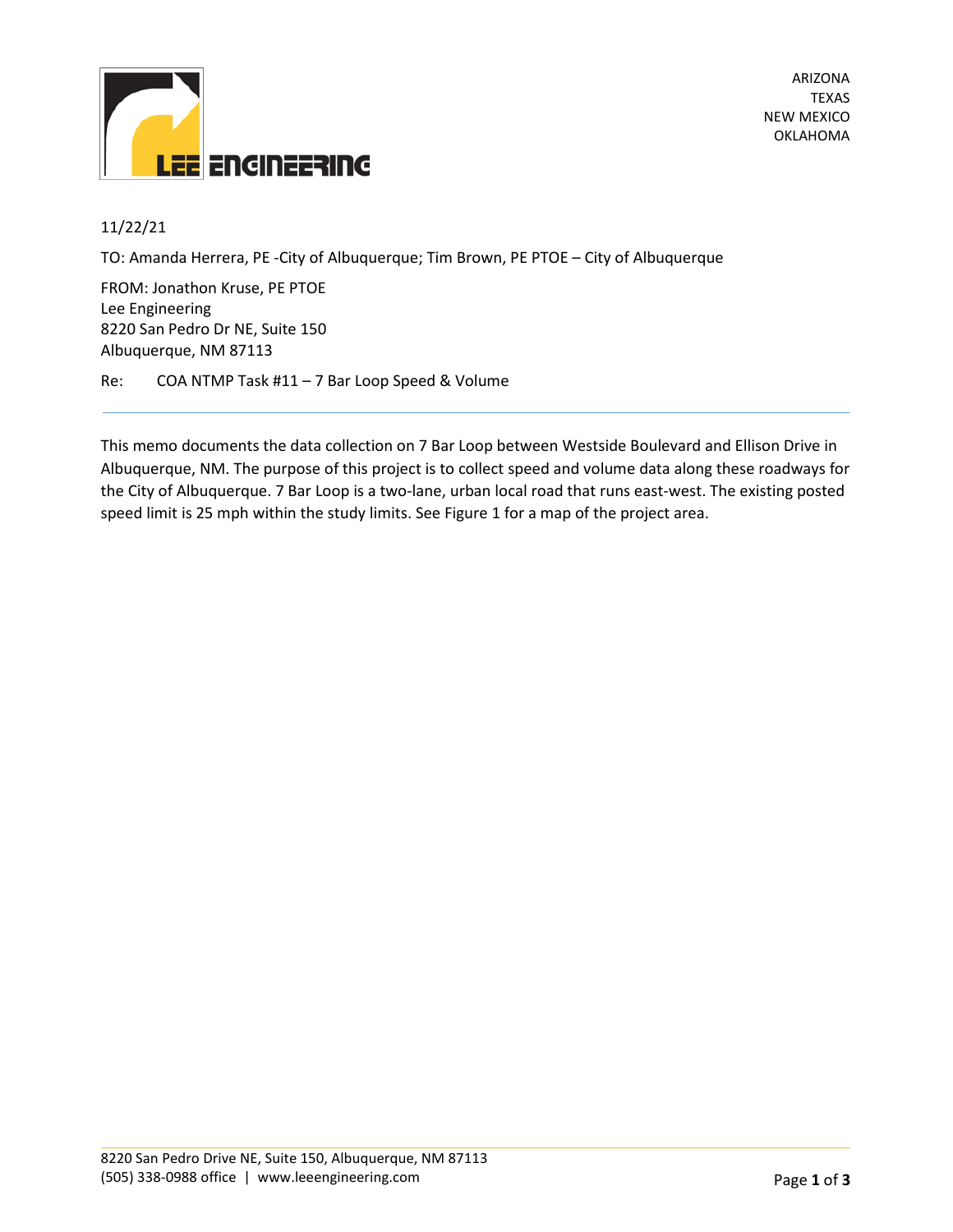

*Figure 1: Study Area and Counter Location*

# LEE ENGINEERING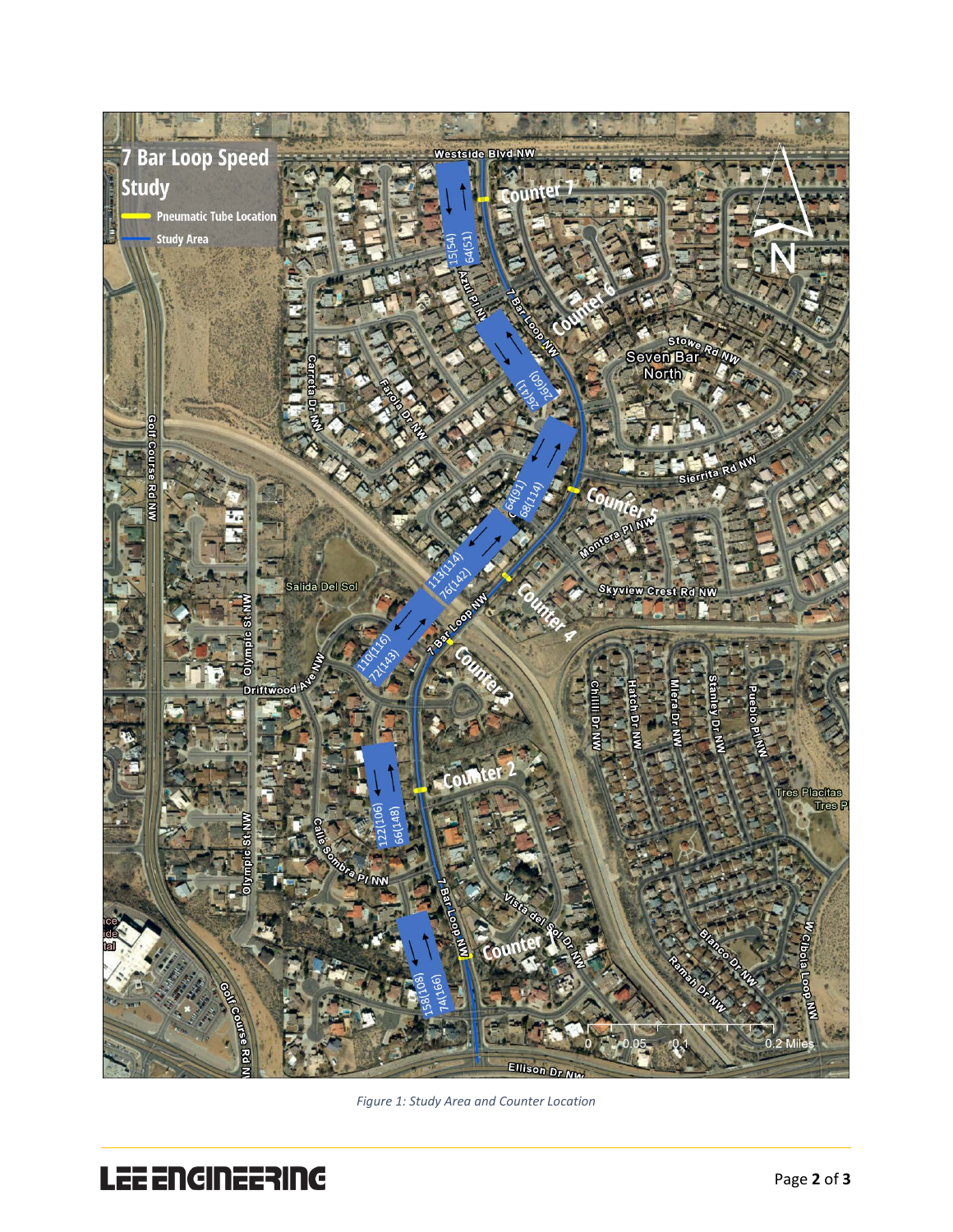Traffic data was collected on 7 Bar Loop on Wednesday, October 13, 2021, and Thursday, October 14, 2021, for a 48-hour period. Speed and volume data were collected at the locations shown in Figure 1. The AM peak hour was 7:00 AM and the PM peak hour was 4:00 PM.

Table 1 summarizes the speed data including 85<sup>th</sup> percentile speeds and 10 mph pace speeds. According to the collected speed data, the 85<sup>th</sup> percentile speed is 35.7 mph at Counter 1. This is 10.7 mph greater than the posted speed limit of 25 mph. The 85<sup>th</sup> percentile speed is 39.6 mph at Counter 2. This is just 14.6 mph greater than the posted speed limit of 25 mph. The 85<sup>th</sup> percentile speed is 38.6 mph at Counter 3. This is 13.6 mph greater than the posted speed limit of 25 mph. The 85<sup>th</sup> percentile speed is 35.8 mph at Counter 4. This is just 10.8 mph greater than the posted speed limit of 25 mph. The 85<sup>th</sup> percentile speed is 31 mph at Counter 5. This is just 6 mph greater than the posted speed limit of 25 mph. The 85<sup>th</sup> percentile speed is 46.6 mph at Counter 6. This is 21.6 mph greater than the posted speed limit of 25 mph. The 85<sup>th</sup> percentile speed is 29.9 mph at Counter 7. This is just 4.9 mph greater than the posted speed limit of 25 mph.

| Location  | 85th Percentile Speed | 10 mph Pace Speed  |
|-----------|-----------------------|--------------------|
| Counter 1 | 35.7                  | $25$ mph $-34$ mph |
| Counter 2 | 39.6                  | $30$ mph $-39$ mph |
| Counter 3 | 38.6                  | $20$ mph $-29$ mph |
| Counter 4 | 35.8                  | $25$ mph $-34$ mph |
| Counter 5 | 31                    | $20$ mph $-29$ mph |
| Counter 6 | 46.6                  | $20$ mph $-29$ mph |
| Counter 7 | 29.9                  | 20 mph - 29 mph    |

*Table 1: Speed Data*

Attachments:

48-hour Volume Data

48-hour Speed Data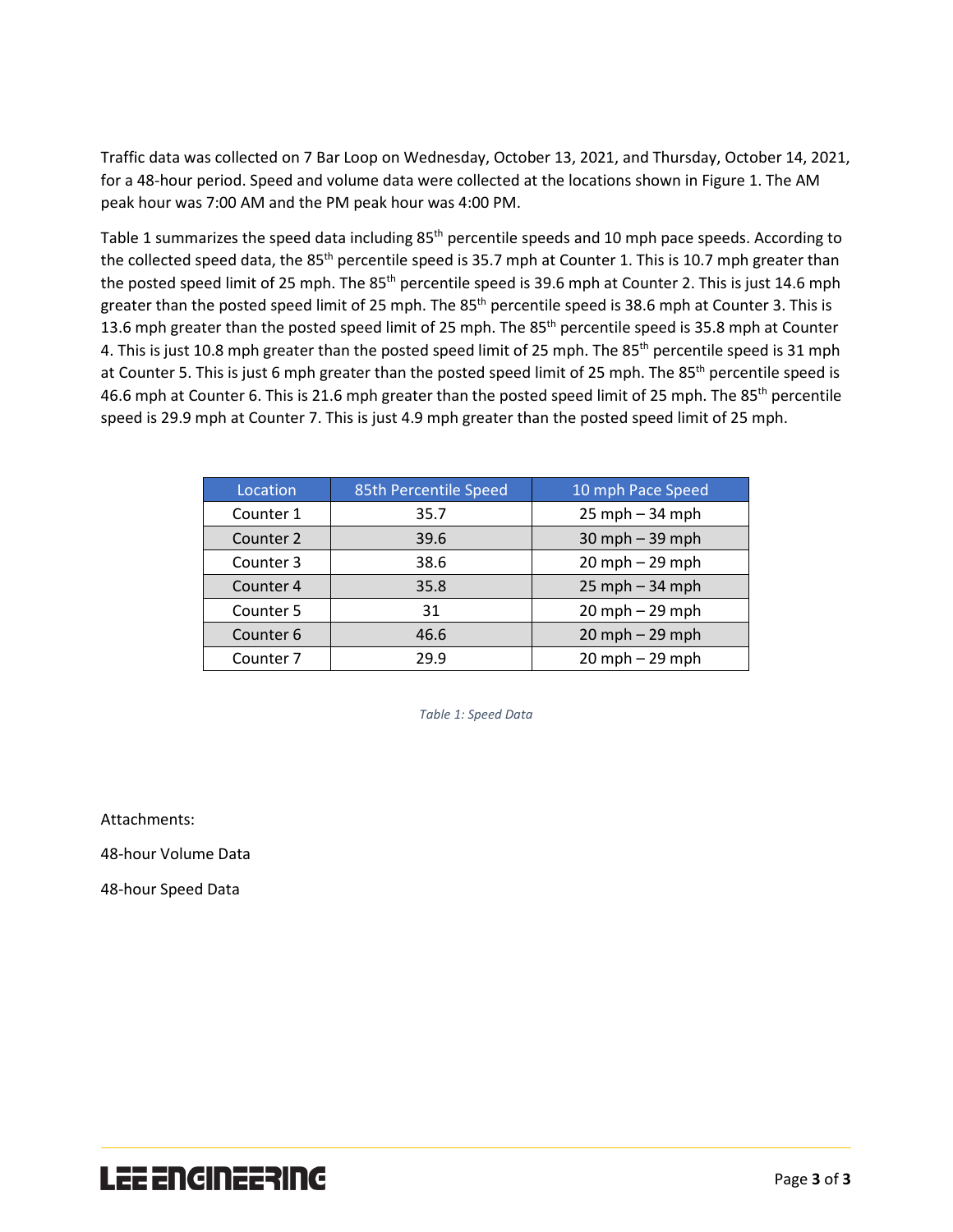| Site Code: 1                             | File Name: Site 1        |
|------------------------------------------|--------------------------|
|                                          | Date Printed: 10/27/2021 |
| Location 1: 7 Bar Loop Rd and Condesa Ct | Start Date: 10/13/2021   |
| Latitude: 35.207498                      | End Date: 10/14/2021     |
| Longitude: -106.671778                   | GPS Accuracy: 27.25 ft   |
|                                          | Location Verified: Yes   |

| 10/11/2021     | Monday      |                |         | Tuesday                       | Wednesday |                | Thursday      |                |         | Friday              |             | Saturday            |         | Sunday                        | Week Average |           |
|----------------|-------------|----------------|---------|-------------------------------|-----------|----------------|---------------|----------------|---------|---------------------|-------------|---------------------|---------|-------------------------------|--------------|-----------|
| Time           | A to B,     | B to A,        | A to B, | B to A,                       | A to B,   | B to A,        | A to B,       | B to A,        | A to B, | B to A,             | A to B,     | B to A,             | A to B, | B to A,                       | A to B,      | B to A,   |
|                | None        | None           | None    | None                          | None      | None           | None          | None           | None    | None                | None        | None                | None    | None                          | None         | None      |
|                | Specified   | Specified      |         | Specified Specified Specified |           | Specified      | Specified     | Specified      |         | Specified Specified |             | Specified Specified |         | Specified Specified Specified |              | Specified |
| 12:00 AM       |             |                |         |                               |           |                |               | $\overline{2}$ |         |                     |             |                     |         |                               |              |           |
| 1:00           |             |                |         |                               |           | 4              |               | 3              |         |                     |             |                     |         |                               |              |           |
| 2:00           |             |                |         |                               |           |                | 2             | 3              |         |                     |             |                     |         |                               |              |           |
| 3:00           |             |                |         |                               |           | 5              | $\mathcal{P}$ |                |         |                     |             |                     |         |                               |              |           |
| 4:00           |             |                |         |                               |           | 10             | 5             | 8              |         |                     |             |                     |         |                               |              |           |
| 5:00           |             |                |         |                               | 20        | 29             | 17            | 26             |         |                     |             |                     |         |                               | 18           | 28        |
| 6:00           |             |                |         |                               | 36        | 59             | 39            | 65             |         |                     |             |                     |         |                               | 38           | 62        |
| 7:00           |             |                |         |                               | 73        | 161            | 76            | 154            |         |                     |             |                     |         |                               | 74           | 158       |
| 8:00           |             |                |         |                               | 61        | 92             | 62            | 62             |         |                     |             |                     |         |                               | 62           | $77$      |
| 9:00           |             |                |         |                               | 74        | 86             | 68            | 69             |         |                     |             |                     |         |                               | 71           | 78        |
| 10:00          |             |                |         |                               | 66        | 64             | 76            | 87             |         |                     |             |                     |         |                               | 71           | 76        |
| 11:00          |             |                |         |                               | 78        | 66             | 69            | 84             |         |                     |             |                     |         |                               | 74           | 75        |
| 12:00 PM       |             |                |         |                               | 105       | 93             | 90            | 72             |         |                     |             |                     |         |                               | 98           | 82        |
| 1:00           |             |                |         |                               | 118       | 95             | 86            | 76             |         |                     |             |                     |         |                               | 102          | 86        |
| 2:00           |             |                |         |                               | 128       | 106            | 145           | 104            |         |                     |             |                     |         |                               | 136          | 105       |
| 3:00           |             |                |         |                               | 113       | 102            | 146           | 76             |         |                     |             |                     |         |                               | 130          | 89        |
| 4:00           |             |                |         |                               | 166       | 106            | 165           | 109            |         |                     |             |                     |         |                               | 166          | 108       |
| 5:00           |             |                |         |                               | 165       | 91             | 158           | 102            |         |                     |             |                     |         |                               | 162          | 96        |
| 6:00           |             |                |         |                               | 135       | 89             | 148           | 98             |         |                     |             |                     |         |                               | 142          | 94        |
| 7:00           |             |                |         |                               | 104       | 55             | 93            | 50             |         |                     |             |                     |         |                               | 98           | 52        |
| 8:00           |             |                |         |                               | 70        | 35             | 66            | 33             |         |                     |             |                     |         |                               | 68           | 34        |
| 9:00           |             |                |         |                               | 36        | 20             | 42            | 31             |         |                     |             |                     |         |                               | 39           | 26        |
| 10:00          |             |                |         |                               | 27        | 17             | 26            | 17             |         |                     |             |                     |         |                               | 26           | 17        |
| 11:00          |             |                |         |                               | 11        | $\overline{7}$ | 16            | 9              |         |                     |             |                     |         |                               | 14           | 8         |
| Total          | $\mathbf 0$ | $\overline{0}$ | 0       | $\mathbf{0}$                  | 1607      | 1400           | 1608          | 1344           | 0       | $\overline{0}$      | $\mathbf 0$ | $\mathbf 0$         | 0       | $\mathbf{0}$                  | 1610         | 1375      |
| Day            | $\Omega$    |                |         | $\mathbf 0$                   | 3007      |                | 2952          |                |         | 0                   |             | $\Omega$            |         | $\mathbf 0$                   | 2985         |           |
| <b>AM Peak</b> |             |                |         |                               | 11:00     | 7:00           | 7:00          | 7:00           |         |                     |             |                     |         |                               | 7:00         | 7:00      |
| Volume         |             |                |         |                               | 78        | 161            | 76            | 154            |         |                     |             |                     |         |                               | 74           | 158       |
| <b>PM Peak</b> |             |                |         |                               | 4:00      | 2:00           | 4:00          | 4:00           |         |                     |             |                     |         |                               | 4:00         | 4:00      |
| Volume         |             |                |         |                               | 166       | 106            | 165           | 109            |         |                     |             |                     |         |                               | 166          | $108$     |
| Comb Total     |             | $\Omega$       |         | $\mathbf 0$                   | 3007      |                | 2952          |                |         | 0                   |             | $\mathbf 0$         |         | $\mathbf 0$                   | 2985         |           |
| <b>ADT</b>     |             | ADT: 2,980     |         | AADT: 2,980                   |           |                |               |                |         |                     |             |                     |         |                               |              |           |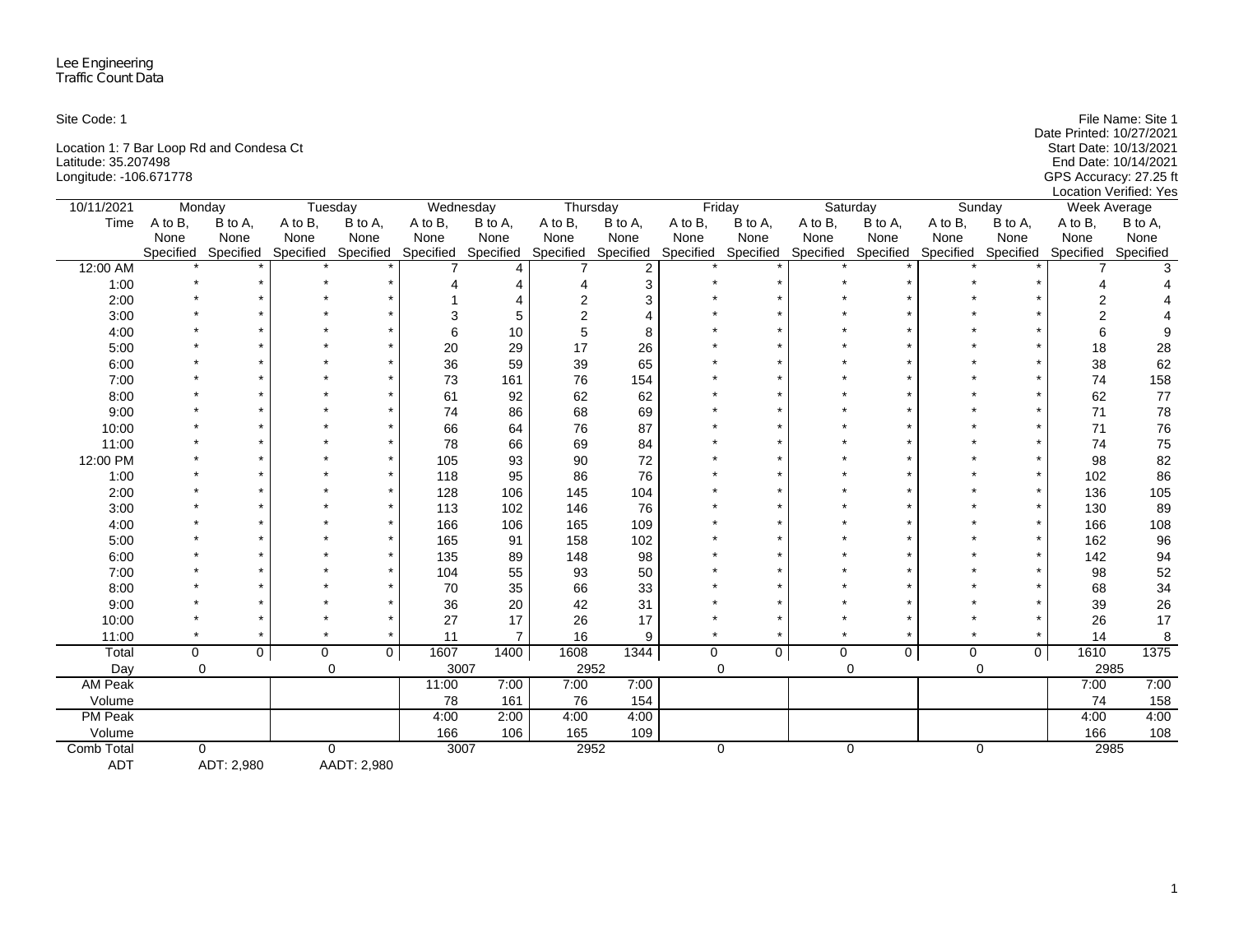Location 1: 7 Bar Loop Rd and Condesa Ct Start Date: 10/13/2021 Latitude: 35.207498 End Date: 10/14/2021 Longitude: -106.671778 GPS Accuracy: 27.25 ft

Direction: A to B, None Specified

Site Code: 1 File Name: Site 1 File Name: Site 1 File Name: Site 1 File Name: Site 1 Date Printed: 10/27/2021<br>Start Date: 10/13/2021 Location Verified: Yes

| 10/13/2021 | $0 - 15$   | $> 15 -$ | $> 20 -$   | $> 25 -$ | $> 30 -$ | $> 35 -$ | $> 40 -$ | $> 45 -$       | $> 50 -$                                                                     | $> 55 -$ | $> 60 -$     | $> 65 -$ | > 70       |       |
|------------|------------|----------|------------|----------|----------|----------|----------|----------------|------------------------------------------------------------------------------|----------|--------------|----------|------------|-------|
| Time       | <b>MPH</b> |          |            |          |          |          |          |                | 20 MPH 25 MPH 30 MPH 35 MPH 40 MPH 45 MPH 50 MPH 55 MPH 60 MPH 65 MPH 70 MPH |          |              |          | <b>MPH</b> | Total |
| 12:00 AM   | $\Omega$   |          | O          | 3        | 2        | 0        |          | 0              |                                                                              | U        | <sup>0</sup> | 0        | $\Omega$   |       |
| 1:00       | 0          |          | U          |          |          |          |          | 0              |                                                                              |          |              |          |            |       |
| 2:00       | O          |          |            |          |          |          |          |                |                                                                              |          |              |          |            |       |
| 3:00       | O          |          |            |          |          |          |          | O              |                                                                              |          |              |          |            |       |
| 4:00       | o          |          |            |          |          |          |          |                |                                                                              |          |              |          |            |       |
| 5:00       | O          |          |            |          | 5        | 10       |          |                |                                                                              |          |              |          |            | 20    |
| 6:00       | O          |          | 3          | 6        | 14       |          |          | O              |                                                                              |          |              |          | O          | 36    |
| 7:00       | 0          |          | 2          | 18       | 37       | 12       |          |                |                                                                              |          |              |          |            | 73    |
| 8:00       | U          |          |            | 16       | 24       | 13       |          |                |                                                                              |          |              |          |            | 61    |
| 9:00       | O          |          | 4          | 18       | 32       | 16       |          | O              |                                                                              |          |              |          | O          | 74    |
| 10:00      |            |          | 5          | 20       | 22       | 15       |          |                |                                                                              |          |              |          |            | 66    |
| 11:00      | O          |          |            | 15       | 33       | 25       |          |                |                                                                              |          |              |          |            | 78    |
| 12:00 PM   | U          |          |            | 27       | 56       | 17       |          |                |                                                                              |          |              |          | O          | 105   |
| 1:00       | U          |          | 5          | 34       | 56       | 18       |          |                |                                                                              |          |              |          |            | 118   |
| 2:00       | 2          |          | 2          | 39       | 54       | 28       |          | $\overline{2}$ |                                                                              |          |              |          |            | 128   |
| 3:00       |            |          |            | 24       | 55       | 27       |          |                |                                                                              |          |              |          |            | 113   |
| 4:00       |            |          |            | 43       | 79       | 33       |          |                |                                                                              |          |              |          |            | 166   |
| 5:00       | 2          |          | 5          | 40       | 84       | 29       |          |                |                                                                              |          |              |          |            | 165   |
| 6:00       |            |          | 2          | 33       | 53       | 36       |          |                |                                                                              |          |              |          |            | 135   |
| 7:00       | U          |          | 3          | 47       | 40       | 11       |          |                |                                                                              |          |              |          | $\Omega$   | 104   |
| 8:00       | 0          |          | 5          | 24       | 32       | 8        |          |                |                                                                              |          |              |          |            | 70    |
| 9:00       |            |          |            | 13       | 13       |          |          |                |                                                                              |          |              |          |            | 36    |
| 10:00      |            |          |            | 3        | 15       | ь        |          |                |                                                                              |          |              |          |            | 27    |
| 11:00      | 0          |          |            | 6        | 4        |          |          | 0              |                                                                              | 0        | 0            | 0        | 0          | 11    |
| Total      | 5          | 5        | 55         | 434      | 717      | 319      | 63       | 6              | 1                                                                            | $\Omega$ | -1           |          | $\Omega$   | 1607  |
|            |            |          | Percentile | 15th     | 50th     | 85th     | 95th     |                |                                                                              |          |              |          |            |       |

Percentile 15th 50th 85th 95th

Speed

Mean Speed (Average) 32.2 10 MPH Pace Speed 25-34 Number in Pace 1138 Percent in Pace 70.8% Number > 25 MPH 1542<br>Percent > 25 MPH 96.0%  $Percent > 25 MPH$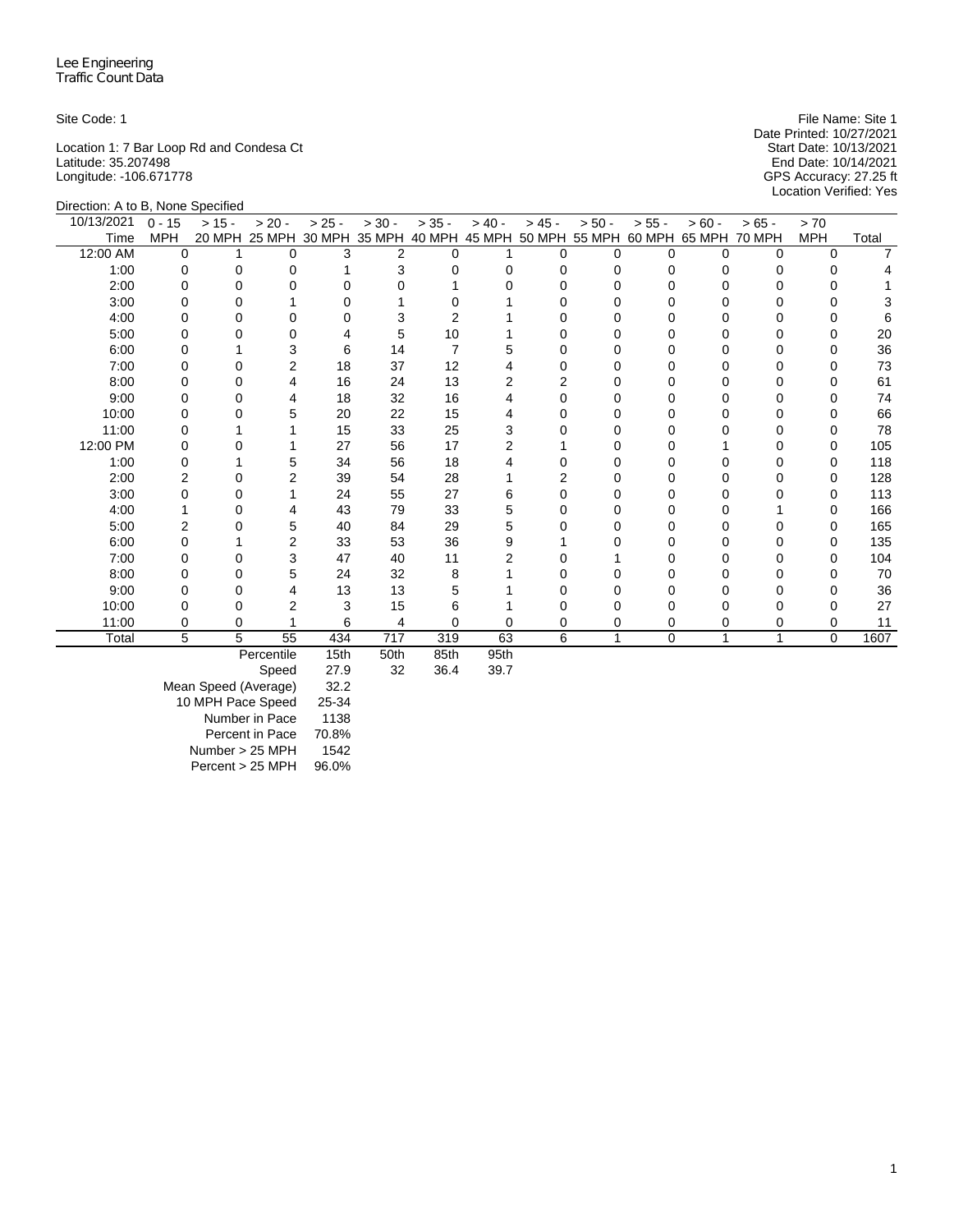Location 1: 7 Bar Loop Rd and Condesa Ct Start Date: 10/13/2021 Latitude: 35.207498 End Date: 10/14/2021 Longitude: -106.671778 GPS Accuracy: 27.25 ft

Site Code: 1 File Name: Site 1 File Name: Site 1 File Name: Site 1 File Name: Site 1 Date Printed: 10/27/2021 Start Date: 10/13/2021<br>End Date: 10/14/2021<br>GPS Accuracy: 27.25 ft<br>Location Verified: Yes

| Direction: A to B, None Specified |                      |                      |                                                                              |                |                |                         |                |                               |                            |                            |                  |              |                  |                         |
|-----------------------------------|----------------------|----------------------|------------------------------------------------------------------------------|----------------|----------------|-------------------------|----------------|-------------------------------|----------------------------|----------------------------|------------------|--------------|------------------|-------------------------|
| 10/14/2021                        | $0 - 15$             | $> 15 -$             | $> 20 -$                                                                     | $> 25 -$       | $> 30 -$       | $> 35 -$                | $> 40 -$       | $> 45 -$                      | $> 50 -$                   | $> 55 -$                   | $> 60 -$         | $>65 -$      | > 70             |                         |
| Time                              | <b>MPH</b>           |                      | 20 MPH 25 MPH 30 MPH 35 MPH 40 MPH 45 MPH 50 MPH 55 MPH 60 MPH 65 MPH 70 MPH |                |                |                         |                |                               |                            |                            |                  |              | <b>MPH</b>       | Total                   |
| 12:00 AM                          | 0                    | 0                    | 1                                                                            | 3              | 2              | $\mathbf 0$             | $\mathbf 0$    | 1                             | 0                          | 0                          | $\mathbf 0$      | $\mathbf 0$  | $\mathbf 0$      | $\overline{7}$          |
| 1:00                              | $\mathbf 0$          | 0                    | 1                                                                            | 0              | 0              | $\overline{2}$          | $\mathbf{1}$   | $\mathbf 0$                   | 0                          | 0                          | 0                | $\pmb{0}$    | $\mathbf 0$      | 4                       |
| 2:00                              | $\mathbf 0$          | 0                    | 1                                                                            | 0              | $\mathbf{1}$   | $\mathbf 0$             | $\mathbf 0$    | $\mathbf 0$                   | $\mathbf 0$                | $\mathbf 0$                | 0                | $\mathbf 0$  | $\mathbf 0$      | $\overline{\mathbf{c}}$ |
| 3:00                              | 0                    | 0                    | $\mathbf 0$                                                                  | 0              | 0              | $\overline{\mathbf{c}}$ | $\mathbf 0$    | 0                             | 0                          | $\mathbf 0$                | 0                | $\mathbf 0$  | 0                | $\boldsymbol{2}$        |
| 4:00                              | $\mathbf 0$          | $\mathbf 0$          | $\mathbf 0$                                                                  | $\mathbf 0$    | $\overline{2}$ | $\overline{c}$          | 0              | 1                             | $\mathbf 0$                | 0                          | 0                | $\mathbf 0$  | $\mathbf 0$      | 5                       |
| 5:00                              | 0                    | $\mathbf 0$          | 0                                                                            | 4              | 6              | $\overline{7}$          | $\mathbf 0$    | $\mathbf 0$                   | 0                          | 0                          | 0                | 0            | $\mathbf 0$      | 17                      |
| 6:00                              | 0                    | 1                    | $\overline{c}$                                                               | $\overline{7}$ | 19             | 6                       | $\overline{c}$ | 1                             | 1                          | $\mathbf 0$                | 0                | $\mathbf 0$  | $\mathbf 0$      | 39                      |
| 7:00                              | 1                    | 0                    | 0                                                                            | 18             | 34             | 19                      | 4              | 0                             | 0                          | 0                          | 0                | 0            | $\mathbf 0$      | 76                      |
| 8:00                              | 1                    | 0                    | 3<br>$\overline{7}$                                                          | 20             | 24             | 10                      | 3              | 1                             | 0                          | 0                          | 0                | 0            | 0                | 62                      |
| 9:00                              | $\mathbf 0$          | $\mathbf 0$          |                                                                              | 23             | 25             | 9                       | $\overline{4}$ | $\mathbf 0$                   | 0                          | $\mathbf 0$                | 0                | $\mathbf 0$  | $\mathbf 0$      | 68                      |
| 10:00<br>11:00                    | 0<br>0               | $\mathbf 0$          | $\overline{c}$<br>$\overline{2}$                                             | 20<br>23       | 31<br>32       | 17<br>11                | 4<br>1         | $\overline{2}$<br>$\mathbf 0$ | $\mathbf 0$<br>$\mathbf 0$ | $\mathbf 0$<br>$\mathbf 0$ | 0<br>$\mathbf 0$ | $\mathbf 0$  | 0<br>$\mathbf 0$ | 76<br>69                |
| 12:00 PM                          | 0                    | 0<br>0               | 1                                                                            | 18             | 56             | 10                      | 1              | 2                             | 1                          | 1                          | 0                | 0<br>0       | $\mathbf 0$      | 90                      |
| 1:00                              | 0                    | 0                    | 4                                                                            | 14             | 51             | 16                      | 1              | $\mathbf 0$                   | $\mathbf 0$                | $\mathbf 0$                | 0                | 0            | $\mathbf 0$      | 86                      |
| 2:00                              | 1                    | 0                    | $\overline{4}$                                                               | 44             | 62             | 28                      | 6              | 0                             | $\mathbf 0$                | $\mathbf 0$                | 0                | $\pmb{0}$    | $\mathbf 0$      | 145                     |
| 3:00                              | 1                    | 0                    | 5                                                                            | 52             | 56             | 29                      | $\overline{c}$ | 0                             | 1                          | $\mathbf 0$                | 0                | $\mathbf 0$  | $\mathbf 0$      | 146                     |
| 4:00                              | 3                    | 0                    | $\overline{4}$                                                               | 41             | 65             | 49                      | 3              | 0                             | $\mathbf 0$                | $\mathbf 0$                | 0                | $\mathbf 0$  | $\mathbf 0$      | 165                     |
| 5:00                              | 0                    | 0                    | 3                                                                            | 45             | 77             | 29                      | 3              | 1                             | 0                          | $\mathbf 0$                | 0                | 0            | $\mathbf 0$      | 158                     |
| 6:00                              | $\overline{2}$       | 0                    | $\overline{7}$                                                               | 37             | 68             | 23                      | 10             | 1                             | 0                          | $\mathbf 0$                | 0                | $\mathbf 0$  | $\mathbf 0$      | 148                     |
| 7:00                              | 1                    | 0                    | 6                                                                            | 35             | 40             | 8                       | 3              | 0                             | 0                          | 0                          | 0                | 0            | $\mathbf 0$      | 93                      |
| 8:00                              | 0                    | 0                    | 3                                                                            | 22             | 24             | 14                      | 3              | $\mathbf 0$                   | 0                          | 0                          | 0                | 0            | $\mathbf 0$      | 66                      |
| 9:00                              | 0                    | 0                    | 4                                                                            | 14             | 15             | 9                       | $\mathbf 0$    | $\mathbf 0$                   | 0                          | 0                          | 0                | 0            | $\mathbf 0$      | 42                      |
| 10:00                             | 0                    | 0                    | $\mathbf{1}$                                                                 | 12             | 8              | 4                       | 1              | $\mathbf 0$                   | 0                          | 0                          | 0                | 0            | 0                | 26                      |
| 11:00                             | 0                    | $\mathbf 0$          | 0                                                                            | 8              | 5              | $\overline{2}$          | $\mathbf 0$    | 1                             | 0                          | 0                          | 0                | 0            | 0                | 16                      |
| Total                             | 10                   | $\mathbf{1}$         | 61                                                                           | 460            | 703            | 306                     | 52             | 11                            | 3                          | 1                          | 0                | 0            | $\mathbf 0$      | 1608                    |
|                                   |                      |                      | Percentile                                                                   | 15th           | 50th           | 85th                    | 95th           |                               |                            |                            |                  |              |                  |                         |
|                                   |                      |                      | Speed                                                                        | 27.3           | 31.8           | 36.3                    | 39.3           |                               |                            |                            |                  |              |                  |                         |
|                                   |                      | Mean Speed (Average) |                                                                              | 32.0           |                |                         |                |                               |                            |                            |                  |              |                  |                         |
|                                   |                      | 10 MPH Pace Speed    |                                                                              | 25-34          |                |                         |                |                               |                            |                            |                  |              |                  |                         |
|                                   |                      |                      | Number in Pace                                                               | 1150           |                |                         |                |                               |                            |                            |                  |              |                  |                         |
|                                   |                      |                      | Percent in Pace                                                              | 71.5%          |                |                         |                |                               |                            |                            |                  |              |                  |                         |
|                                   |                      | Number > 25 MPH      |                                                                              | 1536           |                |                         |                |                               |                            |                            |                  |              |                  |                         |
|                                   |                      | Percent > 25 MPH     |                                                                              | 95.5%          |                |                         |                |                               |                            |                            |                  |              |                  |                         |
| <b>Grand Total</b>                | 15                   | 6                    | 116                                                                          | 894            | 1420           | 625                     | 115            | $\overline{17}$               | $\overline{4}$             | $\mathbf{1}$               | $\mathbf{1}$     | $\mathbf{1}$ | $\mathbf 0$      | 3215                    |
| <b>Stats</b>                      |                      |                      | Percentile                                                                   | 15th<br>27.6   | 50th           | 85th                    | 95th           |                               |                            |                            |                  |              |                  |                         |
|                                   | Speed                |                      |                                                                              |                | 31.9           | 36.4                    | 39.5           |                               |                            |                            |                  |              |                  |                         |
|                                   | Mean Speed (Average) |                      |                                                                              |                |                |                         |                |                               |                            |                            |                  |              |                  |                         |
| 10 MPH Pace Speed                 |                      |                      |                                                                              | 25-34          |                |                         |                |                               |                            |                            |                  |              |                  |                         |
| Number in Pace<br>Percent in Pace |                      |                      |                                                                              | 2288           |                |                         |                |                               |                            |                            |                  |              |                  |                         |
|                                   |                      |                      |                                                                              | 71.2%          |                |                         |                |                               |                            |                            |                  |              |                  |                         |
|                                   |                      | Number > 25 MPH      |                                                                              | 3078           |                |                         |                |                               |                            |                            |                  |              |                  |                         |
|                                   |                      | Percent > 25 MPH     |                                                                              | 95.7%          |                |                         |                |                               |                            |                            |                  |              |                  |                         |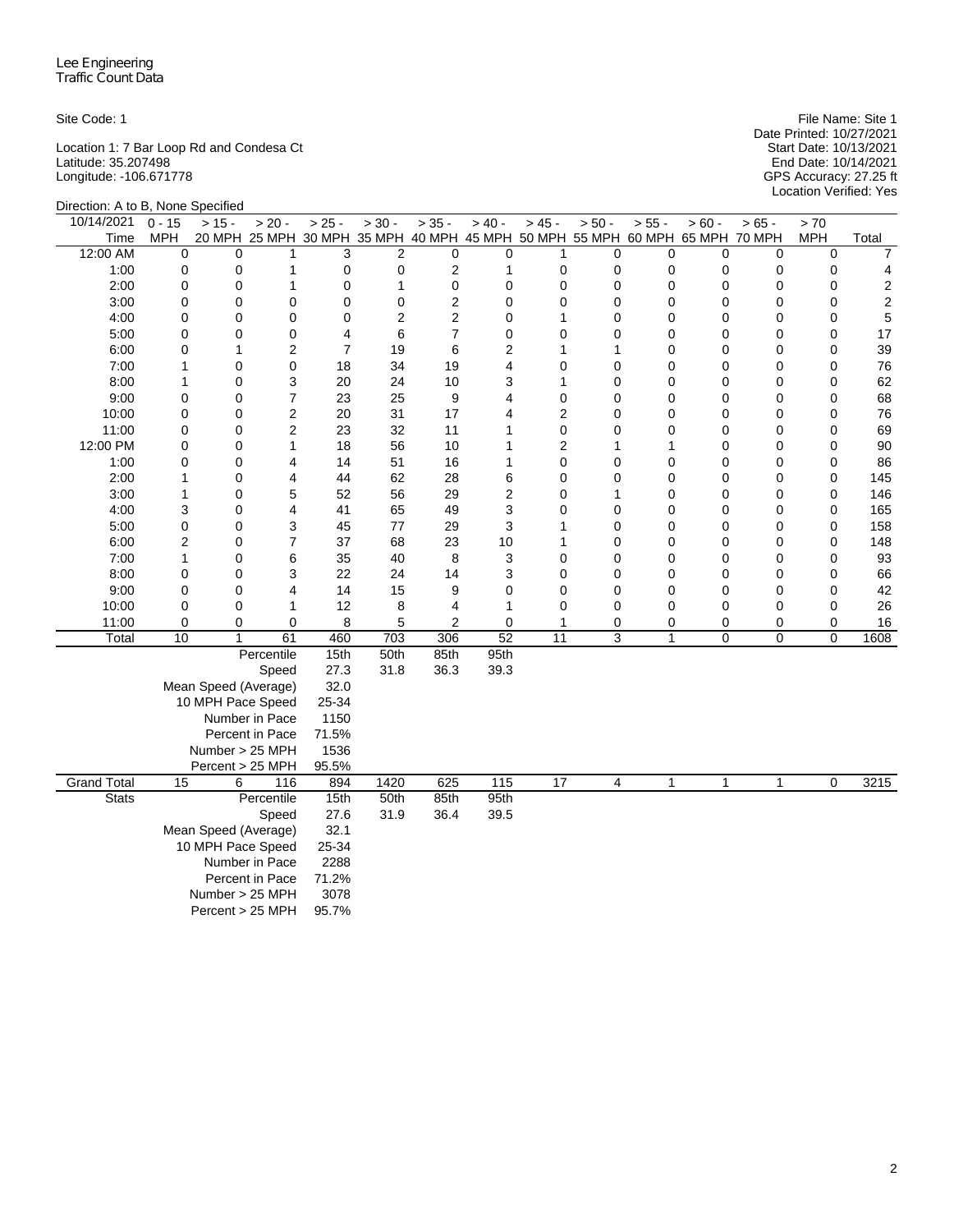Location 1: 7 Bar Loop Rd and Condesa Ct Start Date: 10/13/2021 Latitude: 35.207498 End Date: 10/14/2021 Longitude: -106.671778 GPS Accuracy: 27.25 ft

Direction: B to A, None Specified

Site Code: 1 File Name: Site 1 File Name: Site 1 File Name: Site 1 File Name: Site 1 Date Printed: 10/27/2021<br>Start Date: 10/13/2021 Location Verified: Yes

| 10/13/2021 | $0 - 15$   | $> 15 -$ | $> 20 -$          | $> 25 -$ | $> 30 -$ | $> 35 -$  | $> 40 -$  | $> 45 -$       | $> 50 -$    | $> 55 -$ | $> 60 -$                                                                     | $> 65 -$    | > 70         |       |
|------------|------------|----------|-------------------|----------|----------|-----------|-----------|----------------|-------------|----------|------------------------------------------------------------------------------|-------------|--------------|-------|
| Time       | <b>MPH</b> |          |                   |          |          |           |           |                |             |          | 20 MPH 25 MPH 30 MPH 35 MPH 40 MPH 45 MPH 50 MPH 55 MPH 60 MPH 65 MPH 70 MPH |             | <b>MPH</b>   | Total |
| 12:00 AM   | $\Omega$   | $\Omega$ |                   |          | 2        | 0         | ŋ         | U              | n           |          | O                                                                            | $\Omega$    | $\Omega$     |       |
| 1:00       | 0          |          |                   |          |          |           |           |                |             |          |                                                                              |             |              |       |
| 2:00       | O          |          |                   |          |          |           |           |                |             |          |                                                                              |             |              |       |
| 3:00       | U          |          |                   |          |          |           |           |                |             |          |                                                                              |             | $\Omega$     |       |
| 4:00       |            |          |                   |          |          |           |           |                |             |          |                                                                              |             |              | 10    |
| 5:00       |            |          | 3                 | 12       |          |           |           |                |             |          |                                                                              |             |              | 29    |
| 6:00       |            |          | 9                 | 20       | 18       | 10        |           |                |             |          |                                                                              |             | 0            | 59    |
| 7:00       |            |          | 8                 | 55       | 66       | 25        |           |                |             |          |                                                                              |             | <sup>0</sup> | 161   |
| 8:00       |            |          |                   | 32       | 40       | 13        |           |                |             |          |                                                                              |             |              | 92    |
| 9:00       | 2          |          | 6                 | 27       | 34       | 14        |           |                |             |          |                                                                              |             | <sup>0</sup> | 86    |
| 10:00      |            |          |                   | 34       | 21       | 6         |           |                |             |          |                                                                              |             |              | 64    |
| 11:00      |            | $\Omega$ | 10                | 21       | 23       | 11        |           |                |             |          |                                                                              |             |              | 66    |
| 12:00 PM   |            |          | 12                | 36       | 39       | 4         |           |                |             |          |                                                                              |             |              | 93    |
| 1:00       |            |          |                   | 44       | 33       | 8         |           |                |             |          |                                                                              |             |              | 95    |
| 2:00       | 0          |          | 8                 | 40       | 45       | 11        |           |                |             |          |                                                                              |             | 0            | 106   |
| 3:00       |            | 2        | 12                | 27       | 48       | 11        |           |                |             |          |                                                                              |             | 0            | 102   |
| 4:00       |            |          |                   | 38       | 49       | 9         |           |                |             |          |                                                                              |             | O            | 106   |
| 5:00       |            |          | 6                 | 33       | 37       | 12        |           |                |             |          |                                                                              |             | <sup>0</sup> | 91    |
| 6:00       |            |          | 10                | 36       | 36       | 5         |           |                |             |          |                                                                              |             |              | 89    |
| 7:00       |            |          | 8                 | 26       | 19       |           |           |                |             |          |                                                                              |             |              | 55    |
| 8:00       | 0          |          | 5                 | 20       | 9        |           |           |                |             |          |                                                                              |             | <sup>0</sup> | 35    |
| 9:00       |            |          |                   | 6        |          | 6         |           |                |             |          |                                                                              |             |              | 20    |
| 10:00      |            |          |                   |          |          |           |           |                |             |          |                                                                              |             | 0            | 17    |
| 11:00      | 0          | 0        |                   |          | 2        | 0         | 0         | 0              | 0           | 0        | 0                                                                            | 0           | 0            |       |
| Total      | 6          | 9        | 123               | 524      | 557      | 155       | 24        | $\overline{2}$ | $\mathbf 0$ | 0        | $\mathbf 0$                                                                  | $\mathbf 0$ | 0            | 1400  |
|            |            |          | <b>Dorcontilo</b> | 1Fth     | $F$ Oth  | $QE_{th}$ | $QE_{th}$ |                |             |          |                                                                              |             |              |       |

Percentile 15th 50th 85th 95th

Speed

Mean Speed (Average) 30.3 10 MPH Pace Speed 25-34 Number in Pace 1072 Percent in Pace 76.6% Number > 25 MPH 1262<br>Percent > 25 MPH 90.1%  $Percent > 25 MPH$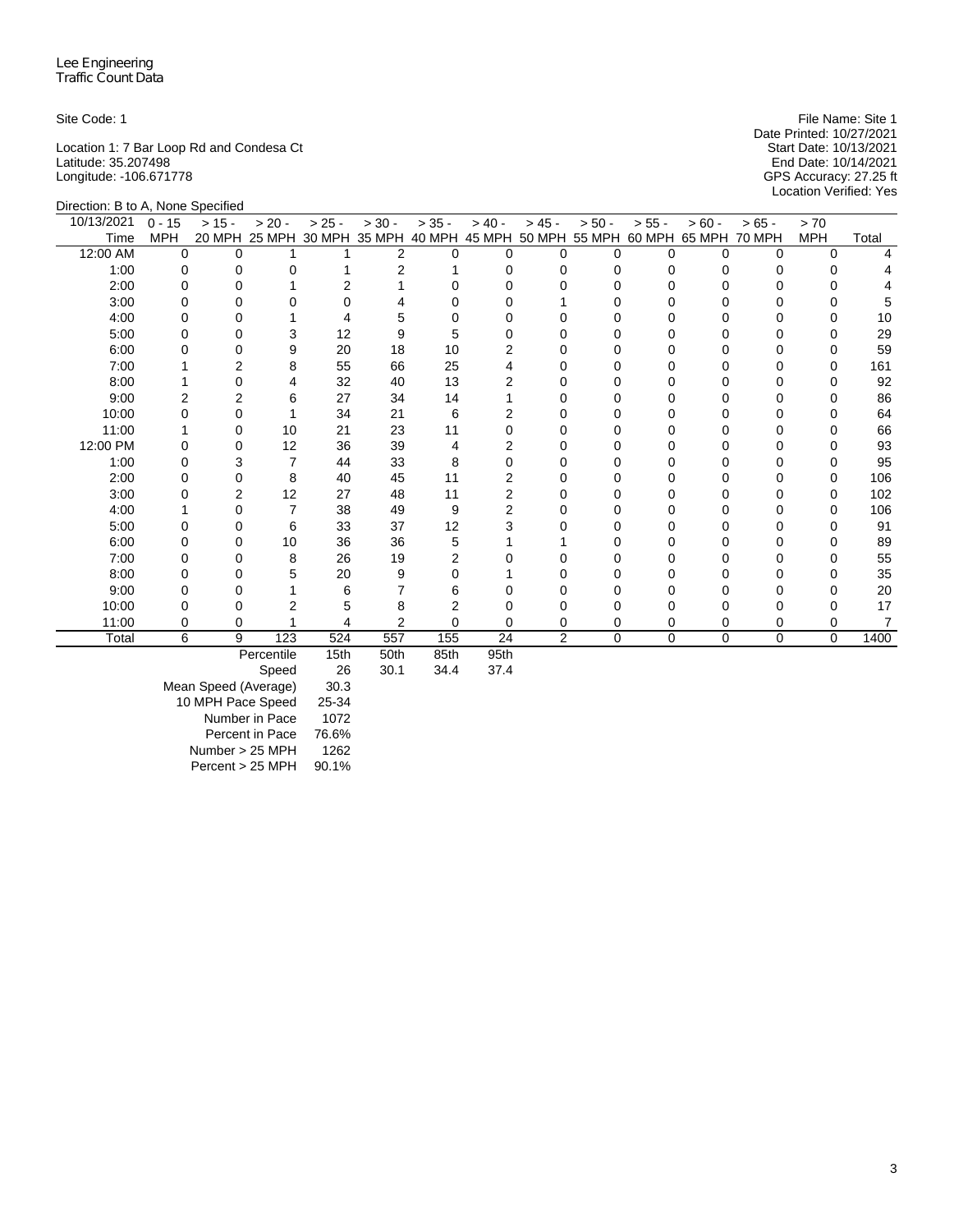Location 1: 7 Bar Loop Rd and Condesa Ct Start Date: 10/13/2021 Latitude: 35.207498 End Date: 10/14/2021 Longitude: -106.671778 GPS Accuracy: 27.25 ft

Site Code: 1 File Name: Site 1 File Name: Site 1 File Name: Site 1 File Name: Site 1 Date Printed: 10/27/2021 Start Date: 10/13/2021<br>End Date: 10/14/2021<br>GPS Accuracy: 27.25 ft<br>Location Verified: Yes

| Direction: B to A, None Specified |                      |                      |                                                                              |                |                |                |                 |                |          |                |                |                  |                  |          |
|-----------------------------------|----------------------|----------------------|------------------------------------------------------------------------------|----------------|----------------|----------------|-----------------|----------------|----------|----------------|----------------|------------------|------------------|----------|
| 10/14/2021                        | $0 - 15$             | $> 15 -$             | $> 20 -$                                                                     | $> 25 -$       | $> 30 -$       | $> 35 -$       | $> 40 -$        | $> 45 -$       | $> 50 -$ | $> 55 -$       | $> 60 -$       | $> 65 -$         | > 70             |          |
| Time                              | <b>MPH</b>           |                      | 20 MPH 25 MPH 30 MPH 35 MPH 40 MPH 45 MPH 50 MPH 55 MPH 60 MPH 65 MPH 70 MPH |                |                |                |                 |                |          |                |                |                  | <b>MPH</b>       | Total    |
| 12:00 AM                          | 0                    | $\Omega$             | $\Omega$                                                                     | 1              | 0              | 1              | 0               | 0              | 0        | $\mathbf 0$    | $\Omega$       | $\mathbf 0$      | $\mathbf 0$      | 2        |
| 1:00                              | 0                    | 0                    | 1                                                                            | 1              | 0              | 1              | 0               | 0              | 0        | 0              | 0              | 0                | 0                | 3        |
| 2:00                              | 0                    | 0                    | 0                                                                            | $\mathbf 0$    | $\overline{2}$ | 1              | 0               | 0              | 0        | 0              | 0              | $\mathbf 0$      | $\mathbf 0$      | 3        |
| 3:00                              | 0                    | 0                    | 0                                                                            | $\overline{2}$ | $\mathbf{1}$   | 1              | $\overline{0}$  | $\overline{0}$ | 0        | 0              | 0              | $\mathbf 0$      | $\mathbf 0$      | 4        |
| 4:00                              | 0                    | 0                    | 0                                                                            | 3              | 4              | 1              | 0               | $\overline{0}$ | 0        | 0              | 0              | $\mathbf 0$      | $\mathbf 0$      | 8        |
| 5:00                              | 0                    | 0                    | 3                                                                            | 9              | 9              | 4              | 1               | $\overline{0}$ | 0        | 0              | 0              | 0                | $\mathbf 0$      | 26       |
| 6:00                              | $\mathbf{1}$         | 0                    | 5                                                                            | 21             | 28             | 8              | 2               | $\overline{0}$ | 0        | 0              | 0              | $\mathbf 0$      | $\mathbf 0$      | 65       |
| 7:00                              | 1                    | 1                    | 10                                                                           | 61             | 54             | 26             | 0               | 1              | 0        | 0              | 0              | $\mathbf 0$      | $\mathbf 0$      | 154      |
| 8:00                              | 0                    | 1                    | 8                                                                            | 21             | 24             | 8              | 0               | 0              | 0        | 0              | 0              | 0                | $\mathbf 0$      | 62       |
| 9:00                              | 0                    | 0                    | 8                                                                            | 25             | 21             | 15             | 0               | 0              | 0        | 0              | 0              | $\mathbf 0$      | $\mathbf 0$      | 69       |
| 10:00                             | 0<br>1               | 0<br>$\overline{2}$  | 17                                                                           | 31             | 28             | 9<br>11        | 1               | 1              | 0        | 0              | 0              | $\mathbf 0$      | $\mathbf 0$      | 87       |
| 11:00<br>12:00 PM                 | 1                    | 1                    | 13<br>8                                                                      | 29<br>30       | 24<br>25       | 5              | 4<br>2          | 0<br>0         | 0<br>0   | 0<br>0         | 0<br>0         | 0<br>$\mathbf 0$ | 0<br>$\mathbf 0$ | 84<br>72 |
| 1:00                              | $\overline{c}$       | 1                    | 8                                                                            | 33             | 24             | $\overline{7}$ | 1               | 0              | 0        | 0              | 0              | 0                | 0                | 76       |
| 2:00                              | 0                    | 0                    | 13                                                                           | 37             | 37             | 16             | 1               | 0              | 0        | 0              | 0              | 0                | $\mathbf 0$      | 104      |
| 3:00                              | $\overline{c}$       | 1                    | 9                                                                            | 26             | 26             | 12             | 0               | $\overline{0}$ | 0        | 0              | 0              | $\mathbf 0$      | $\mathbf 0$      | 76       |
| 4:00                              | 0                    | 0                    | 9                                                                            | 32             | 50             | 17             | 1               | 0              | 0        | $\mathbf 0$    | $\Omega$       | $\mathbf 0$      | $\mathbf 0$      | 109      |
| 5:00                              | 0                    | 0                    | 6                                                                            | 32             | 53             | 11             | 0               | 0              | 0        | 0              | 0              | 0                | $\mathbf 0$      | 102      |
| 6:00                              | $\overline{c}$       | 1                    | 7                                                                            | 37             | 39             | 10             | 1               | 1              | 0        | $\mathbf 0$    | 0              | 0                | $\mathbf 0$      | 98       |
| 7:00                              | $\overline{2}$       | 2                    | $\overline{2}$                                                               | 23             | 15             | 5              | 1               | 0              | 0        | $\mathbf 0$    | 0              | $\mathbf 0$      | 0                | 50       |
| 8:00                              | $\mathbf{1}$         | 0                    | $\mathbf{1}$                                                                 | 13             | 12             | 6              | 0               | 0              | 0        | 0              | 0              | 0                | $\mathbf 0$      | 33       |
| 9:00                              | 0                    | 0                    | 4                                                                            | 15             | 10             | 2              | 0               | 0              | 0        | 0              | 0              | 0                | $\mathbf 0$      | 31       |
| 10:00                             | 0                    | 0                    | 3                                                                            | 9              | 5              | $\mathbf 0$    | 0               | 0              | 0        | 0              | 0              | 0                | 0                | 17       |
| 11:00                             | 0                    | 0                    | $\overline{c}$                                                               | $\overline{c}$ | 3              | 1              | 1               | 0              | 0        | 0              | 0              | 0                | 0                | 9        |
| Total                             | $\overline{13}$      | $\overline{10}$      | $\overline{137}$                                                             | 493            | 494            | 178            | $\overline{16}$ | $\overline{3}$ | 0        | $\overline{0}$ | $\overline{0}$ | $\pmb{0}$        | $\Omega$         | 1344     |
|                                   |                      |                      | Percentile                                                                   | 15th           | 50th           | 85th           | 95th            |                |          |                |                |                  |                  |          |
|                                   |                      |                      | Speed                                                                        | 25.6           | 30.1           | 34.8           | 37.6            |                |          |                |                |                  |                  |          |
|                                   |                      | Mean Speed (Average) |                                                                              | 30.2           |                |                |                 |                |          |                |                |                  |                  |          |
|                                   |                      | 10 MPH Pace Speed    |                                                                              | 25-34          |                |                |                 |                |          |                |                |                  |                  |          |
|                                   |                      |                      | Number in Pace                                                               | 980            |                |                |                 |                |          |                |                |                  |                  |          |
|                                   |                      |                      | Percent in Pace                                                              | 72.9%          |                |                |                 |                |          |                |                |                  |                  |          |
|                                   |                      | Number > 25 MPH      |                                                                              | 1184           |                |                |                 |                |          |                |                |                  |                  |          |
|                                   |                      | Percent > 25 MPH     |                                                                              | 88.1%          |                |                |                 |                |          |                |                |                  |                  |          |
| <b>Grand Total</b>                | 19                   | 19                   | 260                                                                          | 1017           | 1051           | 333            | 40              | 5              | 0        | 0              | 0              | 0                | 0                | 2744     |
| <b>Stats</b>                      |                      |                      | Percentile                                                                   | 15th<br>25.8   | 50th           | 85th           | 95th            |                |          |                |                |                  |                  |          |
|                                   | Speed                |                      |                                                                              |                | 30.1           | 34.7           | 37.5            |                |          |                |                |                  |                  |          |
|                                   | Mean Speed (Average) |                      |                                                                              |                |                |                |                 |                |          |                |                |                  |                  |          |
|                                   | 10 MPH Pace Speed    |                      |                                                                              |                |                |                |                 |                |          |                |                |                  |                  |          |
| Number in Pace<br>Percent in Pace |                      |                      |                                                                              | 2052           |                |                |                 |                |          |                |                |                  |                  |          |
|                                   |                      |                      |                                                                              | 74.8%          |                |                |                 |                |          |                |                |                  |                  |          |
|                                   |                      | Number > 25 MPH      |                                                                              | 2446<br>89.1%  |                |                |                 |                |          |                |                |                  |                  |          |
|                                   | Percent > 25 MPH     |                      |                                                                              |                |                |                |                 |                |          |                |                |                  |                  |          |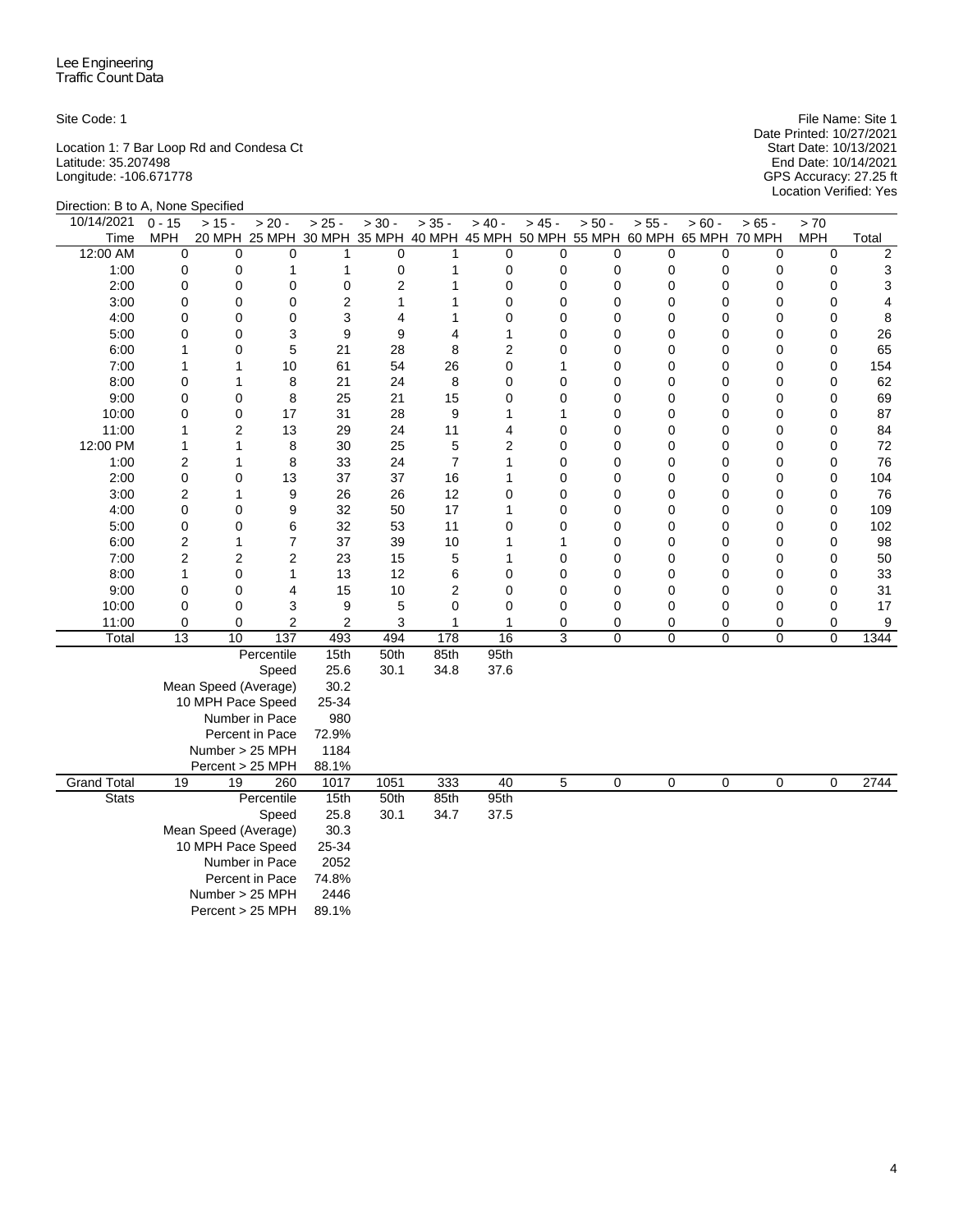Direction: Combined

Location 1: 7 Bar Loop Rd and Condesa Ct Start Date: 10/13/2021 Latitude: 35.207498 End Date: 10/14/2021 Longitude: -106.671778 GPS Accuracy: 27.25 ft

Site Code: 1 File Name: Site 1 File Name: Site 1 File Name: Site 1 File Name: Site 1 Date Printed: 10/27/2021<br>Start Date: 10/13/2021 Location Verified: Yes

| 10/13/2021 | $0 - 15$       | $> 15 -$ | $> 20 -$                                                                     | $> 25 -$ | $> 30 -$ | $> 35 -$ | $> 40 -$ | $> 45 -$ | $> 50 -$ | $> 55 -$ | $> 60 -$ | $> 65 -$ | > 70         |       |
|------------|----------------|----------|------------------------------------------------------------------------------|----------|----------|----------|----------|----------|----------|----------|----------|----------|--------------|-------|
| Time       | <b>MPH</b>     |          | 20 MPH 25 MPH 30 MPH 35 MPH 40 MPH 45 MPH 50 MPH 55 MPH 60 MPH 65 MPH 70 MPH |          |          |          |          |          |          |          |          |          | <b>MPH</b>   | Total |
| 12:00 AM   | $\Omega$       |          |                                                                              | 4        | 4        | 0        |          | U        | U        | 0        | $\Omega$ | $\Omega$ | O            | 11    |
| 1:00       | 0              |          |                                                                              | 2        |          |          |          |          |          |          | O        |          |              | 8     |
| 2:00       |                |          |                                                                              | 2        |          |          |          |          |          |          |          |          |              |       |
| 3:00       |                |          |                                                                              |          |          |          |          |          |          |          |          |          |              |       |
| 4:00       |                |          |                                                                              |          | 8        |          |          |          |          |          |          |          |              | 16    |
| 5:00       |                |          | 3                                                                            | 16       | 14       | 15       |          |          |          |          |          |          |              | 49    |
| 6:00       |                |          | 12                                                                           | 26       | 32       | 17       |          |          |          |          | U        |          | $\Omega$     | 95    |
| 7:00       |                |          | 10                                                                           | 73       | 103      | 37       |          |          |          |          |          |          |              | 234   |
| 8:00       |                |          | 8                                                                            | 48       | 64       | 26       |          |          |          |          |          |          |              | 153   |
| 9:00       | 2              | 2        | 10                                                                           | 45       | 66       | 30       |          |          | O        | O        |          |          | <sup>0</sup> | 160   |
| 10:00      |                |          | 6                                                                            | 54       | 43       | 21       |          |          |          |          |          |          |              | 130   |
| 11:00      |                |          | 11                                                                           | 36       | 56       | 36       |          |          |          |          |          |          |              | 144   |
| 12:00 PM   |                |          | 13                                                                           | 63       | 95       | 21       |          |          |          | U        |          |          | O            | 198   |
| 1:00       |                |          | 12                                                                           | 78       | 89       | 26       |          |          |          |          |          |          |              | 213   |
| 2:00       |                | 0        | 10                                                                           | 79       | 99       | 39       |          |          |          |          |          |          |              | 234   |
| 3:00       |                | 2        | 13                                                                           | 51       | 103      | 38       |          |          |          |          |          |          | O            | 215   |
| 4:00       |                | 0        | 11                                                                           | 81       | 128      | 42       |          |          |          |          |          |          |              | 272   |
| 5:00       | $\overline{2}$ |          | 11                                                                           | 73       | 121      | 41       | 8        |          |          |          |          |          |              | 256   |
| 6:00       |                |          | 12                                                                           | 69       | 89       | 41       | 10       |          |          |          |          |          | $\Omega$     | 224   |
| 7:00       |                | $\Omega$ | 11                                                                           | 73       | 59       | 13       | 2        |          |          |          |          |          | 0            | 159   |
| 8:00       |                |          | 10                                                                           | 44       | 41       | 8        |          |          |          |          |          |          | 0            | 105   |
| 9:00       |                |          | 5                                                                            | 19       | 20       | 11       |          |          |          |          |          |          |              | 56    |
| 10:00      |                |          |                                                                              | 8        | 23       | 8        |          |          |          |          |          |          |              | 44    |
| 11:00      | 0              | 0        | $\overline{2}$                                                               | 10       | 6        | 0        |          |          | 0        | 0        | 0        | 0        | 0            | 18    |
| Total      | 11             | 14       | 178                                                                          | 958      | 1274     | 474      | 87       | 8        |          | $\Omega$ | 1        | 1        | 0            | 3007  |
|            |                |          | Percentile                                                                   | 15th     | 50th     | 85th     | 95th     |          |          |          |          |          |              |       |

Percentile 15th 50th 85th 95th

Speed

Mean Speed (Average) 31.3 10 MPH Pace Speed 25-34 Number in Pace 2210 Percent in Pace 73.5%<br>umber > 25 MPH 2804  $Number > 25 MPH$ Percent > 25 MPH 93.2%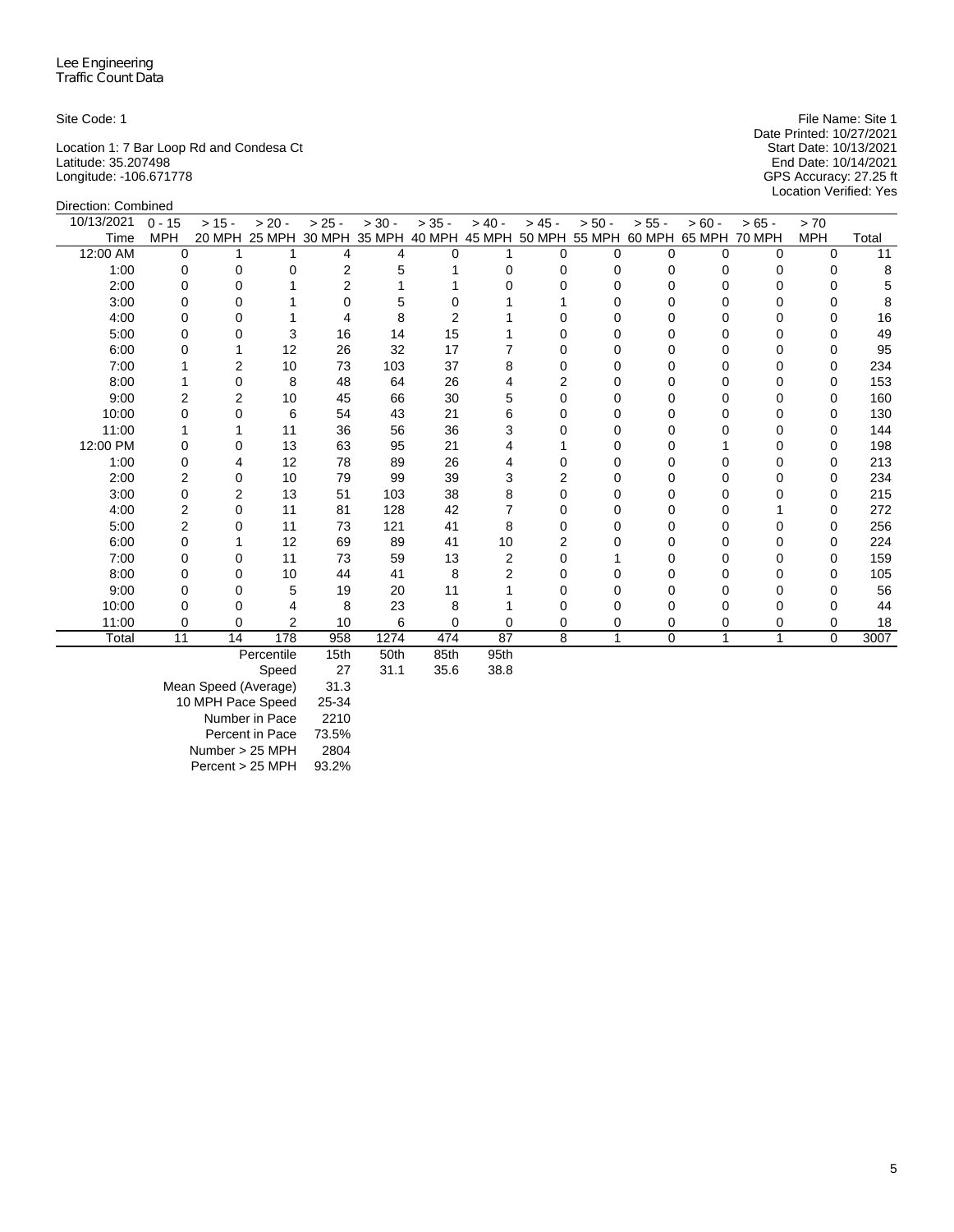Direction: Combined

Location 1: 7 Bar Loop Rd and Condesa Ct Start Date: 10/13/2021 Latitude: 35.207498 End Date: 10/14/2021 Longitude: -106.671778 GPS Accuracy: 27.25 ft

Site Code: 1 File Name: Site 1 File Name: Site 1 File Name: Site 1 File Name: Site 1 Date Printed: 10/27/2021 Start Date: 10/13/2021<br>End Date: 10/14/2021<br>GPS Accuracy: 27.25 ft<br>Location Verified: Yes

| <b>DIICONOLI. COLIIDIIIGU</b> |                 |                         |                                                                              |          |                |          |                |                 |              |              |          |          |             |             |
|-------------------------------|-----------------|-------------------------|------------------------------------------------------------------------------|----------|----------------|----------|----------------|-----------------|--------------|--------------|----------|----------|-------------|-------------|
| 10/14/2021                    | $0 - 15$        | $> 15 -$                | $> 20 -$                                                                     | $> 25 -$ | $> 30 -$       | $> 35 -$ | $> 40 -$       | $> 45 -$        | $> 50 -$     | $> 55 -$     | $> 60 -$ | $>65 -$  | $>70$       |             |
| Time                          | <b>MPH</b>      |                         | 20 MPH 25 MPH 30 MPH 35 MPH 40 MPH 45 MPH 50 MPH 55 MPH 60 MPH 65 MPH 70 MPH |          |                |          |                |                 |              |              |          |          | <b>MPH</b>  | Total       |
| 12:00 AM                      | $\mathbf 0$     | $\Omega$                | 1                                                                            | 4        | $\overline{2}$ | 1        | $\Omega$       | 1               | $\Omega$     | $\Omega$     | $\Omega$ | $\Omega$ | $\Omega$    | 9           |
| 1:00                          | 0               | 0                       | 2                                                                            | 1        | 0              | 3        | 1              | 0               | 0            | 0            | 0        | 0        | 0           | 7           |
| 2:00                          | $\mathbf 0$     | 0                       | 1                                                                            | 0        | 3              | 1        | 0              | 0               | 0            | $\mathbf 0$  | 0        | 0        | 0           | $\,$ 5 $\,$ |
| 3:00                          | 0               | $\mathbf 0$             | 0                                                                            | 2        | 1              | 3        | 0              | 0               | 0            | 0            | 0        | 0        | 0           | 6           |
| 4:00                          | 0               | $\mathbf 0$             | 0                                                                            | 3        | 6              | 3        | 0              | 1               | 0            | 0            | 0        | 0        | 0           | 13          |
| 5:00                          | $\mathbf 0$     | $\mathbf 0$             | 3                                                                            | 13       | 15             | 11       | 1              | 0               | $\mathbf 0$  | 0            | 0        | 0        | 0           | 43          |
| 6:00                          | $\mathbf{1}$    | 1                       | $\overline{7}$                                                               | 28       | 47             | 14       | 4              | 1               | $\mathbf{1}$ | 0            | 0        | 0        | 0           | 104         |
| 7:00                          | $\overline{2}$  | 1                       | 10                                                                           | 79       | 88             | 45       | 4              | 1               | $\mathbf 0$  | 0            | $\Omega$ | 0        | 0           | 230         |
| 8:00                          | 1               | 1                       | 11                                                                           | 41       | 48             | 18       | 3              | 1               | $\mathbf 0$  | 0            | 0        | 0        | 0           | 124         |
| 9:00                          | 0               | 0                       | 15                                                                           | 48       | 46             | 24       | 4              | 0               | $\mathbf 0$  | 0            | 0        | 0        | 0           | 137         |
| 10:00                         | 0               | 0                       | 19                                                                           | 51       | 59             | 26       | 5              | 3               | 0            | 0            | $\Omega$ | 0        | 0           | 163         |
| 11:00                         | $\mathbf{1}$    | $\overline{\mathbf{c}}$ | 15                                                                           | 52       | 56             | 22       | 5              | 0               | 0            | 0            | 0        | 0        | 0           | 153         |
| 12:00 PM                      | $\mathbf{1}$    | $\mathbf{1}$            | 9                                                                            | 48       | 81             | 15       | 3              | 2               | $\mathbf{1}$ | 1            | 0        | 0        | 0           | 162         |
| 1:00                          | 2               | $\mathbf{1}$            | 12                                                                           | 47       | 75             | 23       | $\overline{c}$ | 0               | 0            | 0            | 0        | 0        | 0           | 162         |
| 2:00                          | $\mathbf{1}$    | 0                       | 17                                                                           | 81       | 99             | 44       | $\overline{7}$ | 0               | 0            | 0            | 0        | 0        | 0           | 249         |
| 3:00                          | 3               | 1                       | 14                                                                           | 78       | 82             | 41       | $\overline{c}$ | 0               | 1            | 0            | 0        | 0        | 0           | 222         |
| 4:00                          | 3               | 0                       | 13                                                                           | 73       | 115            | 66       | 4              | 0               | 0            | 0            | 0        | 0        | 0           | 274         |
| 5:00                          | 0               | $\mathbf 0$             | 9                                                                            | 77       | 130            | 40       | 3              | 1               | $\mathbf 0$  | 0            | $\Omega$ | 0        | 0           | 260         |
| 6:00                          | 4               | 1                       | 14                                                                           | 74       | 107            | 33       | 11             | $\overline{2}$  | 0            | 0            | 0        | 0        | 0           | 246         |
| 7:00                          | 3               | $\overline{2}$          | 8                                                                            | 58       | 55             | 13       | 4              | $\mathbf 0$     | $\mathbf 0$  | 0            | $\Omega$ | 0        | 0           | 143         |
| 8:00                          | 1               | $\mathbf 0$             | 4                                                                            | 35       | 36             | 20       | 3              | 0               | 0            | 0            | $\Omega$ | 0        | 0           | 99          |
| 9:00                          | 0               | $\mathbf 0$             | 8                                                                            | 29       | 25             | 11       | 0              | 0               | 0            | 0            | 0        | 0        | 0           | 73          |
| 10:00                         | $\mathbf 0$     | $\mathbf 0$             | $\overline{4}$                                                               | 21       | 13             | 4        | 1              | 0               | 0            | 0            | 0        | 0        | 0           | 43          |
| 11:00                         | 0               | $\mathbf 0$             | $\overline{2}$                                                               | 10       | 8              | 3        | 1              | 1               | 0            | 0            | 0        | 0        | 0           | 25          |
| Total                         | $\overline{23}$ | 11                      | 198                                                                          | 953      | 1197           | 484      | 68             | 14              | 3            | $\mathbf{1}$ | 0        | 0        | $\mathbf 0$ | 2952        |
|                               |                 |                         | Percentile                                                                   | 15th     | 50th           | 85th     | 95th           |                 |              |              |          |          |             |             |
|                               |                 |                         | Speed                                                                        | 26.6     | 31.1           | 35.7     | 38.5           |                 |              |              |          |          |             |             |
|                               |                 | Mean Speed (Average)    |                                                                              | 31.2     |                |          |                |                 |              |              |          |          |             |             |
|                               |                 | 10 MPH Pace Speed       |                                                                              | 25-34    |                |          |                |                 |              |              |          |          |             |             |
|                               |                 |                         | Number in Pace                                                               | 2130     |                |          |                |                 |              |              |          |          |             |             |
|                               |                 |                         | Percent in Pace                                                              | 72.2%    |                |          |                |                 |              |              |          |          |             |             |
|                               |                 | Number > 25 MPH         |                                                                              | 2720     |                |          |                |                 |              |              |          |          |             |             |
|                               |                 | Percent > 25 MPH        |                                                                              | 92.1%    |                |          |                |                 |              |              |          |          |             |             |
| <b>Grand Total</b>            | $\overline{34}$ | 25                      | 376                                                                          | 1911     | 2471           | 958      | 155            | $\overline{22}$ | 4            | 1            | 1        | 1        | 0           | 5959        |
| <b>Stats</b>                  |                 |                         | Percentile                                                                   | 15th     | 50th           | 85th     | 95th           |                 |              |              |          |          |             |             |
|                               |                 |                         | Speed                                                                        | 26.7     | 31.1           | 35.7     | 38.7           |                 |              |              |          |          |             |             |
|                               |                 | Mean Speed (Average)    |                                                                              | 31.3     |                |          |                |                 |              |              |          |          |             |             |
|                               |                 | 10 MPH Pace Speed       |                                                                              | 25-34    |                |          |                |                 |              |              |          |          |             |             |
|                               |                 |                         | Number in Pace                                                               | 4340     |                |          |                |                 |              |              |          |          |             |             |
|                               |                 |                         | Percent in Pace                                                              | 72.8%    |                |          |                |                 |              |              |          |          |             |             |
|                               |                 | Number > 25 MPH         |                                                                              | 5524     |                |          |                |                 |              |              |          |          |             |             |
|                               |                 | Percent > 25 MPH        |                                                                              | 92.7%    |                |          |                |                 |              |              |          |          |             |             |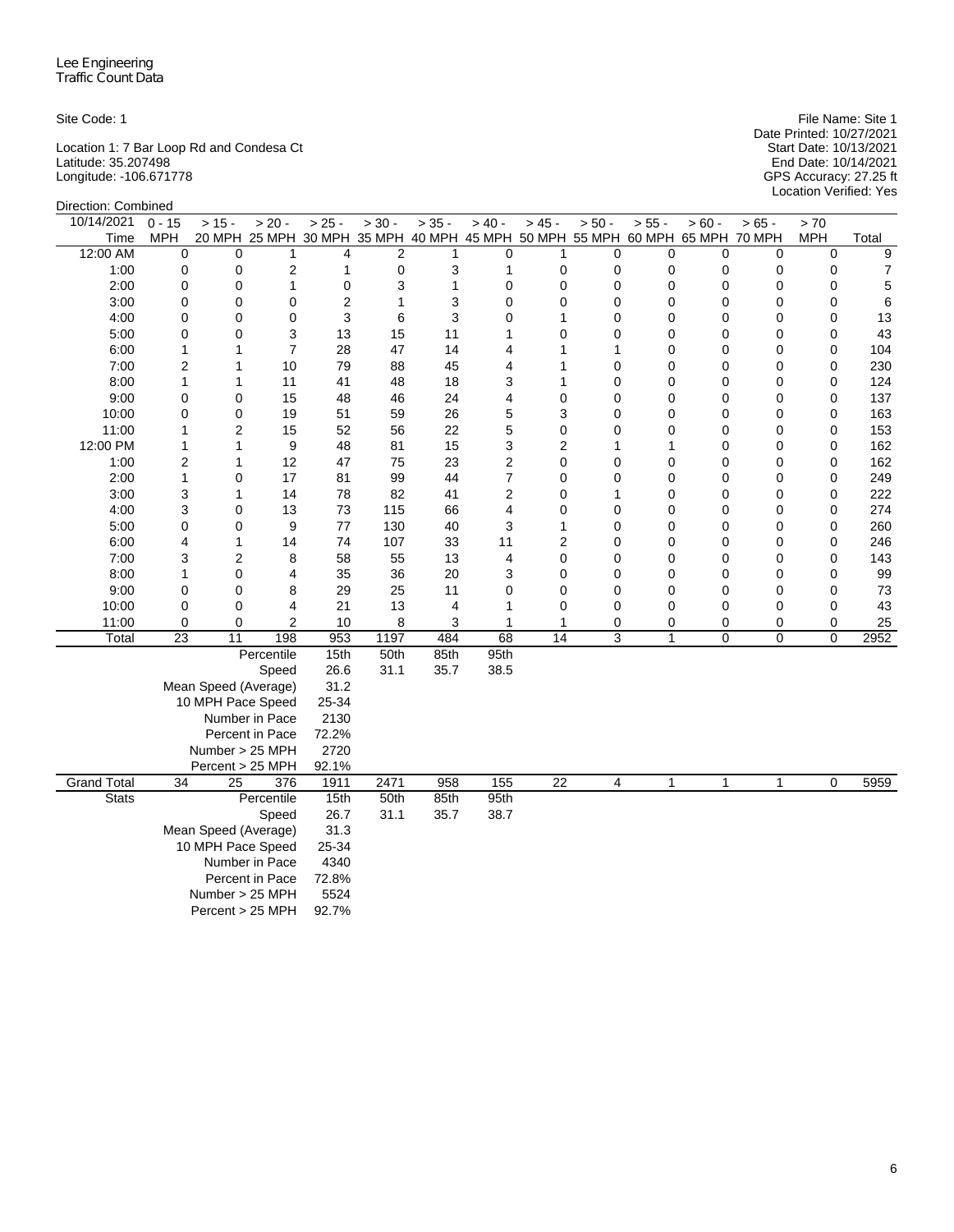| Site Code: 2                             | File Name: Site 2         |
|------------------------------------------|---------------------------|
|                                          | Date Printed: 10/27/2021  |
| Location 1: 7 Bar Loop Rd and Calle Alba | Start Date: 10/13/2021    |
| Latitude: 35.209604                      | End Date: 10/14/2021      |
| Longitude: -106.672473                   | GPS Accuracy: 23.08333 ft |
|                                          | Location Verified: Yes    |

| 10/11/2021     | Monday      |                |             | Tuesday             |           | Wednesday | Thursday  |                | Friday      |                     |           | Saturday  |         | Sunday              | Week Average |                |
|----------------|-------------|----------------|-------------|---------------------|-----------|-----------|-----------|----------------|-------------|---------------------|-----------|-----------|---------|---------------------|--------------|----------------|
| Time           | A to B,     | B to A,        | A to B,     | B to A,             | A to B,   | B to A,   | A to B,   | B to A,        | A to B,     | B to A,             | A to B,   | B to A,   | A to B, | B to A,             | A to B,      | B to A.        |
|                | None        | None           | None        | None                | None      | None      | None      | None           | None        | None                | None      | None      | None    | None                | None         | None           |
|                | Specified   | Specified      |             | Specified Specified | Specified | Specified | Specified | Specified      |             | Specified Specified | Specified | Specified |         | Specified Specified | Specified    | Specified      |
| 12:00 AM       |             |                |             |                     | 8         |           | 6         | 3              |             |                     |           |           |         |                     |              |                |
| 1:00           |             |                |             |                     | 3         | 3         | 3         | $\overline{2}$ |             |                     |           |           |         |                     |              | 2              |
| 2:00           |             |                |             |                     | 3         | 3         |           | 3              |             |                     |           |           |         |                     |              |                |
| 3:00           |             |                |             |                     | 3         |           |           |                |             |                     |           |           |         |                     |              |                |
| 4:00           |             |                |             |                     | 10        | 8         | 6         | 6              |             |                     |           |           |         |                     | 8            |                |
| 5:00           |             |                |             |                     | 20        | 22        | 20        | 25             |             |                     |           |           |         |                     | 20           | 24             |
| 6:00           |             |                |             |                     | 43        | 48        | 51        | 55             |             |                     |           |           |         |                     | 47           | 52             |
| 7:00           |             |                |             |                     | 69        | 130       | 62        | 114            |             |                     |           |           |         |                     | 66           | 122            |
| 8:00           |             |                |             |                     | 61        | 76        | 56        | 55             |             |                     |           |           |         |                     | 58           | 66             |
| 9:00           |             |                |             |                     | 60        | 61        | 64        | 54             |             |                     |           |           |         |                     | 62           | 58             |
| 10:00          |             |                |             |                     | 51        | 49        | 69        | 67             |             |                     |           |           |         |                     | 60           | 58             |
| 11:00          |             |                |             |                     | 73        | 55        | 60        | 66             |             |                     |           |           |         |                     | 66           | 60             |
| 12:00 PM       |             |                |             |                     | 95        | 69        | 77        | 55             |             |                     |           |           |         |                     | 86           | 62             |
| 1:00           |             |                |             |                     | 93        | 76        | 83        | 65             |             |                     |           |           |         |                     | 88           | $70\,$         |
| 2:00           |             |                |             |                     | 108       | 81        | 131       | 90             |             |                     |           |           |         |                     | 120          | 86             |
| 3:00           |             |                |             |                     | 109       | 97        | 130       | 72             |             |                     |           |           |         |                     | 120          | 84             |
| 4:00           |             |                |             |                     | 143       | 102       | 153       | 111            |             |                     |           |           |         |                     | 148          | 106            |
| 5:00           |             |                |             |                     | 138       | 80        | 136       | 86             |             |                     |           |           |         |                     | 137          | 83             |
| 6:00           |             |                |             |                     | 115       | 73        | 122       | 87             |             |                     |           |           |         |                     | 118          | 80             |
| 7:00           |             |                |             |                     | 88        | 53        | 73        | 40             |             |                     |           |           |         |                     | 80           | 46             |
| 8:00           |             |                |             |                     | 55        | 37        | 47        | 30             |             |                     |           |           |         |                     | 51           | 34             |
| 9:00           |             |                |             |                     | 33        | 17        | 35        | 32             |             |                     |           |           |         |                     | 34           | 24             |
| 10:00          |             |                |             |                     | 27        | 15        | 25        | 12             |             |                     |           |           |         |                     | 26           | 14             |
| 11:00          |             |                |             |                     | 9         | 5         | 15        | Δ              |             |                     |           |           |         |                     | 12           | $\overline{4}$ |
| Total          | $\mathbf 0$ | 0 <sup>1</sup> | $\mathbf 0$ | $\overline{0}$      | 1417      | 1168      | 1428      | 1138           | $\mathbf 0$ | 0                   | 0         | 0         | 0       | $\mathbf 0$         | 1421         | 1153           |
| Day            | $\Omega$    |                |             | $\mathbf 0$         |           | 2585      | 2566      |                |             | $\mathbf 0$         |           | $\Omega$  |         | $\mathbf 0$         | 2574         |                |
| <b>AM Peak</b> |             |                |             |                     | 11:00     | 7:00      | 10:00     | 7:00           |             |                     |           |           |         |                     | 7:00         | 7:00           |
| Volume         |             |                |             |                     | 73        | 130       | 69        | 114            |             |                     |           |           |         |                     | 66           | 122            |
| <b>PM Peak</b> |             |                |             |                     | 4:00      | 4:00      | 4:00      | 4:00           |             |                     |           |           |         |                     | 4:00         | 4:00           |
| Volume         |             |                |             |                     | 143       | 102       | 153       | 111            |             |                     |           |           |         |                     | 148          | 106            |
| Comb Total     |             | $\Omega$       |             | $\mathbf 0$         | 2585      |           | 2566      |                |             | $\mathbf 0$         |           | 0         |         | 0                   | 2574         |                |
| <b>ADT</b>     |             | ADT: 2,576     |             | AADT: 2,576         |           |           |           |                |             |                     |           |           |         |                     |              |                |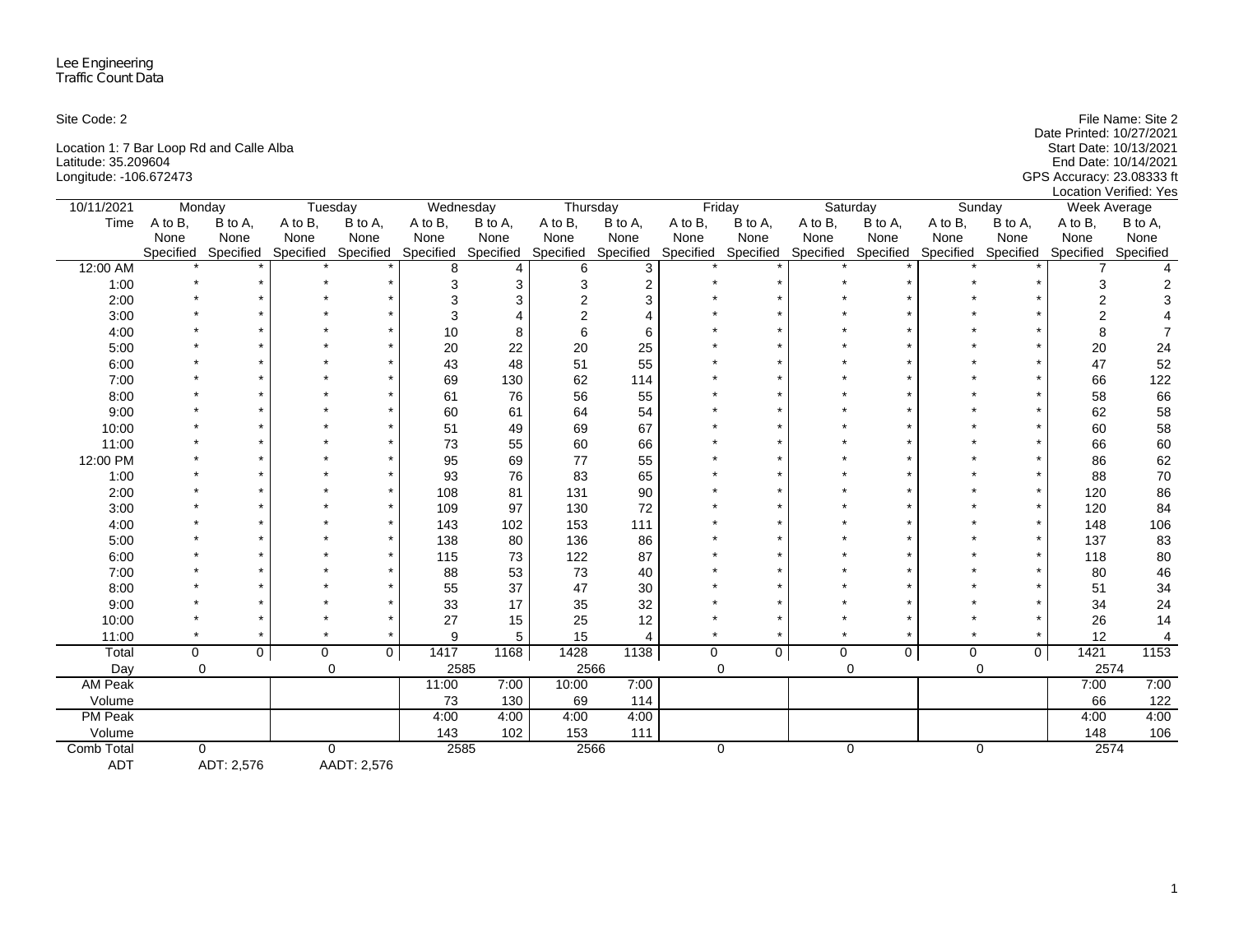Location 1: 7 Bar Loop Rd and Calle Alba Start Date: 10/13/2021 Latitude: 35.209604 End Date: 10/14/2021 Longitude: -106.672473 GPS Accuracy: 23.08333 ft

Site Code: 2 File Name: Site 2 File Name: Site 2 Date Printed: 10/27/2021<br>Start Date: 10/13/2021 Location Verified: Yes

|            | Direction: A to B, None Specified |          |            |          |                             |          |                                    |          |          |                |               |          |            |       |
|------------|-----------------------------------|----------|------------|----------|-----------------------------|----------|------------------------------------|----------|----------|----------------|---------------|----------|------------|-------|
| 10/13/2021 | $0 - 15$                          | $> 15 -$ | $> 20 -$   | $> 25 -$ | $> 30 -$                    | $> 35 -$ | $> 40 -$                           | $> 45 -$ | $> 50 -$ | $> 55 -$       | $> 60 -$      | $>65 -$  | > 70       |       |
| Time       | <b>MPH</b>                        |          |            |          | 20 MPH 25 MPH 30 MPH 35 MPH |          | 40 MPH 45 MPH 50 MPH 55 MPH 60 MPH |          |          |                | 65 MPH 70 MPH |          | <b>MPH</b> | Total |
| 12:00 AM   | $\Omega$                          | $\Omega$ | $\Omega$   | $\Omega$ | 2                           | 3        | $\overline{2}$                     |          | 0        | $\Omega$       | $\Omega$      | $\Omega$ | $\Omega$   | 8     |
| 1:00       | 0                                 |          | $\Omega$   | 0        | $\Omega$                    | 2        | $\Omega$                           | $\Omega$ |          | 0              |               | 0        | 0          |       |
| 2:00       | 0                                 |          | $\Omega$   |          | 2                           |          |                                    | $\Omega$ |          | n              |               | 0        |            |       |
| 3:00       |                                   |          | 0          |          |                             |          |                                    |          |          |                |               |          |            |       |
| 4:00       |                                   |          | O          |          | 2                           |          |                                    |          |          |                |               |          | O          | 10    |
| 5:00       |                                   |          | O          |          | 3                           | 5        |                                    | 3        |          | Ω              |               | 0        | O          | 20    |
| 6:00       |                                   | 3        |            | 3        | 9                           | 12       | 9                                  |          |          |                |               | 0        |            | 43    |
| 7:00       | 3                                 | 3        |            | 2        | 17                          | 28       | 11                                 |          |          | <sup>0</sup>   |               | 0        | O          | 69    |
| 8:00       |                                   | 3        | 2          | 5        | 12                          | 18       | 14                                 | 5        |          |                |               | 0        | $\Omega$   | 61    |
| 9:00       |                                   |          | $\Omega$   | 7        | 20                          | 17       | 8                                  | 6        |          |                |               |          | O          | 60    |
| 10:00      |                                   |          |            | 6        | 14                          | 14       | 8                                  |          |          |                |               | 0        | O          | 51    |
| 11:00      |                                   |          | O          | 9        | 13                          | 18       | 23                                 | 9        |          | Ω              |               |          |            | 73    |
| 12:00 PM   |                                   |          | O          | 6        | 28                          | 41       | 14                                 | 3        |          | Ω              |               |          |            | 95    |
| 1:00       |                                   |          | 0          | 9        | 27                          | 30       | 25                                 | $\Omega$ |          |                |               | 0        |            | 93    |
| 2:00       |                                   | 5        |            | 4        | 26                          | 42       | 26                                 | 3        |          | 0              |               | 0        | 0          | 108   |
| 3:00       |                                   | 5        |            | 13       | 31                          | 32       | 19                                 | 5        |          |                |               |          | 0          | 109   |
| 4:00       | 3                                 | 3        | 0          | 12       | 38                          | 54       | 28                                 | 3        |          |                |               |          | O          | 143   |
| 5:00       | 0                                 | 0        | $\Omega$   | 10       | 44                          | 65       | 16                                 | 3        |          | 0              |               | 0        | 0          | 138   |
| 6:00       |                                   |          | 0          | 8        | 30                          | 46       | 21                                 | 6        |          | Ω              |               | 0        | 0          | 115   |
| 7:00       |                                   | O        | 0          | 9        | 22                          | 40       | 13                                 |          |          | n              |               | 0        | O          | 88    |
| 8:00       |                                   | 2        | $\Omega$   | 10       | 16                          | 17       | 8                                  |          |          |                |               | 0        | 0          | 55    |
| 9:00       | ი                                 | 0        | O          | 3        | 16                          | 7        | 4                                  | 3        |          | n              |               | 0        | ∩          | 33    |
| 10:00      | 3                                 | 0        |            |          | 9                           | 8        | 3                                  |          |          |                |               | 0        |            | 27    |
| 11:00      | 0                                 | $\Omega$ | 0          | 0        | $\overline{2}$              | 5        | $\overline{2}$                     | $\Omega$ | 0        | 0              | 0             | 0        | 0          | 9     |
| Total      | 19                                | 30       | 8          | 118      | 384                         | 509      | 263                                | 67       | 13       | $\overline{c}$ | 3             | $\Omega$ | 1          | 1417  |
|            |                                   |          | Percentile | 15th     | 50th                        | 85th     | 95th                               |          |          |                |               |          |            |       |

Speed 30.6 36.1 41.9 45.4

Mean Speed (Average) 36.2 10 MPH Pace Speed 30-39 Number in Pace 885 Percent in Pace 62.5% Number > 25 MPH 1360<br>Percent > 25 MPH 96.0%  $Percent > 25 MPH$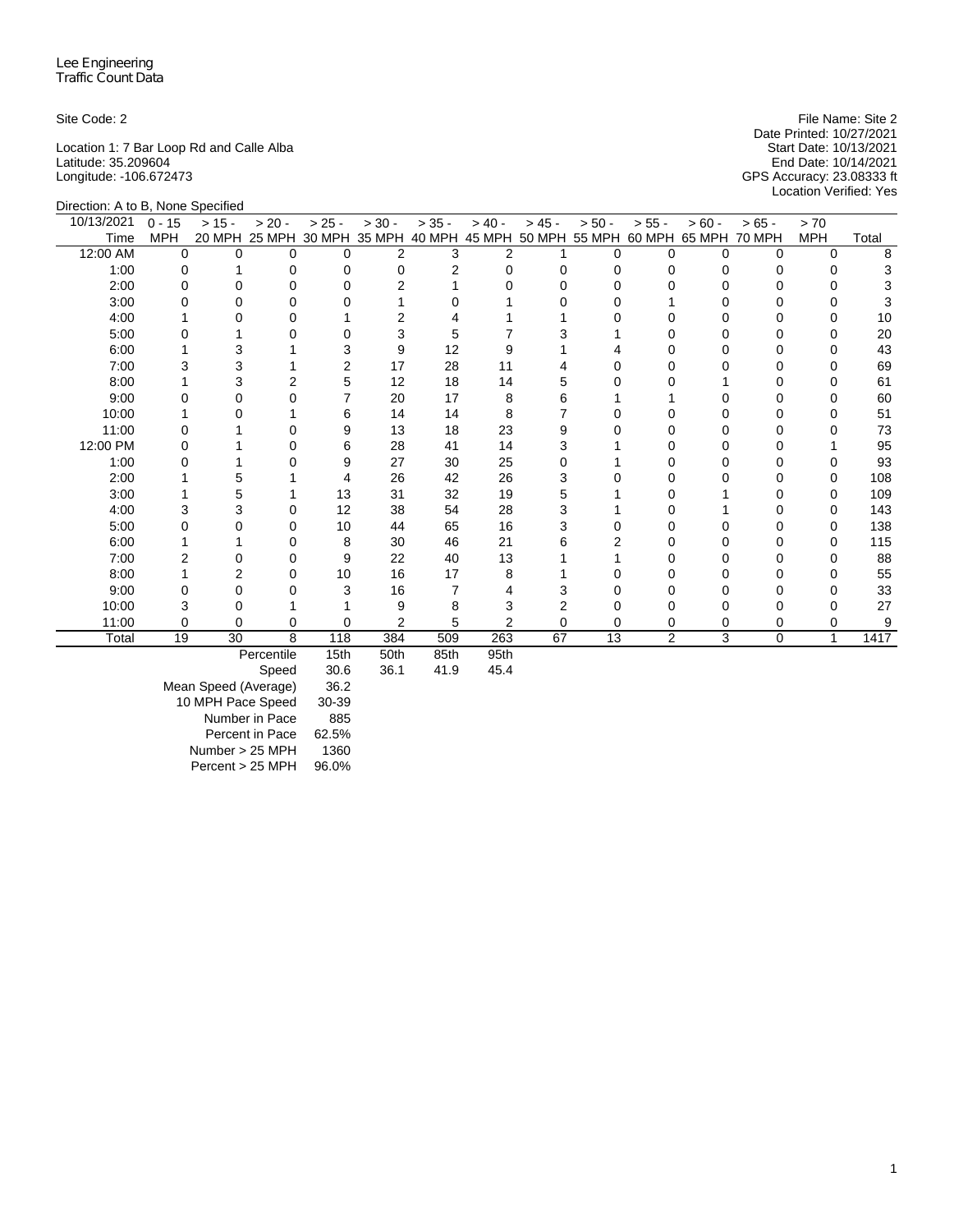Location 1: 7 Bar Loop Rd and Calle Alba Start Date: 10/13/2021 Latitude: 35.209604 End Date: 10/14/2021 Longitude: -106.672473 GPS Accuracy: 23.08333 ft

Site Code: 2 File Name: Site 2 Date Printed: 10/27/2021 Location Verified: Yes

| Direction: A to B, None Specified |              |                      |                                                                              |                |                |                |                |                         |                 |                |                |                  |                             |                         |
|-----------------------------------|--------------|----------------------|------------------------------------------------------------------------------|----------------|----------------|----------------|----------------|-------------------------|-----------------|----------------|----------------|------------------|-----------------------------|-------------------------|
| 10/14/2021                        | $0 - 15$     | $> 15 -$             | $> 20 -$                                                                     | $> 25 -$       | $> 30 -$       | $> 35 -$       | $> 40 -$       | $> 45 -$                | $> 50 -$        | $> 55 -$       | $> 60 -$       | $> 65 -$         | > 70                        |                         |
| Time                              | MPH          |                      | 20 MPH 25 MPH 30 MPH 35 MPH 40 MPH 45 MPH 50 MPH 55 MPH 60 MPH 65 MPH 70 MPH |                |                |                |                |                         |                 |                |                |                  | <b>MPH</b>                  | Total                   |
| 12:00 AM                          | 0            | $\mathbf 0$          | $\Omega$                                                                     | $\mathbf 0$    | $\overline{4}$ | 1              | 0              | 0                       | 1               | $\mathbf 0$    | 0              | $\mathbf 0$      | $\mathbf 0$                 | 6                       |
| 1:00                              | 0            | 0                    | 0                                                                            | 0              | 0              | 1              | 1              | 1                       | 0               | 0              | 0              | 0                | 0                           | 3                       |
| 2:00                              | 0            | 1                    | 0                                                                            | $\mathbf 0$    | $\mathbf 0$    | 1              | 0              | 0                       | 0               | $\mathbf 0$    | 0              | $\mathbf 0$      | $\mathbf 0$                 | $\sqrt{2}$              |
| 3:00                              | 0            | 0                    | 0                                                                            | 0              | $\mathbf 0$    | 1              | 0              | 1                       | 0               | 0              | 0              | 0                | 0                           | $\overline{\mathbf{c}}$ |
| 4:00                              | 0            | 0                    | 0                                                                            | $\mathbf 0$    | 0              | 4              | 1              | 0                       | 1               | 0              | 0              | 0                | 0                           | 6                       |
| 5:00                              | 0            | 0                    | $\overline{2}$                                                               | $\overline{2}$ | 3              | $\overline{7}$ | 4              | 2                       | 0               | 0              | 0              | 0                | $\mathbf 0$                 | 20                      |
| 6:00                              | 4            | 2                    | $\overline{2}$                                                               | 3              | 14             | 14             | $\overline{7}$ | $\overline{c}$          | 1               | $\overline{c}$ | 0              | $\mathbf 0$      | $\mathbf 0$                 | 51                      |
| 7:00                              | 0            | 3                    | 0                                                                            | 3              | 20             | 22             | 10             | 3                       | 1               | 0              | 0              | 0                | $\mathbf 0$                 | 62                      |
| 8:00                              | 0            | 1                    | 1                                                                            | 13             | 10             | 18             | 10             | 1                       | $\mathbf{1}$    | 1              | 0              | $\mathbf 0$      | $\mathbf 0$                 | 56                      |
| 9:00                              | $\mathbf{1}$ | 0                    | 4                                                                            | 9              | 17             | 20             | 10             | $\overline{\mathbf{c}}$ | 1               | 0              | 0              | $\mathbf 0$      | $\mathbf 0$                 | 64                      |
| 10:00                             | 0            | 0                    | 1                                                                            | $\overline{7}$ | 13             | 22<br>21       | 17             | 7                       | $\overline{c}$  | 0              | 0              | $\mathbf 0$      | $\mathbf 0$                 | 69                      |
| 11:00                             | 0<br>1       | 1<br>1               | $\mathbf{1}$<br>0                                                            | 6<br>6         | 18<br>24       | 27             | 11<br>13       | 1<br>3                  | 1<br>0          | 0<br>1         | 0<br>0         | 0<br>$\mathbf 0$ | $\mathbf 0$<br>$\mathbf{1}$ | 60<br>77                |
| 12:00 PM                          | 1            |                      | 1                                                                            |                | 21             | 32             | 11             |                         | 1               | 0              | 0              | $\mathbf 0$      | $\mathbf 0$                 | 83                      |
| 1:00<br>2:00                      | 5            | 5<br>2               | 1                                                                            | 8<br>17        | 37             | 43             | 24             | 3<br>$\overline{c}$     | 0               | 0              | 0              | 0                | $\mathbf 0$                 | 131                     |
| 3:00                              | 3            | 5                    | $\mathbf{1}$                                                                 | 13             | 44             | 44             | 17             | 3                       | 0               | $\mathbf 0$    | 0              | $\mathbf 0$      | $\mathbf 0$                 | 130                     |
| 4:00                              | 4            | 2                    | $\overline{2}$                                                               | 11             | 42             | 56             | 32             | 4                       | 0               | 0              | 0              | $\mathbf 0$      | $\mathbf 0$                 | 153                     |
| 5:00                              | 0            | 1                    | $\mathbf{1}$                                                                 | 13             | 45             | 51             | 22             | 2                       | 0               | 0              | $\mathbf{1}$   | 0                | $\mathbf 0$                 | 136                     |
| 6:00                              | 3            | 3                    | 6                                                                            | 16             | 30             | 47             | 10             | 6                       | 1               | 0              | 0              | $\mathbf 0$      | $\mathbf 0$                 | 122                     |
| 7:00                              | 0            | 0                    | 5                                                                            | 11             | 23             | 21             | 12             | 1                       | 0               | 0              | 0              | $\mathbf 0$      | $\mathbf 0$                 | 73                      |
| 8:00                              | 0            | 0                    | $\overline{2}$                                                               | 3              | 14             | 19             | 6              | 3                       | 0               | 0              | 0              | 0                | 0                           | 47                      |
| 9:00                              | 0            | 0                    | $\mathbf{1}$                                                                 | 5              | 10             | 10             | $\overline{7}$ | 2                       | 0               | 0              | 0              | $\mathbf 0$      | 0                           | 35                      |
| 10:00                             | 0            | 0                    | $\mathbf{1}$                                                                 | 5              | 5              | 12             | 1              | 0                       | 1               | $\mathbf 0$    | 0              | 0                | $\mathbf 0$                 | 25                      |
| 11:00                             | 0            | $\mathbf 0$          | 0                                                                            | $\mathbf 0$    | $\overline{7}$ | 5              | 2              | 0                       | 1               | 0              | 0              | 0                | $\mathbf 0$                 | 15                      |
| Total                             | 22           | 27                   | 32                                                                           | 151            | 401            | 499            | 228            | 49                      | 13              | 4              | $\mathbf{1}$   | $\mathbf 0$      | $\mathbf{1}$                | 1428                    |
|                                   |              |                      | Percentile                                                                   | 15th           | 50th           | 85th           | 95th           |                         |                 |                |                |                  |                             |                         |
|                                   |              |                      | Speed                                                                        | 29.6           | 35.5           | 41.4           | 44.7           |                         |                 |                |                |                  |                             |                         |
|                                   |              | Mean Speed (Average) |                                                                              | 35.4           |                |                |                |                         |                 |                |                |                  |                             |                         |
|                                   |              | 10 MPH Pace Speed    |                                                                              | 30-39          |                |                |                |                         |                 |                |                |                  |                             |                         |
|                                   |              |                      | Number in Pace                                                               | 893            |                |                |                |                         |                 |                |                |                  |                             |                         |
|                                   |              |                      | Percent in Pace                                                              | 62.5%          |                |                |                |                         |                 |                |                |                  |                             |                         |
|                                   |              | Number > 25 MPH      |                                                                              | 1347           |                |                |                |                         |                 |                |                |                  |                             |                         |
|                                   |              | Percent > 25 MPH     |                                                                              | 94.3%          |                |                |                |                         |                 |                |                |                  |                             |                         |
| <b>Grand Total</b>                | 41           | 57                   | 40                                                                           | 269            | 785            | 1008           | 491            | 116                     | $\overline{26}$ | 6              | $\overline{4}$ | 0                | 2                           | 2845                    |
| <b>Stats</b>                      |              |                      | Percentile                                                                   | 15th           | 50th           | 85th           | 95th           |                         |                 |                |                |                  |                             |                         |
|                                   |              |                      | Speed                                                                        | 30.1           | 35.9           | 41.7           | 45.3           |                         |                 |                |                |                  |                             |                         |
|                                   |              | Mean Speed (Average) |                                                                              | 35.8           |                |                |                |                         |                 |                |                |                  |                             |                         |
|                                   |              | 10 MPH Pace Speed    |                                                                              | 30-39          |                |                |                |                         |                 |                |                |                  |                             |                         |
|                                   |              |                      | Number in Pace                                                               | 1778           |                |                |                |                         |                 |                |                |                  |                             |                         |
|                                   |              |                      | Percent in Pace                                                              | 62.5%          |                |                |                |                         |                 |                |                |                  |                             |                         |
|                                   |              | Number > 25 MPH      |                                                                              | 2707           |                |                |                |                         |                 |                |                |                  |                             |                         |
|                                   |              | Percent > 25 MPH     |                                                                              | 95.1%          |                |                |                |                         |                 |                |                |                  |                             |                         |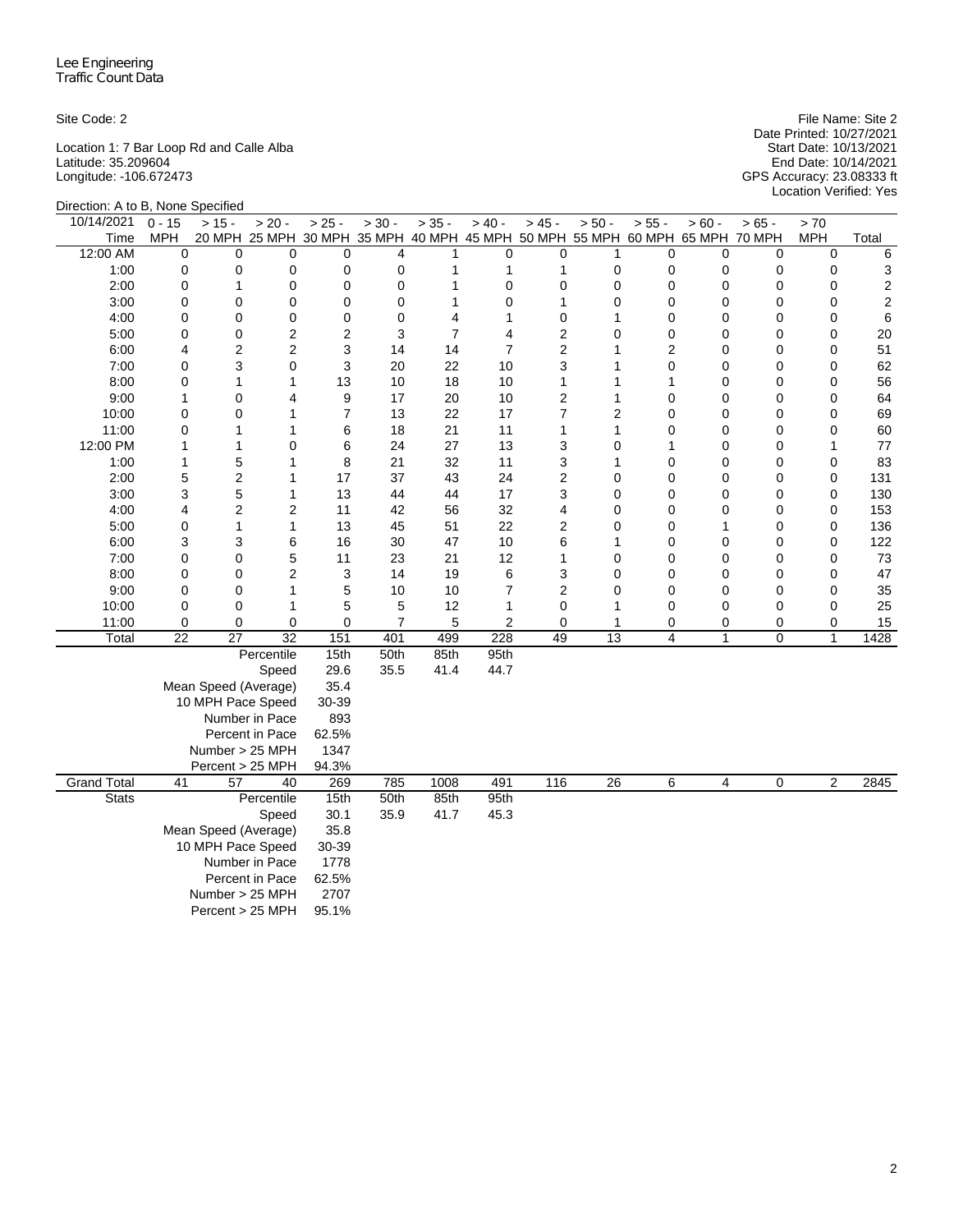Location 1: 7 Bar Loop Rd and Calle Alba Start Date: 10/13/2021 Latitude: 35.209604 End Date: 10/14/2021 Longitude: -106.672473 GPS Accuracy: 23.08333 ft

Site Code: 2 File Name: Site 2 File Name: Site 2 Date Printed: 10/27/2021<br>Start Date: 10/13/2021 Location Verified: Yes

| Direction: B to A, None Specified |            |          |                      |          |          |          |                  |          |                                    |          |             |               |              |       |
|-----------------------------------|------------|----------|----------------------|----------|----------|----------|------------------|----------|------------------------------------|----------|-------------|---------------|--------------|-------|
| 10/13/2021                        | $0 - 15$   | $> 15 -$ | $> 20 -$             | $> 25 -$ | $> 30 -$ | $> 35 -$ | $> 40 -$         | $> 45 -$ | $> 50 -$                           | $> 55 -$ | $> 60 -$    | $> 65 -$      | > 70         |       |
| Time                              | <b>MPH</b> |          | 20 MPH 25 MPH 30 MPH |          | 35 MPH   |          |                  |          | 40 MPH 45 MPH 50 MPH 55 MPH 60 MPH |          | 65 MPH      | <b>70 MPH</b> | <b>MPH</b>   | Total |
| 12:00 AM                          | $\Omega$   | $\Omega$ | $\Omega$             | 3        |          | $\Omega$ | $\Omega$         | $\Omega$ | U                                  | O        | $\Omega$    | $\Omega$      | $\Omega$     |       |
| 1:00                              | $\Omega$   |          | 0                    | U        | 2        |          | n                | 0        |                                    | 0        |             | U             |              |       |
| 2:00                              | O          |          |                      |          |          |          |                  |          |                                    |          |             |               |              |       |
| 3:00                              |            |          | 0                    |          | 3        |          |                  | O        |                                    |          |             |               |              |       |
| 4:00                              |            |          | O                    | 2        | 5        |          |                  |          |                                    |          |             |               |              |       |
| 5:00                              |            |          |                      |          | 9        |          |                  |          |                                    | n        |             |               |              | 22    |
| 6:00                              |            |          |                      | 14       | 22       | 8        |                  |          |                                    |          |             |               |              | 48    |
| 7:00                              |            |          |                      | 36       | 59       | 28       |                  |          |                                    | ი        |             |               |              | 130   |
| 8:00                              |            |          |                      | 21       | 36       | 9        |                  |          |                                    | U        |             |               |              | 76    |
| 9:00                              |            |          | 3                    | 16       | 32       | 8        |                  | O        |                                    |          |             |               |              | 61    |
| 10:00                             | O          |          | 3                    | 16       | 23       | 5        |                  | ი        |                                    | U        | O           | U             | O            | 49    |
| 11:00                             |            |          |                      | 14       | 25       | 11       |                  |          |                                    |          |             |               |              | 55    |
| 12:00 PM                          |            |          | 5                    | 26       | 31       | 5        |                  |          |                                    |          |             |               |              | 69    |
| 1:00                              | O          |          | 2                    | 22       | 35       | 12       |                  |          |                                    | U        | O           | U             | <sup>0</sup> | 76    |
| 2:00                              |            |          | $\overline{2}$       | 24       | 43       | 8        |                  |          |                                    | ი        |             |               |              | 81    |
| 3:00                              | O          | U        | 11                   | 28       | 38       | 19       |                  |          |                                    | n        |             |               |              | 97    |
| 4:00                              |            | 2        | 3                    | 27       | 50       | 17       |                  |          |                                    |          |             |               |              | 102   |
| 5:00                              |            |          | 4                    | 21       | 35       | 15       |                  |          |                                    |          |             |               |              | 80    |
| 6:00                              |            |          | 4                    | 20       | 39       | 8        |                  |          |                                    | Ω        |             |               |              | 73    |
| 7:00                              |            |          | 6                    | 12       | 26       | 8        |                  |          |                                    |          |             |               |              | 53    |
| 8:00                              | O          |          | $\overline{2}$       | 14       | 13       |          |                  | O        |                                    | U        | O           |               | U            | 37    |
| 9:00                              |            |          |                      |          |          | 6        |                  |          |                                    |          |             |               |              | 17    |
| 10:00                             |            |          | O                    | 6        |          |          |                  |          |                                    |          |             |               |              | 15    |
| 11:00                             | 0          | 0        | $\Omega$             | 3        |          |          | 0                | 0        |                                    | 0        | 0           | 0             | 0            | 5     |
| Total                             | 6          | 18       | 64                   | 338      | 537      | 182      | 21               | 2        | 0                                  | $\Omega$ | $\mathbf 0$ | 0             | $\Omega$     | 1168  |
|                                   |            |          | Percentile           | 15th     | 50th     | 85th     | Q <sub>5th</sub> |          |                                    |          |             |               |              |       |

Percentile 15th 50th 85th 95th

Speed

Mean Speed (Average) 31.2 10 MPH Pace Speed 25-34 Number in Pace 866 Percent in Pace 74.1% Number > 25 MPH 1080 Percent > 25 MPH 92.5%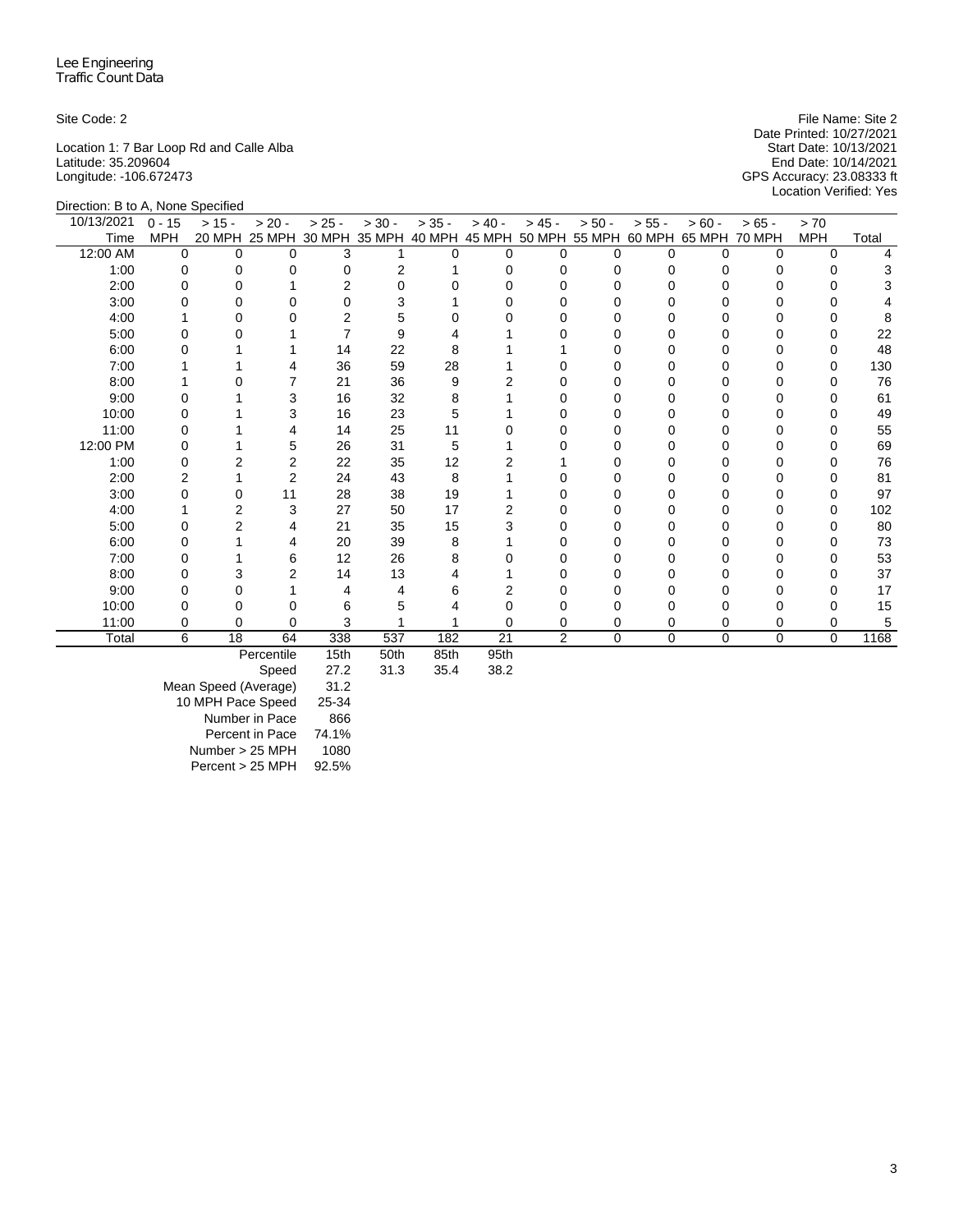Location 1: 7 Bar Loop Rd and Calle Alba Start Date: 10/13/2021 Latitude: 35.209604 End Date: 10/14/2021 Longitude: -106.672473 GPS Accuracy: 23.08333 ft

Site Code: 2 File Name: Site 2 Date Printed: 10/27/2021 Start Date: 10/13/2021<br>
Start Date: 10/14/2021<br>
End Date: 10/14/2021<br>
GPS Accuracy: 23.08333 ft<br>
Location Verified: Yes

| Direction: B to A, None Specified |                     |                      |                                                                              |                |                |                  |             |                |          |             |             |                  |                            |          |
|-----------------------------------|---------------------|----------------------|------------------------------------------------------------------------------|----------------|----------------|------------------|-------------|----------------|----------|-------------|-------------|------------------|----------------------------|----------|
| 10/14/2021                        | $0 - 15$            | $> 15 -$             | $> 20 -$                                                                     | $> 25 -$       | $> 30 -$       | $> 35 -$         | $> 40 -$    | $> 45 -$       | $> 50 -$ | $> 55 -$    | $> 60 -$    | $> 65 -$         | > 70                       |          |
| Time                              | MPH                 |                      | 20 MPH 25 MPH 30 MPH 35 MPH 40 MPH 45 MPH 50 MPH 55 MPH 60 MPH 65 MPH 70 MPH |                |                |                  |             |                |          |             |             |                  | <b>MPH</b>                 | Total    |
| 12:00 AM                          | 0                   | $\mathbf 0$          | $\Omega$                                                                     | 0              | $\overline{2}$ | 1                | 0           | 0              | 0        | $\mathbf 0$ | 0           | $\mathbf 0$      | $\mathbf 0$                | 3        |
| 1:00                              | 0                   | 0                    | 0                                                                            | $\pmb{0}$      | $\mathbf{1}$   | $\pmb{0}$        | 0           | 1              | 0        | 0           | 0           | 0                | 0                          | 2        |
| 2:00                              | 0                   | 0                    | 0                                                                            | 0              | $\mathbf{1}$   | $\overline{2}$   | $\mathbf 0$ | 0              | 0        | 0           | 0           | $\mathbf 0$      | $\mathbf 0$                | 3        |
| 3:00                              | 0                   | 0                    | 0                                                                            | 1              | 3              | 0                | 0           | 0              | 0        | 0           | 0           | 0                | 0                          | 4        |
| 4:00                              | 1                   | 0                    | 0                                                                            | 1              | $\overline{4}$ | $\Omega$         | 0           | $\Omega$       | 0        | 0           | 0           | 0                | 0                          | 6        |
| 5:00                              | 3                   | 0                    | $\overline{2}$                                                               | $\overline{4}$ | 10             | 6                | 0           | 0              | 0        | $\mathbf 0$ | 0           | 0                | $\mathbf 0$                | 25       |
| 6:00                              | 0                   | 0                    | $\overline{c}$                                                               | 12             | 31             | 8                | 2           | 0              | 0        | 0           | 0           | $\mathbf 0$      | $\mathbf 0$                | 55       |
| 7:00                              | $\overline{c}$      | 1                    | 3                                                                            | 27             | 41             | 31               | 8           | 1              | 0        | 0           | 0           | 0                | $\mathbf 0$                | 114      |
| 8:00                              | 0                   | 0                    | $\overline{c}$                                                               | 14             | 27             | 12               | 0           | 0              | 0        | $\mathbf 0$ | 0           | $\mathbf 0$      | $\mathbf 0$                | 55       |
| 9:00                              | $\mathsf 0$         | 0                    | $\overline{c}$                                                               | 15             | 28             | 9                | 0           | $\overline{0}$ | 0        | 0           | 0           | $\mathbf 0$      | 0                          | 54       |
| 10:00                             | 0                   | 0                    | 3                                                                            | 16             | 34             | 12               | 2           | $\overline{0}$ | 0        | 0           | 0           | $\mathbf 0$      | $\mathbf 0$                | 67       |
| 11:00                             | $\overline{c}$<br>0 | 0<br>0               | 6<br>$\mathbf{1}$                                                            | 17<br>15       | 28<br>25       | 12<br>12         | 1<br>1      | 0<br>1         | 0<br>0   | 0<br>0      | 0<br>0      | 0<br>$\mathbf 0$ | $\mathbf 0$<br>$\mathbf 0$ | 66       |
| 12:00 PM                          | 1                   |                      | 5                                                                            | 17             | 32             | 8                | 1           | 0              | 0        | 0           | 0           | $\mathbf 0$      | 0                          | 55       |
| 1:00<br>2:00                      | 1                   | 1<br>1               | 4                                                                            | 24             | 45             | 15               | 0           | 0              | 0        | 0           | 0           | 0                | $\mathbf 0$                | 65<br>90 |
| 3:00                              | 3                   | 3                    | 5                                                                            | 20             | 32             | 8                | 1           | 0              | 0        | $\mathbf 0$ | 0           | 0                | $\mathbf 0$                | 72       |
| 4:00                              | 1                   | 5                    | 6                                                                            | 18             | 66             | 13               | 2           | 0              | 0        | 0           | 0           | 0                | 0                          | 111      |
| 5:00                              | $\overline{c}$      | 3                    | 4                                                                            | 19             | 45             | 13               | 0           | $\overline{0}$ | 0        | 0           | 0           | 0                | $\mathbf 0$                | 86       |
| 6:00                              | $\mathbf{1}$        | $\overline{c}$       | 10                                                                           | 16             | 36             | 18               | 3           | 1              | 0        | 0           | 0           | $\mathbf 0$      | $\mathbf 0$                | 87       |
| 7:00                              | 0                   | 0                    | 3                                                                            | 10             | 14             | 13               | 0           | 0              | 0        | 0           | 0           | $\mathbf 0$      | 0                          | 40       |
| 8:00                              | 0                   | 0                    | 0                                                                            | 4              | 18             | $\boldsymbol{7}$ | 1           | 0              | 0        | 0           | 0           | 0                | $\mathbf 0$                | 30       |
| 9:00                              | 1                   | 0                    | $\overline{2}$                                                               | $\overline{7}$ | 19             | 3                | 0           | 0              | 0        | 0           | 0           | $\mathbf 0$      | 0                          | 32       |
| 10:00                             | 0                   | 0                    | 0                                                                            | 5              | 5              | $\overline{2}$   | $\mathbf 0$ | $\Omega$       | 0        | $\mathbf 0$ | 0           | 0                | $\mathbf 0$                | 12       |
| 11:00                             | 0                   | $\mathbf 0$          | 0                                                                            | 1              | $\mathbf 1$    | 1                | 0           | 1              | 0        | 0           | 0           | 0                | $\mathbf 0$                | 4        |
| Total                             | 18                  | 16                   | 60                                                                           | 263            | 548            | 206              | 22          | 5              | 0        | 0           | 0           | $\mathbf 0$      | 0                          | 1138     |
|                                   |                     |                      | Percentile                                                                   | 15th           | 50th           | 85th             | 95th        |                |          |             |             |                  |                            |          |
|                                   |                     |                      | Speed                                                                        | 27.4           | 31.8           | 35.7             | 38.5        |                |          |             |             |                  |                            |          |
|                                   |                     | Mean Speed (Average) |                                                                              | 31.4           |                |                  |             |                |          |             |             |                  |                            |          |
|                                   |                     | 10 MPH Pace Speed    |                                                                              | 25-34          |                |                  |             |                |          |             |             |                  |                            |          |
|                                   |                     |                      | Number in Pace                                                               | 801            |                |                  |             |                |          |             |             |                  |                            |          |
|                                   |                     |                      | Percent in Pace                                                              | 70.4%          |                |                  |             |                |          |             |             |                  |                            |          |
|                                   |                     | Number > 25 MPH      |                                                                              | 1044           |                |                  |             |                |          |             |             |                  |                            |          |
|                                   |                     | Percent > 25 MPH     |                                                                              | 91.7%          |                |                  |             |                |          |             |             |                  |                            |          |
| <b>Grand Total</b>                | $\overline{24}$     | 34                   | 124                                                                          | 601            | 1085           | 388              | 43          | $\overline{7}$ | 0        | $\mathbf 0$ | $\mathbf 0$ | 0                | $\mathbf 0$                | 2306     |
| <b>Stats</b>                      |                     |                      | Percentile                                                                   | 15th           | 50th           | 85th             | 95th        |                |          |             |             |                  |                            |          |
|                                   |                     |                      | Speed                                                                        | 27.3           | 31.5           | 35.6             | 38.2        |                |          |             |             |                  |                            |          |
|                                   |                     | Mean Speed (Average) |                                                                              | 31.3           |                |                  |             |                |          |             |             |                  |                            |          |
|                                   |                     | 10 MPH Pace Speed    |                                                                              | 25-34          |                |                  |             |                |          |             |             |                  |                            |          |
|                                   |                     |                      | Number in Pace                                                               | 1667           |                |                  |             |                |          |             |             |                  |                            |          |
|                                   |                     |                      | Percent in Pace                                                              | 72.3%          |                |                  |             |                |          |             |             |                  |                            |          |
|                                   |                     | Number > 25 MPH      |                                                                              | 2124           |                |                  |             |                |          |             |             |                  |                            |          |
|                                   |                     | Percent > 25 MPH     |                                                                              | 92.1%          |                |                  |             |                |          |             |             |                  |                            |          |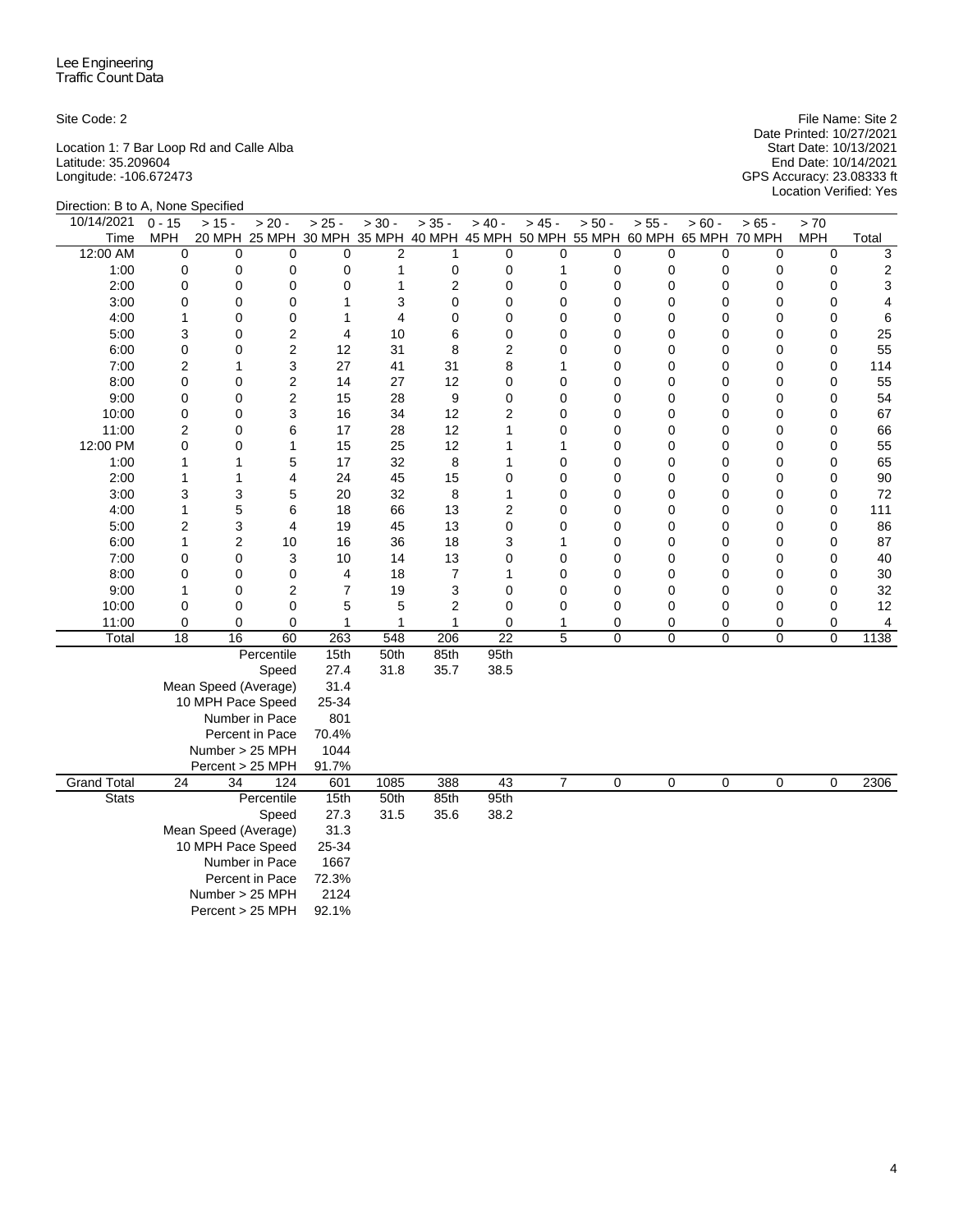Direction: Combined

Location 1: 7 Bar Loop Rd and Calle Alba Start Date: 10/13/2021 Latitude: 35.209604 End Date: 10/14/2021 Longitude: -106.672473 GPS Accuracy: 23.08333 ft

Site Code: 2 File Name: Site 2 File Name: Site 2 Date Printed: 10/27/2021<br>Start Date: 10/13/2021 Location Verified: Yes

| 10/13/2021 | $0 - 15$    | $> 15 -$ | $> 20 -$       | $> 25 -$ | $> 30 -$ | $> 35 -$ | $> 40 -$       | $> 45 -$ | $> 50 -$ | $> 55 -$       | $> 60 -$                                                              | $> 65 -$      | > 70       |       |
|------------|-------------|----------|----------------|----------|----------|----------|----------------|----------|----------|----------------|-----------------------------------------------------------------------|---------------|------------|-------|
| Time       | <b>MPH</b>  |          |                |          |          |          |                |          |          |                | 20 MPH 25 MPH 30 MPH 35 MPH 40 MPH 45 MPH 50 MPH 55 MPH 60 MPH 65 MPH | <b>70 MPH</b> | <b>MPH</b> | Total |
| 12:00 AM   | $\mathbf 0$ | U        | U              | 3        | 3        | 3        | $\overline{2}$ |          | 0        | 0              | 0                                                                     | $\Omega$      | $\Omega$   | 12    |
| 1:00       | 0           |          |                |          | 2        | 3        |                | O        |          |                | U                                                                     |               |            | 6     |
| 2:00       | 0           |          |                |          |          |          |                |          |          |                | ი                                                                     |               |            | 6     |
| 3:00       | 0           |          |                | Ω        |          |          |                |          |          |                |                                                                       |               |            |       |
| 4:00       |             |          |                | 3        |          |          |                |          |          |                |                                                                       |               |            | 18    |
| 5:00       | O           |          |                |          | 12       | я        |                |          |          |                |                                                                       |               |            | 42    |
| 6:00       |             |          | 2              | 17       | 31       | 20       | 10             | 2        |          |                | U                                                                     |               |            | 91    |
| 7:00       |             |          | 5              | 38       | 76       | 56       | 12             |          |          |                |                                                                       |               |            | 199   |
| 8:00       |             |          | 9              | 26       | 48       | 27       | 16             | 5        |          |                |                                                                       |               |            | 137   |
| 9:00       |             |          | 3              | 23       | 52       | 25       | 9              | 6        |          |                |                                                                       |               | O          | 121   |
| 10:00      |             |          |                | 22       | 37       | 19       | 9              |          |          |                |                                                                       |               |            | 100   |
| 11:00      | 0           |          |                | 23       | 38       | 29       | 23             | 9        |          |                |                                                                       |               |            | 128   |
| 12:00 PM   | 0           |          | 5              | 32       | 59       | 46       | 15             | 3        |          |                | U                                                                     |               |            | 164   |
| 1:00       | 0           |          | 2              | 31       | 62       | 42       | 27             |          |          |                |                                                                       |               |            | 169   |
| 2:00       |             | 6        | 3              | 28       | 69       | 50       | 27             | 3        |          |                |                                                                       |               |            | 189   |
| 3:00       |             | 5        | 12             | 41       | 69       | 51       | 20             | 5        |          |                |                                                                       |               |            | 206   |
| 4:00       |             |          | 3              | 39       | 88       | 71       | 30             | 3        |          |                |                                                                       |               |            | 245   |
| 5:00       |             |          |                | 31       | 79       | 80       | 19             | 3        |          |                |                                                                       |               |            | 218   |
| 6:00       |             |          |                | 28       | 69       | 54       | 22             | 6        |          |                |                                                                       |               |            | 188   |
| 7:00       |             |          | 6              | 21       | 48       | 48       | 13             |          |          |                |                                                                       |               | O          | 141   |
| 8:00       |             |          | $\overline{2}$ | 24       | 29       | 21       | 9              |          |          |                |                                                                       |               |            | 92    |
| 9:00       |             |          |                | 7        | 20       | 13       |                |          |          |                |                                                                       |               |            | 50    |
| 10:00      | 3           |          |                |          | 14       | 12       |                |          |          |                | ი                                                                     |               |            | 42    |
| 11:00      | 0           | 0        | 0              | 3        | 3        | 6        |                | 0        |          | 0              | 0                                                                     | 0             | 0          | 14    |
| Total      | 25          | 48       | 72             | 456      | 921      | 691      | 284            | 69       | 13       | $\overline{2}$ | 3                                                                     | 0             | 1          | 2585  |
|            |             |          | Percentile     | 15th     | 50th     | 85th     | 95th           |          |          |                |                                                                       |               |            |       |

Percentile 15th 50th 85th 95th

Speed

Mean Speed (Average) 33.9 10 MPH Pace Speed 30-39 Number in Pace 1607 Percent in Pace 62.2% Number > 25 MPH 2440 Percent > 25 MPH 94.4%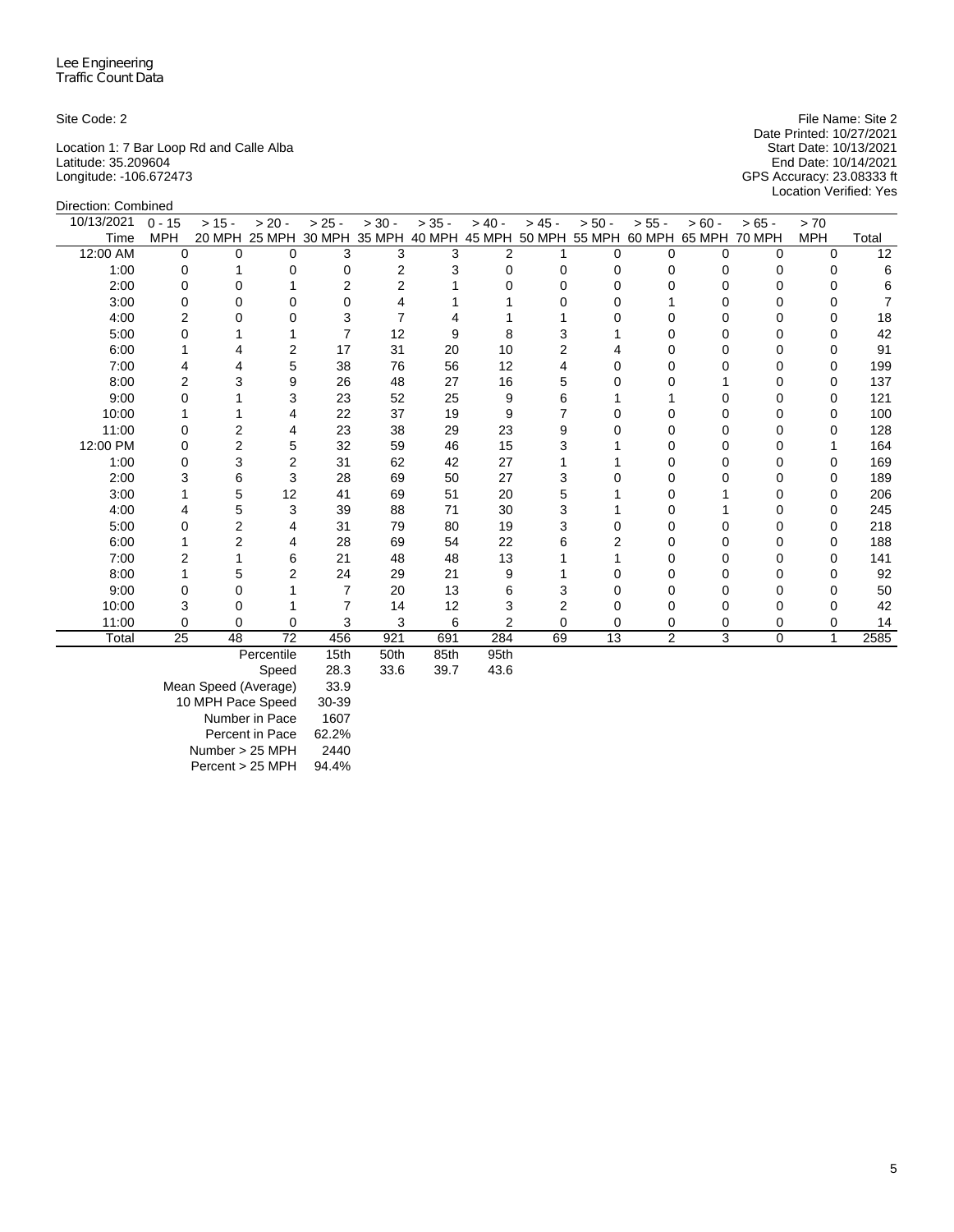Location 1: 7 Bar Loop Rd and Calle Alba Start Date: 10/13/2021 Latitude: 35.209604 End Date: 10/14/2021 Longitude: -106.672473 GPS Accuracy: 23.08333 ft

Site Code: 2 File Name: Site 2 Date Printed: 10/27/2021 Location Verified: Yes

| Direction: Combined |                  |                      |                 |                |          |                |                |                 |                 |                |                                                                              |          |              |             |
|---------------------|------------------|----------------------|-----------------|----------------|----------|----------------|----------------|-----------------|-----------------|----------------|------------------------------------------------------------------------------|----------|--------------|-------------|
| 10/14/2021          | $0 - 15$         | $> 15 -$             | $> 20 -$        | $> 25 -$       | $> 30 -$ | $> 35 -$       | $> 40 -$       | $> 45 -$        | $> 50 -$        | $> 55 -$       | $> 60 -$                                                                     | $> 65 -$ | $>70$        |             |
| Time                | <b>MPH</b>       |                      |                 |                |          |                |                |                 |                 |                | 20 MPH 25 MPH 30 MPH 35 MPH 40 MPH 45 MPH 50 MPH 55 MPH 60 MPH 65 MPH 70 MPH |          | <b>MPH</b>   | Total       |
| 12:00 AM            | $\boldsymbol{0}$ | 0                    | 0               | $\mathbf 0$    | 6        | $\overline{2}$ | 0              | 0               | 1               | $\mathbf 0$    | 0                                                                            | 0        | 0            | 9           |
| 1:00                | $\mathbf 0$      | 0                    | 0               | $\mathbf 0$    | 1        | $\mathbf{1}$   | $\mathbf{1}$   | $\overline{2}$  | $\mathbf 0$     | $\mathbf 0$    | 0                                                                            | 0        | 0            | 5           |
| 2:00                | 0                | 1                    | 0               | 0              | 1        | 3              | $\mathbf 0$    | $\mathbf 0$     | $\mathbf 0$     | $\mathbf 0$    | 0                                                                            | 0        | $\mathbf 0$  | $\mathbf 5$ |
| 3:00                | 0                | 0                    | 0               | $\mathbf{1}$   | 3        | $\mathbf{1}$   | 0              | 1               | $\mathbf 0$     | $\mathbf 0$    | 0                                                                            | 0        | 0            | $\,6$       |
| 4:00                | 1                | 0                    | $\mathbf 0$     | $\mathbf{1}$   | 4        | 4              | $\mathbf{1}$   | 0               | $\mathbf{1}$    | $\mathbf 0$    | $\mathbf 0$                                                                  | 0        | 0            | 12          |
| 5:00                | 3                | 0                    | 4               | 6              | 13       | 13             | $\overline{4}$ | $\overline{c}$  | $\mathbf 0$     | $\mathbf 0$    | 0                                                                            | 0        | 0            | 45          |
| 6:00                | 4                | $\overline{c}$       | $\overline{4}$  | 15             | 45       | 22             | 9              | $\overline{c}$  | $\mathbf{1}$    | $\overline{c}$ | $\mathbf 0$                                                                  | 0        | 0            | 106         |
| 7:00                | $\overline{2}$   | 4                    | 3               | 30             | 61       | 53             | 18             | 4               | 1               | $\mathbf 0$    | 0                                                                            | 0        | 0            | 176         |
| 8:00                | 0                | 1                    | 3               | 27             | 37       | 30             | 10             | 1               | 1               | 1              | 0                                                                            | 0        | 0            | 111         |
| 9:00                | 1                | 0                    | 6               | 24             | 45       | 29             | 10             | $\overline{2}$  | 1               | $\mathbf 0$    | $\mathbf 0$                                                                  | 0        | 0            | 118         |
| 10:00               | 0                | 0                    | 4               | 23             | 47       | 34             | 19             | $\overline{7}$  | $\overline{2}$  | $\mathbf 0$    | $\Omega$                                                                     | 0        | 0            | 136         |
| 11:00               | $\overline{c}$   | 1                    | 7               | 23             | 46       | 33             | 12             | 1               | $\mathbf{1}$    | $\mathbf 0$    | $\mathbf 0$                                                                  | 0        | 0            | 126         |
| 12:00 PM            | 1                | 1                    | 1               | 21             | 49       | 39             | 14             | 4               | $\mathbf 0$     | 1              | $\mathbf 0$                                                                  | 0        | 1            | 132         |
| 1:00                | 2                | 6                    | 6               | 25             | 53       | 40             | 12             | 3               | 1               | 0              | $\Omega$                                                                     | 0        | 0            | 148         |
| 2:00                | 6                | 3                    | 5               | 41             | 82       | 58             | 24             | $\mathbf 2$     | 0               | 0              | 0                                                                            | 0        | 0            | 221         |
| 3:00                | 6                | 8                    | 6               | 33             | 76       | 52             | 18             | 3               | 0               | 0              | 0                                                                            | 0        | 0            | 202         |
| 4:00                | 5                | $\overline{7}$       | 8               | 29             | 108      | 69             | 34             | 4               | 0               | $\mathbf 0$    | 0                                                                            | 0        | 0            | 264         |
| 5:00                | $\overline{2}$   | 4                    | 5               | 32             | 90       | 64             | 22             | $\overline{2}$  | 0               | 0              | 1                                                                            | 0        | 0            | 222         |
| 6:00                | 4                | 5                    | 16              | 32             | 66       | 65             | 13             | $\overline{7}$  | $\mathbf{1}$    | 0              | 0                                                                            | 0        | 0            | 209         |
| 7:00                | 0                | 0                    | 8               | 21             | 37       | 34             | 12             | 1               | $\mathbf 0$     | $\mathbf 0$    | $\Omega$                                                                     | 0        | $\mathbf 0$  | 113         |
| 8:00                | 0                | 0                    | $\overline{c}$  | $\overline{7}$ | 32       | 26             | $\overline{7}$ | 3               | 0               | 0              | 0                                                                            | 0        | 0            | 77          |
| 9:00                | 1                | 0                    | 3               | 12             | 29       | 13             | $\overline{7}$ | $\overline{2}$  | 0               | $\mathbf 0$    | 0                                                                            | 0        | 0            | 67          |
| 10:00               | $\mathbf 0$      | 0                    | $\mathbf{1}$    | 10             | 10       | 14             | $\mathbf{1}$   | $\mathbf 0$     | 1               | $\mathbf 0$    | $\mathbf 0$                                                                  | 0        | 0            | 37          |
| 11:00               | 0                | 0                    | 0               | $\mathbf{1}$   | 8        | 6              | $\overline{c}$ | 1               | 1               | 0              | 0                                                                            | 0        | 0            | 19          |
| Total               | 40               | $\overline{43}$      | $\overline{92}$ | 414            | 949      | 705            | 250            | $\overline{54}$ | $\overline{13}$ | 4              | $\mathbf{1}$                                                                 | 0        | $\mathbf{1}$ | 2566        |
|                     |                  |                      | Percentile      | 15th           | 50th     | 85th           | 95th           |                 |                 |                |                                                                              |          |              |             |
|                     |                  |                      | Speed           | 28.4           | 33.5     | 39.4           | 43.1           |                 |                 |                |                                                                              |          |              |             |
|                     |                  | Mean Speed (Average) |                 | 33.6           |          |                |                |                 |                 |                |                                                                              |          |              |             |
|                     |                  | 10 MPH Pace Speed    |                 | 30-39          |          |                |                |                 |                 |                |                                                                              |          |              |             |
|                     |                  |                      | Number in Pace  | 1648           |          |                |                |                 |                 |                |                                                                              |          |              |             |
|                     |                  |                      | Percent in Pace | 64.2%          |          |                |                |                 |                 |                |                                                                              |          |              |             |
|                     |                  | Number > 25 MPH      |                 | 2391           |          |                |                |                 |                 |                |                                                                              |          |              |             |
|                     |                  | Percent > 25 MPH     |                 | 93.2%          |          |                |                |                 |                 |                |                                                                              |          |              |             |
| <b>Grand Total</b>  | 65               | 91                   | 164             | 870            | 1870     | 1396           | 534            | 123             | $\overline{26}$ | 6              | 4                                                                            | 0        | 2            | 5151        |
| <b>Stats</b>        |                  |                      | Percentile      | 15th           | 50th     | 85th           | 95th           |                 |                 |                |                                                                              |          |              |             |
|                     |                  |                      | Speed           | 28.4           | 33.6     | 39.6           | 43.3           |                 |                 |                |                                                                              |          |              |             |
|                     |                  | Mean Speed (Average) |                 | 33.8           |          |                |                |                 |                 |                |                                                                              |          |              |             |
|                     |                  | 10 MPH Pace Speed    |                 | 30-39          |          |                |                |                 |                 |                |                                                                              |          |              |             |
|                     |                  |                      | Number in Pace  | 3255           |          |                |                |                 |                 |                |                                                                              |          |              |             |
|                     |                  |                      | Percent in Pace | 63.2%          |          |                |                |                 |                 |                |                                                                              |          |              |             |
|                     |                  | Number > 25 MPH      |                 | 4831           |          |                |                |                 |                 |                |                                                                              |          |              |             |
|                     |                  | Percent > 25 MPH     |                 | 93.8%          |          |                |                |                 |                 |                |                                                                              |          |              |             |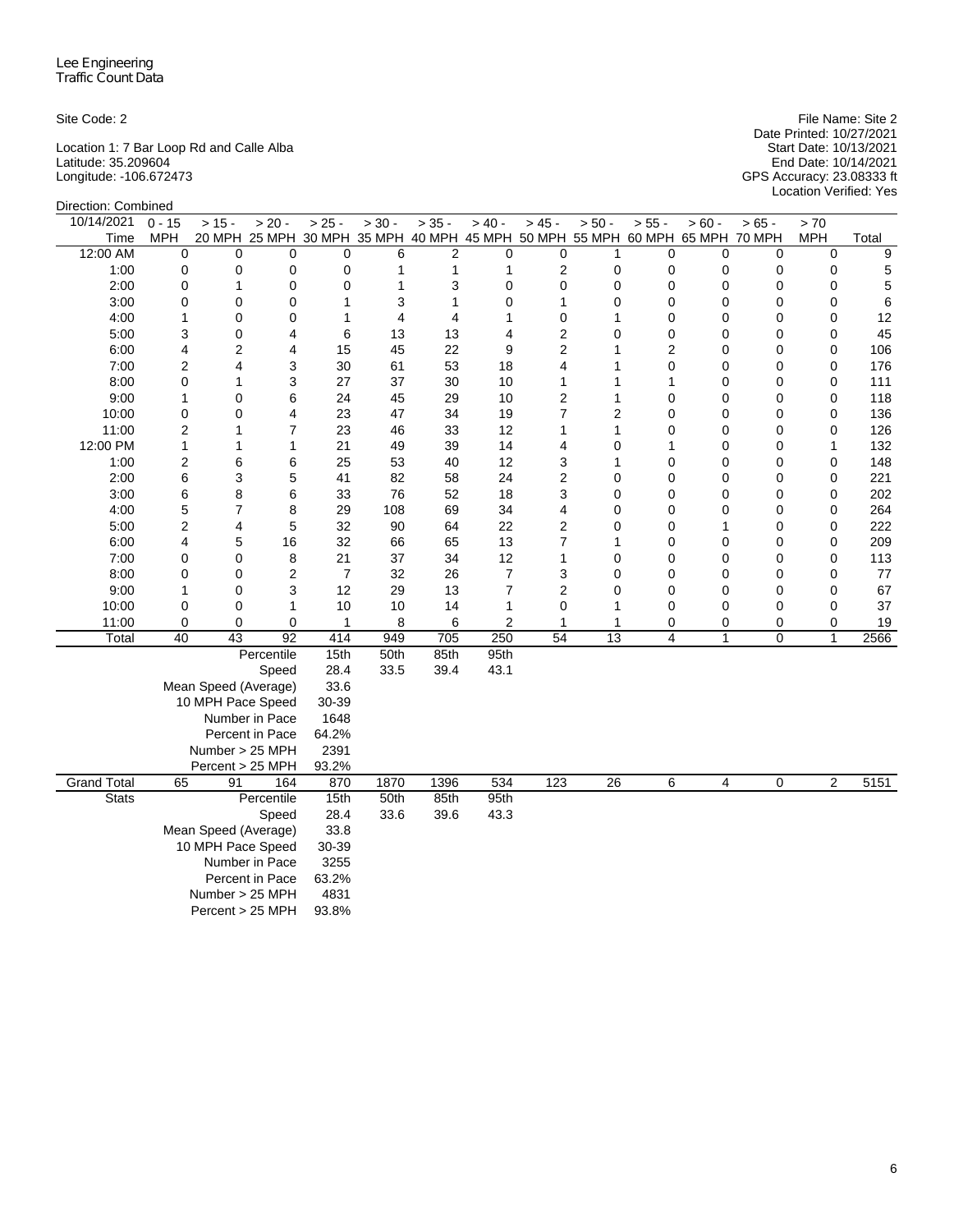| Site Code: 3                               | File Name: Site 3        |
|--------------------------------------------|--------------------------|
|                                            | Date Printed: 10/27/2021 |
| Location 1: 7 Bar Loop Rd and Driftwood Dr | Start Date: 10/13/2021   |
| Latitude: 35.211483                        | End Date: 10/14/2021     |
| Longitude: -106.672092                     | GPS Accuracy: 28.75 ft   |
|                                            | Location Verified: Yes   |

| 10/11/2021     | Monday    |              |           | Tuesday             | Wednesday      |                | Thursday            |                |             | Friday              |         | Saturday       |         | Sunday              | <b>Week Average</b> |                |
|----------------|-----------|--------------|-----------|---------------------|----------------|----------------|---------------------|----------------|-------------|---------------------|---------|----------------|---------|---------------------|---------------------|----------------|
| Time           | A to B.   | B to A,      | A to B,   | B to A,             | A to B,        | B to A,        | A to B,             | B to A,        | A to B,     | B to A,             | A to B, | B to A,        | A to B, | B to A,             | A to B,             | B to A,        |
|                | None      | None         | None      | None                | None           | None           | None                | None           | None        | None                | None    | None           | None    | None                | None                | None           |
|                | Specified | Specified    |           | Specified Specified | Specified      | Specified      | Specified Specified |                | Specified   | Specified Specified |         | Specified      |         | Specified Specified | Specified           | Specified      |
| 12:00 AM       |           |              |           |                     |                | 5              | 6                   | 3              |             |                     |         |                |         |                     |                     |                |
| 1:00           |           |              |           |                     | 3              | $\overline{2}$ |                     | $\overline{2}$ |             |                     |         |                |         |                     |                     |                |
| 2:00           |           |              |           |                     |                |                | 2                   | 3              |             |                     |         |                |         |                     |                     |                |
| 3:00           |           |              |           |                     |                | 5              |                     |                |             |                     |         |                |         |                     |                     |                |
| 4:00           |           |              |           |                     | 9              | 8              |                     | 5              |             |                     |         |                |         |                     | 8                   |                |
| 5:00           |           |              |           |                     | 20             | 20             | 20                  | 17             |             |                     |         |                |         |                     | 20                  | 18             |
| 6:00           |           |              |           |                     | 49             | 54             | 59                  | 56             |             |                     |         |                |         |                     | 54                  | 55             |
| 7:00           |           |              |           |                     | 73             | 117            | 70                  | 103            |             |                     |         |                |         |                     | 72                  | 110            |
| 8:00           |           |              |           |                     | 58             | 74             | 56                  | 55             |             |                     |         |                |         |                     | 57                  | 64             |
| 9:00           |           |              |           |                     | 63             | 53             | 65                  | 50             |             |                     |         |                |         |                     | 64                  | 52             |
| 10:00          |           |              |           |                     | 52             | 51             | 73                  | 69             |             |                     |         |                |         |                     | 62                  | 60             |
| 11:00          |           |              |           |                     | 75             | 55             | 54                  | 66             |             |                     |         |                |         |                     | 64                  | 60             |
| 12:00 PM       |           |              |           |                     | 92             | 74             | 70                  | 56             |             |                     |         |                |         |                     | 81                  | 65             |
| 1:00           |           |              |           |                     | 86             | 65             | 86                  | 60             |             |                     |         |                |         |                     | 86                  | 62             |
| 2:00           |           |              |           |                     | 100            | 79             | 120                 | 84             |             |                     |         |                |         |                     | 110                 | 82             |
| 3:00           |           |              |           |                     | 105            | 99             | 123                 | 76             |             |                     |         |                |         |                     | 114                 | 88             |
| 4:00           |           |              |           |                     | 133            | 105            | 153                 | 127            |             |                     |         |                |         |                     | 143                 | 116            |
| 5:00           |           |              |           |                     | 140            | 86             | 140                 | 83             |             |                     |         |                |         |                     | 140                 | 84             |
| 6:00           |           |              |           |                     | 113            | 77             | 116                 | 99             |             |                     |         |                |         |                     | 114                 | 88             |
| 7:00           |           |              |           |                     | 84             | 44             | 75                  | 35             |             |                     |         |                |         |                     | 80                  | 40             |
| 8:00           |           |              |           |                     | 51             | 33             | 42                  | 28             |             |                     |         |                |         |                     | 46                  | $30\,$         |
| 9:00           |           |              |           |                     | 33             | 16             | 36                  | 25             |             |                     |         |                |         |                     | 34                  | $20\,$         |
| 10:00          |           |              |           |                     | 21             | 17             | 20                  | 13             |             |                     |         |                |         |                     | 20                  | 15             |
| 11:00          |           |              |           | $\star$             | $\overline{7}$ | 6              | 14                  | 3              |             |                     |         |                |         |                     | 10                  | $\overline{4}$ |
| Total          | $\Omega$  | $\mathbf{0}$ | $\pmb{0}$ | $\mathsf{O}$        | 1382           | 1149           | 1411                | $1122$         | $\mathbf 0$ | $\overline{0}$      | 0       | 0 <sup>1</sup> | 0       | $\mathbf 0$         | 1394                | 1133           |
| Day            | $\Omega$  |              |           | $\Omega$            | 2531           |                | 2533                |                |             | $\Omega$            |         | $\Omega$       |         | $\Omega$            | 2527                |                |
| <b>AM Peak</b> |           |              |           |                     | 11:00          | 7:00           | 10:00               | 7:00           |             |                     |         |                |         |                     | 7:00                | 7:00           |
| Volume         |           |              |           |                     | 75             | 117            | 73                  | 103            |             |                     |         |                |         |                     | 72                  | 110            |
| <b>PM Peak</b> |           |              |           |                     | 5:00           | 4:00           | 4:00                | 4:00           |             |                     |         |                |         |                     | 4:00                | 4:00           |
| Volume         |           |              |           |                     | 140            | 105            | 153                 | 127            |             |                     |         |                |         |                     | 143                 | 116            |
| Comb Total     | $\Omega$  |              |           | $\Omega$            | 2531           |                | 2533                |                |             | 0                   |         | $\mathbf 0$    |         | $\mathbf 0$         | 2527                |                |
| <b>ADT</b>     |           | ADT: 2,532   |           | AADT: 2,532         |                |                |                     |                |             |                     |         |                |         |                     |                     |                |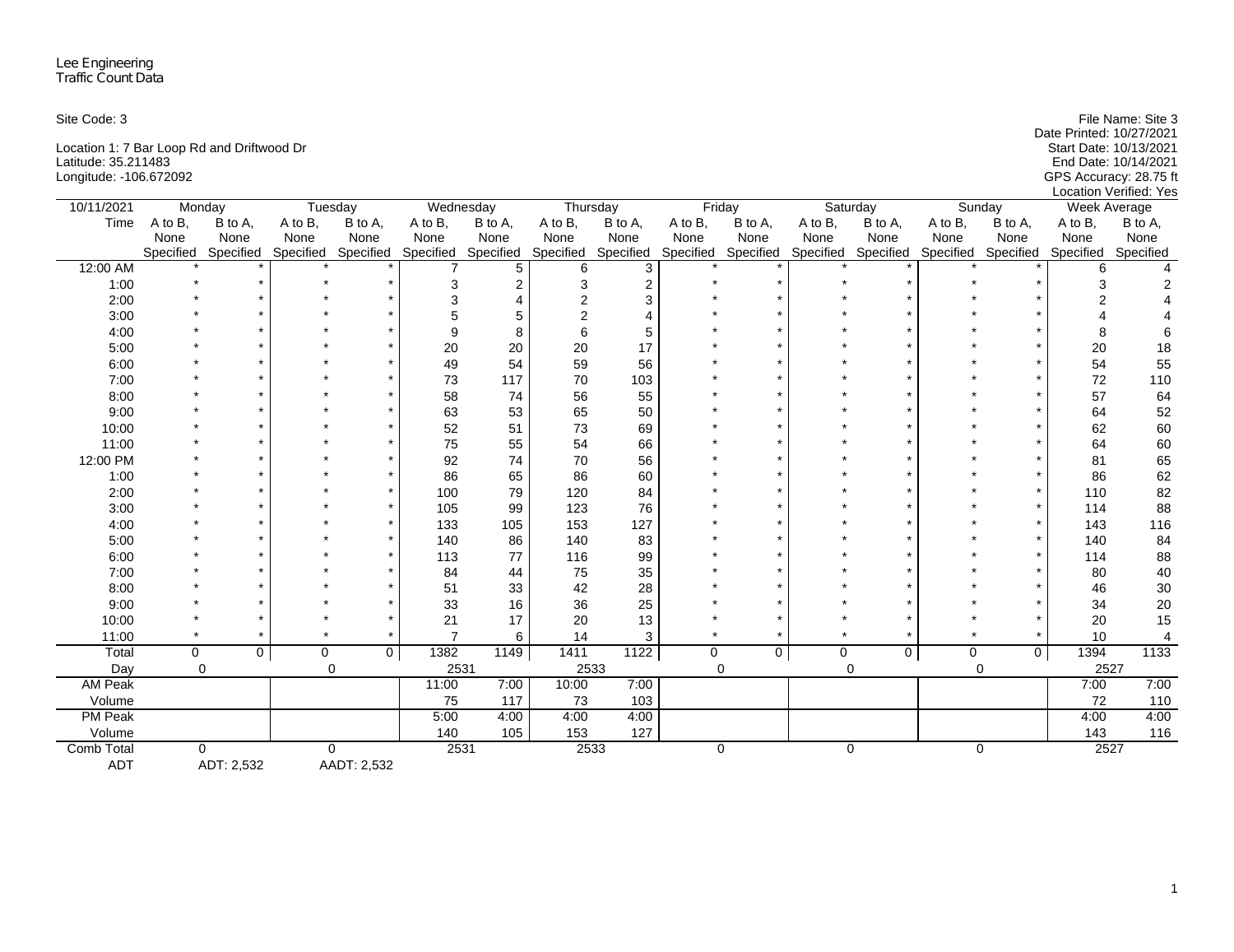Location 1: 7 Bar Loop Rd and Driftwood Dr Start Date: 10/13/2021 Latitude: 35.211483 End Date: 10/14/2021 Longitude: -106.672092 GPS Accuracy: 28.75 ft

Site Code: 3 File Name: Site 3 File Name: Site 3 Date Printed: 10/27/2021<br>Start Date: 10/13/2021 Location Verified: Yes

| Direction: A to B, None Specified |            |          |                |                |                             |                |                |          |                                    |              |               |             |            |       |
|-----------------------------------|------------|----------|----------------|----------------|-----------------------------|----------------|----------------|----------|------------------------------------|--------------|---------------|-------------|------------|-------|
| 10/13/2021                        | $0 - 15$   | $> 15 -$ | $> 20 -$       | $> 25 -$       | $> 30 -$                    | $> 35 -$       | $> 40 -$       | $> 45 -$ | $> 50 -$                           | $> 55 -$     | $> 60 -$      | $>65 -$     | > 70       |       |
| Time                              | <b>MPH</b> |          |                |                | 20 MPH 25 MPH 30 MPH 35 MPH |                |                |          | 40 MPH 45 MPH 50 MPH 55 MPH 60 MPH |              | 65 MPH 70 MPH |             | <b>MPH</b> | Total |
| 12:00 AM                          | $\Omega$   | $\Omega$ | 0              |                | 2                           |                | $\overline{2}$ |          | $\Omega$                           | $\Omega$     | $\Omega$      | $\Omega$    | $\Omega$   |       |
| 1:00                              | 0          | 0        | $\Omega$       | 0              |                             | $\overline{2}$ | 0              | 0        | O                                  | 0            | 0             | 0           | 0          |       |
| 2:00                              | O          |          | $\Omega$       |                | 2                           | U              |                | 0        |                                    | U            |               | $\Omega$    |            |       |
| 3:00                              |            |          |                |                | 2                           |                |                |          |                                    | Ω            |               | 0           | 0          |       |
| 4:00                              |            |          | <sup>0</sup>   |                |                             | 2              |                | 3        |                                    | 0            |               | 0           |            |       |
| 5:00                              | 0          |          | 2              |                | 3                           |                |                | 2        |                                    | 0            |               | 0           | O          | 20    |
| 6:00                              |            |          | 4              | 9              | 11                          | 12             | 6              | 2        |                                    | 0            |               | 0           | 0          | 49    |
| 7:00                              |            |          | $\overline{2}$ | 9              | 21                          | 27             | 8              | 4        |                                    | <sup>0</sup> | 0             | 0           | 0          | 73    |
| 8:00                              | 0          | 0        | 5              | 6              | 16                          | 17             | 10             |          |                                    | 2            |               | 0           | 0          | 58    |
| 9:00                              |            |          | 5              | 11             | 21                          | 16             |                | O        |                                    | U            |               | O           | O          | 63    |
| 10:00                             |            |          |                | 15             | 13                          | 12             | 6              | 3        |                                    | 0            |               | 0           | O          | 52    |
| 11:00                             |            |          | 2              | 14             | 20                          | 17             | 12             | 6        |                                    | U            |               | 0           |            | 75    |
| 12:00 PM                          |            | 0        | 2              | 10             | 38                          | 24             | 14             |          |                                    | U            |               | 0           |            | 92    |
| 1:00                              | 3          | 2        | 6              | 19             | 23                          | 22             | 10             |          |                                    | 0            |               | 0           |            | 86    |
| 2:00                              |            | 0        | 3              | 18             | 15                          | 40             | 18             |          |                                    | U            | O             | $\Omega$    | 0          | 100   |
| 3:00                              |            |          |                | 11             | 26                          | 37             | 21             |          |                                    |              |               | 0           |            | 105   |
| 4:00                              |            |          |                | 16             | 38                          | 54             | 16             | 6        |                                    |              |               | 0           |            | 133   |
| 5:00                              | 0          | 0        | 3              | 28             | 51                          | 40             | 16             |          |                                    |              | 0             | 0           | 0          | 140   |
| 6:00                              | 0          |          | 4              | 11             | 30                          | 38             | 24             |          |                                    | 0            |               | 0           | 0          | 113   |
| 7:00                              | O          | O        | 3              | 14             | 25                          | 28             | 11             | 3        |                                    | U            |               | $\Omega$    | O          | 84    |
| 8:00                              | 0          | 0        | 3              | 5              | 18                          | 15             |                | 3        |                                    |              |               | 0           | 0          | 51    |
| 9:00                              | O          | U        | $\Omega$       | $\overline{2}$ | 16                          | 13             |                |          |                                    | U            |               | $\Omega$    | ∩          | 33    |
| 10:00                             |            | 0        | 0              |                | 9                           | 8              |                |          |                                    |              |               | 0           |            | 21    |
| 11:00                             | 0          | $\Omega$ | $\Omega$       |                | $\overline{2}$              | 3              |                | 0        | 0                                  | 0            | 0             | $\Omega$    | 0          | 7     |
| Total                             | 14         | 10       | 51             | 203            | 407                         | 432            | 196            | 50       | 14                                 | 4            | 0             | $\mathbf 0$ | 1          | 1382  |
|                                   |            |          | Percentile     | 15th           | 50th                        | 85th           | 95th           |          |                                    |              |               |             |            |       |

Speed 29 35 41.1 44.8

Mean Speed (Average) 35.0 10 MPH Pace Speed 30-39 Number in Pace 834 Percent in Pace 60.3% Number > 25 MPH 1307 Percent > 25 MPH 94.6%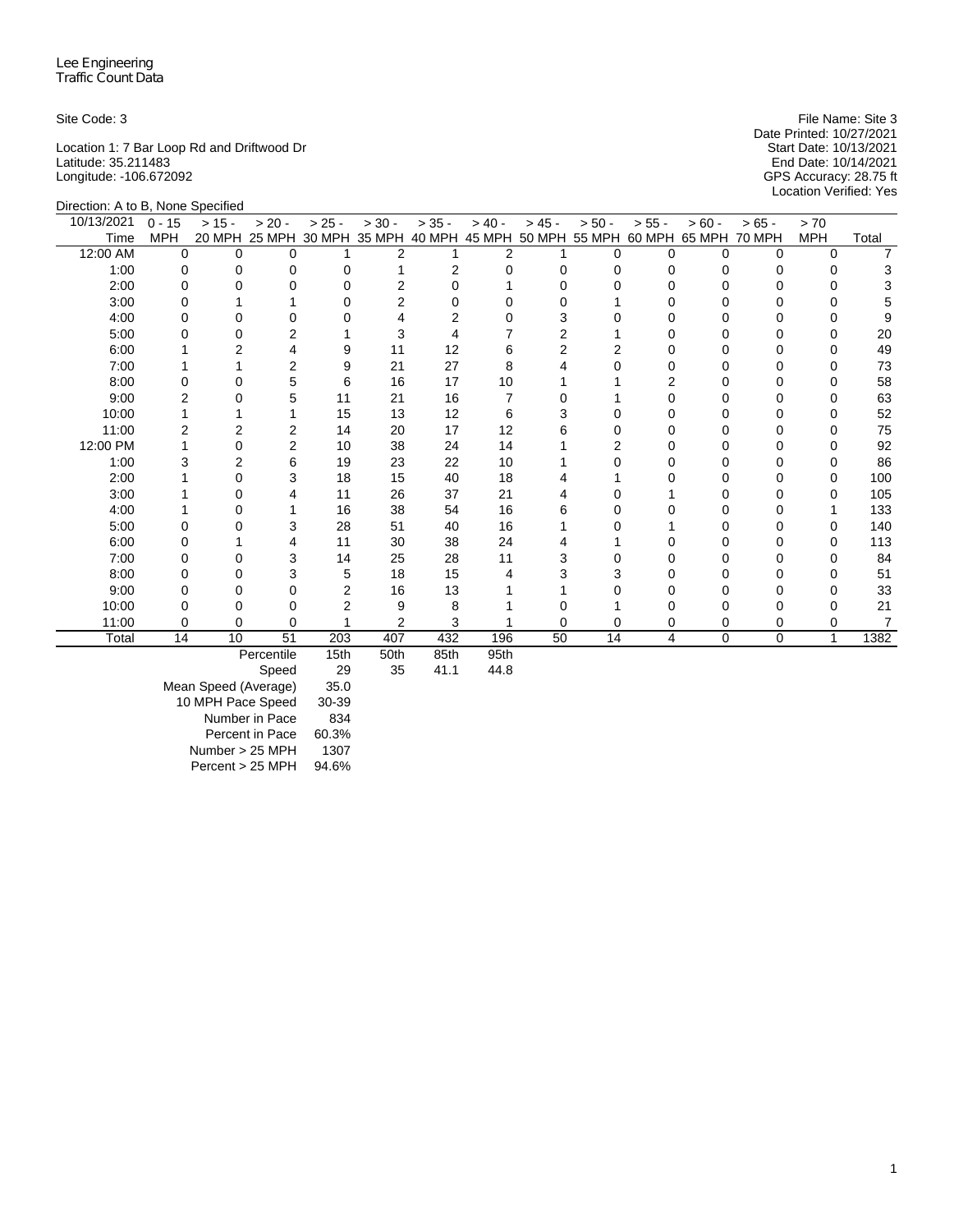Location 1: 7 Bar Loop Rd and Driftwood Dr Start Date: 10/13/2021 Latitude: 35.211483 End Date: 10/14/2021 Longitude: -106.672092 GPS Accuracy: 28.75 ft

Site Code: 3 File Name: Site 3 Date Printed: 10/27/2021 Start Date: 10/13/2021<br>End Date: 10/14/2021<br>GPS Accuracy: 28.75 ft<br>Location Verified: Yes

| Direction: A to B, None Specified |                                |                      |                                                                              |                |                |                |                       |                 |                 |              |                |                  |                            |                         |
|-----------------------------------|--------------------------------|----------------------|------------------------------------------------------------------------------|----------------|----------------|----------------|-----------------------|-----------------|-----------------|--------------|----------------|------------------|----------------------------|-------------------------|
| 10/14/2021                        | $0 - 15$                       | $> 15 -$             | $> 20 -$                                                                     | $> 25 -$       | $> 30 -$       | $> 35 -$       | $> 40 -$              | $> 45 -$        | $> 50 -$        | $> 55 -$     | $> 60 -$       | $> 65 -$         | > 70                       |                         |
| Time                              | <b>MPH</b>                     |                      | 20 MPH 25 MPH 30 MPH 35 MPH 40 MPH 45 MPH 50 MPH 55 MPH 60 MPH 65 MPH 70 MPH |                |                |                |                       |                 |                 |              |                |                  | <b>MPH</b>                 | Total                   |
| 12:00 AM                          | 0                              | $\Omega$             | $\Omega$                                                                     | $\overline{2}$ | 3              | $\Omega$       | 0                     | 0               | 0               | 1            | $\Omega$       | $\mathbf 0$      | $\mathbf 0$                | 6                       |
| 1:00                              | 0                              | 0                    | 0                                                                            | 0              | 0              | 0              | 2                     | 1               | 0               | 0            | 0              | 0                | 0                          | 3                       |
| 2:00                              | 0                              | 0                    | 0                                                                            | 0              | $\mathbf{1}$   | 0              | 1                     | 0               | 0               | 0            | 0              | 0                | $\mathbf 0$                | $\overline{c}$          |
| 3:00                              | 0                              | 0                    | 0                                                                            | 0              | $\mathbf 0$    | 2              | 0                     | 0               | 0               | 0            | 0              | $\mathbf 0$      | $\mathbf 0$                | $\overline{\mathbf{c}}$ |
| 4:00                              | 0                              | 0                    | 0                                                                            | 1              | 2              | 2              | 0                     | 1               | 0               | 0            | 0              | $\mathbf 0$      | $\mathbf 0$                | 6                       |
| 5:00                              | 0                              | 0                    | 0                                                                            | $\mathbf{1}$   | $\overline{4}$ | 8              | 6                     | 1               | 0               | 0            | 0              | 0                | $\mathbf 0$                | 20                      |
| 6:00                              | $\overline{c}$<br>$\mathbf{1}$ | 4                    | 4                                                                            | 14<br>11       | 12             | 9              | 9                     | 3<br>1          | 1               | 0<br>0       | 1<br>0         | $\mathbf 0$      | $\mathbf 0$<br>$\mathbf 0$ | 59                      |
| 7:00<br>8:00                      | 1                              | 0<br>0               | $\overline{2}$<br>$\overline{2}$                                             | 10             | 23<br>16       | 24<br>17       | 7<br>$\boldsymbol{7}$ | 3               | 1<br>0          | 0            | 0              | $\mathbf 0$      | $\mathbf 0$                | 70<br>56                |
| 9:00                              | $\mathsf 0$                    | $\overline{c}$       | $\overline{c}$                                                               | 15             | 16             | 17             | 10                    | $\overline{c}$  | 1               | 0            | 0              | 0<br>$\mathbf 0$ | $\mathbf 0$                | 65                      |
| 10:00                             | $\overline{c}$                 | 0                    | 3                                                                            | 10             | 18             | 21             | 12                    | 5               | 1               | $\mathbf{1}$ | 0              | $\mathbf 0$      | $\mathbf 0$                | 73                      |
| 11:00                             | $\mathsf 0$                    | 0                    | $\mathbf{1}$                                                                 | $\overline{7}$ | 28             | $\overline{7}$ | 9                     | $\overline{2}$  | 0               | 0            | 0              | 0                | $\mathbf 0$                | 54                      |
| 12:00 PM                          | 0                              | 0                    | $\mathbf{1}$                                                                 | 6              | 21             | 22             | 17                    | $\mathbf{1}$    | 1               | 0            | 0              | $\mathbf{1}$     | $\mathbf 0$                | 70                      |
| 1:00                              | $\mathbf{1}$                   | 0                    | $\overline{2}$                                                               | 10             | 27             | 28             | 16                    | 1               | 1               | $\mathbf 0$  | 0              | $\mathbf 0$      | $\mathbf 0$                | 86                      |
| 2:00                              | $\overline{\mathbf{c}}$        | 0                    | $\mathbf{1}$                                                                 | 12             | 34             | 42             | 25                    | 4               | 0               | 0            | 0              | 0                | $\mathbf 0$                | 120                     |
| 3:00                              | $\overline{c}$                 | 0                    | 3                                                                            | 13             | 41             | 35             | 25                    | 3               | 1               | 0            | 0              | $\mathbf 0$      | $\mathbf 0$                | 123                     |
| 4:00                              | 0                              | 0                    | $\mathbf{1}$                                                                 | 14             | 48             | 51             | 25                    | 11              | 2               | 1            | 0              | 0                | $\mathbf 0$                | 153                     |
| 5:00                              | 3                              | 4                    | 6                                                                            | 17             | 38             | 45             | 21                    | 4               | 1               | 0            | 1              | $\mathbf 0$      | $\mathbf 0$                | 140                     |
| 6:00                              | 5                              | 2                    | 6                                                                            | 13             | 28             | 37             | 17                    | 5               | 3               | 0            | 0              | 0                | $\mathbf 0$                | 116                     |
| 7:00                              | 0                              | 0                    | 3                                                                            | 11             | 26             | 25             | 6                     | 4               | 0               | 0            | 0              | 0                | 0                          | 75                      |
| 8:00                              | 0                              | 0                    | 3                                                                            | 6              | 11             | 12             | 8                     | 2               | 0               | 0            | 0              | 0                | 0                          | 42                      |
| 9:00                              | 0                              | 1                    | 3                                                                            | 6              | 13             | 5              | 6                     | 1               | 0               | 1            | 0              | 0                | $\mathbf 0$                | 36                      |
| 10:00                             | 0                              | 0                    | $\mathbf{1}$                                                                 | $\overline{2}$ | 5              | $\overline{7}$ | 3                     | 0               | 2               | 0            | 0              | 0                | 0                          | 20                      |
| 11:00                             | 0                              | 0                    | 0                                                                            | $\mathbf{1}$   | 5              | 6              | $\pmb{0}$             | 2               | 0               | 0            | 0              | 0                | 0                          | 14                      |
| Total                             | 19                             | $\overline{13}$      | 44                                                                           | 182            | 420            | 422            | 232                   | $\overline{57}$ | $\overline{15}$ | 4            | $\overline{2}$ | $\mathbf{1}$     | $\mathbf 0$                | 1411                    |
|                                   |                                |                      | Percentile                                                                   | 15th           | 50th           | 85th           | 95th                  |                 |                 |              |                |                  |                            |                         |
|                                   |                                |                      | Speed                                                                        | 29.1           | 35.2           | 41.2           | 45.1                  |                 |                 |              |                |                  |                            |                         |
|                                   |                                | Mean Speed (Average) |                                                                              | 35.2           |                |                |                       |                 |                 |              |                |                  |                            |                         |
|                                   |                                | 10 MPH Pace Speed    |                                                                              | 30-39          |                |                |                       |                 |                 |              |                |                  |                            |                         |
|                                   |                                |                      | Number in Pace                                                               | 837            |                |                |                       |                 |                 |              |                |                  |                            |                         |
|                                   |                                |                      | Percent in Pace                                                              | 59.3%          |                |                |                       |                 |                 |              |                |                  |                            |                         |
|                                   |                                | Number > 25 MPH      |                                                                              | 1335           |                |                |                       |                 |                 |              |                |                  |                            |                         |
|                                   |                                | Percent > 25 MPH     |                                                                              | 94.6%          |                |                |                       |                 |                 |              |                |                  |                            |                         |
| <b>Grand Total</b>                | $\overline{33}$                | 23                   | 95                                                                           | 385            | 827            | 854            | 428                   | 107             | 29              | 8            | $\overline{c}$ | 1                | $\mathbf{1}$               | 2793                    |
| <b>Stats</b>                      |                                |                      | Percentile<br>Speed                                                          | 15th<br>29     | 50th<br>35.1   | 85th<br>41.1   | 95th<br>45.1          |                 |                 |              |                |                  |                            |                         |
|                                   |                                | Mean Speed (Average) |                                                                              | 35.1           |                |                |                       |                 |                 |              |                |                  |                            |                         |
|                                   |                                | 10 MPH Pace Speed    |                                                                              | 30-39          |                |                |                       |                 |                 |              |                |                  |                            |                         |
|                                   |                                |                      | Number in Pace                                                               | 1672           |                |                |                       |                 |                 |              |                |                  |                            |                         |
|                                   |                                |                      | Percent in Pace                                                              | 59.9%          |                |                |                       |                 |                 |              |                |                  |                            |                         |
|                                   |                                | Number > 25 MPH      |                                                                              | 2642           |                |                |                       |                 |                 |              |                |                  |                            |                         |
|                                   |                                | Percent > 25 MPH     |                                                                              | 94.6%          |                |                |                       |                 |                 |              |                |                  |                            |                         |
|                                   |                                |                      |                                                                              |                |                |                |                       |                 |                 |              |                |                  |                            |                         |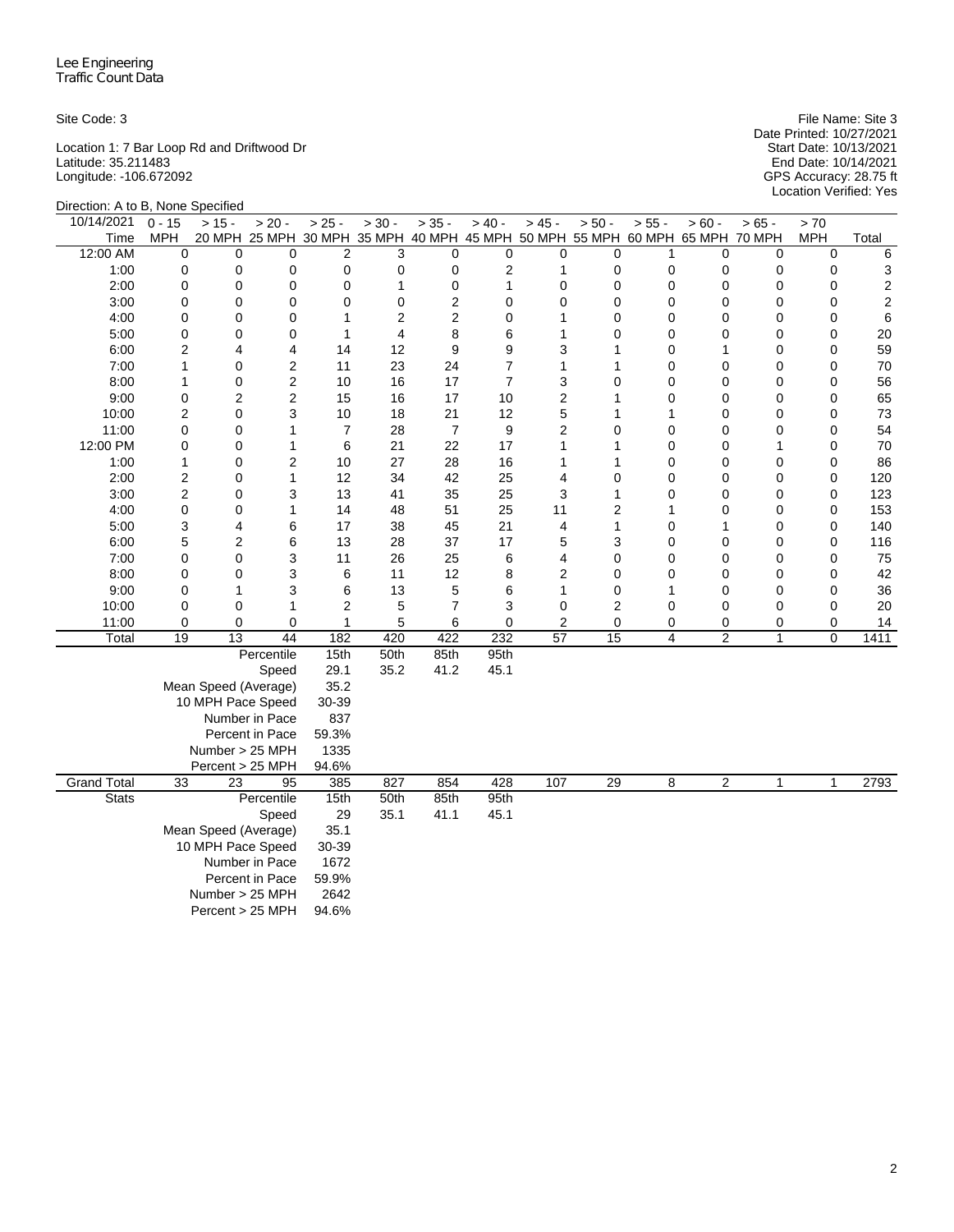Location 1: 7 Bar Loop Rd and Driftwood Dr Start Date: 10/13/2021 Latitude: 35.211483 End Date: 10/14/2021 Longitude: -106.672092 GPS Accuracy: 28.75 ft

Direction: B to A, None Specified

Site Code: 3 File Name: Site 3 File Name: Site 3 Date Printed: 10/27/2021<br>Start Date: 10/13/2021 Location Verified: Yes

| 10/13/2021 | $0 - 15$   | $> 15 -$ | $> 20 -$                                                                     | $> 25 -$ | $> 30 -$ | $> 35 -$  | $> 40 -$    | $> 45 -$ | $> 50 -$ | $> 55 -$ | $> 60 -$     | $> 65 -$ | > 70       |       |
|------------|------------|----------|------------------------------------------------------------------------------|----------|----------|-----------|-------------|----------|----------|----------|--------------|----------|------------|-------|
| Time       | <b>MPH</b> |          | 20 MPH 25 MPH 30 MPH 35 MPH 40 MPH 45 MPH 50 MPH 55 MPH 60 MPH 65 MPH 70 MPH |          |          |           |             |          |          |          |              |          | <b>MPH</b> | Total |
| 12:00 AM   | $\Omega$   | U        | 3                                                                            | 2        |          | U         | O           | U        |          |          | <sup>n</sup> | 0        | $\Omega$   |       |
| 1:00       |            |          |                                                                              |          |          |           |             |          |          |          |              |          |            |       |
| 2:00       |            |          |                                                                              |          |          |           |             |          |          |          |              |          |            |       |
| 3:00       |            |          |                                                                              |          |          |           |             |          |          |          |              |          |            |       |
| 4:00       |            |          |                                                                              |          |          |           |             |          |          |          |              |          |            |       |
| 5:00       |            |          | 12                                                                           |          |          |           |             |          |          |          |              |          |            | 20    |
| 6:00       |            |          | 31                                                                           | 14       |          |           |             |          |          |          |              |          |            | 54    |
| 7:00       |            |          | 63                                                                           | 35       | 11       |           |             |          |          |          |              |          |            | 117   |
| 8:00       |            |          | 39                                                                           | 23       |          |           |             |          |          |          |              |          |            | 74    |
| 9:00       |            |          | 29                                                                           | 14       |          |           |             |          |          |          |              |          |            | 53    |
| 10:00      |            |          | 34                                                                           | 10       |          |           |             |          |          |          |              |          |            | 51    |
| 11:00      |            | 5        | 28                                                                           | 17       |          |           |             |          |          |          |              |          |            | 55    |
| 12:00 PM   |            | 9        | 42                                                                           | 16       |          |           |             |          |          |          |              |          |            | 74    |
| 1:00       |            | 12       | 28                                                                           | 17       |          |           |             |          |          |          |              |          |            | 65    |
| 2:00       |            | 4        | 48                                                                           | 23       |          |           |             |          |          |          |              |          |            | 79    |
| 3:00       |            | 10       | 50                                                                           | 36       |          |           |             |          |          |          |              |          |            | 99    |
| 4:00       |            | 9        | 54                                                                           | 37       |          |           |             |          |          |          |              |          |            | 105   |
| 5:00       |            | 12       | 43                                                                           | 28       |          |           |             |          |          |          |              |          |            | 86    |
| 6:00       |            | 3        | 49                                                                           | 23       |          |           |             |          |          |          |              |          |            | 77    |
| 7:00       |            | 8        | 27                                                                           | 8        |          |           |             |          |          |          |              |          |            | 44    |
| 8:00       |            |          | 18                                                                           |          |          |           |             |          |          |          |              |          |            | 33    |
| 9:00       |            |          | 8                                                                            |          |          |           |             |          |          |          |              |          |            | 16    |
| 10:00      |            |          | 10                                                                           |          |          |           |             |          |          |          |              |          |            | 17    |
| 11:00      |            |          |                                                                              |          |          |           | 0           |          | 0        |          | 0            |          |            |       |
| Total      | 14         | 125      | 627                                                                          | 332      | 48       | 3         | $\mathbf 0$ | $\Omega$ | $\Omega$ | 0        | $\Omega$     | $\Omega$ | $\Omega$   | 1149  |
|            |            |          |                                                                              |          | $ -$     | $\sim -1$ |             |          |          |          |              |          |            |       |

Percentile 15th 50th 85th 95th

Speed Mean Speed (Average) 23.7 10 MPH Pace Speed 20-29 Number in Pace 955 Percent in Pace 83.1% Number > 25 MPH 383 Percent > 25 MPH 33.3%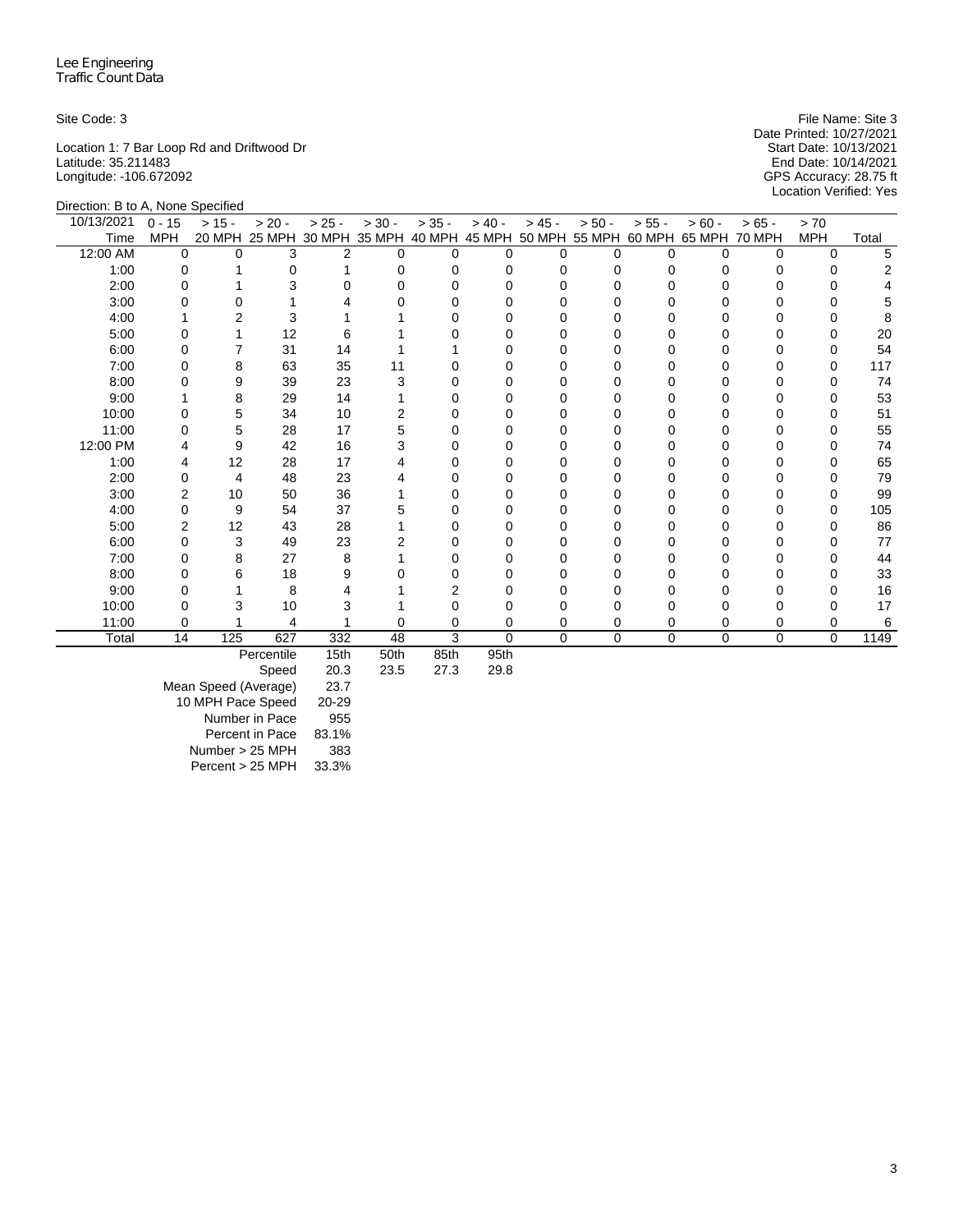Location 1: 7 Bar Loop Rd and Driftwood Dr Start Date: 10/13/2021 Latitude: 35.211483 End Date: 10/14/2021 Longitude: -106.672092 GPS Accuracy: 28.75 ft

Site Code: 3 File Name: Site 3 Date Printed: 10/27/2021 Start Date: 10/13/2021<br>End Date: 10/14/2021<br>GPS Accuracy: 28.75 ft<br>Location Verified: Yes

| Direction: B to A, None Specified |                 |                      |                                                                              |                |                 |                     |                |                |          |             |               |             |                  |                |
|-----------------------------------|-----------------|----------------------|------------------------------------------------------------------------------|----------------|-----------------|---------------------|----------------|----------------|----------|-------------|---------------|-------------|------------------|----------------|
| 10/14/2021                        | $0 - 15$        | $> 15 -$             | $> 20 -$                                                                     | $> 25 -$       | $> 30 -$        | $> 35 -$            | $> 40 -$       | $> 45 -$       | $> 50 -$ | $> 55 -$    | $> 60 -$      | $> 65 -$    | > 70             |                |
| Time                              | <b>MPH</b>      |                      | 20 MPH 25 MPH 30 MPH 35 MPH 40 MPH 45 MPH 50 MPH 55 MPH 60 MPH 65 MPH 70 MPH |                |                 |                     |                |                |          |             |               |             | <b>MPH</b>       | Total          |
| 12:00 AM                          | 0               | 0                    | 3                                                                            | 0              | 0               | $\Omega$            | 0              | 0              | 0        | 0           | 0             | $\mathbf 0$ | $\mathbf 0$      | 3              |
| 1:00                              | 0               | 0                    | $\mathbf{1}$                                                                 | $\pmb{0}$      | $\mathbf{1}$    | $\mathbf 0$         | 0              | 0              | 0        | $\mathbf 0$ | 0             | $\mathbf 0$ | $\mathbf 0$      | $\overline{c}$ |
| 2:00                              | 0               | 0                    | 0                                                                            | 3              | $\mathbf 0$     | $\mathbf 0$         | $\mathbf 0$    | 0              | 0        | $\mathbf 0$ | 0             | $\mathbf 0$ | $\mathbf 0$      | 3              |
| 3:00                              | 0               | 0                    | $\overline{2}$                                                               | $\mathbf{1}$   | $\mathbf{1}$    | 0                   | 0              | $\overline{0}$ | 0        | 0           | 0             | $\mathbf 0$ | $\mathbf 0$      | 4              |
| 4:00                              | 0               | 0                    | $\overline{4}$                                                               | $\mathbf{1}$   | $\mathbf 0$     | 0                   | 0              | $\overline{0}$ | 0        | 0           | 0             | $\mathbf 0$ | 0                | 5              |
| 5:00                              | 0               | 1                    | 9                                                                            | $\overline{7}$ | 0               | $\mathbf 0$         | 0              | 0              | 0        | 0           | 0             | 0           | $\mathbf 0$      | 17             |
| 6:00                              | 0               | 5                    | 28                                                                           | 19             | $\overline{4}$  | 0                   | 0              | 0              | 0        | 0           | 0             | 0           | $\mathbf 0$      | 56             |
| 7:00                              | 0               | 11                   | 41                                                                           | 45             | 6               | 0                   | 0              | 0              | 0        | 0           | 0             | $\mathbf 0$ | $\mathbf 0$      | 103            |
| 8:00                              | $\overline{c}$  | 5                    | 21                                                                           | 25<br>19       | $\overline{c}$  | 0                   | 0              | 0              | 0        | 0           | 0             | 0           | 0                | 55             |
| 9:00                              | 0               | 5                    | 25                                                                           |                | $\mathbf{1}$    | $\mathbf 0$         | 0              | 0              | 0        | 0           | 0             | $\mathbf 0$ | $\mathbf 0$      | 50             |
| 10:00<br>11:00                    | 3<br>0          | $\overline{7}$       | 39<br>36                                                                     | 17<br>17       | 1               | $\overline{2}$<br>0 | 0              | 0<br>0         | 0<br>0   | 0           | $\Omega$<br>0 | $\mathbf 0$ | 0<br>$\mathbf 0$ | 69<br>66       |
| 12:00 PM                          | 0               | 9<br>7               | 31                                                                           | 15             | 4<br>3          | 0                   | 0<br>0         | 0              | 0        | 0<br>0      | 0             | 0<br>0      | $\mathbf 0$      | 56             |
| 1:00                              | 0               | 2                    | 37                                                                           | 18             | 3               | 0                   | 0              | 0              | 0        | 0           | 0             | $\mathbf 0$ | 0                | 60             |
| 2:00                              | 1               | 4                    | 45                                                                           | 28             | $\overline{4}$  | 1                   | 1              | 0              | 0        | $\mathbf 0$ | 0             | 0           | $\mathbf 0$      | 84             |
| 3:00                              | $\mathsf 0$     | 5                    | 44                                                                           | 25             | $\overline{c}$  | 0                   | 0              | $\overline{0}$ | 0        | 0           | 0             | $\mathbf 0$ | $\mathbf 0$      | 76             |
| 4:00                              | $\mathbf{1}$    | 14                   | 63                                                                           | 41             | $\overline{7}$  | 1                   | 0              | 0              | 0        | $\mathbf 0$ | 0             | $\mathbf 0$ | $\mathbf 0$      | 127            |
| 5:00                              | $\mathbf{1}$    | 10                   | 37                                                                           | 32             | 3               | $\mathbf 0$         | $\mathbf 0$    | 0              | 0        | 0           | 0             | 0           | $\mathbf 0$      | 83             |
| 6:00                              | $\mathbf{1}$    | 12                   | 52                                                                           | 28             | 6               | $\mathbf 0$         | $\overline{0}$ | $\overline{0}$ | 0        | 0           | 0             | $\mathbf 0$ | $\mathbf 0$      | 99             |
| 7:00                              | 0               | 4                    | 16                                                                           | 13             | $\overline{2}$  | $\mathbf 0$         | 0              | 0              | 0        | $\mathbf 0$ | 0             | 0           | $\mathbf 0$      | 35             |
| 8:00                              | 0               | 3                    | 14                                                                           | 9              | $\overline{c}$  | $\mathbf 0$         | $\mathbf 0$    | 0              | 0        | 0           | 0             | $\mathbf 0$ | $\mathbf 0$      | 28             |
| 9:00                              | 0               | 3                    | 11                                                                           | 10             | $\mathbf{1}$    | $\mathbf 0$         | 0              | 0              | 0        | 0           | 0             | 0           | $\mathbf 0$      | 25             |
| 10:00                             | 0               | 2                    | 8                                                                            | 3              | 0               | 0                   | 0              | 0              | 0        | 0           | 0             | 0           | 0                | 13             |
| 11:00                             | 0               | 0                    | $\mathbf{1}$                                                                 | $\overline{2}$ | $\mathbf 0$     | 0                   | $\mathbf 0$    | 0              | 0        | 0           | 0             | 0           | 0                | 3              |
| Total                             | 9               | 109                  | 568                                                                          | 378            | $\overline{53}$ | $\overline{4}$      | $\mathbf{1}$   | $\overline{0}$ | 0        | $\mathbf 0$ | 0             | $\mathbf 0$ | $\mathbf 0$      | 1122           |
|                                   |                 |                      | Percentile                                                                   | 15th           | 50th            | 85th                | 95th           |                |          |             |               |             |                  |                |
|                                   |                 |                      | Speed                                                                        | 20.7           | 24              | 27.6                | 30             |                |          |             |               |             |                  |                |
|                                   |                 | Mean Speed (Average) |                                                                              | 24.2           |                 |                     |                |                |          |             |               |             |                  |                |
|                                   |                 | 10 MPH Pace Speed    |                                                                              | 20-29          |                 |                     |                |                |          |             |               |             |                  |                |
|                                   |                 |                      | Number in Pace                                                               | 941            |                 |                     |                |                |          |             |               |             |                  |                |
|                                   |                 |                      | Percent in Pace                                                              | 83.9%          |                 |                     |                |                |          |             |               |             |                  |                |
|                                   |                 | Number > 25 MPH      |                                                                              | 436            |                 |                     |                |                |          |             |               |             |                  |                |
|                                   |                 | Percent > 25 MPH     |                                                                              | 38.9%          |                 |                     |                |                |          |             |               |             |                  |                |
| <b>Grand Total</b>                | $\overline{23}$ | 234                  | 1195                                                                         | 710            | 101             | $\overline{7}$      | 1              | 0              | 0        | 0           | 0             | 0           | $\mathbf 0$      | 2271           |
| <b>Stats</b>                      |                 |                      | Percentile                                                                   | 15th           | 50th            | 85th                | 95th           |                |          |             |               |             |                  |                |
|                                   |                 |                      | Speed                                                                        | 20.5           | 23.7            | 27.5                | 29.8           |                |          |             |               |             |                  |                |
|                                   |                 | Mean Speed (Average) |                                                                              | 23.9           |                 |                     |                |                |          |             |               |             |                  |                |
|                                   |                 | 10 MPH Pace Speed    |                                                                              | 20-29          |                 |                     |                |                |          |             |               |             |                  |                |
|                                   |                 |                      | Number in Pace                                                               | 1895           |                 |                     |                |                |          |             |               |             |                  |                |
|                                   |                 |                      | Percent in Pace                                                              | 83.4%          |                 |                     |                |                |          |             |               |             |                  |                |
|                                   |                 | Number > 25 MPH      |                                                                              | 819            |                 |                     |                |                |          |             |               |             |                  |                |
|                                   |                 | Percent > 25 MPH     |                                                                              | 36.1%          |                 |                     |                |                |          |             |               |             |                  |                |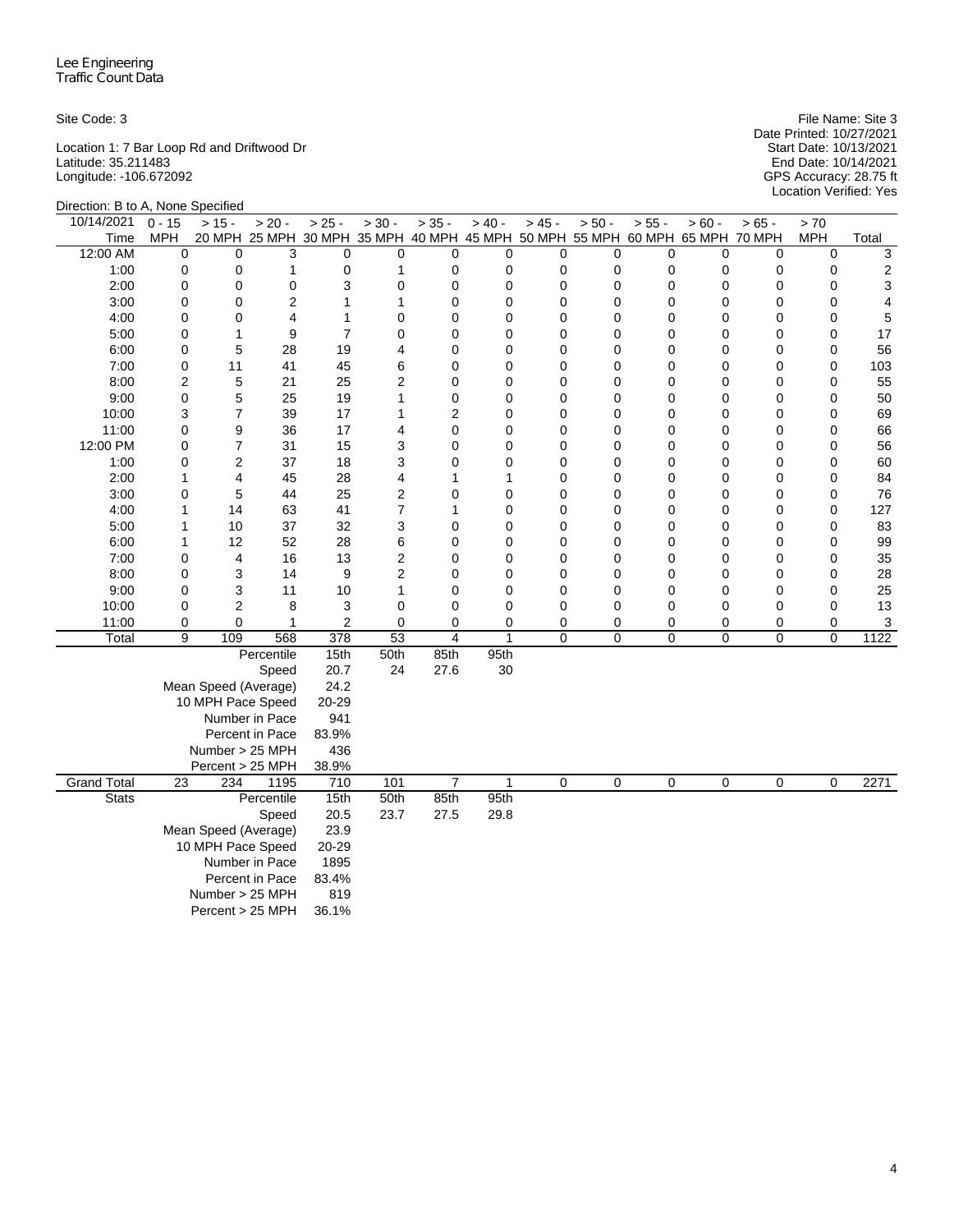Direction: Combined

Location 1: 7 Bar Loop Rd and Driftwood Dr Start Date: 10/13/2021 Latitude: 35.211483 End Date: 10/14/2021 Longitude: -106.672092 GPS Accuracy: 28.75 ft

Site Code: 3 File Name: Site 3 File Name: Site 3 Date Printed: 10/27/2021<br>Start Date: 10/13/2021 Location Verified: Yes

| 10/13/2021 | $0 - 15$    | $> 15 -$ | $> 20 -$                                                | $> 25 -$       | $> 30 -$       | $> 35 -$ | $> 40 -$       | $> 45 -$ | $> 50 -$ | $> 55 -$ | $> 60 -$      | $>65 -$       | > 70       |       |
|------------|-------------|----------|---------------------------------------------------------|----------------|----------------|----------|----------------|----------|----------|----------|---------------|---------------|------------|-------|
| Time       | <b>MPH</b>  |          | 20 MPH 25 MPH 30 MPH 35 MPH 40 MPH 45 MPH 50 MPH 55 MPH |                |                |          |                |          |          |          | 60 MPH 65 MPH | <b>70 MPH</b> | <b>MPH</b> | Total |
| 12:00 AM   | $\mathbf 0$ | $\Omega$ | 3                                                       | 3              | $\overline{2}$ |          | $\overline{2}$ |          | 0        | 0        | $\Omega$      | 0             | $\Omega$   | 12    |
| 1:00       | 0           |          | 0                                                       |                |                | 2        |                | 0        |          | O        | 0             | O             | O          | 5     |
| 2:00       | $\Omega$    |          | 3                                                       |                | 2              |          |                |          |          |          | ი             |               |            |       |
| 3:00       | 0           |          | 2                                                       |                | 2              | 0        |                |          |          |          | 0             |               |            | 10    |
| 4:00       |             |          | 3                                                       |                | 5              |          |                | 3        |          |          |               |               |            | 17    |
| 5:00       | 0           |          | 14                                                      |                |                |          |                | 2        |          |          |               |               |            | 40    |
| 6:00       |             | 9        | 35                                                      | 23             | 12             | 13       | 6              | 2        | 2        |          | 0             |               | 0          | 103   |
| 7:00       |             | 9        | 65                                                      | 44             | 32             | 27       | 8              |          |          |          |               | ი             | 0          | 190   |
| 8:00       | 0           | 9        | 44                                                      | 29             | 19             | 17       | 10             |          |          |          | O             | O             | 0          | 132   |
| 9:00       | 3           | 8        | 34                                                      | 25             | 22             | 16       |                |          |          |          | 0             |               | 0          | 116   |
| 10:00      |             | 6        | 35                                                      | 25             | 15             | 12       | 6              | 3        |          |          |               |               | 0          | 103   |
| 11:00      | 2           |          | 30                                                      | 31             | 25             | 17       | 12             | 6        |          | U        | U             | O             | 0          | 130   |
| 12:00 PM   | 5           | 9        | 44                                                      | 26             | 41             | 24       | 14             |          | 2        |          | 0             |               | 0          | 166   |
| 1:00       |             | 14       | 34                                                      | 36             | 27             | 22       | 10             |          |          |          |               |               | 0          | 151   |
| 2:00       |             | 4        | 51                                                      | 41             | 19             | 40       | 18             |          |          |          | O             |               | 0          | 179   |
| 3:00       | 3           | 10       | 54                                                      | 47             | 27             | 37       | 21             |          |          |          | 0             |               | O          | 204   |
| 4:00       |             | 9        | 55                                                      | 53             | 43             | 54       | 16             | 6        |          |          |               |               |            | 238   |
| 5:00       | 2           | 12       | 46                                                      | 56             | 52             | 40       | 16             |          |          |          |               |               |            | 226   |
| 6:00       | 0           | 4        | 53                                                      | 34             | 32             | 38       | 24             |          |          |          | o             |               | 0          | 190   |
| 7:00       | 0           | 8        | 30                                                      | 22             | 26             | 28       | 11             | 3        |          |          |               |               | 0          | 128   |
| 8:00       | 0           | 6        | 21                                                      | 14             | 18             | 15       |                | 3        |          |          |               |               |            | 84    |
| 9:00       | 0           |          | 8                                                       | 6              | 17             | 15       |                |          |          |          | o             |               |            | 49    |
| 10:00      | 0           |          | 10                                                      | 5              | 10             | 8        |                |          |          |          | 0             | 0             |            | 38    |
| 11:00      | 0           |          | 4                                                       | $\overline{2}$ | $\overline{2}$ | 3        |                | 0        | 0        | 0        | 0             | 0             | 0          | 13    |
| Total      | 28          | 135      | 678                                                     | 535            | 455            | 435      | 196            | 50       | 14       | 4        | $\mathbf 0$   | $\mathbf 0$   | 1          | 2531  |
|            |             |          | Percentile                                              | 15th           | 50th           | 85th     | 95th           |          |          |          |               |               |            |       |

Speed 21.9 28.9 38.3 42.9

Mean Speed (Average) 29.9 10 MPH Pace Speed 20-29 Number in Pace 1205 Percent in Pace 47.6%<br>umber > 25 MPH 1690 Number > 25 MPH 1690<br>Percent > 25 MPH 66.8%  $Percent > 25 MPH$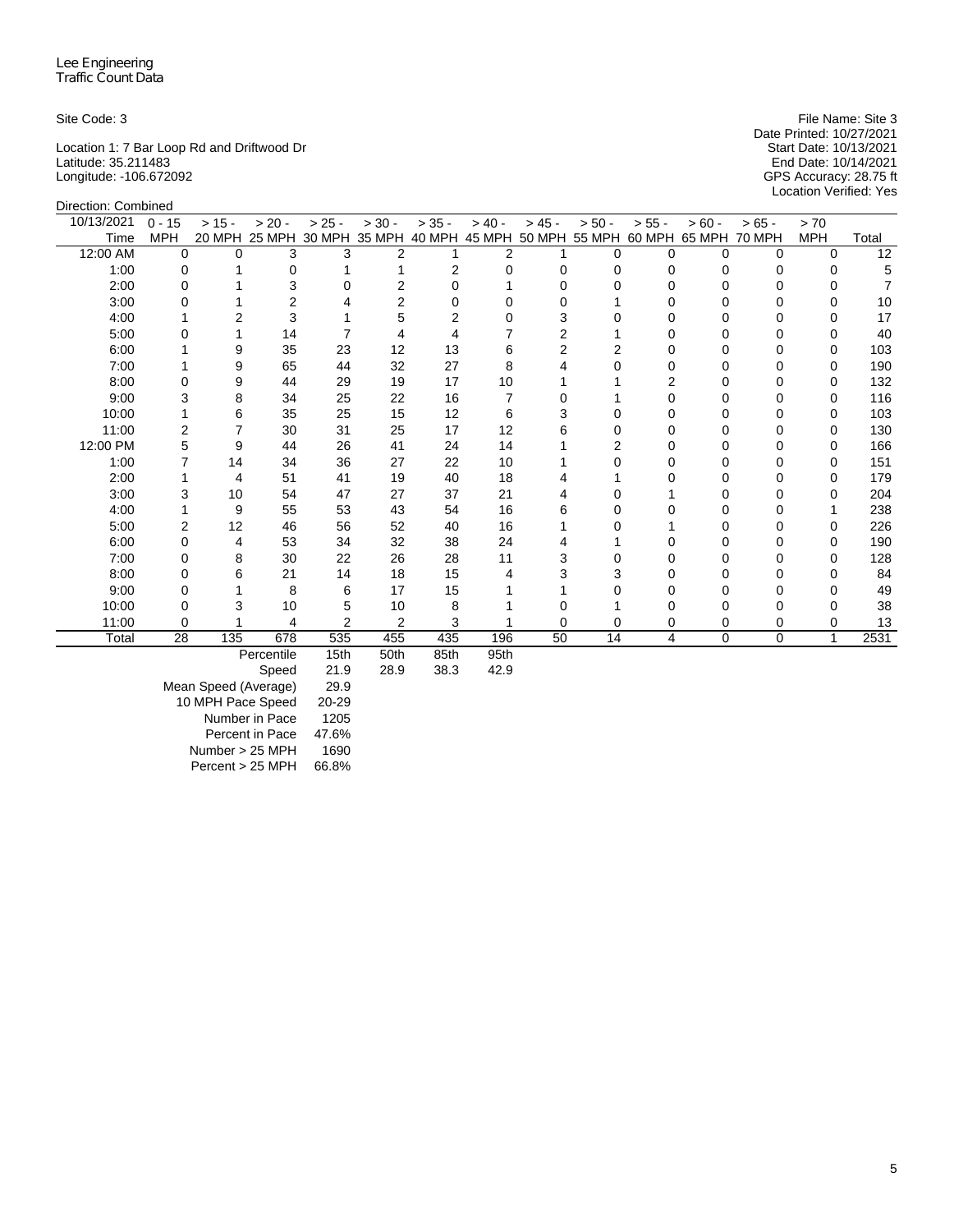Location 1: 7 Bar Loop Rd and Driftwood Dr Start Date: 10/13/2021 Latitude: 35.211483 End Date: 10/14/2021 Longitude: -106.672092 GPS Accuracy: 28.75 ft

Site Code: 3 File Name: Site 3 Date Printed: 10/27/2021 Start Date: 10/13/2021<br>End Date: 10/14/2021<br>GPS Accuracy: 28.75 ft<br>Location Verified: Yes

| Direction: Combined |                                |                      |                                                                              |                |                |                |                     |                 |                         |                         |                |          |                  |            |
|---------------------|--------------------------------|----------------------|------------------------------------------------------------------------------|----------------|----------------|----------------|---------------------|-----------------|-------------------------|-------------------------|----------------|----------|------------------|------------|
| 10/14/2021          | $0 - 15$                       | $> 15 -$             | $> 20 -$                                                                     | $> 25 -$       | $> 30 -$       | $> 35 -$       | $> 40 -$            | $> 45 -$        | $> 50 -$                | $> 55 -$                | $> 60 -$       | $> 65 -$ | $>70$            |            |
| Time                | <b>MPH</b>                     |                      | 20 MPH 25 MPH 30 MPH 35 MPH 40 MPH 45 MPH 50 MPH 55 MPH 60 MPH 65 MPH 70 MPH |                |                |                |                     |                 |                         |                         |                |          | <b>MPH</b>       | Total      |
| 12:00 AM            | 0                              | $\Omega$             | 3                                                                            | $\overline{2}$ | 3              | $\Omega$       | $\mathbf 0$         | 0               | $\Omega$                | 1                       | $\Omega$       | 0        | 0                | 9          |
| 1:00                | 0                              | 0                    | 1                                                                            | 0              | 1              | 0              | $\overline{2}$      | 1               | 0                       | 0                       | 0              | 0        | 0                | 5          |
| 2:00                | 0                              | 0                    | 0                                                                            | 3              | $\mathbf{1}$   | 0              | 1                   | 0               | $\mathbf 0$             | 0                       | 0              | 0        | 0                | 5          |
| 3:00                | 0                              | 0                    | $\overline{2}$                                                               | 1              | $\mathbf{1}$   | $\overline{2}$ | $\mathbf 0$         | 0               | 0                       | 0                       | 0              | 0        | 0                | 6          |
| 4:00                | 0                              | 0                    | 4                                                                            | $\overline{2}$ | $\overline{2}$ | $\overline{2}$ | 0                   | 1               | 0                       | 0                       | $\Omega$       | 0        | 0                | 11         |
| 5:00                | 0                              | 1                    | 9                                                                            | 8              | 4              | 8              | 6                   | 1               | $\mathbf 0$             | 0                       | 0              | 0        | 0                | 37         |
| 6:00                | $\overline{c}$<br>$\mathbf{1}$ | 9                    | 32                                                                           | 33<br>56       | 16             | 9              | 9                   | 3<br>1          | 1<br>1                  | 0<br>0                  | 1<br>0         | 0<br>0   | 0<br>$\mathbf 0$ | 115        |
| 7:00<br>8:00        | 3                              | 11<br>5              | 43<br>23                                                                     | 35             | 29<br>18       | 24<br>17       | 7<br>$\overline{7}$ | 3               | $\mathbf 0$             | 0                       | 0              | 0        |                  | 173<br>111 |
| 9:00                | $\mathsf 0$                    | $\overline{7}$       | 27                                                                           | 34             | 17             | 17             | 10                  | $\overline{c}$  | 1                       | 0                       | 0              | 0        | 0<br>0           | 115        |
| 10:00               | 5                              | 7                    | 42                                                                           | 27             | 19             | 23             | 12                  | 5               | 1                       | $\mathbf{1}$            | $\Omega$       | 0        | 0                | 142        |
| 11:00               | $\mathsf 0$                    | 9                    | 37                                                                           | 24             | 32             | $\overline{7}$ | 9                   | $\overline{2}$  | $\mathbf 0$             | 0                       | 0              | 0        | 0                | 120        |
| 12:00 PM            | 0                              | 7                    | 32                                                                           | 21             | 24             | 22             | 17                  | $\mathbf{1}$    | 1                       | 0                       | 0              | 1        | 0                | 126        |
| 1:00                | $\mathbf{1}$                   | 2                    | 39                                                                           | 28             | 30             | 28             | 16                  | 1               | 1                       | 0                       | $\Omega$       | 0        | 0                | 146        |
| 2:00                | 3                              | 4                    | 46                                                                           | 40             | 38             | 43             | 26                  | 4               | 0                       | 0                       | 0              | 0        | 0                | 204        |
| 3:00                | $\overline{2}$                 | 5                    | 47                                                                           | 38             | 43             | 35             | 25                  | 3               | 1                       | 0                       | 0              | 0        | 0                | 199        |
| 4:00                | 1                              | 14                   | 64                                                                           | 55             | 55             | 52             | 25                  | 11              | $\overline{2}$          | 1                       | 0              | 0        | 0                | 280        |
| 5:00                | 4                              | 14                   | 43                                                                           | 49             | 41             | 45             | 21                  | 4               | $\mathbf{1}$            | 0                       | 1              | 0        | 0                | 223        |
| 6:00                | 6                              | 14                   | 58                                                                           | 41             | 34             | 37             | 17                  | 5               | 3                       | 0                       | 0              | 0        | 0                | 215        |
| 7:00                | 0                              | 4                    | 19                                                                           | 24             | 28             | 25             | 6                   | 4               | 0                       | 0                       | 0              | 0        | 0                | 110        |
| 8:00                | 0                              | 3                    | 17                                                                           | 15             | 13             | 12             | 8                   | $\overline{c}$  | 0                       | 0                       | 0              | 0        | 0                | 70         |
| 9:00                | 0                              | 4                    | 14                                                                           | 16             | 14             | 5              | 6                   | 1               | 0                       | 1                       | 0              | 0        | 0                | 61         |
| 10:00               | 0                              | 2                    | 9                                                                            | 5              | 5              | 7              | 3                   | 0               | $\overline{\mathbf{c}}$ | 0                       | 0              | 0        | 0                | 33         |
| 11:00               | 0                              | 0                    | 1                                                                            | 3              | 5              | 6              | 0                   | 2               | 0                       | 0                       | 0              | 0        | 0                | 17         |
| Total               | $\overline{28}$                | 122                  | 612                                                                          | 560            | 473            | 426            | 233                 | $\overline{57}$ | $\overline{15}$         | $\overline{\mathbf{4}}$ | $\overline{2}$ | 1        | 0                | 2533       |
|                     |                                |                      | Percentile                                                                   | 15th           | 50th           | 85th           | 95th                |                 |                         |                         |                |          |                  |            |
|                     |                                |                      | Speed                                                                        | 22.4           | 29.2           | 39             | 42.8                |                 |                         |                         |                |          |                  |            |
|                     |                                | Mean Speed (Average) |                                                                              | 30.3           |                |                |                     |                 |                         |                         |                |          |                  |            |
|                     |                                | 10 MPH Pace Speed    |                                                                              | 20-29          |                |                |                     |                 |                         |                         |                |          |                  |            |
|                     |                                |                      | Number in Pace                                                               | 1163           |                |                |                     |                 |                         |                         |                |          |                  |            |
|                     |                                |                      | Percent in Pace                                                              | 45.9%          |                |                |                     |                 |                         |                         |                |          |                  |            |
|                     |                                | Number > 25 MPH      |                                                                              | 1771           |                |                |                     |                 |                         |                         |                |          |                  |            |
|                     |                                | Percent > 25 MPH     |                                                                              | 69.9%          |                |                |                     |                 |                         |                         |                |          |                  | 5064       |
| <b>Grand Total</b>  | 56                             | 257                  | 1290                                                                         | 1095           | 928            | 861            | 429                 | 107             | 29                      | 8                       | 2              | 1        | 1                |            |
| <b>Stats</b>        |                                |                      | Percentile<br>Speed                                                          | 15th<br>22.1   | 50th<br>29     | 85th<br>38.6   | 95th<br>42.8        |                 |                         |                         |                |          |                  |            |
|                     |                                | Mean Speed (Average) |                                                                              | 30.1           |                |                |                     |                 |                         |                         |                |          |                  |            |
|                     |                                | 10 MPH Pace Speed    |                                                                              | 20-29          |                |                |                     |                 |                         |                         |                |          |                  |            |
|                     |                                |                      | Number in Pace                                                               | 2368           |                |                |                     |                 |                         |                         |                |          |                  |            |
|                     |                                |                      | Percent in Pace                                                              | 46.8%          |                |                |                     |                 |                         |                         |                |          |                  |            |
|                     |                                | Number > 25 MPH      |                                                                              | 3461           |                |                |                     |                 |                         |                         |                |          |                  |            |
|                     |                                | Percent > 25 MPH     |                                                                              | 68.3%          |                |                |                     |                 |                         |                         |                |          |                  |            |
|                     |                                |                      |                                                                              |                |                |                |                     |                 |                         |                         |                |          |                  |            |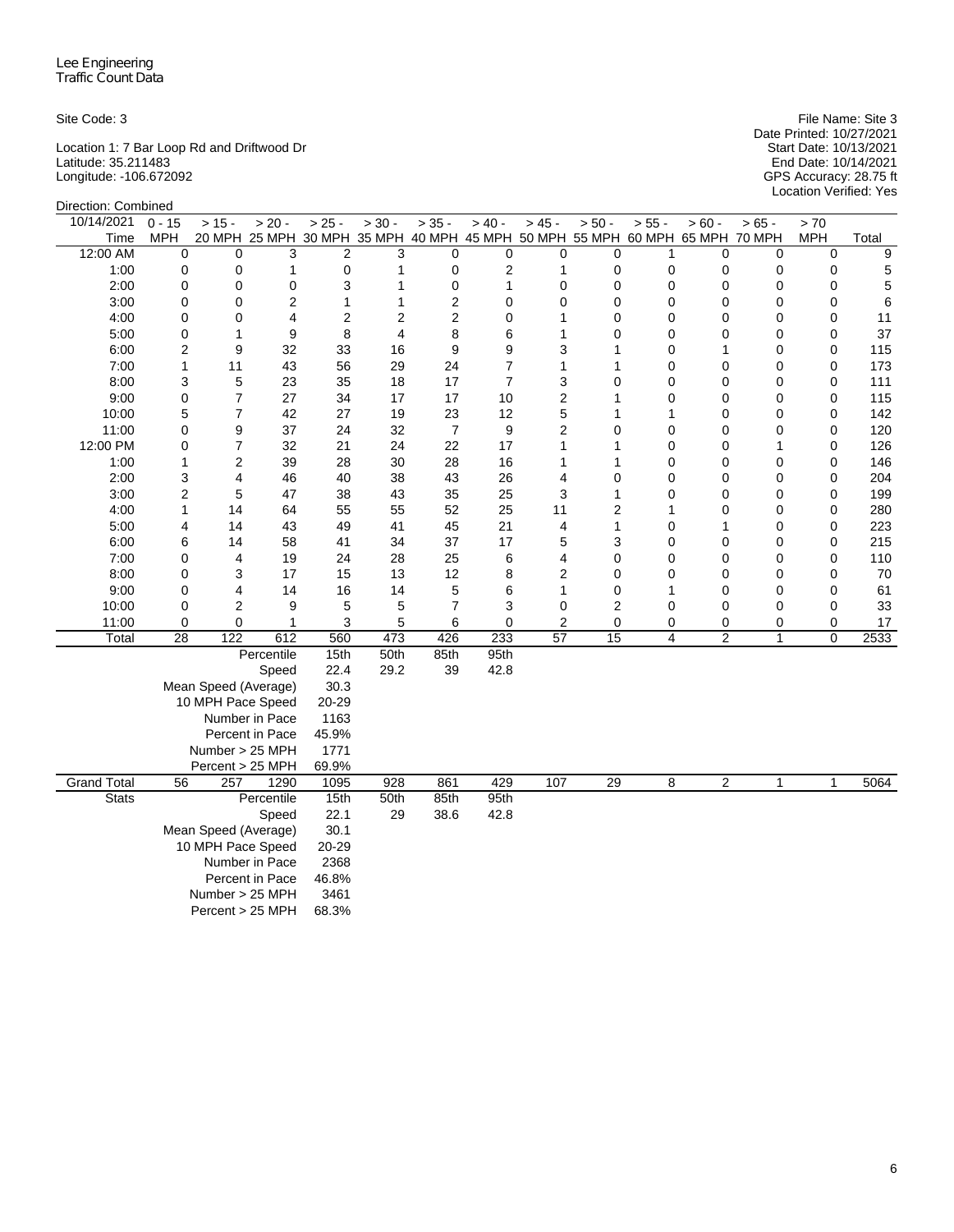| Site Code: 4                                   | File Name: Site 4          |
|------------------------------------------------|----------------------------|
|                                                | Date Printed: 10/27/2021   |
| Location 1: 7 Bar Loop Rd and Skyview Crest Rd | Start Date: 10/13/2021     |
| Latitude: 35.212272                            | End Date: 10/14/2021       |
| Longitude: -106.671181                         | GPS Accuracy: 59.333333 ft |
|                                                | Location Verified: Yes     |

| 10/11/2021     | Monday    |                |         | Tuesday             |                | Wednesday      | Thursday            |                   |             | Friday                        |         | Saturday    |             | Sunday              | <b>Week Average</b> |                |
|----------------|-----------|----------------|---------|---------------------|----------------|----------------|---------------------|-------------------|-------------|-------------------------------|---------|-------------|-------------|---------------------|---------------------|----------------|
| Time           | A to B,   | B to A,        | A to B, | B to A,             | A to B,        | B to A,        | A to B,             | B to A,           | A to B,     | B to A,                       | A to B, | B to A,     | A to B,     | B to A.             | A to B,             | B to A,        |
|                | None      | None           | None    | None                | None           | None           | None                | None              | None        | None                          | None    | None        | None        | None                | None                | None           |
|                | Specified | Specified      |         | Specified Specified | Specified      | Specified      | Specified Specified |                   |             | Specified Specified Specified |         | Specified   |             | Specified Specified | Specified           | Specified      |
| 12:00 AM       |           |                |         |                     | 8              | 5              |                     | 3                 |             |                               |         |             |             |                     | 8                   |                |
| 1:00           |           |                |         |                     | 2              | 3              | 3                   | 3                 |             |                               |         |             |             |                     |                     |                |
| 2:00           |           |                |         |                     |                |                |                     | 3                 |             |                               |         |             |             |                     |                     |                |
| 3:00           |           |                |         |                     |                | 5              |                     |                   |             |                               |         |             |             |                     |                     |                |
| 4:00           |           |                |         |                     | 8              | $\overline{7}$ |                     |                   |             |                               |         |             |             |                     |                     |                |
| 5:00           |           |                |         |                     | 21             | 20             | 19                  | 16                |             |                               |         |             |             |                     | 20                  | 18             |
| 6:00           |           |                |         |                     | 40             | 48             | 51                  | 54                |             |                               |         |             |             |                     | 46                  | 51             |
| 7:00           |           |                |         |                     | 77             | 120            | 74                  | 106               |             |                               |         |             |             |                     | 76                  | 113            |
| 8:00           |           |                |         |                     | 60             | 71             | 58                  | 53                |             |                               |         |             |             |                     | 59                  | 62             |
| 9:00           |           |                |         |                     | 63             | 54             | 67                  | 50                |             |                               |         |             |             |                     | 65                  | 52             |
| 10:00          |           |                |         |                     | 51             | 55             | 72                  | 72                |             |                               |         |             |             |                     | 62                  | 64             |
| 11:00          |           |                |         |                     | 73             | 56             | 55                  | 64                |             |                               |         |             |             |                     | 64                  | 60             |
| 12:00 PM       |           |                |         |                     | 90             | 68             | 69                  | 60                |             |                               |         |             |             |                     | 80                  | 64             |
| 1:00           |           |                |         |                     | 79             | 62             | 85                  | 57                |             |                               |         |             |             |                     | 82                  | 60             |
| 2:00           |           |                |         |                     | 106            | 78             | 118                 | 86                |             |                               |         |             |             |                     | 112                 | 82             |
| 3:00           |           |                |         |                     | 104            | 98             | 124                 | 75                |             |                               |         |             |             |                     | 114                 | 86             |
| 4:00           |           |                |         |                     | 131            | 107            | 153                 | 121               |             |                               |         |             |             |                     | 142                 | 114            |
| 5:00           |           |                |         |                     | 144            | 86             | 140                 | 87                |             |                               |         |             |             |                     | 142                 | 86             |
| 6:00           |           |                |         |                     | 110            | 75             | 113                 | 98                |             |                               |         |             |             |                     | 112                 | 86             |
| 7:00           |           |                |         |                     | 86             | 46             | 74                  | 36                |             |                               |         |             |             |                     | 80                  | 41             |
| 8:00           |           |                |         |                     | 54             | 34             | 46                  | 26                |             |                               |         |             |             |                     | 50                  | $30\,$         |
| 9:00           |           |                |         |                     | 32             | 17             | 37                  | 27                |             |                               |         |             |             |                     | 34                  | 22             |
| 10:00          |           |                |         |                     | 22             | 17             | 18                  | 13                |             |                               |         |             |             |                     | 20                  | 15             |
| 11:00          |           |                |         |                     | $\overline{7}$ | 5              | 15                  | 3                 |             |                               |         |             |             |                     | 11                  | $\overline{4}$ |
| Total          | $\Omega$  | $\overline{0}$ | 0       | $\overline{0}$      | 1377           | 1141           | 1409                | $\overline{1122}$ | $\mathbf 0$ | $\mathbf 0$                   | 0       | $\mathbf 0$ | $\mathbf 0$ | $\mathbf 0$         | 1396                | 1131           |
| Day            | $\Omega$  |                |         | $\mathbf 0$         |                | 2518           | 2531                |                   |             | $\mathbf 0$                   |         | $\Omega$    |             | $\mathbf 0$         | 2527                |                |
| <b>AM Peak</b> |           |                |         |                     | 7:00           | 7:00           | 7:00                | 7:00              |             |                               |         |             |             |                     | 7:00                | 7:00           |
| Volume         |           |                |         |                     | 77             | 120            | 74                  | 106               |             |                               |         |             |             |                     | 76                  | 113            |
| <b>PM Peak</b> |           |                |         |                     | 5:00           | 4:00           | 4:00                | 4:00              |             |                               |         |             |             |                     | 4:00                | 4:00           |
| Volume         |           |                |         |                     | 144            | 107            | 153                 | 121               |             |                               |         |             |             |                     | 142                 | 114            |
| Comb Total     |           | $\Omega$       |         | 0                   |                | 2518           | 2531                |                   |             | 0                             |         | $\mathbf 0$ |             | 0                   | 2527                |                |
| <b>ADT</b>     |           | ADT: 2,524     |         | AADT: 2,524         |                |                |                     |                   |             |                               |         |             |             |                     |                     |                |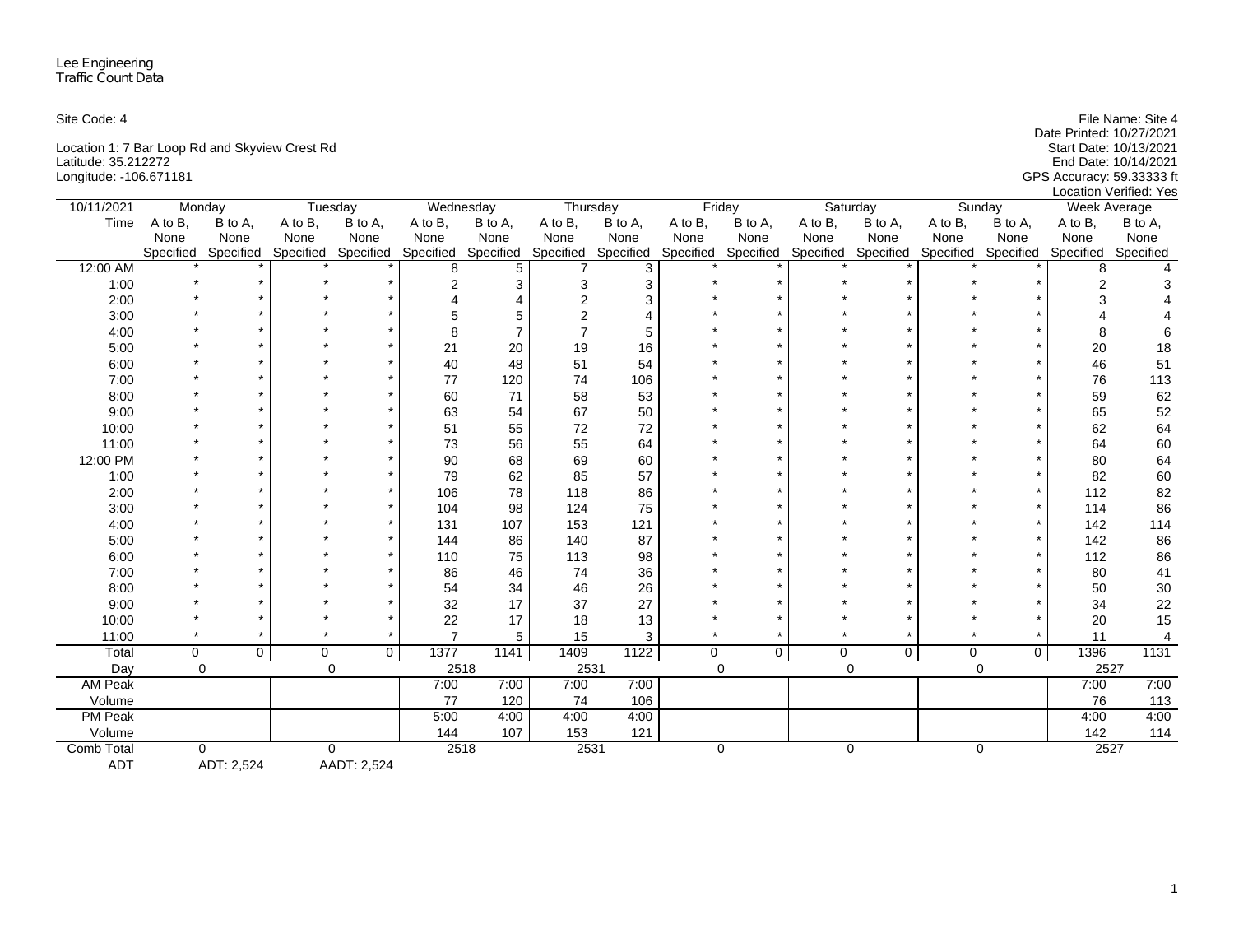Location 1: 7 Bar Loop Rd and Skyview Crest Rd Start Date: 10/13/2021 Latitude: 35.212272 End Date: 10/14/2021 Longitude: -106.671181 GPS Accuracy: 59.33333 ft

Site Code: 4 File Name: Site 4 File Name: Site 4 Date Printed: 10/27/2021<br>Start Date: 10/13/2021 Location Verified: Yes

| Direction: A to B, None Specified |            |          |                      |                |          |                |                  |          |                      |          |               |          |            |       |
|-----------------------------------|------------|----------|----------------------|----------------|----------|----------------|------------------|----------|----------------------|----------|---------------|----------|------------|-------|
| 10/13/2021                        | $0 - 15$   | $> 15 -$ | $> 20 -$             | $> 25 -$       | $> 30 -$ | $> 35 -$       | $> 40 -$         | $> 45 -$ | $> 50 -$             | $> 55 -$ | $> 60 -$      | $> 65 -$ | > 70       |       |
| Time                              | <b>MPH</b> |          | 20 MPH 25 MPH 30 MPH |                | 35 MPH   |                | 40 MPH 45 MPH    |          | 50 MPH 55 MPH 60 MPH |          | 65 MPH 70 MPH |          | <b>MPH</b> | Total |
| 12:00 AM                          | 1          | $\Omega$ |                      |                | 2        | $\overline{2}$ |                  | $\Omega$ | O                    | $\Omega$ | $\Omega$      | 0        | $\Omega$   | 8     |
| 1:00                              | $\Omega$   |          | 0                    | 0              | 2        | 0              |                  | 0        |                      | 0        |               | 0        | 0          |       |
| 2:00                              | 0          |          | O                    | $\overline{2}$ |          |                |                  | U        |                      |          |               |          | O          |       |
| 3:00                              | O          |          | 0                    | 3              |          |                |                  |          |                      |          |               | O        | 0          | 5     |
| 4:00                              |            |          | O                    | $\overline{2}$ |          |                |                  |          |                      |          |               |          | O          |       |
| 5:00                              | 0          |          |                      | 3              | 6        |                |                  |          |                      | U        |               | O        | 0          | 21    |
| 6:00                              | 0          |          | $\overline{2}$       | 9              | 14       | 10             | 3                | 2        |                      |          |               | 0        | $\Omega$   | 40    |
| 7:00                              |            |          | 3                    | 25             | 30       | 13             |                  | $\Omega$ |                      |          |               | O        | O          | 77    |
| 8:00                              |            |          | $\overline{2}$       | 22             | 18       | 14             |                  | O        |                      |          |               | 0        | 0          | 60    |
| 9:00                              | 0          |          | 12                   | 24             | 19       | 5              |                  | U        |                      |          |               | 0        | 0          | 63    |
| 10:00                             |            |          | 5                    | 22             | 13       | 7              |                  | O        |                      |          |               | U        | 0          | 51    |
| 11:00                             |            |          |                      | 15             | 33       | 15             | 2                |          |                      |          |               |          | 0          | 73    |
| 12:00 PM                          |            |          | 3                    | 28             | 45       | 11             |                  |          |                      |          |               |          | O          | 90    |
| 1:00                              |            |          | 3                    | 36             | 27       | 10             |                  |          |                      |          |               | U        | 0          | 79    |
| 2:00                              |            |          | 8                    | 26             | 47       | 22             |                  |          |                      |          |               | 0        | 0          | 106   |
| 3:00                              |            |          | 6                    | 40             | 33       | 21             |                  |          |                      |          |               |          | 0          | 104   |
| 4:00                              |            |          | 0                    | 37             | 59       | 32             | 3                |          |                      |          |               | 0        | 0          | 131   |
| 5:00                              |            | Ω        |                      | 56             | 57       | 23             |                  |          |                      |          |               | O        | 0          | 144   |
| 6:00                              | O          |          | $\overline{2}$       | 33             | 56       | 16             |                  | O        |                      |          |               | O        | 0          | 110   |
| 7:00                              | 0          |          |                      | 31             | 39       | 13             |                  | O        |                      |          |               | 0        | 0          | 86    |
| 8:00                              | O          | ი        |                      | 19             | 23       | 9              |                  |          |                      |          |               | U        | 0          | 54    |
| 9:00                              |            |          |                      | 16             | 11       |                |                  |          |                      |          |               |          | O          | 32    |
| 10:00                             |            |          | З                    |                | 7        |                |                  |          |                      |          |               | 0        | 0          | 22    |
| 11:00                             | ი          | 0        |                      | 3              | 2        |                | 0                | 0        | 0                    | 0        | 0             | 0        | 0          | 7     |
| Total                             | 6          | 5        | 69                   | 460            | 547      | 240            | 38               | 9        | 3                    | $\Omega$ | 0             | 0        | $\Omega$   | 1377  |
|                                   |            |          | Percentile           | 15th           | 50th     | 85th           | Q <sub>5th</sub> |          |                      |          |               |          |            |       |

Percentile 15th 50th 85th 95th

Speed

Mean Speed (Average) 31.5 10 MPH Pace Speed 25-34 Number in Pace 997 Percent in Pace 72.4% Number > 25 MPH 1297 Percent > 25 MPH 94.2%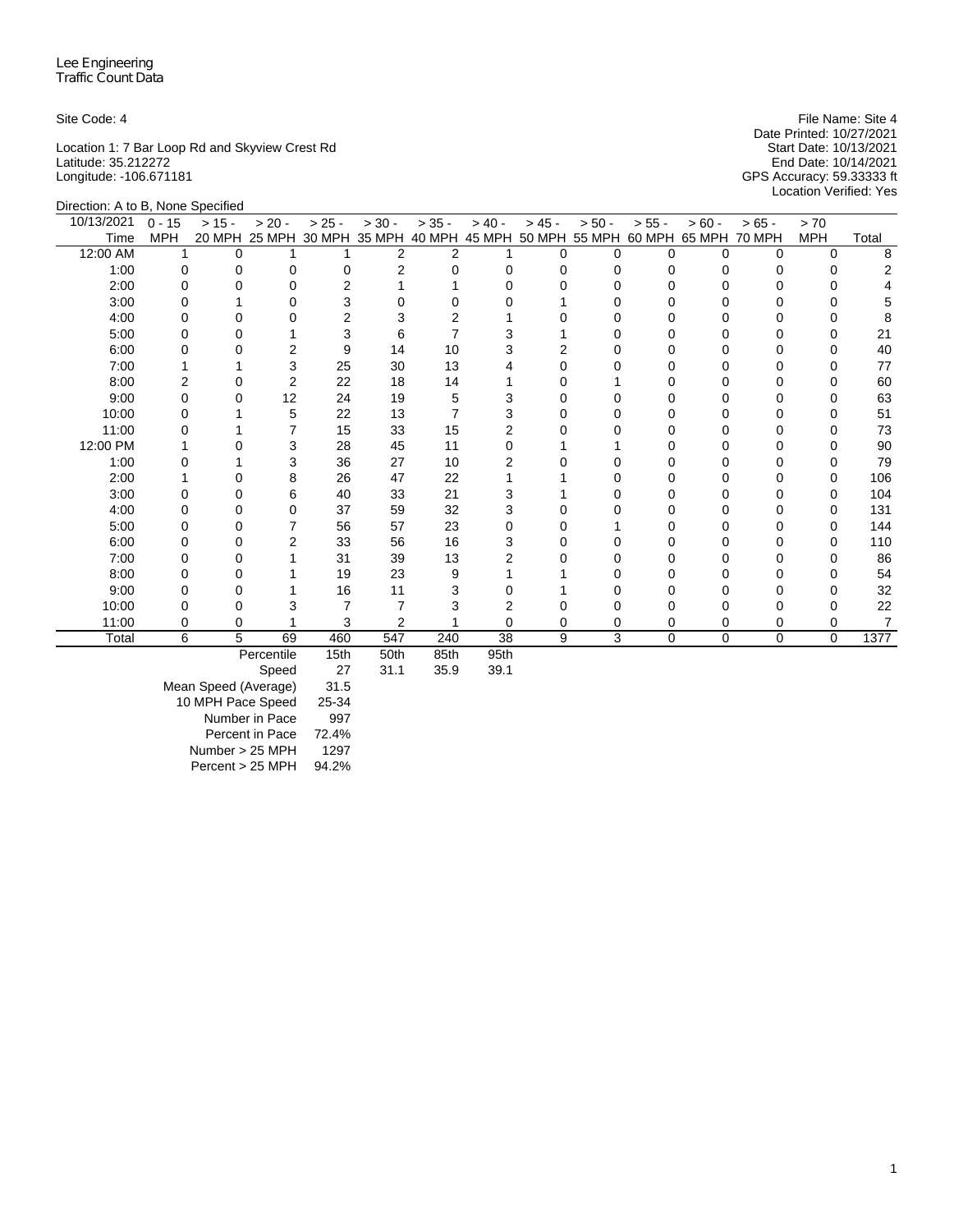Location 1: 7 Bar Loop Rd and Skyview Crest Rd Start Date: 10/13/2021 Latitude: 35.212272 End Date: 10/14/2021 Longitude: -106.671181 GPS Accuracy: 59.33333 ft

Site Code: 4 File Name: Site 4 File Name: Site 4 File Name: Site 4 File Name: Site 4 Date Printed: 10/27/2021 Location Verified: Yes

| Direction: A to B, None Specified |                     |                      |                 |                |                |                |                 |                 |                                                                              |                |              |                |                |                  |
|-----------------------------------|---------------------|----------------------|-----------------|----------------|----------------|----------------|-----------------|-----------------|------------------------------------------------------------------------------|----------------|--------------|----------------|----------------|------------------|
| 10/14/2021                        | $\overline{0}$ - 15 | $> 15 -$             | $> 20 -$        | $> 25 -$       | $> 30 -$       | $> 35 -$       | $> 40 -$        | $> 45 -$        | $> 50 -$                                                                     | $> 55 -$       | $> 60 -$     | $> 65 -$       | > 70           |                  |
| Time                              | <b>MPH</b>          |                      |                 |                |                |                |                 |                 | 20 MPH 25 MPH 30 MPH 35 MPH 40 MPH 45 MPH 50 MPH 55 MPH 60 MPH 65 MPH 70 MPH |                |              |                | <b>MPH</b>     | Total            |
| 12:00 AM                          | 0                   | 0                    | 0               | 4              | 2              | $\mathbf 0$    | 0               | 1               | 0                                                                            | $\mathbf 0$    | 0            | 0              | $\mathbf 0$    | 7                |
| 1:00                              | 0                   | 0                    | 0               | 0              | 0              | 2              | 1               | 0               | 0                                                                            | 0              | 0            | 0              | 0              | 3                |
| 2:00                              | 0                   | 0                    | 0               | 0              | $\overline{2}$ | $\mathbf 0$    | 0               | 0               | 0                                                                            | $\mathbf 0$    | $\mathbf 0$  | $\mathbf 0$    | 0              | $\boldsymbol{2}$ |
| 3:00                              | 0                   | 0                    | 0               | 0              | $\Omega$       | $\overline{c}$ | 0               | 0               | 0                                                                            | $\mathbf 0$    | 0            | 0              | 0              | $\boldsymbol{2}$ |
| 4:00                              | 1                   | 0                    | 0               | $\overline{2}$ | 1              | $\overline{c}$ | 1               | 0               | 0                                                                            | 0              | 0            | 0              | 0              | $\overline{7}$   |
| 5:00                              | 0                   | 0                    | $\mathbf 0$     | 5              | 6              | 6              | 2               | 0               | 0                                                                            | 0              | 0            | 0              | 0              | 19               |
| 6:00                              | 0                   | 1                    | $\mathbf{1}$    | 18             | 11             | 15             | 2               | 3               | 0                                                                            | 0              | 0            | 0              | 0              | 51               |
| 7:00                              | 0                   | 1                    | 4               | 21             | 34             | 13             | 1               | 0               | 0                                                                            | 0              | 0            | 0              | 0              | 74               |
| 8:00                              | 0                   | 0                    | 4               | 25             | 18             | 9              | 1               | 1               | 0                                                                            | 0              | 0            | 0              | 0              | 58               |
| 9:00                              | $\overline{c}$      | 1                    | 6               | 21             | 26             | 9              | 2               | 0               | 0                                                                            | $\mathbf 0$    | 0            | 0              | 0              | 67               |
| 10:00                             | 2                   | 0                    | 4               | 18             | 27             | 15             | 5               | 1               | 0                                                                            | $\mathbf 0$    | 0            | 0              | 0              | 72               |
| 11:00                             | 0                   | 0                    | 5               | 18             | 23             | 8              | 1               | 0               | 0                                                                            | 0              | 0            | 0              | 0              | 55               |
| 12:00 PM                          | 0                   | 0                    | 5               | 17             | 30             | 15             | 0               | 1               | 0                                                                            | 0              | 1            | 0              | 0              | 69               |
| 1:00                              | 0                   | 0                    | 5               | 30             | 34             | 13             | 3               | 0               | 0                                                                            | 0              | 0            | 0              | 0              | 85               |
| 2:00                              | 0                   | 0                    | 9               | 29             | 52             | 24             | 4               | 0               | 0                                                                            | 0              | 0            | 0              | 0              | 118              |
| 3:00                              | 1                   | 1                    | $\overline{c}$  | 37             | 55             | 24             | 2               | $\overline{2}$  | 0                                                                            | $\mathbf 0$    | 0            | 0              | 0              | 124              |
| 4:00                              | 1                   | 0                    | 5               | 37             | 74             | 27             | 8               | 1               | 0                                                                            | $\mathbf 0$    | 0            | 0              | 0              | 153              |
| 5:00                              | 0                   | 0                    | 5               | 41             | 67             | 26             | 1               | 0               | 0                                                                            | 0              | 0            | 0              | 0              | 140              |
| 6:00                              | 1                   | 0                    | 11              | 36             | 42             | 20             | 1               | $\overline{2}$  | 0                                                                            | 0              | 0            | 0              | 0              | 113              |
| 7:00                              | 1                   | 0                    | 2               | 31             | 33             | 6              | 0               | $\mathbf{1}$    | 0                                                                            | $\mathbf 0$    | 0            | 0              | 0              | 74               |
| 8:00                              | 0                   | 0                    | 3               | 17             | 15             | 11             | 0               | 0               | 0                                                                            | 0              | 0            | 0              | 0              | 46               |
| 9:00                              | 0                   | 0                    | 6               | 15             | 12             | 3              | 1               | 0               | 0                                                                            | $\mathbf 0$    | 0            | $\mathbf 0$    | 0              | 37               |
| 10:00                             | 0                   | 1                    | 0               | $\overline{7}$ | 5              | 3              | 2               | 0               | 0                                                                            | $\mathbf 0$    | 0            | $\mathbf 0$    | 0              | 18               |
| 11:00                             | 0                   | 0                    | 0               | 5              | 8              | $\mathbf 0$    | $\overline{2}$  | 0               | 0                                                                            | 0              | 0            | 0              | 0              | 15               |
| Total                             | 9                   | $\overline{5}$       | $\overline{77}$ | 434            | 577            | 253            | 40              | $\overline{13}$ | 0                                                                            | $\overline{0}$ | $\mathbf{1}$ | $\overline{0}$ | $\overline{0}$ | 1409             |
|                                   |                     |                      | Percentile      | 15th           | 50th           | 85th           | 95th            |                 |                                                                              |                |              |                |                |                  |
|                                   |                     |                      | Speed           | 27             | 31.2           | 36.2           | 39              |                 |                                                                              |                |              |                |                |                  |
|                                   |                     | Mean Speed (Average) |                 | 31.6           |                |                |                 |                 |                                                                              |                |              |                |                |                  |
|                                   |                     | 10 MPH Pace Speed    |                 | 25-34          |                |                |                 |                 |                                                                              |                |              |                |                |                  |
|                                   |                     |                      | Number in Pace  | 1001           |                |                |                 |                 |                                                                              |                |              |                |                |                  |
|                                   |                     |                      | Percent in Pace | 71.0%          |                |                |                 |                 |                                                                              |                |              |                |                |                  |
|                                   |                     | Number > 25 MPH      |                 | 1318           |                |                |                 |                 |                                                                              |                |              |                |                |                  |
|                                   |                     | Percent > 25 MPH     |                 | 93.5%          |                |                |                 |                 |                                                                              |                |              |                |                |                  |
| <b>Grand Total</b>                | 15                  | 10                   | 146             | 894            | 1124           | 493            | $\overline{78}$ | $\overline{22}$ | 3                                                                            | 0              | $\mathbf{1}$ | 0              | 0              | 2786             |
| <b>Stats</b>                      | Percentile          |                      |                 | 15th           | 50th           | 85th           | 95th            |                 |                                                                              |                |              |                |                |                  |
|                                   | Speed               |                      |                 |                | 31.1           | 36             | 39              |                 |                                                                              |                |              |                |                |                  |
|                                   |                     | Mean Speed (Average) |                 | 31.5           |                |                |                 |                 |                                                                              |                |              |                |                |                  |
|                                   |                     | 10 MPH Pace Speed    |                 | 25-34          |                |                |                 |                 |                                                                              |                |              |                |                |                  |
|                                   |                     |                      | Number in Pace  | 1998<br>71.7%  |                |                |                 |                 |                                                                              |                |              |                |                |                  |
|                                   | Percent in Pace     |                      |                 |                |                |                |                 |                 |                                                                              |                |              |                |                |                  |
|                                   | Number > 25 MPH     |                      |                 |                |                |                |                 |                 |                                                                              |                |              |                |                |                  |
|                                   |                     | Percent > 25 MPH     |                 | 93.9%          |                |                |                 |                 |                                                                              |                |              |                |                |                  |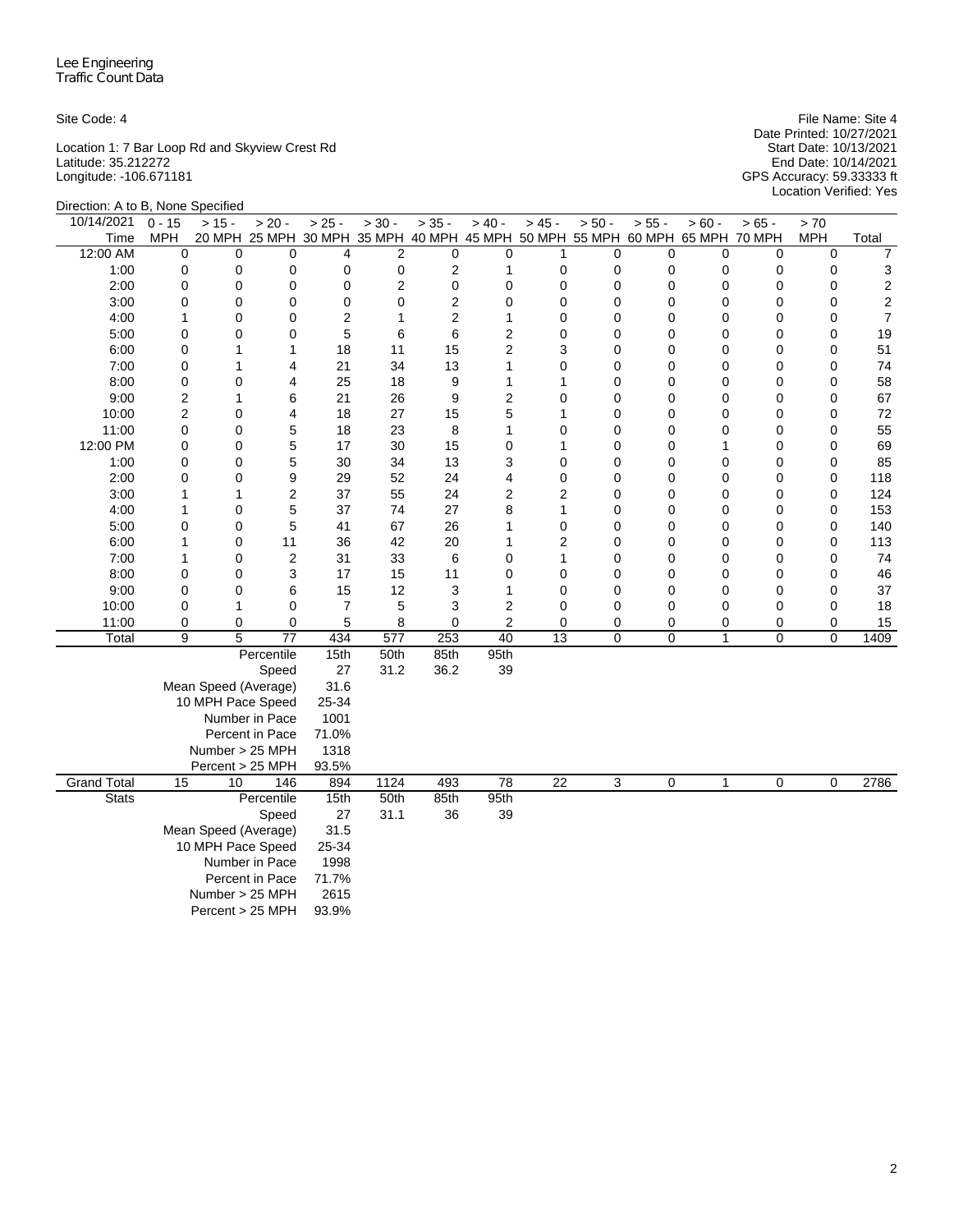Location 1: 7 Bar Loop Rd and Skyview Crest Rd Start Date: 10/13/2021 Latitude: 35.212272 End Date: 10/14/2021 Longitude: -106.671181 GPS Accuracy: 59.33333 ft

Site Code: 4 **File Name: Site 4** File Name: Site 4 Date Printed: 10/27/2021<br>Start Date: 10/13/2021 Location Verified: Yes

| Direction: B to A, None Specified |                |              |            |                |                             |          |                                    |          |                |              |               |          |            |       |
|-----------------------------------|----------------|--------------|------------|----------------|-----------------------------|----------|------------------------------------|----------|----------------|--------------|---------------|----------|------------|-------|
| 10/13/2021                        | $0 - 15$       | $> 15 -$     | $> 20 -$   | $> 25 -$       | $> 30 -$                    | $> 35 -$ | $> 40 -$                           | $> 45 -$ | $> 50 -$       | $> 55 -$     | $> 60 -$      | $>65 -$  | > 70       |       |
| Time                              | <b>MPH</b>     |              |            |                | 20 MPH 25 MPH 30 MPH 35 MPH |          | 40 MPH 45 MPH 50 MPH 55 MPH 60 MPH |          |                |              | 65 MPH 70 MPH |          | <b>MPH</b> | Total |
| 12:00 AM                          | $\Omega$       | $\Omega$     | $\Omega$   | $\overline{2}$ | $\overline{2}$              |          | $\Omega$                           | $\Omega$ | 0              | $\Omega$     | $\Omega$      | $\Omega$ | $\Omega$   | 5     |
| 1:00                              | 0              | $\Omega$     |            |                | $\Omega$                    |          | $\Omega$                           | $\Omega$ |                | 0            |               | 0        | 0          |       |
| 2:00                              | 0              | 0            | 0          |                | U                           | O        | n                                  | $\Omega$ |                | n            |               | 0        |            |       |
| 3:00                              | 0              | 0            | 0          | 0              | 2                           | 3        |                                    | 0        |                |              |               | 0        | 0          |       |
| 4:00                              | O              | U            | 3          | 2              | 0                           | 2        |                                    | O        |                |              |               |          |            |       |
| 5:00                              |                | 0            | 6          | 6              | 5                           | 3        |                                    | O        |                | Ω            |               | 0        |            | 20    |
| 6:00                              |                |              | 10         | 18             | 13                          |          |                                    | $\Omega$ |                | Ω            |               | 0        |            | 48    |
| 7:00                              | 0              | <sup>0</sup> | 14         | 49             | 39                          | 14       | 2                                  | 2        |                | <sup>0</sup> | O             | 0        | $\Omega$   | 120   |
| 8:00                              | 0              |              | 10         | 30             | 23                          | 5        | 2                                  | 0        |                |              |               | 0        | $\Omega$   | 71    |
| 9:00                              | ი              |              | 10         | 20             | 16                          | 6        |                                    |          |                | n            |               |          | O          | 54    |
| 10:00                             |                |              | 13         | 18             | 15                          | 8        |                                    | 0        |                | Ω            |               | 0        | O          | 55    |
| 11:00                             |                |              | 8          | 21             | 18                          | 6        |                                    | O        |                | Ω            |               | U        |            | 56    |
| 12:00 PM                          | ი              |              | 16         | 26             | 14                          | 8        |                                    | O        |                | Ω            |               | 0        |            | 68    |
| 1:00                              | 0              | 0            | 13         | 21             | 15                          | 12       |                                    | $\Omega$ |                | 0            |               | 0        | 0          | 62    |
| 2:00                              | 0              |              | 8          | 33             | 24                          | 7        |                                    | O        |                | 0            |               | 0        | 0          | 78    |
| 3:00                              |                |              | 7          | 37             | 30                          | 18       |                                    |          |                |              |               | 0        |            | 98    |
| 4:00                              |                | 0            | 10         | 33             | 36                          | 23       |                                    | O        |                |              |               | 0        | 0          | 107   |
| 5:00                              | 0              | 2            | 5          | 35             | 29                          | 9        | 5                                  |          |                | 0            | O             | 0        | 0          | 86    |
| 6:00                              | 0              | 0            | 8          | 26             | 31                          | 8        | 2                                  | $\Omega$ |                | 0            |               | 0        |            | 75    |
| 7:00                              | 0              | 0            | 10         | 15             | 16                          | 5        | 0                                  | O        |                | <sup>0</sup> |               | 0        | O          | 46    |
| 8:00                              | 0              | 0            | 6          | 14             | 11                          | 3        | 0                                  | 0        |                |              |               | 0        | 0          | 34    |
| 9:00                              | ი              |              |            | 6              | 5                           | 2        | O                                  |          | 2              |              |               | 0        | ∩          | 17    |
| 10:00                             |                |              |            |                | 6                           |          |                                    |          |                |              |               | 0        |            | 17    |
| 11:00                             | 0              | 0            |            | 3              |                             | 0        | 0                                  | $\Omega$ | 0              | 0            | $\Omega$      | 0        | 0          | 5     |
| Total                             | $\overline{2}$ | 11           | 162        | 427            | 351                         | 149      | 31                                 | 6        | $\overline{c}$ | $\Omega$     | 0             | $\Omega$ | $\Omega$   | 1141  |
|                                   |                |              | Percentile | 15th           | 50th                        | 85th     | 95th                               |          |                |              |               |          |            |       |

Speed 24.8 29.6 35.2 38.6

Mean Speed (Average) 30.1 10 MPH Pace Speed 25-34 Number in Pace 774 Percent in Pace 67.8% Number > 25 MPH 966 Percent > 25 MPH 84.7%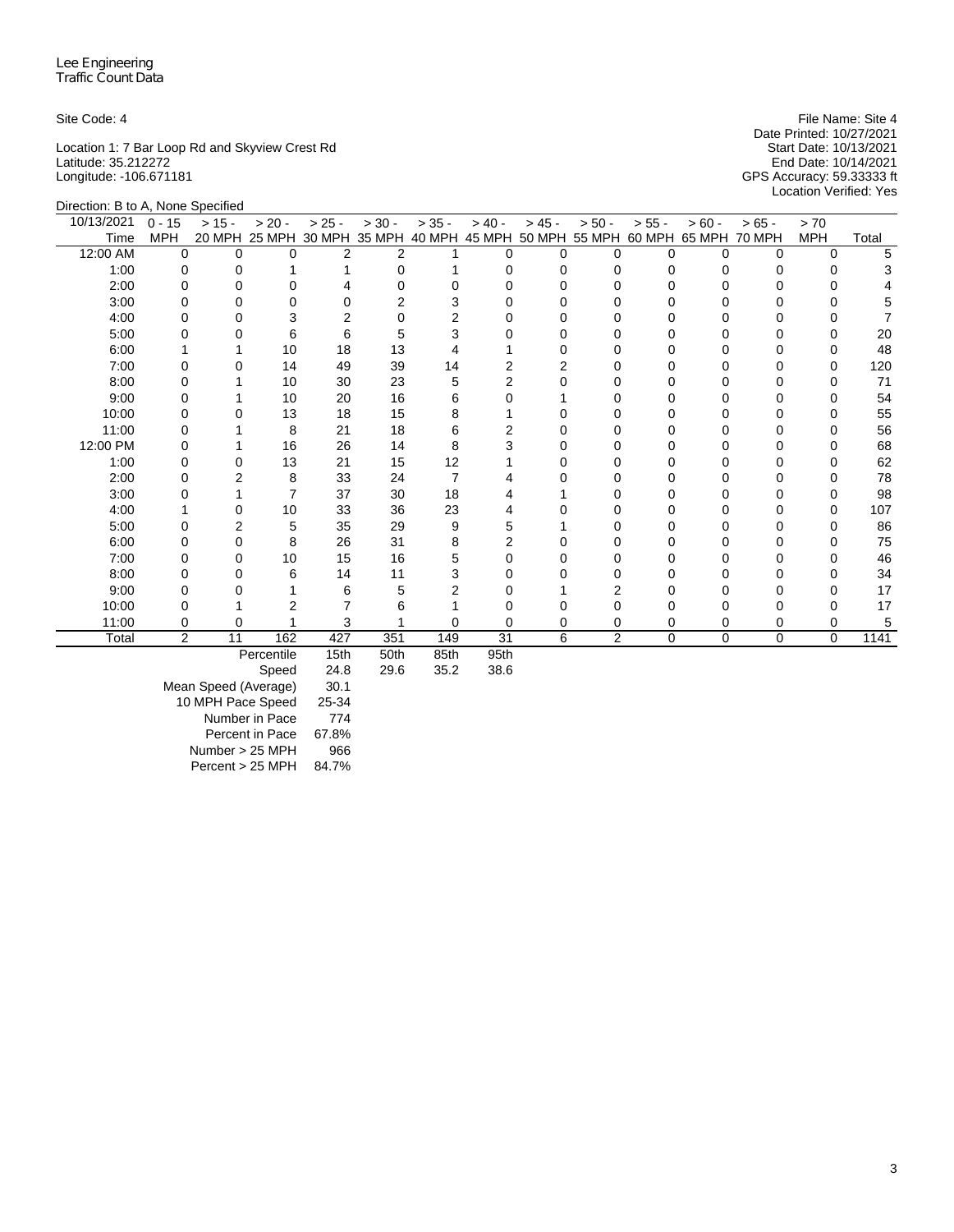Location 1: 7 Bar Loop Rd and Skyview Crest Rd Start Date: 10/13/2021 Latitude: 35.212272 End Date: 10/14/2021 Longitude: -106.671181 GPS Accuracy: 59.33333 ft

Site Code: 4 File Name: Site 4 File Name: Site 4 File Name: Site 4 File Name: Site 4 Date Printed: 10/27/2021 Location Verified: Yes

| Direction: B to A, None Specified |             |                      |                                                                              |                         |                |                |                     |                |                |                |             |                  |                            |          |
|-----------------------------------|-------------|----------------------|------------------------------------------------------------------------------|-------------------------|----------------|----------------|---------------------|----------------|----------------|----------------|-------------|------------------|----------------------------|----------|
| 10/14/2021                        | $0 - 15$    | $> 15 -$             | $> 20 -$                                                                     | $> 25 -$                | $> 30 -$       | $> 35 -$       | $> 40 -$            | $> 45 -$       | $> 50 -$       | $> 55 -$       | $> 60 -$    | $> 65 -$         | > 70                       |          |
| Time                              | MPH         |                      | 20 MPH 25 MPH 30 MPH 35 MPH 40 MPH 45 MPH 50 MPH 55 MPH 60 MPH 65 MPH 70 MPH |                         |                |                |                     |                |                |                |             |                  | <b>MPH</b>                 | Total    |
| 12:00 AM                          | 0           | $\mathbf 0$          | $\Omega$                                                                     | $\overline{2}$          | $\mathbf{1}$   | $\mathbf 0$    | 0                   | 0              | 0              | $\mathbf 0$    | 0           | $\mathbf 0$      | $\mathbf 0$                | 3        |
| 1:00                              | 0           | 0                    | 0                                                                            | $\overline{c}$          | $\mathbf 0$    | 0              | 1                   | 0              | 0              | 0              | 0           | 0                | 0                          | 3        |
| 2:00                              | 0           | 0                    | 0                                                                            | $\mathbf{1}$            | $\mathbf{1}$   | 1              | 0                   | 0              | 0              | $\mathbf 0$    | 0           | $\mathbf 0$      | $\mathbf 0$                | 3        |
| 3:00                              | 0           | 0                    | $\mathbf{1}$                                                                 | 1                       | $\mathbf{1}$   | 1              | 0                   | 0              | 0              | 0              | 0           | 0                | 0                          | 4        |
| 4:00                              | 0           | 0                    | $\overline{2}$                                                               | $\overline{\mathbf{c}}$ | 1              | 0              | 0                   | $\Omega$       | 0              | 0              | 0           | 0                | 0                          | 5        |
| 5:00                              | 0           | 0                    | 3                                                                            | 5                       | $\overline{7}$ | 1              | $\mathbf 0$         | 0              | 0              | $\mathbf 0$    | 0           | 0                | $\mathbf 0$                | 16       |
| 6:00                              | 0           | 1                    | 12                                                                           | 18                      | 15             | 5              | 2                   | 1              | 0              | 0              | 0           | $\mathbf 0$      | $\mathbf 0$                | 54       |
| 7:00                              | 1           | 2                    | 11                                                                           | 39                      | 31             | 18             | 4                   | 0              | 0              | 0              | 0           | 0                | $\mathbf 0$                | 106      |
| 8:00                              | 0           | 0                    | 5                                                                            | 20                      | 22             | 5              | 1                   | $\overline{0}$ | 0              | $\mathbf 0$    | 0           | $\mathbf 0$      | $\mathbf 0$                | 53       |
| 9:00                              | $\mathsf 0$ | 0                    | 9                                                                            | 15                      | 17             | 8              | 1                   | $\overline{0}$ | 0              | 0              | 0           | $\mathbf 0$      | $\mathbf 0$                | 50       |
| 10:00                             | 4           | 1                    | 9                                                                            | 31                      | 19             | 4              | 1                   | 1              | 0              | $\overline{c}$ | 0           | $\mathbf 0$      | $\mathbf 0$                | 72       |
| 11:00                             | 0<br>1      | 0<br>1               | 11<br>5                                                                      | 25<br>21                | 18<br>17       | 4<br>13        | 5<br>$\overline{c}$ | 1<br>0         | 0<br>0         | 0<br>0         | 0<br>0      | 0<br>$\mathbf 0$ | $\mathbf 0$<br>$\mathbf 0$ | 64       |
| 12:00 PM                          | 0           | 0                    |                                                                              |                         | 18             | 8              | 0                   | $\Omega$       | 0              | 0              | 0           | $\mathbf 0$      | $\mathbf 0$                | 60<br>57 |
| 1:00<br>2:00                      | 0           | 0                    | 6<br>11                                                                      | 25<br>25                | 30             | 15             | 4                   | 1              | 0              | 0              | 0           | 0                | $\mathbf 0$                | 86       |
| 3:00                              | 1           | 0                    | 6                                                                            | 27                      | 25             | 15             | 0                   | 1              | 0              | $\mathbf 0$    | 0           | 0                | $\mathbf 0$                | 75       |
| 4:00                              | 1           | 0                    | 12                                                                           | 45                      | 36             | 24             | 2                   | 1              | 0              | 0              | 0           | 0                | $\mathbf 0$                | 121      |
| 5:00                              | 0           | 0                    | 13                                                                           | 26                      | 31             | 15             | 2                   | $\overline{0}$ | 0              | 0              | 0           | 0                | $\mathbf 0$                | 87       |
| 6:00                              | 0           | 1                    | 11                                                                           | 37                      | 28             | 15             | 5                   | 1              | 0              | 0              | 0           | $\mathbf 0$      | $\mathbf 0$                | 98       |
| 7:00                              | 0           | 0                    | 8                                                                            | 11                      | 10             | $\overline{7}$ | 0                   | 0              | 0              | 0              | 0           | $\mathbf 0$      | $\mathbf 0$                | 36       |
| 8:00                              | 0           | 0                    | $\overline{c}$                                                               | 6                       | 11             | 3              | 4                   | 0              | 0              | 0              | 0           | 0                | $\mathbf 0$                | 26       |
| 9:00                              | 0           | 0                    | $\overline{2}$                                                               | 9                       | 13             | 1              | 1                   | 1              | 0              | 0              | 0           | $\pmb{0}$        | 0                          | 27       |
| 10:00                             | 0           | 0                    | 4                                                                            | 5                       | 3              | 1              | 0                   | 0              | 0              | $\mathbf 0$    | 0           | 0                | $\mathbf 0$                | 13       |
| 11:00                             | 0           | 0                    | 0                                                                            | 1                       | $\mathbf 1$    | 1              | $\mathbf 0$         | 0              | 0              | 0              | 0           | 0                | $\mathbf 0$                | 3        |
| Total                             | 8           | 6                    | 143                                                                          | 399                     | 356            | 165            | 35                  | 8              | 0              | $\overline{c}$ | 0           | $\mathbf 0$      | 0                          | 1122     |
|                                   |             |                      | Percentile                                                                   | 15th                    | 50th           | 85th           | 95th                |                |                |                |             |                  |                            |          |
|                                   |             |                      | Speed                                                                        | 25.1                    | 30             | 35.7           | 39.1                |                |                |                |             |                  |                            |          |
|                                   |             | Mean Speed (Average) |                                                                              | 30.4                    |                |                |                     |                |                |                |             |                  |                            |          |
|                                   |             | 10 MPH Pace Speed    |                                                                              | 25-34                   |                |                |                     |                |                |                |             |                  |                            |          |
|                                   |             |                      | Number in Pace                                                               | 751                     |                |                |                     |                |                |                |             |                  |                            |          |
|                                   |             |                      | Percent in Pace                                                              | 66.9%                   |                |                |                     |                |                |                |             |                  |                            |          |
|                                   |             | Number > 25 MPH      |                                                                              | 965                     |                |                |                     |                |                |                |             |                  |                            |          |
|                                   |             | Percent > 25 MPH     |                                                                              | 86.0%                   |                |                |                     |                |                |                |             |                  |                            |          |
| <b>Grand Total</b>                | 10          | 17                   | 305                                                                          | 826                     | 707            | 314            | 66                  | 14             | $\overline{2}$ | $\overline{2}$ | $\mathbf 0$ | 0                | $\mathbf 0$                | 2263     |
| <b>Stats</b>                      |             |                      | Percentile                                                                   | 15th                    | 50th           | 85th           | 95th                |                |                |                |             |                  |                            |          |
|                                   |             |                      | Speed                                                                        | 25                      | 29.8           | 35.5           | 38.8                |                |                |                |             |                  |                            |          |
|                                   |             | Mean Speed (Average) |                                                                              | 30.3                    |                |                |                     |                |                |                |             |                  |                            |          |
|                                   |             | 10 MPH Pace Speed    |                                                                              | 25-34                   |                |                |                     |                |                |                |             |                  |                            |          |
|                                   |             |                      | Number in Pace                                                               | 1525                    |                |                |                     |                |                |                |             |                  |                            |          |
|                                   |             |                      | Percent in Pace                                                              | 67.4%                   |                |                |                     |                |                |                |             |                  |                            |          |
|                                   |             | Number > 25 MPH      |                                                                              | 1931                    |                |                |                     |                |                |                |             |                  |                            |          |
|                                   |             | Percent > 25 MPH     |                                                                              | 85.3%                   |                |                |                     |                |                |                |             |                  |                            |          |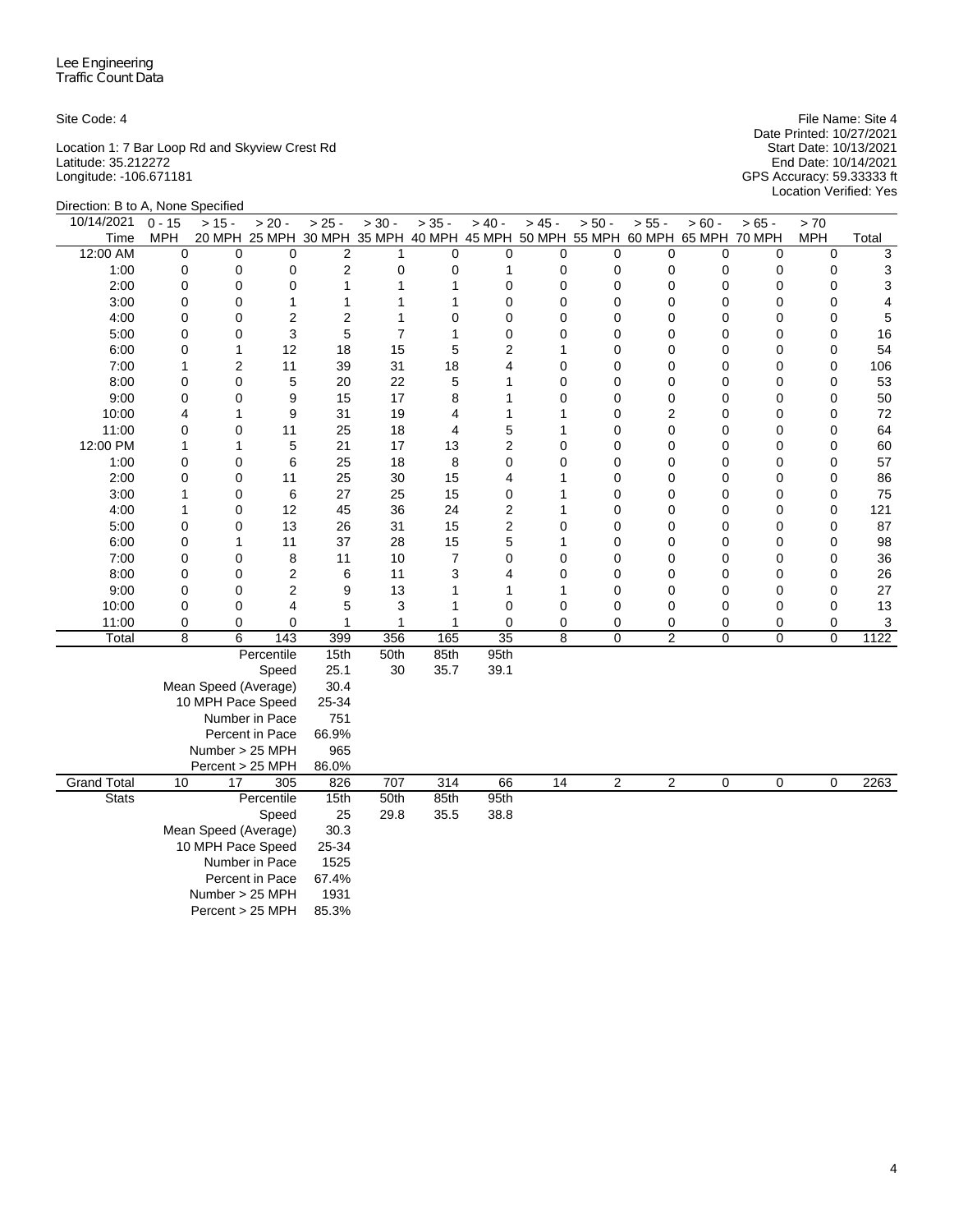Direction: Combined

Location 1: 7 Bar Loop Rd and Skyview Crest Rd Start Date: 10/13/2021 Latitude: 35.212272 End Date: 10/14/2021 Longitude: -106.671181 GPS Accuracy: 59.33333 ft

Site Code: 4 **File Name: Site 4** File Name: Site 4 Date Printed: 10/27/2021<br>Start Date: 10/13/2021 Location Verified: Yes

| 10/13/2021 | $0 - 15$   | $> 15 -$ | $> 20 -$       | $> 25 -$ | $> 30 -$ | $> 35 -$ | $> 40 -$ | $> 45 -$ | $> 50 -$                                                                     | $> 55 -$ | $> 60 -$    | $>65 -$  | > 70         |                 |
|------------|------------|----------|----------------|----------|----------|----------|----------|----------|------------------------------------------------------------------------------|----------|-------------|----------|--------------|-----------------|
| Time       | <b>MPH</b> |          |                |          |          |          |          |          | 20 MPH 25 MPH 30 MPH 35 MPH 40 MPH 45 MPH 50 MPH 55 MPH 60 MPH 65 MPH 70 MPH |          |             |          | <b>MPH</b>   | Total           |
| 12:00 AM   |            | 0        |                | 3        | 4        | 3        |          | $\Omega$ | <sup>n</sup>                                                                 | 0        | $\Omega$    | $\Omega$ | $\Omega$     | $\overline{13}$ |
| 1:00       |            |          |                |          |          |          |          |          |                                                                              |          |             |          |              |                 |
| 2:00       |            |          | O              | ห        |          |          |          |          |                                                                              |          |             |          |              |                 |
| 3:00       |            |          | 0              | 3        |          |          |          |          |                                                                              |          |             |          | 0            | 10              |
| 4:00       |            |          |                |          |          |          |          |          |                                                                              |          |             |          |              | 15              |
| 5:00       |            |          |                | 9        | 11       | 10       |          |          |                                                                              |          |             |          |              | 41              |
| 6:00       |            |          | 12             | 27       | 27       | 14       |          |          |                                                                              |          |             |          |              | 88              |
| 7:00       |            |          | 17             | 74       | 69       | 27       | 6        |          |                                                                              |          |             |          |              | 197             |
| 8:00       |            |          | 12             | 52       | 41       | 19       |          |          |                                                                              |          |             |          |              | 131             |
| 9:00       |            |          | 22             | 44       | 35       | 11       |          |          |                                                                              | Ω        |             |          | <sup>0</sup> | 117             |
| 10:00      |            |          | 18             | 40       | 28       | 15       |          |          |                                                                              |          |             |          |              | 106             |
| 11:00      |            |          | 15             | 36       | 51       | 21       |          |          |                                                                              |          |             |          |              | 129             |
| 12:00 PM   |            |          | 19             | 54       | 59       | 19       |          |          |                                                                              | Ω        |             |          | <sup>0</sup> | 158             |
| 1:00       |            |          | 16             | 57       | 42       | 22       | 3        |          |                                                                              |          |             |          |              | 141             |
| 2:00       |            |          | 16             | 59       | 71       | 29       | 5        |          |                                                                              |          |             |          |              | 184             |
| 3:00       |            |          | 13             | 77       | 63       | 39       |          |          |                                                                              |          |             |          |              | 202             |
| 4:00       |            |          | 10             | 70       | 95       | 55       |          |          |                                                                              |          |             |          |              | 238             |
| 5:00       |            | 2        | 12             | 91       | 86       | 32       | 5        |          |                                                                              |          |             |          |              | 230             |
| 6:00       |            | 0        | 10             | 59       | 87       | 24       |          |          |                                                                              |          |             |          |              | 185             |
| 7:00       |            | U        | 11             | 46       | 55       | 18       |          |          |                                                                              |          |             |          | <sup>0</sup> | 132             |
| 8:00       |            |          | 7              | 33       | 34       | 12       |          |          |                                                                              |          |             |          |              | 88              |
| 9:00       |            |          | 2              | 22       | 16       |          |          |          |                                                                              |          |             |          |              | 49              |
| 10:00      |            |          | 5              | 14       | 13       |          |          |          |                                                                              |          |             |          |              | 39              |
| 11:00      |            | 0        | $\overline{2}$ | 6        | 3        |          | ი        | 0        |                                                                              | 0        | 0           | 0        | 0            | 12              |
| Total      | 8          | 16       | 231            | 887      | 898      | 389      | 69       | 15       | 5                                                                            | $\Omega$ | $\mathbf 0$ | $\Omega$ | $\Omega$     | 2518            |
|            |            |          | Percentile     | 15th     | 50th     | 85th     | 95th     |          |                                                                              |          |             |          |              |                 |

Percentile 15th 50th 85th 95th

Speed

Mean Speed (Average) 30.9 10 MPH Pace Speed 25-34 Number in Pace 1772 Percent in Pace 70.4% Number > 25 MPH 2263 Percent > 25 MPH 89.9%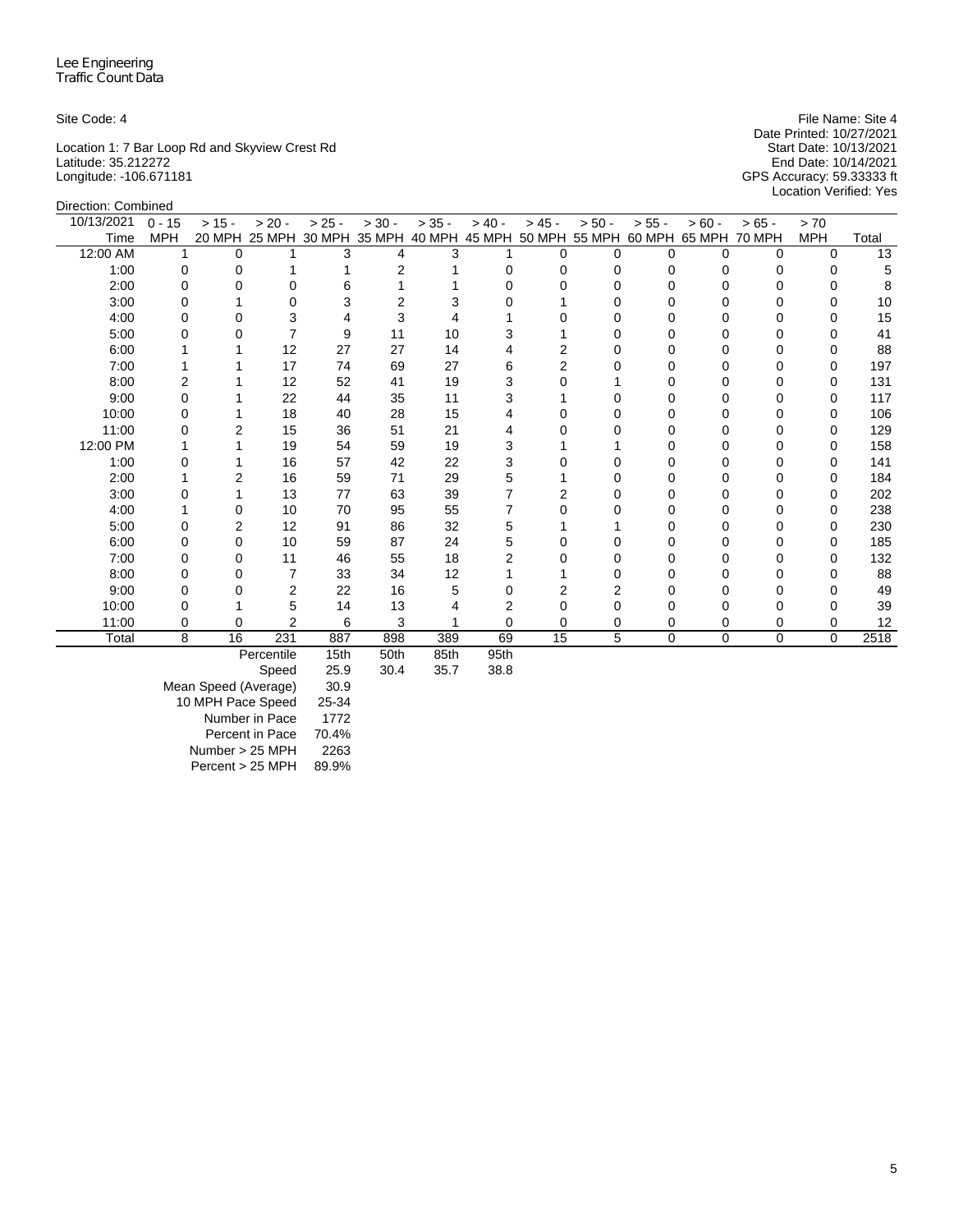Location 1: 7 Bar Loop Rd and Skyview Crest Rd Start Date: 10/13/2021 Latitude: 35.212272 End Date: 10/14/2021 Longitude: -106.671181 GPS Accuracy: 59.33333 ft

Site Code: 4 File Name: Site 4 File Name: Site 4 File Name: Site 4 File Name: Site 4 Date Printed: 10/27/2021 Location Verified: Yes

| Direction: Combined |                         |                      |                 |                    |          |                |                 |                 |                                                                              |                |              |                |                |       |
|---------------------|-------------------------|----------------------|-----------------|--------------------|----------|----------------|-----------------|-----------------|------------------------------------------------------------------------------|----------------|--------------|----------------|----------------|-------|
| 10/14/2021          | $0 - 15$                | $> 15 -$             | $> 20 -$        | $\frac{-}{2}$ 25 - | $> 30 -$ | $> 35 -$       | $> 40 -$        | $> 45 -$        | $> 50 -$                                                                     | $> 55 -$       | $> 60 -$     | $> 65 -$       | > 70           |       |
| Time                | <b>MPH</b>              |                      |                 |                    |          |                |                 |                 | 20 MPH 25 MPH 30 MPH 35 MPH 40 MPH 45 MPH 50 MPH 55 MPH 60 MPH 65 MPH 70 MPH |                |              |                | <b>MPH</b>     | Total |
| 12:00 AM            | 0                       | 0                    | 0               | 6                  | 3        | $\mathbf 0$    | 0               | 1               | 0                                                                            | $\mathbf 0$    | 0            | 0              | $\mathbf 0$    | 10    |
| 1:00                | 0                       | 0                    | 0               | $\overline{c}$     | 0        | 2              | 2               | 0               | 0                                                                            | 0              | 0            | 0              | 0              | 6     |
| 2:00                | 0                       | 0                    | 0               | 1                  | 3        | 1              | 0               | 0               | 0                                                                            | $\mathbf 0$    | $\mathbf 0$  | $\mathbf 0$    | 0              | 5     |
| 3:00                | 0                       | 0                    | $\mathbf{1}$    | 1                  | 1        | 3              | 0               | 0               | 0                                                                            | $\mathbf 0$    | 0            | 0              | 0              | 6     |
| 4:00                | 1                       | 0                    | $\overline{2}$  | 4                  | 2        | $\overline{c}$ | 1               | 0               | 0                                                                            | 0              | 0            | 0              | 0              | 12    |
| 5:00                | 0                       | 0                    | 3               | 10                 | 13       | $\overline{7}$ | 2               | 0               | 0                                                                            | 0              | 0            | 0              | 0              | 35    |
| 6:00                | 0                       | $\overline{c}$       | 13              | 36                 | 26       | 20             | 4               | 4               | 0                                                                            | 0              | 0            | 0              | 0              | 105   |
| 7:00                | 1                       | 3                    | 15              | 60                 | 65       | 31             | 5               | 0               | 0                                                                            | 0              | 0            | 0              | 0              | 180   |
| 8:00                | 0                       | 0                    | 9               | 45                 | 40       | 14             | 2               | 1               | 0                                                                            | 0              | 0            | 0              | 0              | 111   |
| 9:00                | 2                       | 1                    | 15              | 36                 | 43       | 17             | 3               | 0               | 0                                                                            | $\mathbf 0$    | 0            | 0              | $\Omega$       | 117   |
| 10:00               | 6                       | 1                    | 13              | 49                 | 46       | 19             | 6               | $\overline{2}$  | 0                                                                            | $\overline{2}$ | 0            | 0              | 0              | 144   |
| 11:00               | 0                       | 0                    | 16              | 43                 | 41       | 12             | 6               | 1               | 0                                                                            | 0              | 0            | 0              | 0              | 119   |
| 12:00 PM            | 1                       | $\mathbf{1}$         | 10              | 38                 | 47       | 28             | $\overline{c}$  | 1               | 0                                                                            | 0              | 1            | 0              | 0              | 129   |
| 1:00                | 0                       | 0                    | 11              | 55                 | 52       | 21             | 3               | 0               | 0                                                                            | $\mathbf 0$    | 0            | 0              | 0              | 142   |
| 2:00                | 0                       | 0                    | 20              | 54                 | 82       | 39             | 8               | 1               | 0                                                                            | 0              | 0            | 0              | 0              | 204   |
| 3:00                | $\overline{\mathbf{c}}$ | 1                    | 8               | 64                 | 80       | 39             | 2               | 3               | 0                                                                            | $\mathbf 0$    | 0            | 0              | $\Omega$       | 199   |
| 4:00                | 2                       | 0                    | 17              | 82                 | 110      | 51             | 10              | $\overline{2}$  | 0                                                                            | $\mathbf 0$    | 0            | 0              | 0              | 274   |
| 5:00                | 0                       | 0                    | 18              | 67                 | 98       | 41             | 3               | 0               | 0                                                                            | 0              | 0            | 0              | 0              | 227   |
| 6:00                | 1                       | $\mathbf{1}$         | 22              | 73                 | 70       | 35             | 6               | 3               | 0                                                                            | 0              | 0            | 0              | 0              | 211   |
| 7:00                | 1                       | 0                    | 10              | 42                 | 43       | 13             | 0               | 1               | 0                                                                            | $\mathbf 0$    | 0            | 0              | 0              | 110   |
| 8:00                | 0                       | 0                    | 5               | 23                 | 26       | 14             | 4               | 0               | 0                                                                            | 0              | 0            | 0              | 0              | 72    |
| 9:00                | $\mathbf 0$             | 0                    | 8               | 24                 | 25       | 4              | $\overline{c}$  | 1               | 0                                                                            | $\mathbf 0$    | 0            | $\mathbf 0$    | 0              | 64    |
| 10:00               | 0                       | 1                    | 4               | 12                 | 8        | 4              | $\overline{c}$  | 0               | 0                                                                            | $\mathbf 0$    | 0            | $\mathbf 0$    | 0              | 31    |
| 11:00               | 0                       | $\Omega$             | 0               | 6                  | 9        | 1              | $\overline{2}$  | 0               | 0                                                                            | 0              | 0            | 0              | 0              | 18    |
| Total               | $\overline{17}$         | 11                   | 220             | 833                | 933      | 418            | $\overline{75}$ | $\overline{21}$ | 0                                                                            | $\overline{c}$ | $\mathbf{1}$ | $\overline{0}$ | $\overline{0}$ | 2531  |
|                     |                         |                      | Percentile      | 15th               | 50th     | 85th           | 95th            |                 |                                                                              |                |              |                |                |       |
|                     |                         |                      | Speed           | 26.2               | 30.7     | 36             | 39              |                 |                                                                              |                |              |                |                |       |
|                     |                         | Mean Speed (Average) |                 | 31.1               |          |                |                 |                 |                                                                              |                |              |                |                |       |
|                     |                         | 10 MPH Pace Speed    |                 | 25-34              |          |                |                 |                 |                                                                              |                |              |                |                |       |
|                     |                         |                      | Number in Pace  | 1752               |          |                |                 |                 |                                                                              |                |              |                |                |       |
|                     |                         |                      | Percent in Pace | 69.2%              |          |                |                 |                 |                                                                              |                |              |                |                |       |
|                     |                         | Number > 25 MPH      |                 | 2283               |          |                |                 |                 |                                                                              |                |              |                |                |       |
|                     |                         | Percent > 25 MPH     |                 | 90.2%              |          |                |                 |                 |                                                                              |                |              |                |                |       |
| <b>Grand Total</b>  | $\overline{25}$         | $\overline{27}$      | 451             | 1720               | 1831     | 807            | 144             | $\overline{36}$ | 5                                                                            | $\overline{2}$ | $\mathbf{1}$ | 0              | 0              | 5049  |
| <b>Stats</b>        |                         |                      | Percentile      | 15th               | 50th     | 85th           | 95th            |                 |                                                                              |                |              |                |                |       |
|                     | Speed                   |                      |                 |                    | 30.6     | 35.8           | 39              |                 |                                                                              |                |              |                |                |       |
|                     |                         | Mean Speed (Average) |                 | 31.0               |          |                |                 |                 |                                                                              |                |              |                |                |       |
|                     |                         | 10 MPH Pace Speed    |                 | 25-34              |          |                |                 |                 |                                                                              |                |              |                |                |       |
|                     |                         |                      | Number in Pace  | 3523               |          |                |                 |                 |                                                                              |                |              |                |                |       |
|                     |                         |                      | Percent in Pace | 69.8%              |          |                |                 |                 |                                                                              |                |              |                |                |       |
|                     | Number > 25 MPH         |                      |                 |                    |          |                |                 |                 |                                                                              |                |              |                |                |       |
|                     |                         | Percent > 25 MPH     |                 | 90.0%              |          |                |                 |                 |                                                                              |                |              |                |                |       |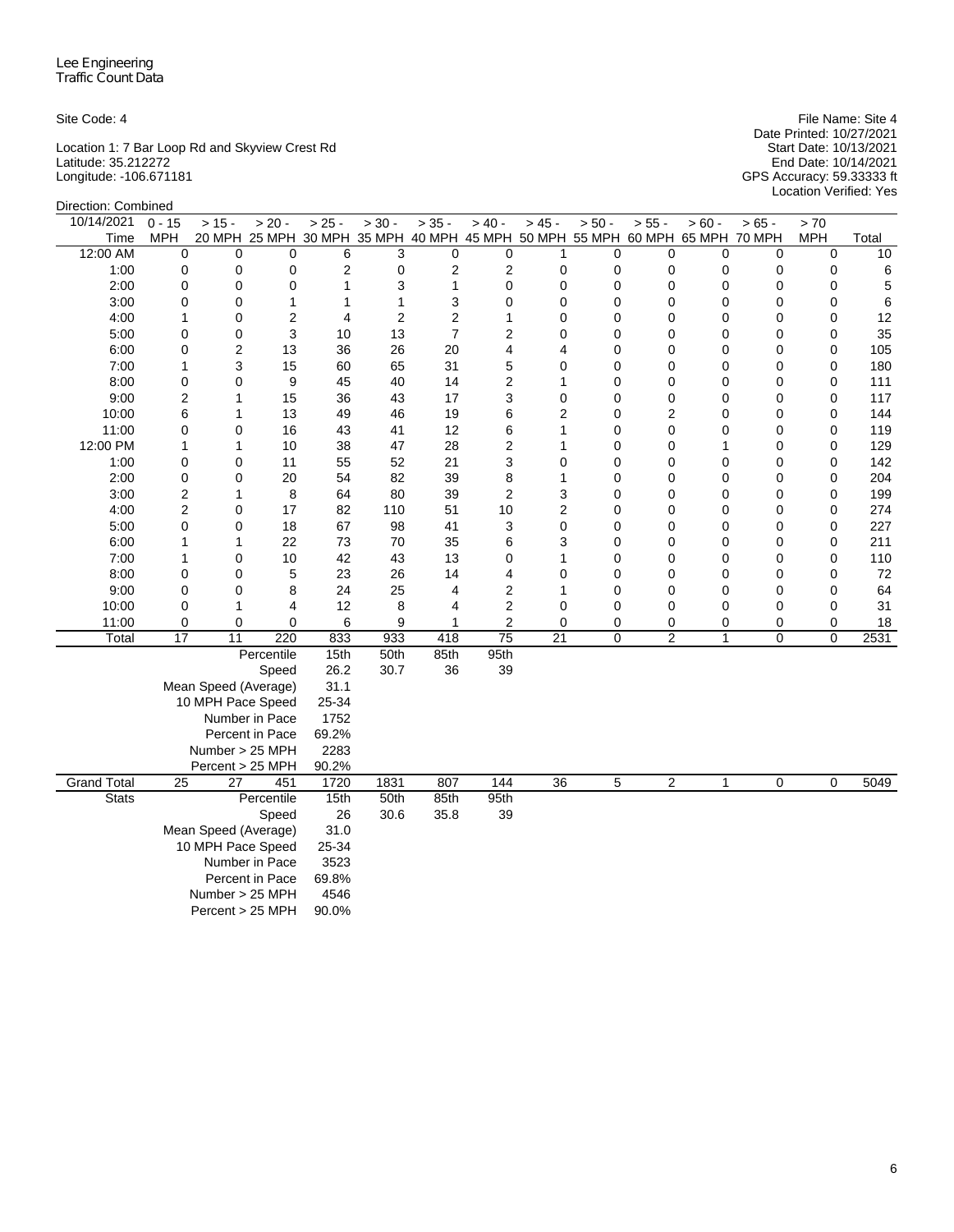| Site Code: 5                                 | File Name: Site 5        |
|----------------------------------------------|--------------------------|
|                                              | Date Printed: 10/27/2021 |
| Location 1: 7 Bar Loop Rd and La Sierrita Rd | Start Date: 10/13/2021   |
| Latitude: 35.213448                          | End Date: 10/14/2021     |
| Longitude: -106.670268                       | GPS Accuracy: 201.25 ft  |
|                                              | Location Verified: Yes   |

| 10/11/2021     | Monday    |             |           | Tuesday             |         | Wednesday | Thursday            |         |             | Friday              |             | Saturday    |             | Sunday              | Week Average |           |
|----------------|-----------|-------------|-----------|---------------------|---------|-----------|---------------------|---------|-------------|---------------------|-------------|-------------|-------------|---------------------|--------------|-----------|
| Time           | A to B,   | B to A,     | A to B,   | B to A,             | A to B, | B to A,   | A to B,             | B to A, | A to B,     | B to A,             | A to B,     | B to A,     | A to B,     | B to A,             | A to B,      | B to A,   |
|                | None      | None        | None      | None                | None    | None      | None                | None    | None        | None                | None        | None        | None        | None                | None         | None      |
|                | Specified | Specified   | Specified | Specified Specified |         | Specified | Specified Specified |         | Specified   | Specified Specified |             | Specified   |             | Specified Specified | Specified    | Specified |
| 12:00 AM       |           |             |           |                     |         |           | $\overline{2}$      |         |             |                     |             |             |             |                     |              | 6         |
| 1:00           |           |             |           |                     |         |           |                     | 3       |             |                     |             |             |             |                     |              | 2         |
| 2:00           |           |             |           |                     |         |           |                     |         |             |                     |             |             |             |                     |              |           |
| 3:00           |           |             |           |                     |         | 5         |                     |         |             |                     |             |             |             |                     |              |           |
| 4:00           |           |             |           |                     |         |           |                     |         |             |                     |             |             |             |                     |              | 8         |
| 5:00           |           |             |           |                     | 6       | 25        |                     | 21      |             |                     |             |             |             |                     | 6            | 23        |
| 6:00           |           |             |           |                     | 20      | 40        | 28                  | 54      |             |                     |             |             |             |                     | 24           | 47        |
| 7:00           |           |             |           |                     | 72      | 68        | 56                  | 67      |             |                     |             |             |             |                     | 64           | 68        |
| 8:00           |           |             |           |                     | 49      | 56        | 36                  | 53      |             |                     |             |             |             |                     | 42           | 54        |
| 9:00           |           |             |           |                     | 30      | 40        | 35                  | 53      |             |                     |             |             |             |                     | 32           | 46        |
| 10:00          |           |             |           |                     | 40      | 43        | 48                  | 65      |             |                     |             |             |             |                     | 44           | 54        |
| 11:00          |           |             |           |                     | 35      | 63        | 46                  | 41      |             |                     |             |             |             |                     | 40           | 52        |
| 12:00 PM       |           |             |           |                     | 54      | 69        | 48                  | 52      |             |                     |             |             |             |                     | 51           | 60        |
| 1:00           |           |             |           |                     | 48      | 57        | 47                  | 68      |             |                     |             |             |             |                     | 48           | 62        |
| 2:00           |           |             |           |                     | 61      | 87        | 66                  | 94      |             |                     |             |             |             |                     | 64           | 90        |
| 3:00           |           |             |           |                     | 88      | 72        | 69                  | 83      |             |                     |             |             |             |                     | 78           | 78        |
| 4:00           |           |             |           |                     | 87      | 101       | 95                  | 126     |             |                     |             |             |             |                     | 91           | 114       |
| 5:00           |           |             |           |                     | 72      | 107       | 71                  | 99      |             |                     |             |             |             |                     | 72           | 103       |
| 6:00           |           |             |           |                     | 68      | 80        | 90                  | 81      |             |                     |             |             |             |                     | 79           | 80        |
| 7:00           |           |             |           |                     | 33      | 51        | 37                  | 54      |             |                     |             |             |             |                     | 35           | 52        |
| 8:00           |           |             |           |                     | 32      | 37        | 26                  | 31      |             |                     |             |             |             |                     | 29           | 34        |
| 9:00           |           |             |           |                     | 12      | 23        | 23                  | 18      |             |                     |             |             |             |                     | 18           | $20\,$    |
| 10:00          |           |             |           |                     | 14      | 11        | 10                  | 11      |             |                     |             |             |             |                     | 12           | 11        |
| 11:00          |           |             |           |                     | 5       | 3         | 2                   | 9       |             |                     |             |             |             |                     | 4            | $\,6\,$   |
| Total          | 0         | $\mathbf 0$ | 0         | $\overline{0}$      | 842     | 1052      | 853                 | 1103    | $\mathbf 0$ | $\overline{0}$      | $\mathbf 0$ | $\mathbf 0$ | $\mathbf 0$ | $\mathbf 0$         | 848          | 1076      |
| Day            | $\Omega$  |             |           | $\mathbf 0$         |         | 1894      | 1956                |         |             | $\mathbf 0$         |             | $\mathbf 0$ |             | $\mathbf 0$         | 1924         |           |
| <b>AM Peak</b> |           |             |           |                     | 7:00    | 7:00      | 7:00                | 7:00    |             |                     |             |             |             |                     | 7:00         | 7:00      |
| Volume         |           |             |           |                     | 72      | 68        | 56                  | 67      |             |                     |             |             |             |                     | 64           | 68        |
| <b>PM Peak</b> |           |             |           |                     | 3:00    | 5:00      | 4:00                | 4:00    |             |                     |             |             |             |                     | 4:00         | 4:00      |
| Volume         |           |             |           |                     | 88      | 107       | 95                  | 126     |             |                     |             |             |             |                     | 91           | 114       |
| Comb Total     |           | $\Omega$    |           | $\mathbf 0$         |         | 1894      | 1956                |         |             | 0                   |             | 0           |             | 0                   | 1924         |           |
| <b>ADT</b>     |           | ADT: 1,925  |           | AADT: 1,925         |         |           |                     |         |             |                     |             |             |             |                     |              |           |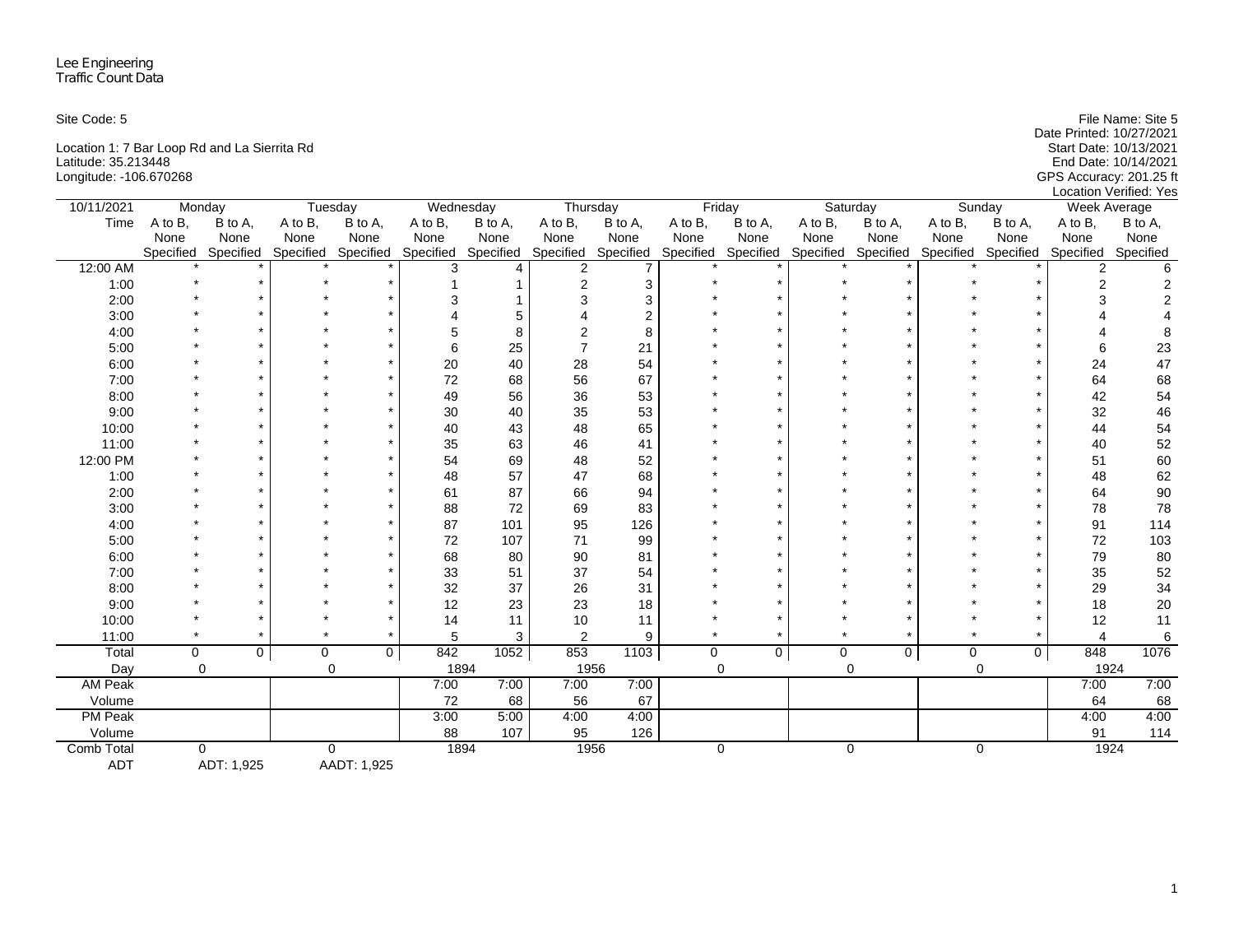Location 1: 7 Bar Loop Rd and La Sierrita Rd Start Date: 10/13/2021 Latitude: 35.213448 End Date: 10/14/2021 Longitude: -106.670268 GPS Accuracy: 201.25 ft

Site Code: 5 File Name: Site 5 Date Printed: 10/27/2021<br>Start Date: 10/13/2021 Location Verified: Yes

| Direction: A to B, None Specified |                |                |                   |          |          |                 |                   |          |                                                         |            |               |             |            |       |
|-----------------------------------|----------------|----------------|-------------------|----------|----------|-----------------|-------------------|----------|---------------------------------------------------------|------------|---------------|-------------|------------|-------|
| 10/13/2021                        | $0 - 15$       | $> 15 -$       | $> 20 -$          | $> 25 -$ | $> 30 -$ | $> 35 -$        | $> 40 -$          | $> 45 -$ | $> 50 -$                                                | $> 55 -$   | $> 60 -$      | $>65 -$     | > 70       |       |
| Time                              | <b>MPH</b>     | 20 MPH         |                   |          |          |                 |                   |          | 25 MPH 30 MPH 35 MPH 40 MPH 45 MPH 50 MPH 55 MPH 60 MPH |            | 65 MPH 70 MPH |             | <b>MPH</b> | Total |
| 12:00 AM                          | $\Omega$       | $\Omega$       | 3                 | U        | 0        | $\Omega$        | $\Omega$          | $\Omega$ | <sup>0</sup>                                            | $\Omega$   | $\Omega$      | $\Omega$    | 0          | 3     |
| 1:00                              | 0              |                | $\Omega$          |          |          |                 |                   | 0        |                                                         | 0          |               |             |            |       |
| 2:00                              |                |                | $\overline{2}$    |          |          |                 |                   | U        |                                                         |            |               |             |            |       |
| 3:00                              | O              |                | 0                 |          |          |                 |                   | O        |                                                         | Ω          |               | O           |            |       |
| 4:00                              |                |                | $\overline{2}$    |          |          |                 |                   |          |                                                         |            |               |             |            |       |
| 5:00                              |                |                |                   |          |          |                 |                   |          |                                                         |            |               |             |            |       |
| 6:00                              |                | ი              | 4                 | 5        |          |                 |                   | O        |                                                         | $^{\circ}$ |               | Ω           | O          | 20    |
| 7:00                              |                | 3              | 25                | 22       | 15       |                 |                   |          |                                                         |            |               |             |            | 72    |
| 8:00                              |                | 6              | 18                | 10       | 6        |                 |                   |          |                                                         | n          |               |             |            | 49    |
| 9:00                              |                | 3              | 10                | 9        | 5        | 3               |                   |          |                                                         |            |               |             |            | 30    |
| 10:00                             |                | 4              | 18                | 10       | 5        |                 |                   |          |                                                         | Ω          |               |             |            | 40    |
| 11:00                             |                | 6              | 17                | 6        | 2        |                 |                   |          |                                                         | Ω          |               |             |            | 35    |
| 12:00 PM                          |                | 6              | 29                | 9        |          |                 |                   |          |                                                         | O          |               |             |            | 54    |
| 1:00                              | O              | 5              | 20                | 11       | 6        |                 |                   | O        |                                                         | U          |               | O           | O          | 48    |
| 2:00                              |                | 6              | 20                | 19       | 11       |                 |                   |          |                                                         |            |               |             |            | 61    |
| 3:00                              |                |                | 34                | 25       | 16       |                 |                   |          |                                                         |            |               |             |            | 88    |
| 4:00                              |                |                | 29                | 28       | 16       | 8               |                   | O        |                                                         | O          |               | Ω           | O          | 87    |
| 5:00                              |                |                | 28                | 24       |          | 2               |                   |          |                                                         |            |               |             |            | 72    |
| 6:00                              |                |                | 31                | 17       | 12       |                 |                   |          |                                                         | Ω          |               |             | O          | 68    |
| 7:00                              |                | 2              | 12                | 12       | 5        |                 |                   |          |                                                         |            |               |             |            | 33    |
| 8:00                              |                | 4              | 18                | 6        |          |                 |                   |          |                                                         |            |               |             |            | 32    |
| 9:00                              |                |                | 4                 |          |          |                 |                   |          |                                                         |            |               |             |            | 12    |
| 10:00                             | 0              | 2              | 4                 |          |          |                 |                   |          |                                                         |            |               | 0           |            | 14    |
| 11:00                             | 0              | $\overline{2}$ | $\overline{2}$    |          | U        | 0               | 0                 | 0        | 0                                                       | 0          | 0             | 0           | 0          | 5     |
| Total                             | $\overline{2}$ | 74             | 331               | 224      | 126      | 66              | 18                | $\Omega$ | 1                                                       | $\Omega$   | $\mathbf 0$   | $\mathbf 0$ | $\Omega$   | 842   |
|                                   |                |                | <b>Percentile</b> | 15th     | $F$ Oth  | R <sub>th</sub> | Q <sub>5</sub> th |          |                                                         |            |               |             |            |       |

Percentile 15th 50th 85th 95th

Speed Mean Speed (Average) 26.5 10 MPH Pace Speed 20-29 Number in Pace 552 Percent in Pace 65.6% Number > 25 MPH 435 Percent > 25 MPH 51.7%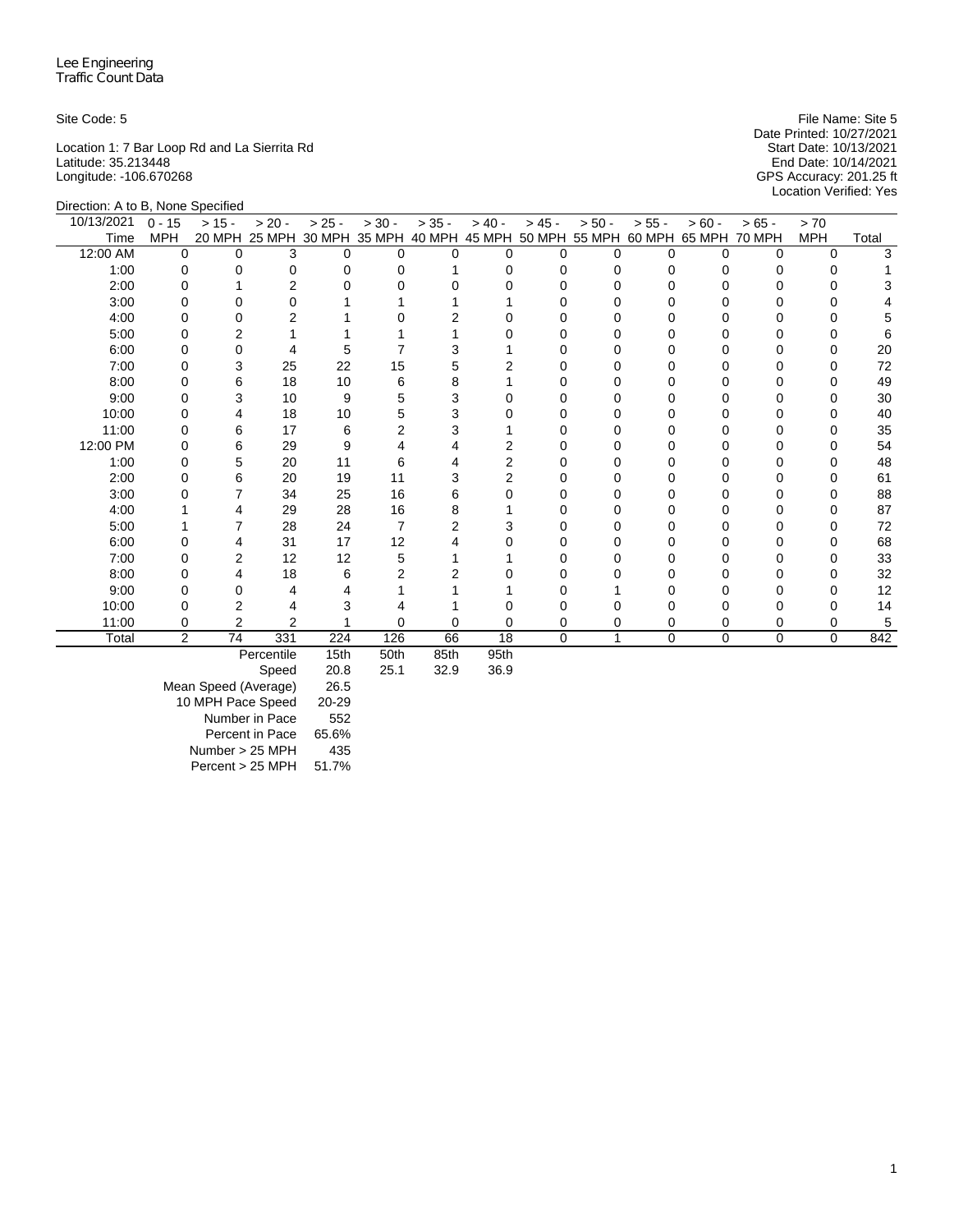Location 1: 7 Bar Loop Rd and La Sierrita Rd Start Date: 10/13/2021 Latitude: 35.213448 End Date: 10/14/2021 Longitude: -106.670268 GPS Accuracy: 201.25 ft

Site Code: 5 File Name: Site 5 Date Printed: 10/27/2021 Start Date: 10/13/2021<br>End Date: 10/14/2021<br>GPS Accuracy: 201.25 ft<br>Location Verified: Yes

| Direction: A to B, None Specified |                 |                      |                                                                              |                         |                  |                |                         |                |                |              |                  |             |             |                         |
|-----------------------------------|-----------------|----------------------|------------------------------------------------------------------------------|-------------------------|------------------|----------------|-------------------------|----------------|----------------|--------------|------------------|-------------|-------------|-------------------------|
| 10/14/2021                        | $0 - 15$        | $> 15 -$             | $> 20 -$                                                                     | $> 25 -$                | $> 30 -$         | $> 35 -$       | $> 40 -$                | $> 45 -$       | $> 50 -$       | $> 55 -$     | $> 60 -$         | $> 65 -$    | > 70        |                         |
| Time                              | <b>MPH</b>      |                      | 20 MPH 25 MPH 30 MPH 35 MPH 40 MPH 45 MPH 50 MPH 55 MPH 60 MPH 65 MPH 70 MPH |                         |                  |                |                         |                |                |              |                  |             | <b>MPH</b>  | Total                   |
| 12:00 AM                          | $\mathbf 0$     | $\mathbf 0$          | $\overline{2}$                                                               | $\mathbf 0$             | 0                | $\mathbf 0$    | $\mathbf 0$             | 0              | $\mathbf 0$    | 0            | $\mathbf 0$      | $\mathbf 0$ | $\mathbf 0$ | $\overline{\mathbf{c}}$ |
| 1:00                              | 0               | 0                    | 2                                                                            | 0                       | 0                | 0              | $\mathbf 0$             | 0              | 0              | 0            | 0                | 0           | 0           | $\boldsymbol{2}$        |
| 2:00                              | $\mathbf 0$     | $\mathbf 0$          | 0                                                                            | $\overline{\mathbf{c}}$ | $\mathbf{1}$     | $\mathbf 0$    | $\mathbf 0$             | $\mathbf 0$    | $\mathbf 0$    | 0            | 0                | 0           | $\mathbf 0$ | 3                       |
| 3:00                              | $\mathbf 0$     | 1                    | $\overline{2}$                                                               | $\mathbf 0$             | $\mathbf{1}$     | $\mathbf 0$    | $\mathbf 0$             | $\mathbf 0$    | 0              | $\mathbf 0$  | 0                | 0           | 0           | $\overline{4}$          |
| 4:00                              | 0               | $\mathbf 0$          | 0                                                                            | $\mathbf 0$             | 2                | $\mathbf 0$    | 0                       | $\mathbf 0$    | 0              | $\mathbf 0$  | 0                | 0           | $\mathbf 0$ | $\boldsymbol{2}$        |
| 5:00                              | $\mathbf 0$     | 0                    | $\mathbf{1}$                                                                 | 3                       | $\mathbf{1}$     | 1              | $\mathbf{1}$            | $\mathbf 0$    | $\mathbf 0$    | 0            | 0                | $\mathbf 0$ | $\mathbf 0$ | $\overline{7}$          |
| 6:00                              | $\mathbf 0$     | 1                    | 10                                                                           | 10                      | 4                | 1              | $\overline{\mathbf{c}}$ | $\mathbf 0$    | 0              | 0            | 0                | $\mathbf 0$ | $\mathbf 0$ | 28                      |
| 7:00                              | 0               | $\overline{c}$       | 17                                                                           | 19                      | 12               | 6              | $\mathbf 0$             | $\mathbf 0$    | 0              | 0            | 0                | $\mathbf 0$ | $\mathbf 0$ | 56                      |
| 8:00                              | 1               | 3                    | 15                                                                           | 9                       | 7                | 1              | $\mathbf 0$             | $\mathbf 0$    | 0              | 0            | 0                | 0           | 0           | 36                      |
| 9:00                              | 1               | $\overline{c}$       | 18                                                                           | 9                       | 3                | $\overline{2}$ | $\mathbf 0$             | 0              | $\mathbf 0$    | $\mathbf 0$  | 0                | 0           | $\mathbf 0$ | 35                      |
| 10:00                             | 1               | 4                    | 12                                                                           | 14                      | 9                | 6              | 1                       | 0              | 1              | $\mathbf 0$  | 0                | 0           | $\mathbf 0$ | 48                      |
| 11:00                             | 0               | 6                    | 21                                                                           | 13                      | 4                | 1              | 0                       | 1              | 0              | 0            | 0                | 0           | $\mathbf 0$ | 46                      |
| 12:00 PM                          | $\overline{c}$  | 3                    | 22                                                                           | 12                      | 5                | 3              | $\mathbf{1}$            | $\mathbf 0$    | 0              | $\mathbf 0$  | 0                | $\mathbf 0$ | $\mathbf 0$ | 48                      |
| 1:00                              | $\overline{c}$  | 3                    | 17                                                                           | 11                      | 10               | 4              | $\mathbf 0$             | $\mathbf 0$    | 0              | $\mathbf 0$  | 0                | $\mathbf 0$ | $\mathbf 0$ | 47                      |
| 2:00                              | 1               | 6                    | 27                                                                           | 14                      | 10               | 5              | 3                       | 0              | 0              | 0            | 0                | 0           | 0           | 66                      |
| 3:00                              | 0               | 3                    | 32                                                                           | 16                      | 12               | 6              | $\mathbf 0$             | $\mathbf 0$    | $\mathbf 0$    | $\mathbf 0$  | 0                | $\mathbf 0$ | $\mathbf 0$ | 69                      |
| 4:00                              | 0               | 7                    | 30                                                                           | 20                      | 24               | 11             | 3                       | 0              | $\mathbf 0$    | $\mathbf 0$  | 0                | $\mathbf 0$ | $\mathbf 0$ | 95                      |
| 5:00                              | $\mathbf 0$     | 6                    | 30                                                                           | 16                      | 12               | $\overline{7}$ | $\mathbf 0$             | $\mathbf 0$    | $\mathbf 0$    | 0            | 0                | 0           | $\mathbf 0$ | 71                      |
| 6:00                              | $\mathbf 0$     | 6                    | 40                                                                           | 25                      | 9                | $\overline{7}$ | $\overline{c}$          | $\mathbf 0$    | 0              | 1            | 0                | $\mathbf 0$ | $\mathbf 0$ | 90                      |
| 7:00                              | 1               | 4                    | 21                                                                           | $\overline{7}$          | $\boldsymbol{2}$ | 1              | $\mathbf 0$             | 1              | $\mathbf 0$    | 0            | 0                | 0           | $\mathbf 0$ | 37                      |
| 8:00                              | 0               | 5                    | 8                                                                            | 4                       | 5                | 4              | $\mathbf 0$             | $\mathbf 0$    | 0              | 0            | 0                | 0           | $\mathbf 0$ | 26                      |
| 9:00                              | 1               | 5                    | 9                                                                            | 4                       | $\overline{2}$   | 1              | $\mathbf 0$             | 1              | 0              | $\mathbf 0$  | 0                | $\mathbf 0$ | $\mathbf 0$ | 23                      |
| 10:00                             | $\mathbf 0$     | $\overline{2}$       | 6                                                                            | 0                       | $\overline{c}$   | $\mathbf 0$    | $\mathbf 0$             | $\mathbf 0$    | $\mathbf 0$    | $\mathbf 0$  | 0                | 0           | $\mathbf 0$ | 10                      |
| 11:00                             | $\Omega$        | 0                    | 1                                                                            | $\mathbf 0$             | $\mathbf 0$      | 1              | 0                       | $\mathbf 0$    | 0              | 0            | 0                | 0           | 0           | 2                       |
| Total                             | 10              | 69                   | 343                                                                          | 208                     | 137              | 68             | $\overline{13}$         | 3              | $\mathbf{1}$   | $\mathbf{1}$ | $\mathbf 0$      | $\mathbf 0$ | $\mathbf 0$ | 853                     |
|                                   |                 |                      | Percentile                                                                   | 15th                    | 50th             | 85th           | 95th                    |                |                |              |                  |             |             |                         |
|                                   |                 |                      | Speed                                                                        | 20.9                    | 25               | 33.3           | 37.4                    |                |                |              |                  |             |             |                         |
|                                   |                 | Mean Speed (Average) |                                                                              | 26.5                    |                  |                |                         |                |                |              |                  |             |             |                         |
|                                   |                 | 10 MPH Pace Speed    |                                                                              | 20-29                   |                  |                |                         |                |                |              |                  |             |             |                         |
|                                   |                 |                      | Number in Pace                                                               | 548                     |                  |                |                         |                |                |              |                  |             |             |                         |
|                                   |                 |                      | Percent in Pace                                                              | 64.2%                   |                  |                |                         |                |                |              |                  |             |             |                         |
|                                   |                 | Number > 25 MPH      |                                                                              | 431                     |                  |                |                         |                |                |              |                  |             |             |                         |
|                                   |                 | Percent > 25 MPH     |                                                                              | 50.5%                   |                  |                |                         |                |                |              |                  |             |             |                         |
| <b>Grand Total</b>                | $\overline{12}$ | 143                  | 674                                                                          | 432                     | 263              | 134            | $\overline{31}$         | $\overline{3}$ | $\overline{2}$ | $\mathbf{1}$ | $\boldsymbol{0}$ | 0           | $\mathbf 0$ | 1695                    |
| <b>Stats</b>                      |                 |                      | Percentile                                                                   | 15th                    | 50th             | 85th           | 95th                    |                |                |              |                  |             |             |                         |
|                                   |                 |                      | Speed                                                                        | 20.8                    | 25               | 33.2           | 37.3                    |                |                |              |                  |             |             |                         |
|                                   |                 | Mean Speed (Average) |                                                                              | 26.5                    |                  |                |                         |                |                |              |                  |             |             |                         |
|                                   |                 | 10 MPH Pace Speed    |                                                                              | 20-29                   |                  |                |                         |                |                |              |                  |             |             |                         |
|                                   |                 |                      | Number in Pace                                                               | 1100                    |                  |                |                         |                |                |              |                  |             |             |                         |
|                                   |                 |                      | Percent in Pace                                                              | 64.9%<br>866            |                  |                |                         |                |                |              |                  |             |             |                         |
|                                   | Number > 25 MPH |                      |                                                                              |                         |                  |                |                         |                |                |              |                  |             |             |                         |
|                                   |                 | Percent > 25 MPH     |                                                                              | 51.1%                   |                  |                |                         |                |                |              |                  |             |             |                         |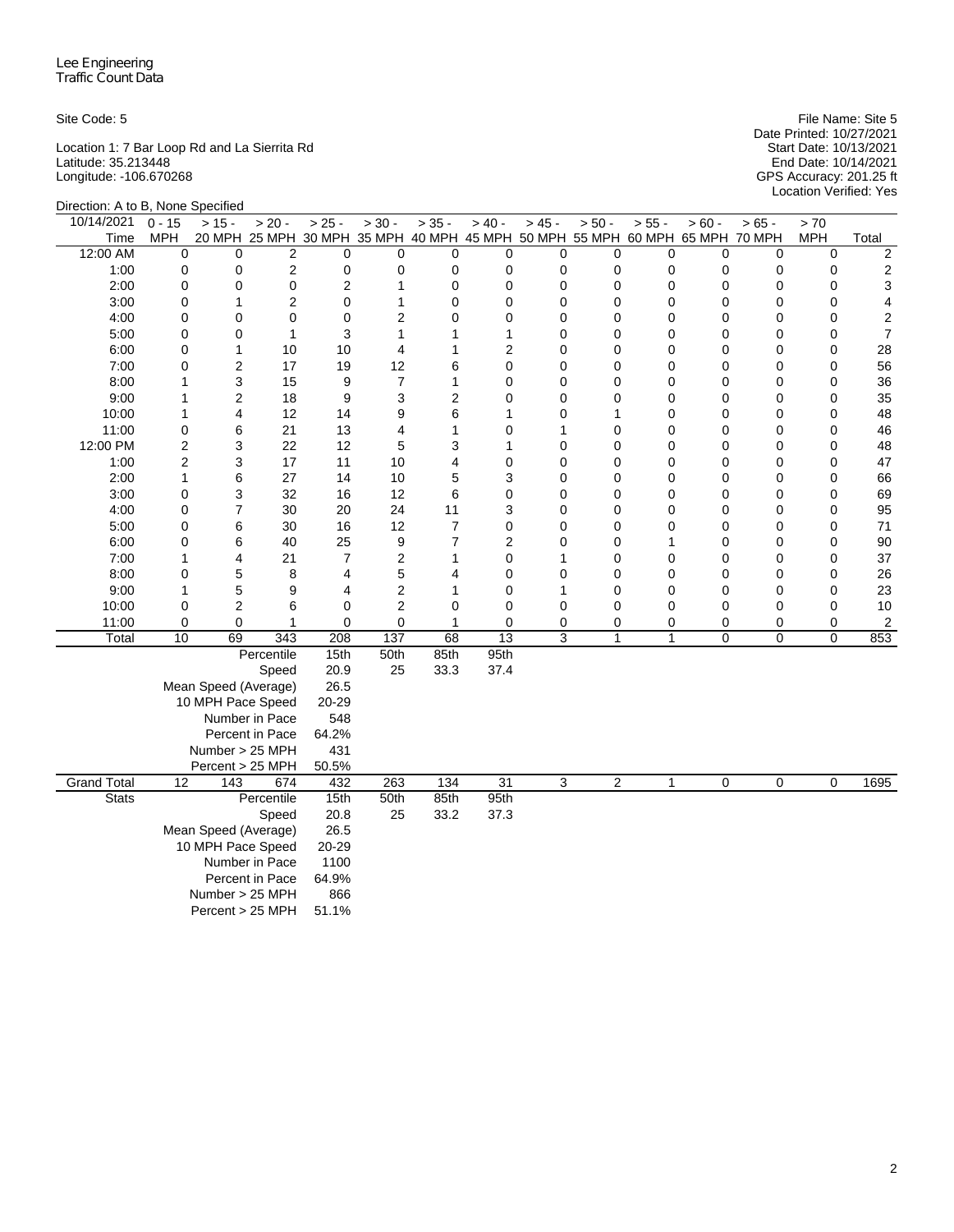Location 1: 7 Bar Loop Rd and La Sierrita Rd Start Date: 10/13/2021 Latitude: 35.213448 End Date: 10/14/2021 Longitude: -106.670268 GPS Accuracy: 201.25 ft

Site Code: 5 File Name: Site 5 Date Printed: 10/27/2021<br>Start Date: 10/13/2021 Location Verified: Yes

| Direction: B to A, None Specified |            |          |                   |               |                      |           |          |          |                             |          |          |               |            |       |
|-----------------------------------|------------|----------|-------------------|---------------|----------------------|-----------|----------|----------|-----------------------------|----------|----------|---------------|------------|-------|
| 10/13/2021                        | $0 - 15$   | $> 15 -$ | $> 20 -$          | $> 25 -$      | $> 30 -$             | $> 35 -$  | $> 40 -$ | $> 45 -$ | $> 50 -$                    | $> 55 -$ | $> 60 -$ | $>65 -$       | > 70       |       |
| Time                              | <b>MPH</b> | 20 MPH   |                   | 25 MPH 30 MPH | 35 MPH 40 MPH        |           |          |          | 45 MPH 50 MPH 55 MPH 60 MPH |          | 65 MPH   | <b>70 MPH</b> | <b>MPH</b> | Total |
| 12:00 AM                          | $\Omega$   | $\Omega$ | $\overline{2}$    |               |                      | $\Omega$  | $\Omega$ | $\Omega$ | U                           | 0        | $\Omega$ | $\Omega$      | $\Omega$   |       |
| 1:00                              |            |          | $\mathbf 0$       |               |                      |           |          | 0        |                             |          |          |               |            |       |
| 2:00                              |            |          | $\Omega$          |               |                      |           |          |          |                             |          |          |               |            |       |
| 3:00                              |            |          |                   |               |                      |           |          | 0        |                             |          |          | Ω             | O          |       |
| 4:00                              |            | 2        | 2                 |               |                      |           |          |          |                             |          |          |               |            |       |
| 5:00                              |            |          | 14                |               |                      |           |          | O        |                             |          |          |               |            | 25    |
| 6:00                              | 2          | 6        | 24                | 6             |                      |           |          | 0        |                             |          |          | n             | O          | 40    |
| 7:00                              | O          | 20       | 32                |               |                      |           |          |          |                             |          |          |               | O          | 68    |
| 8:00                              |            | 17       | 26                |               |                      |           |          | O        |                             |          |          |               | O          | 56    |
| 9:00                              |            | 4        | 20                | 9             |                      |           |          | 0        |                             |          |          |               |            | 40    |
| 10:00                             |            | 9        | 14                | 16            |                      |           |          | O        |                             |          |          |               | O          | 43    |
| 11:00                             |            | 8        | 30                | 15            |                      |           |          |          |                             |          |          |               | $\Omega$   | 63    |
| 12:00 PM                          |            | 13       | 29                | 13            | 10                   |           |          | $\Omega$ |                             |          |          |               |            | 69    |
| 1:00                              |            | 8        | 29                | 14            | 5                    |           |          | $\Omega$ |                             |          |          |               | 0          | 57    |
| 2:00                              |            | 10       | 39                | 26            | 11                   |           |          |          |                             |          |          |               |            | 87    |
| 3:00                              |            | 7        | 31                | 21            | 10                   |           |          | O        |                             |          |          |               |            | 72    |
| 4:00                              | O          | 9        | 38                | 31            | 22                   |           |          | O        |                             |          |          | Ω             | 0          | 101   |
| 5:00                              |            | 12       | 46                | 31            | 15                   |           |          |          |                             |          |          |               | 0          | 107   |
| 6:00                              |            | 15       | 36                | 20            |                      |           |          |          |                             |          |          |               |            | 80    |
| 7:00                              |            | 7        | 17                | 18            | 9                    |           |          | O        |                             |          |          |               | O          | 51    |
| 8:00                              |            |          | 13                | 9             |                      |           |          |          |                             |          |          |               |            | 37    |
| 9:00                              |            | 5        | $\overline{2}$    | 11            |                      |           |          |          |                             |          |          |               | O          | 23    |
| 10:00                             |            |          |                   |               | 2                    |           |          |          |                             |          |          | 0             |            | 11    |
| 11:00                             |            |          | 0                 | 2             | 0                    |           | 0        | 0        |                             |          | $\Omega$ | 0             | 0          | 3     |
| Total                             | 13         | 174      | 449               | 263           | 132                  | 18        | 3        | $\Omega$ | $\Omega$                    | $\Omega$ | $\Omega$ | $\Omega$      | $\Omega$   | 1052  |
|                                   |            |          | <b>Doroontilo</b> | $4E+h$        | $E$ O <sup>+</sup> h | $O E + h$ | $0E + h$ |          |                             |          |          |               |            |       |

Percentile 15th 50th 85th 95th

Speed Mean Speed (Average) 24.4 10 MPH Pace Speed 20-29 Number in Pace 710 Percent in Pace 67.5% Number > 25 MPH 416 Percent > 25 MPH 39.5%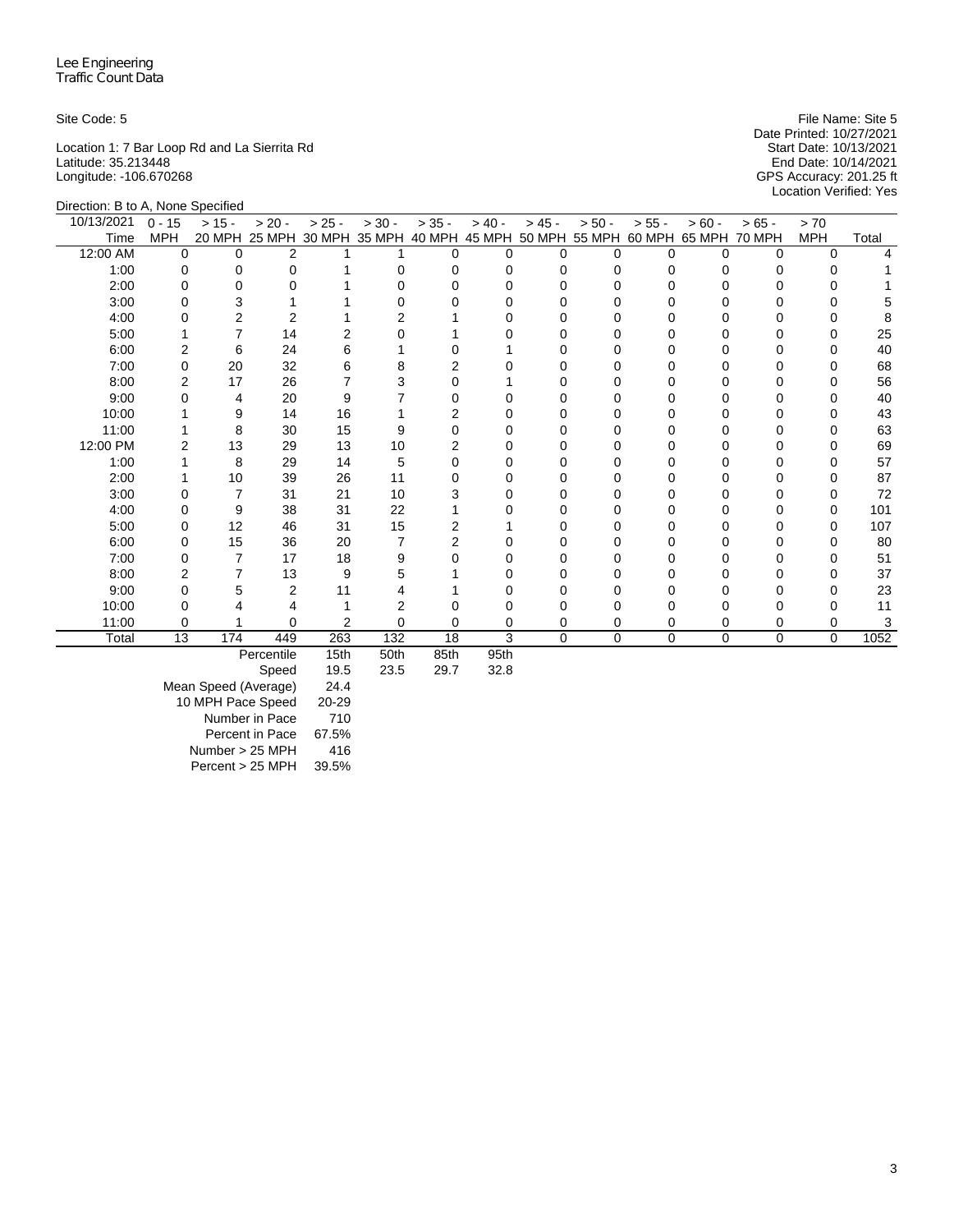Location 1: 7 Bar Loop Rd and La Sierrita Rd Start Date: 10/13/2021 Latitude: 35.213448 End Date: 10/14/2021 Longitude: -106.670268 GPS Accuracy: 201.25 ft

Site Code: 5 File Name: Site 5 Date Printed: 10/27/2021 Start Date: 10/13/2021<br>End Date: 10/14/2021<br>GPS Accuracy: 201.25 ft<br>Location Verified: Yes

|                    | Direction: B to A, None Specified |                      |                                                                              |                |                |                 |                |                |                |                |                |                |                |                  |
|--------------------|-----------------------------------|----------------------|------------------------------------------------------------------------------|----------------|----------------|-----------------|----------------|----------------|----------------|----------------|----------------|----------------|----------------|------------------|
| 10/14/2021         | $0 - 15$                          | $> 15 -$             | $> 20 -$                                                                     | $> 25 -$       | $> 30 -$       | $> 35 -$        | $> 40 -$       | $> 45 -$       | $> 50 -$       | $> 55 -$       | $> 60 -$       | $> 65 -$       | > 70           |                  |
| Time               | <b>MPH</b>                        |                      | 20 MPH 25 MPH 30 MPH 35 MPH 40 MPH 45 MPH 50 MPH 55 MPH 60 MPH 65 MPH 70 MPH |                |                |                 |                |                |                |                |                |                | <b>MPH</b>     | Total            |
| 12:00 AM           | 0                                 | 3                    | 4                                                                            | $\mathbf 0$    | 0              | $\mathbf 0$     | $\mathbf 0$    | $\mathbf 0$    | $\mathbf 0$    | 0              | $\mathbf 0$    | $\mathbf 0$    | $\mathbf 0$    | 7                |
| 1:00               | 0                                 | $\mathbf 0$          | 2                                                                            | 1              | 0              | 0               | 0              | $\mathbf 0$    | 0              | 0              | $\mathbf 0$    | 0              | 0              | 3                |
| 2:00               | 0                                 | 1                    | 0                                                                            | $\overline{2}$ | 0              | 0               | $\mathbf 0$    | $\mathbf 0$    | 0              | 0              | 0              | 0              | $\mathbf 0$    | 3                |
| 3:00               | 0                                 | 0                    | $\overline{c}$                                                               | $\pmb{0}$      | 0              | 0               | $\mathbf 0$    | $\mathbf 0$    | 0              | 0              | 0              | 0              | 0              | $\boldsymbol{2}$ |
| 4:00               | $\mathbf 0$                       | 3                    | 3                                                                            | $\mathbf{1}$   | 1              | $\mathbf 0$     | $\mathbf 0$    | $\mathbf 0$    | 0              | $\mathbf 0$    | 0              | $\mathbf 0$    | 0              | 8                |
| 5:00               | $\mathbf 0$                       | $\overline{7}$       | 12                                                                           | $\mathbf 0$    | $\mathbf{1}$   | $\mathbf{1}$    | $\mathbf 0$    | $\mathbf 0$    | 0              | 0              | 0              | $\mathbf 0$    | $\mathbf 0$    | 21               |
| 6:00               | $\overline{2}$                    | 17                   | 25                                                                           | 3              | 4              | 3               | $\mathbf 0$    | $\mathbf 0$    | 0              | 0              | 0              | 0              | 0              | 54               |
| 7:00               | 1                                 | 15                   | 33                                                                           | 12             | 4              | $\overline{2}$  | $\mathbf 0$    | 0              | 0              | $\mathbf 0$    | 0              | 0              | $\mathbf 0$    | 67               |
| 8:00               | 0                                 | 14                   | 27                                                                           | 6              | 4              | 1               | $\mathbf 0$    | 1              | 0              | 0              | 0              | 0              | $\mathbf 0$    | 53               |
| 9:00               | 0                                 | 9                    | 29                                                                           | 11             | 4              | $\mathbf 0$     | $\mathbf 0$    | $\mathbf 0$    | 0              | 0              | 0              | 0              | $\mathbf 0$    | 53               |
| 10:00              | 1                                 | 15                   | 30                                                                           | 9              | 8              | $\overline{2}$  | $\mathbf 0$    | $\mathbf 0$    | 0              | $\mathbf 0$    | 0              | 0              | 0              | 65               |
| 11:00              | 0                                 | 5                    | 13                                                                           | 17             | 5              | $\mathbf{1}$    | $\mathbf 0$    | $\mathbf 0$    | $\mathbf 0$    | $\mathbf 0$    | 0              | $\mathbf 0$    | $\mathbf 0$    | 41               |
| 12:00 PM           | 0                                 | $\overline{7}$       | 22                                                                           | 16             | 6              | 1               | $\mathbf 0$    | $\mathbf 0$    | 0              | $\mathbf 0$    | 0              | 0              | $\mathbf 0$    | 52               |
| 1:00               | $\mathbf 0$                       | 13                   | 37                                                                           | 14             | $\overline{4}$ | $\mathbf 0$     | 0              | $\mathbf 0$    | 0              | $\mathbf 0$    | 0              | $\mathbf 0$    | $\mathbf 0$    | 68               |
| 2:00               | $\mathbf{1}$                      | 16                   | 42                                                                           | 23             | 11             | $\mathbf{1}$    | $\mathbf 0$    | $\mathbf 0$    | 0              | 0              | 0              | $\mathbf 0$    | $\mathbf 0$    | 94               |
| 3:00               | 0                                 | 9                    | 39                                                                           | 23             | 9              | 3               | $\mathbf 0$    | $\mathbf 0$    | 0              | 0              | 0              | 0              | 0              | 83               |
| 4:00               | $\overline{2}$                    | 15                   | 45                                                                           | 40             | 22             | 1               | 1              | $\Omega$       | $\mathbf 0$    | $\mathbf 0$    | 0              | 0              | $\mathbf 0$    | 126              |
| 5:00               | 0                                 | 18                   | 38                                                                           | 23             | 20             | $\mathbf 0$     | $\mathbf 0$    | $\mathbf 0$    | $\mathbf 0$    | 0              | 0              | 0              | $\mathbf 0$    | 99               |
| 6:00               | $\mathbf 0$                       | 17                   | 35                                                                           | 19             | 9              | 1               | 0              | $\mathbf 0$    | 0              | 0              | 0              | $\mathbf 0$    | $\mathbf 0$    | 81               |
| 7:00               | $\mathbf 0$                       | 18                   | 20                                                                           | 11             | 5              | $\mathbf 0$     | 0              | $\mathbf 0$    | 0              | 0              | 0              | $\mathbf 0$    | $\mathbf 0$    | 54               |
| 8:00               | 0                                 | $\overline{7}$       | 9                                                                            | 10             | 5              | 0               | $\mathbf 0$    | $\mathbf 0$    | 0              | 0              | 0              | 0              | $\mathbf 0$    | 31               |
| 9:00               | 0                                 | 4                    | 4                                                                            | 6              | 3              | 1               | $\mathbf 0$    | $\mathbf 0$    | $\mathbf 0$    | $\mathbf 0$    | 0              | 0              | $\mathbf 0$    | 18               |
| 10:00              | 0                                 | 3                    | 6                                                                            | 0              | 2              | $\mathbf 0$     | 0              | $\mathbf 0$    | 0              | $\mathbf 0$    | 0              | 0              | $\mathbf 0$    | 11               |
| 11:00              | 0                                 | $\overline{c}$       | 3                                                                            | $\overline{2}$ | $\overline{c}$ | 0               | $\mathbf 0$    | $\mathbf 0$    | 0              | 0              | 0              | $\pmb{0}$      | 0              | 9                |
| Total              | $\overline{7}$                    | $\overline{218}$     | 480                                                                          | 249            | 129            | $\overline{18}$ | $\overline{1}$ | $\overline{1}$ | $\mathbf 0$    | $\mathbf 0$    | $\mathbf 0$    | $\mathbf 0$    | $\mathbf 0$    | 1103             |
|                    |                                   |                      | Percentile                                                                   | 15th           | 50th           | 85th            | 95th           |                |                |                |                |                |                |                  |
|                    |                                   |                      | Speed                                                                        | 19.3           | 23             | 29.5            | 32.5           |                |                |                |                |                |                |                  |
|                    |                                   | Mean Speed (Average) |                                                                              | 24.1           |                |                 |                |                |                |                |                |                |                |                  |
|                    |                                   | 10 MPH Pace Speed    |                                                                              | 20-29          |                |                 |                |                |                |                |                |                |                |                  |
|                    |                                   |                      | Number in Pace                                                               | 728            |                |                 |                |                |                |                |                |                |                |                  |
|                    |                                   |                      | Percent in Pace                                                              | 66.0%          |                |                 |                |                |                |                |                |                |                |                  |
|                    |                                   | Number > 25 MPH      |                                                                              | 398            |                |                 |                |                |                |                |                |                |                |                  |
|                    |                                   | Percent > 25 MPH     |                                                                              | 36.1%          |                |                 |                |                |                |                |                |                |                |                  |
| <b>Grand Total</b> | $\overline{20}$                   | 392                  | 929                                                                          | 512            | 261            | $\overline{36}$ | $\overline{4}$ | $\overline{1}$ | $\overline{0}$ | $\overline{0}$ | $\overline{0}$ | $\overline{0}$ | $\overline{0}$ | 2155             |
| <b>Stats</b>       |                                   |                      | Percentile                                                                   | 15th           | 50th           | 85th            | 95th           |                |                |                |                |                |                |                  |
|                    |                                   |                      | Speed                                                                        | 19.4           | 23.3           | 29.6            | 32.7           |                |                |                |                |                |                |                  |
|                    |                                   | Mean Speed (Average) |                                                                              | 24.2           |                |                 |                |                |                |                |                |                |                |                  |
|                    |                                   | 10 MPH Pace Speed    |                                                                              | 20-29          |                |                 |                |                |                |                |                |                |                |                  |
|                    |                                   |                      | Number in Pace                                                               | 1439           |                |                 |                |                |                |                |                |                |                |                  |
|                    |                                   |                      | Percent in Pace                                                              | 66.8%<br>814   |                |                 |                |                |                |                |                |                |                |                  |
|                    | Number > 25 MPH                   |                      |                                                                              |                |                |                 |                |                |                |                |                |                |                |                  |
|                    |                                   | Percent > 25 MPH     |                                                                              | 37.8%          |                |                 |                |                |                |                |                |                |                |                  |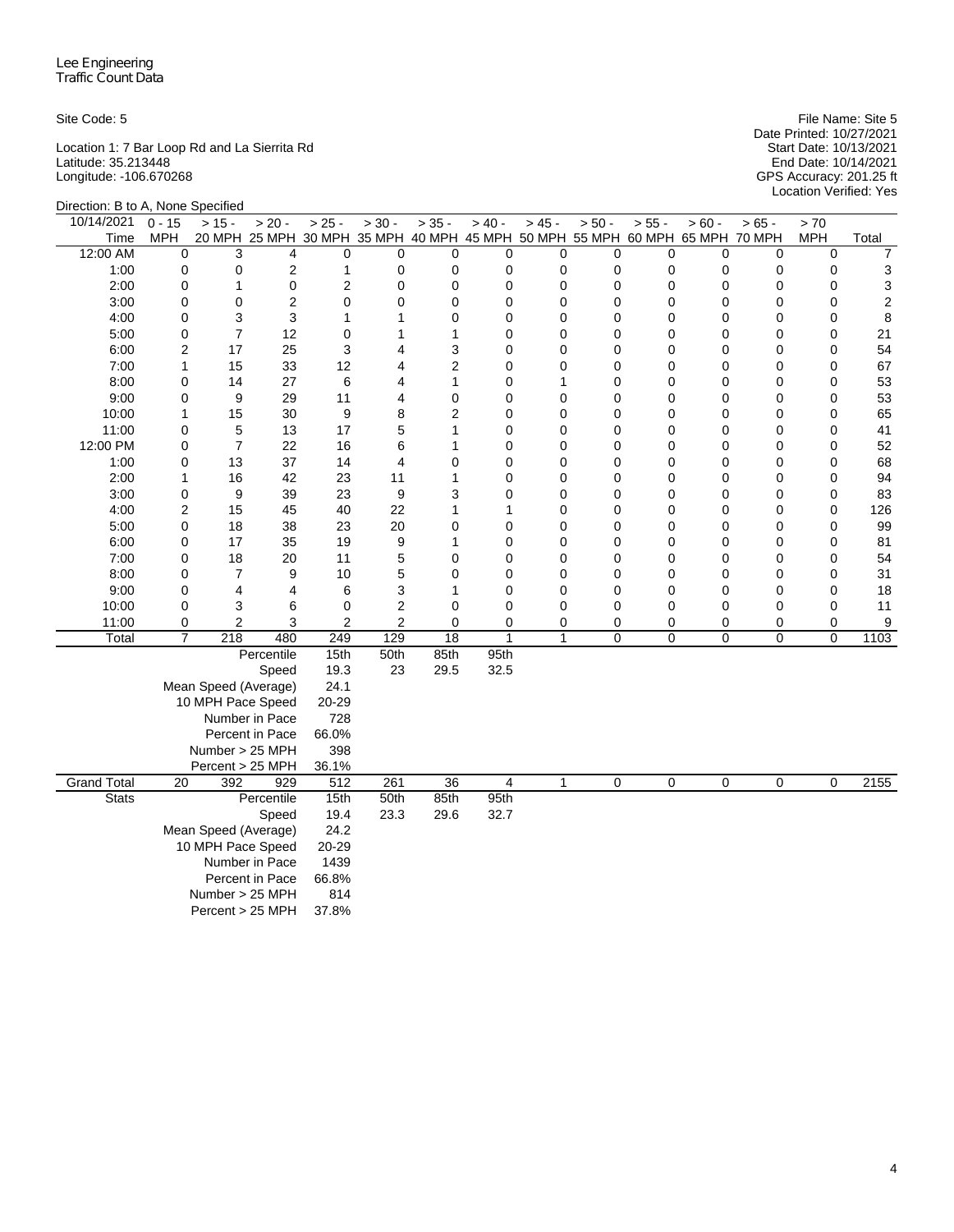Direction: Combined

Location 1: 7 Bar Loop Rd and La Sierrita Rd Start Date: 10/13/2021 Latitude: 35.213448 End Date: 10/14/2021 Longitude: -106.670268 GPS Accuracy: 201.25 ft

Site Code: 5 File Name: Site 5 Date Printed: 10/27/2021<br>Start Date: 10/13/2021 Location Verified: Yes

| 10/13/2021 | $0 - 15$   | $> 15 -$ | $> 20 -$   | $> 25 -$ | $> 30 -$                 | $> 35 -$ | $> 40 -$ | $> 45 -$ | $> 50 -$                                                                     | $> 55 -$ | $> 60 -$     | $>65 -$     | > 70       |       |
|------------|------------|----------|------------|----------|--------------------------|----------|----------|----------|------------------------------------------------------------------------------|----------|--------------|-------------|------------|-------|
| Time       | <b>MPH</b> |          |            |          |                          |          |          |          | 20 MPH 25 MPH 30 MPH 35 MPH 40 MPH 45 MPH 50 MPH 55 MPH 60 MPH 65 MPH 70 MPH |          |              |             | <b>MPH</b> | Total |
| 12:00 AM   | $\Omega$   | 0        | 5          |          |                          | O        | $\Omega$ | $\Omega$ | U                                                                            | U        | <sup>0</sup> | 0           | $\Omega$   |       |
| 1:00       |            |          | 0          |          |                          |          |          | $\Omega$ |                                                                              |          |              |             |            |       |
| 2:00       |            |          |            |          |                          |          |          |          |                                                                              |          |              |             |            |       |
| 3:00       |            |          |            |          |                          |          |          |          |                                                                              |          |              |             |            |       |
| 4:00       |            |          |            |          |                          |          |          |          |                                                                              |          |              |             |            | 13    |
| 5:00       |            | 9        | 15         | 3        |                          |          |          |          |                                                                              |          |              |             |            | 31    |
| 6:00       |            | 6        | 28         | 11       | 8                        |          |          | O        |                                                                              |          |              |             | O          | 60    |
| 7:00       |            | 23       | 57         | 28       | 23                       |          |          |          |                                                                              |          |              |             |            | 140   |
| 8:00       |            | 23       | 44         | 17       | 9                        |          |          |          |                                                                              |          |              |             |            | 105   |
| 9:00       |            |          | 30         | 18       | 12                       |          |          |          |                                                                              |          |              |             |            | 70    |
| 10:00      |            | 13       | 32         | 26       | 6                        |          |          |          |                                                                              |          |              |             |            | 83    |
| 11:00      |            | 14       | 47         | 21       | 11                       |          |          |          |                                                                              |          |              |             |            | 98    |
| 12:00 PM   |            | 19       | 58         | 22       | 14                       |          |          |          |                                                                              |          |              |             |            | 123   |
| 1:00       |            | 13       | 49         | 25       | 11                       |          |          |          |                                                                              |          |              |             |            | 105   |
| 2:00       |            | 16       | 59         | 45       | 22                       |          |          |          |                                                                              |          |              |             |            | 148   |
| 3:00       |            | 14       | 65         | 46       | 26                       |          |          |          |                                                                              |          |              |             |            | 160   |
| 4:00       |            | 13       | 67         | 59       | 38                       |          |          |          |                                                                              |          |              |             |            | 188   |
| 5:00       |            | 19       | 74         | 55       | 22                       |          |          | $\Omega$ |                                                                              |          |              |             | 0          | 179   |
| 6:00       |            | 19       | 67         | 37       | 19                       |          |          |          |                                                                              |          |              |             |            | 148   |
| 7:00       |            | 9        | 29         | 30       | 14                       |          |          |          |                                                                              |          |              |             |            | 84    |
| 8:00       |            | 11       | 31         | 15       |                          |          |          |          |                                                                              |          |              |             |            | 69    |
| 9:00       |            | 5        | 6          | 15       |                          |          |          |          |                                                                              |          |              |             |            | 35    |
| 10:00      |            | 6        | 8          |          | h                        |          |          |          |                                                                              |          |              |             |            | 25    |
| 11:00      | 0          | 3        | 2          | 3        | U                        |          | 0        | 0        |                                                                              | 0        |              | 0           | 0          |       |
| Total      | 15         | 248      | 780        | 487      | 258                      | 84       | 21       | 0        | 1                                                                            | $\Omega$ | $\mathbf 0$  | $\mathbf 0$ | $\Omega$   | 1894  |
|            |            |          | Deresstile | 4E4h     | $E$ $O$ <sup>+</sup> $h$ | 0Fth     | $OE + h$ |          |                                                                              |          |              |             |            |       |

Percentile 15th 50th 85th 95th

Speed Mean Speed (Average) 25.3 10 MPH Pace Speed 20-29 Number in Pace 1262 Percent in Pace 66.6% Number > 25 MPH 851 Percent > 25 MPH 44.9%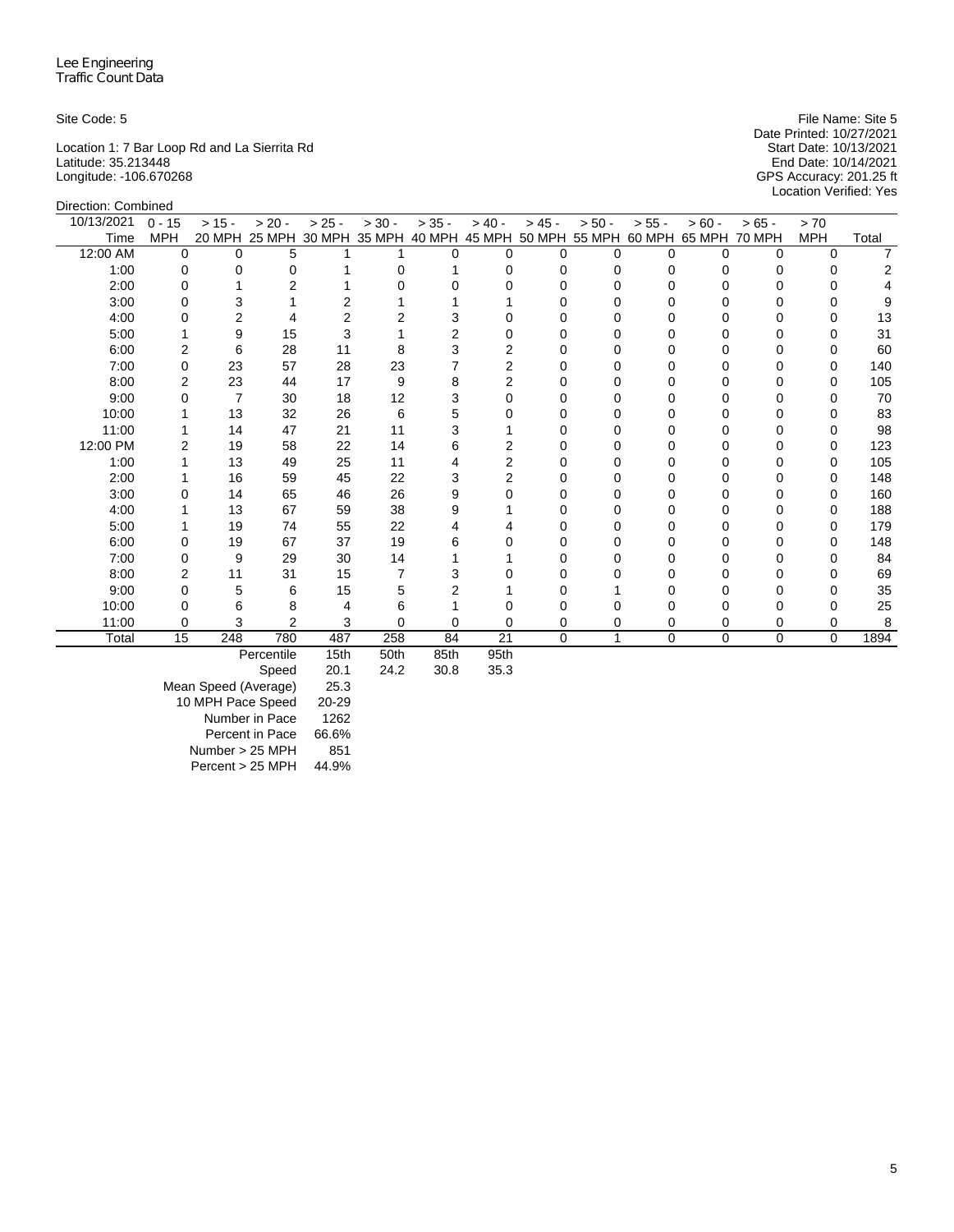Location 1: 7 Bar Loop Rd and La Sierrita Rd Start Date: 10/13/2021 Latitude: 35.213448 End Date: 10/14/2021 Longitude: -106.670268 GPS Accuracy: 201.25 ft

Site Code: 5 File Name: Site 5 Date Printed: 10/27/2021 Start Date: 10/13/2021<br>End Date: 10/14/2021<br>GPS Accuracy: 201.25 ft<br>Location Verified: Yes

| Direction: Combined |                 |                      |                                                                              |                |                |                |                 |                |                |              |                |                |                |       |
|---------------------|-----------------|----------------------|------------------------------------------------------------------------------|----------------|----------------|----------------|-----------------|----------------|----------------|--------------|----------------|----------------|----------------|-------|
| 10/14/2021          | $0 - 15$        | $> 15 -$             | $> 20 -$                                                                     | $> 25 -$       | $> 30 -$       | $> 35 -$       | $> 40 -$        | $> 45 -$       | $> 50 -$       | $> 55 -$     | $> 60 -$       | $> 65 -$       | $>70$          |       |
| Time                | <b>MPH</b>      |                      | 20 MPH 25 MPH 30 MPH 35 MPH 40 MPH 45 MPH 50 MPH 55 MPH 60 MPH 65 MPH 70 MPH |                |                |                |                 |                |                |              |                |                | <b>MPH</b>     | Total |
| 12:00 AM            | 0               | 3                    | 6                                                                            | 0              | 0              | $\mathbf 0$    | $\mathbf 0$     | 0              | 0              | 0            | $\mathbf 0$    | 0              | 0              | 9     |
| 1:00                | 0               | 0                    | 4                                                                            | 1              | 0              | 0              | 0               | 0              | $\mathbf 0$    | 0            | $\mathbf 0$    | 0              | 0              | 5     |
| 2:00                | 0               | 1                    | $\mathbf 0$                                                                  | 4              | $\mathbf{1}$   | $\mathbf 0$    | $\mathbf 0$     | $\mathbf 0$    | $\mathbf 0$    | 0            | 0              | 0              | 0              | 6     |
| 3:00                | 0               | 1                    | 4                                                                            | 0              | $\mathbf{1}$   | 0              | $\mathbf 0$     | 0              | 0              | 0            | 0              | 0              | 0              | 6     |
| 4:00                | 0               | 3                    | 3                                                                            | $\mathbf{1}$   | 3              | $\mathbf 0$    | $\mathbf 0$     | 0              | $\mathbf 0$    | $\mathbf 0$  | 0              | 0              | 0              | 10    |
| 5:00                | 0               | $\overline{7}$       | 13                                                                           | 3              | $\overline{2}$ | $\overline{2}$ | 1               | 0              | 0              | 0            | 0              | 0              | 0              | 28    |
| 6:00                | $\overline{2}$  | 18                   | 35                                                                           | 13             | 8              | 4              | $\overline{2}$  | 0              | 0              | 0            | 0              | 0              | 0              | 82    |
| 7:00                | $\mathbf{1}$    | 17                   | 50                                                                           | 31             | 16             | 8              | $\mathbf 0$     | 0              | 0              | 0            | 0              | 0              | 0              | 123   |
| 8:00                | 1               | 17                   | 42                                                                           | 15             | 11             | $\overline{c}$ | $\mathbf 0$     | 1              | $\mathbf 0$    | 0            | 0              | 0              | 0              | 89    |
| 9:00                | $\mathbf{1}$    | 11                   | 47                                                                           | 20             | $\overline{7}$ | $\overline{c}$ | $\mathbf 0$     | 0              | 0              | 0            | 0              | 0              | 0              | 88    |
| 10:00               | $\overline{2}$  | 19                   | 42                                                                           | 23             | 17             | 8              | 1               | 0              | 1              | 0            | 0              | 0              | 0              | 113   |
| 11:00               | 0               | 11                   | 34                                                                           | 30             | 9              | $\overline{2}$ | $\mathbf 0$     | 1              | $\mathbf 0$    | $\mathbf 0$  | 0              | 0              | 0              | 87    |
| 12:00 PM            | $\overline{2}$  | 10                   | 44                                                                           | 28             | 11             | 4              | 1               | 0              | 0              | 0            | 0              | 0              | 0              | 100   |
| 1:00                | $\overline{c}$  | 16                   | 54                                                                           | 25             | 14             | 4              | $\mathbf 0$     | 0              | 0              | 0            | 0              | 0              | 0              | 115   |
| 2:00                | $\overline{c}$  | 22                   | 69                                                                           | 37             | 21             | 6              | 3               | 0              | 0              | 0            | 0              | 0              | 0              | 160   |
| 3:00                | $\mathsf 0$     | 12                   | 71                                                                           | 39             | 21             | 9              | $\mathbf 0$     | 0              | 0              | 0            | 0              | 0              | 0              | 152   |
| 4:00                | $\overline{2}$  | 22                   | 75                                                                           | 60             | 46             | 12             | 4               | 0              | $\mathbf 0$    | 0            | 0              | 0              | 0              | 221   |
| 5:00                | 0               | 24                   | 68                                                                           | 39             | 32             | $\overline{7}$ | $\mathbf 0$     | 0              | $\mathbf 0$    | $\mathbf 0$  | 0              | 0              | 0              | 170   |
| 6:00                | 0               | 23                   | 75                                                                           | 44             | 18             | 8              | $\overline{2}$  | 0              | $\mathbf 0$    | 1            | 0              | 0              | 0              | 171   |
| 7:00                | $\mathbf{1}$    | 22                   | 41                                                                           | 18             | $\overline{7}$ | 1              | $\mathbf 0$     | 1              | $\mathbf 0$    | 0            | 0              | 0              | 0              | 91    |
| 8:00                | 0               | 12                   | 17                                                                           | 14             | 10             | 4              | $\mathbf 0$     | 0              | 0              | 0            | 0              | 0              | 0              | 57    |
| 9:00                | 1               | 9                    | 13                                                                           | 10             | 5              | $\overline{2}$ | $\mathbf 0$     | 1              | 0              | 0            | 0              | 0              | 0              | 41    |
| 10:00               | 0               | 5                    | 12                                                                           | 0              | 4              | 0              | 0               | 0              | 0              | $\mathbf 0$  | 0              | 0              | 0              | 21    |
| 11:00               | 0               | $\overline{c}$       | 4                                                                            | $\overline{2}$ | $\overline{2}$ | 1              | $\mathbf 0$     | 0              | 0              | 0            | 0              | 0              | 0              | 11    |
| Total               | $\overline{17}$ | 287                  | 823                                                                          | 457            | 266            | 86             | $\overline{14}$ | $\overline{4}$ | $\mathbf{1}$   | $\mathbf{1}$ | 0              | 0              | $\overline{0}$ | 1956  |
|                     |                 |                      | Percentile                                                                   | 15th           | 50th           | 85th           | 95th            |                |                |              |                |                |                |       |
|                     |                 |                      | Speed                                                                        | 19.8           | 24             | 31.1           | 35.2            |                |                |              |                |                |                |       |
|                     |                 | Mean Speed (Average) |                                                                              | 25.1           |                |                |                 |                |                |              |                |                |                |       |
|                     |                 | 10 MPH Pace Speed    |                                                                              | 20-29          |                |                |                 |                |                |              |                |                |                |       |
|                     |                 |                      | Number in Pace                                                               | 1277           |                |                |                 |                |                |              |                |                |                |       |
|                     |                 |                      | Percent in Pace                                                              | 65.3%          |                |                |                 |                |                |              |                |                |                |       |
|                     |                 | Number > 25 MPH      |                                                                              | 829            |                |                |                 |                |                |              |                |                |                |       |
|                     |                 | Percent > 25 MPH     |                                                                              | 42.4%          |                |                |                 |                |                |              |                |                |                |       |
| <b>Grand Total</b>  | $\overline{32}$ | 535                  | 1603                                                                         | 944            | 524            | 170            | $\overline{35}$ | $\overline{4}$ | $\overline{2}$ | $\mathbf{1}$ | $\overline{0}$ | $\overline{0}$ | $\overline{0}$ | 3850  |
| <b>Stats</b>        |                 |                      | Percentile                                                                   | 15th           | 50th           | 85th           | 95th            |                |                |              |                |                |                |       |
|                     |                 |                      | Speed                                                                        | 19.9           | 24.1           | 31             | 35.3            |                |                |              |                |                |                |       |
|                     |                 | Mean Speed (Average) |                                                                              | 25.2           |                |                |                 |                |                |              |                |                |                |       |
|                     |                 | 10 MPH Pace Speed    |                                                                              | 20-29          |                |                |                 |                |                |              |                |                |                |       |
|                     |                 |                      | Number in Pace                                                               | 2539           |                |                |                 |                |                |              |                |                |                |       |
|                     |                 |                      | Percent in Pace                                                              | 65.9%          |                |                |                 |                |                |              |                |                |                |       |
|                     |                 | Number > 25 MPH      |                                                                              | 1680           |                |                |                 |                |                |              |                |                |                |       |
|                     |                 | Percent > 25 MPH     |                                                                              | 43.6%          |                |                |                 |                |                |              |                |                |                |       |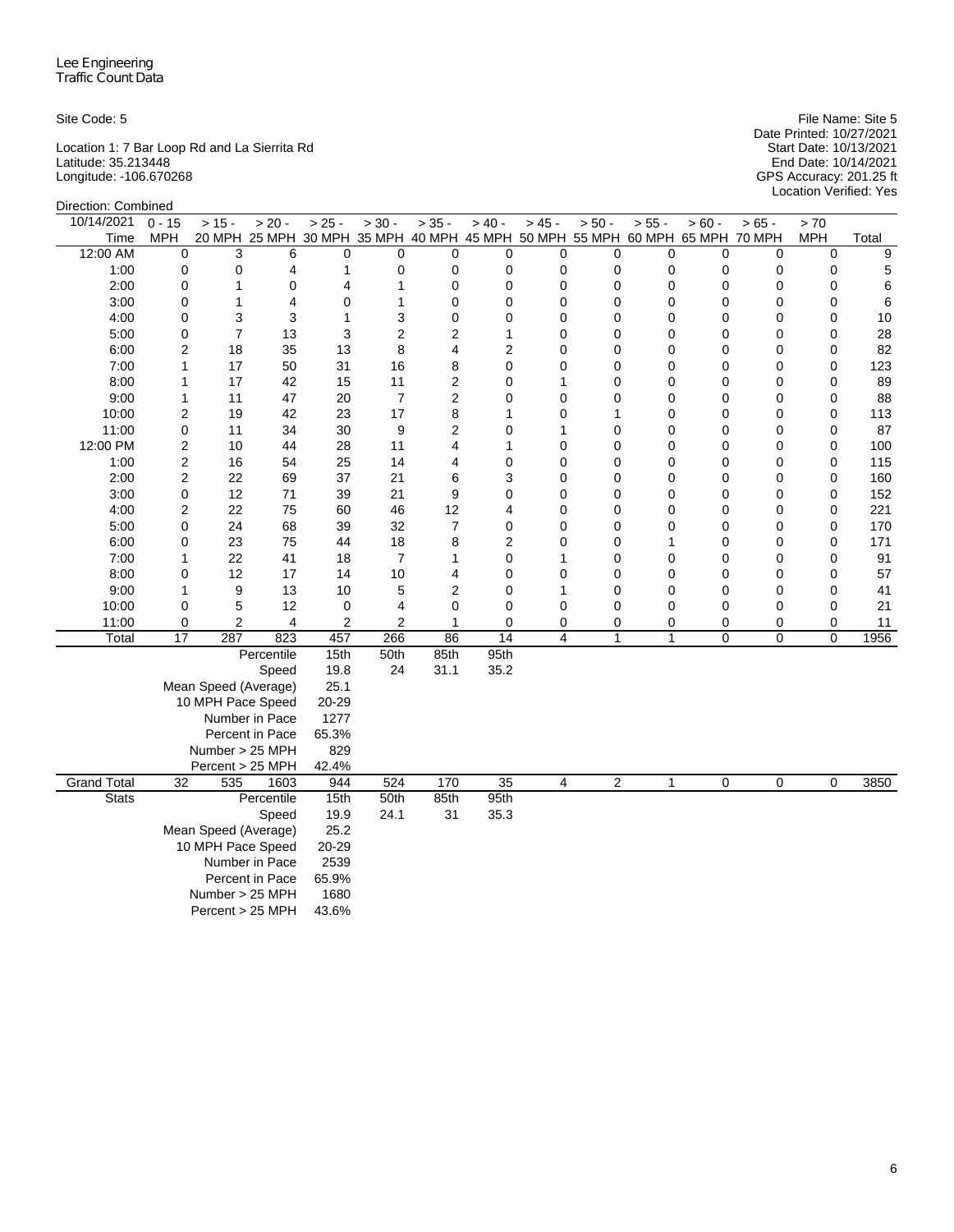| Site Code: 6                          | File Name: Site 6         |
|---------------------------------------|---------------------------|
|                                       | Date Printed: 10/27/2021  |
| Location 1: 7 Bar Loop Rd and Leno Rd | Start Date: 10/13/2021    |
| Latitude: 35.215250                   | End Date: 10/14/2021      |
| Longitude: -106.670673                | GPS Accuracy: 40.66667 ft |
|                                       | Location Verified: Yes    |

| 10/11/2021     | Monday    |             |           | Tuesday             |               | Wednesday | Thursday  |           |           | Friday              |         | Saturday    |             | Sunday              |           | Week Average     |
|----------------|-----------|-------------|-----------|---------------------|---------------|-----------|-----------|-----------|-----------|---------------------|---------|-------------|-------------|---------------------|-----------|------------------|
| Time           | A to B,   | B to A,     | A to B,   | B to A,             | A to B,       | B to A,   | A to B,   | B to A,   | A to B,   | B to A,             | A to B, | B to A,     | A to B,     | B to A,             | A to B,   | B to A,          |
|                | None      | None        | None      | None                | None          | None      | None      | None      | None      | None                | None    | None        | None        | None                | None      | None             |
|                | Specified | Specified   | Specified | Specified Specified |               | Specified | Specified | Specified | Specified | Specified Specified |         | Specified   |             | Specified Specified | Specified | Specified        |
| 12:00 AM       |           |             |           |                     | 3             |           | $\Omega$  | $\Omega$  |           |                     |         |             |             |                     |           |                  |
| 1:00           |           |             |           |                     | $\Omega$      |           | O         |           |           |                     |         |             |             |                     |           |                  |
| 2:00           |           |             |           |                     |               |           | 2         |           |           |                     |         |             |             |                     |           |                  |
| 3:00           |           |             |           |                     | 3             |           |           | $\Omega$  |           |                     |         |             |             |                     |           |                  |
| 4:00           |           |             |           |                     |               |           |           | 3         |           |                     |         |             |             |                     |           |                  |
| 5:00           |           |             |           |                     | $\mathcal{P}$ |           |           | 6         |           |                     |         |             |             |                     | 3         |                  |
| 6:00           |           |             |           |                     | 13            | 6         | 12        | 14        |           |                     |         |             |             |                     | 12        | 10               |
| 7:00           |           |             |           |                     | 25            | 24        | 27        | 27        |           |                     |         |             |             |                     | 26        | 26               |
| 8:00           |           |             |           |                     | 19            | 16        | 18        | 22        |           |                     |         |             |             |                     | 18        | 19               |
| 9:00           |           |             |           |                     | 12            | 25        | 8         | 23        |           |                     |         |             |             |                     | 10        | 24               |
| 10:00          |           |             |           |                     | 16            | 27        | 26        | 31        |           |                     |         |             |             |                     | 21        | 29               |
| 11:00          |           |             |           |                     | 13            | 34        | 15        | 21        |           |                     |         |             |             |                     | 14        | 28               |
| 12:00 PM       |           |             |           |                     | 22            | 28        | 13        | 29        |           |                     |         |             |             |                     | 18        | 28               |
| 1:00           |           |             |           |                     | 20            | 26        | 24        | 27        |           |                     |         |             |             |                     | 22        | 26               |
| 2:00           |           |             |           |                     | 24            | 49        | 29        | 45        |           |                     |         |             |             |                     | 26        | 47               |
| 3:00           |           |             |           |                     | 33            | 37        | 28        | 39        |           |                     |         |             |             |                     | 30        | 38               |
| 4:00           |           |             |           |                     | 39            | 55        | 43        | 65        |           |                     |         |             |             |                     | 41        | 60               |
| 5:00           |           |             |           |                     | 18            | 47        | 26        | 38        |           |                     |         |             |             |                     | 22        | 42               |
| 6:00           |           |             |           |                     | 26            | 40        | 30        | 33        |           |                     |         |             |             |                     | 28        | 36               |
| 7:00           |           |             |           |                     | 23            | 28        | 14        | 26        |           |                     |         |             |             |                     | 18        | 27               |
| 8:00           |           |             |           |                     | 9             | 18        | 12        | 15        |           |                     |         |             |             |                     | $10$      | 16               |
| 9:00           |           |             |           |                     | 5             | 16        | 8         | 12        |           |                     |         |             |             |                     | 6         | 14               |
| 10:00          |           |             |           |                     | 10            | 3         |           | 3         |           |                     |         |             |             |                     |           | 3                |
| 11:00          |           |             |           |                     |               | 0         |           |           |           |                     |         |             |             |                     |           | $\boldsymbol{2}$ |
| Total          | 0         | $\mathbf 0$ | 0         | $\overline{0}$      | 339           | 491       | 349       | 486       | 0         | $\mathbf 0$         | 0       | 0           | $\mathbf 0$ | $\mathbf 0$         | 341       | 487              |
| Day            | 0         |             |           | $\mathbf 0$         | 830           |           | 835       |           |           | 0                   |         | 0           |             | $\mathbf 0$         | 828       |                  |
| AM Peak        |           |             |           |                     | 7:00          | 11:00     | 7:00      | 10:00     |           |                     |         |             |             |                     | 7:00      | 10:00            |
| Volume         |           |             |           |                     | 25            | 34        | 27        | 31        |           |                     |         |             |             |                     | 26        | 29               |
| <b>PM Peak</b> |           |             |           |                     | 4:00          | 4:00      | 4:00      | 4:00      |           |                     |         |             |             |                     | 4:00      | 4:00             |
| Volume         |           |             |           |                     | 39            | 55        | 43        | 65        |           |                     |         |             |             |                     | 41        | 60               |
| Comb Total     | $\Omega$  |             |           | $\mathbf 0$         | 830           |           | 835       |           |           | $\mathbf 0$         |         | $\mathbf 0$ |             | 0                   | 828       |                  |
| <b>ADT</b>     |           | ADT: 832    |           | <b>AADT: 832</b>    |               |           |           |           |           |                     |         |             |             |                     |           |                  |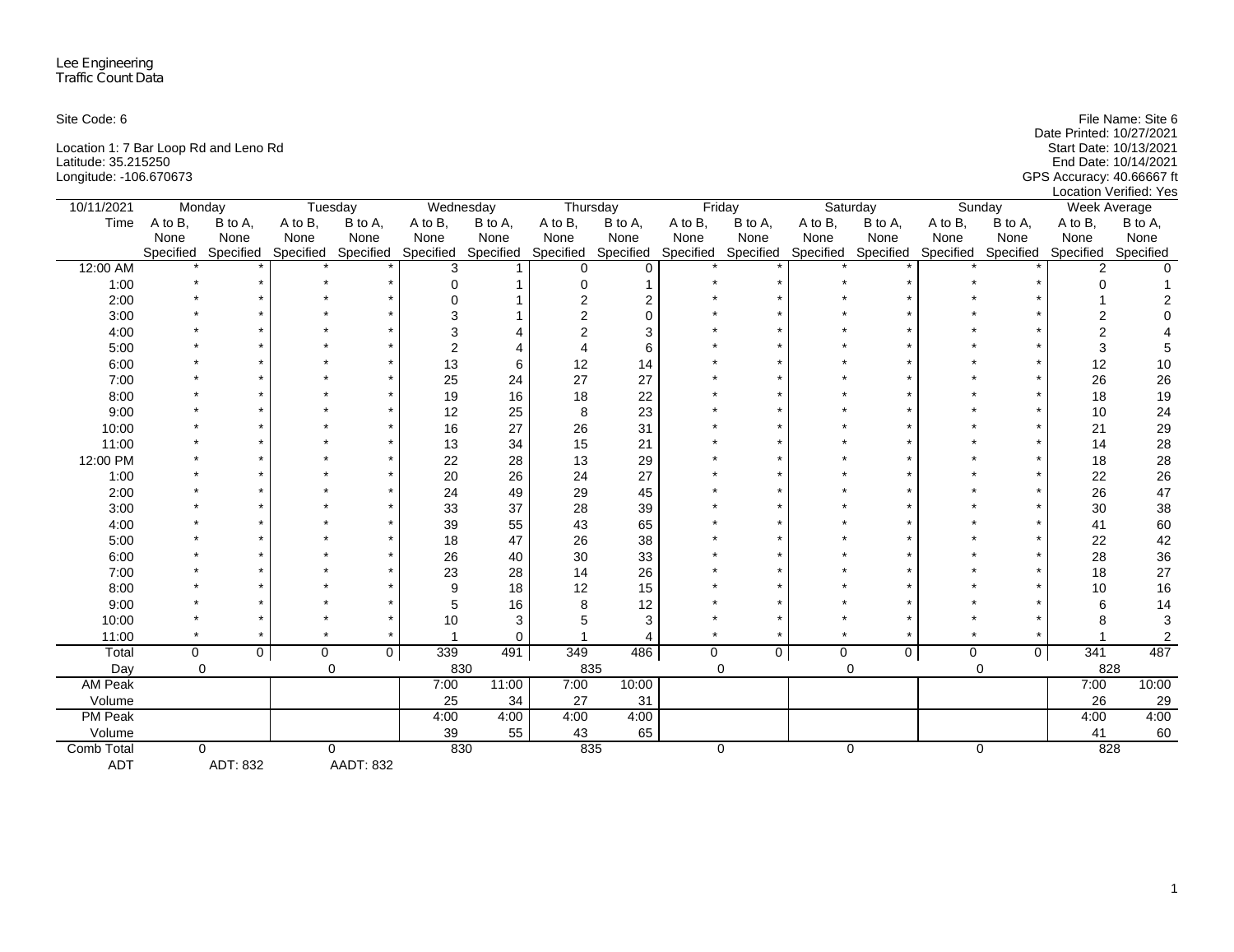Location 1: 7 Bar Loop Rd and Leno Rd Start Date: 10/13/2021 Latitude: 35.215250 End Date: 10/14/2021 Longitude: -106.670673 GPS Accuracy: 40.66667 ft

Site Code: 6 File Name: Site 6 File Name: Site 6 File Name: Site 6 File Name: Site 6 Date Printed: 10/27/2021<br>Start Date: 10/13/2021 Location Verified: Yes

| Direction: A to B, None Specified |            |          |            |          |                                                         |          |           |          |          |          |          |               |            |       |
|-----------------------------------|------------|----------|------------|----------|---------------------------------------------------------|----------|-----------|----------|----------|----------|----------|---------------|------------|-------|
| 10/13/2021                        | $0 - 15$   | $> 15 -$ | $> 20 -$   | $> 25 -$ | $> 30 -$                                                | $> 35 -$ | $> 40 -$  | $> 45 -$ | $> 50 -$ | $> 55 -$ | $> 60 -$ | $>65 -$       | > 70       |       |
| Time                              | <b>MPH</b> | 20 MPH   |            |          | 25 MPH 30 MPH 35 MPH 40 MPH 45 MPH 50 MPH 55 MPH 60 MPH |          |           |          |          |          | 65 MPH   | <b>70 MPH</b> | <b>MPH</b> | Total |
| 12:00 AM                          | $\Omega$   | $\Omega$ | $\Omega$   |          | U                                                       | $\Omega$ |           | $\Omega$ |          | ∩        | $\Omega$ | $\Omega$      | $\Omega$   |       |
| 1:00                              | O          |          | O          |          |                                                         |          |           |          |          |          |          |               |            |       |
| 2:00                              |            |          |            |          |                                                         |          |           |          |          |          |          |               |            |       |
| 3:00                              |            |          | O          |          |                                                         |          |           |          |          |          |          |               |            |       |
| 4:00                              |            |          |            |          |                                                         |          |           |          |          |          |          |               |            |       |
| 5:00                              |            |          |            |          |                                                         |          |           |          |          |          |          |               |            |       |
| 6:00                              |            |          | O          |          |                                                         |          |           |          |          |          |          |               |            | 13    |
| 7:00                              |            |          |            |          |                                                         |          |           |          |          |          |          |               |            | 25    |
| 8:00                              |            |          |            |          |                                                         |          |           | 6        |          |          |          |               |            | 19    |
| 9:00                              |            |          |            |          |                                                         |          |           |          |          |          |          |               |            | 12    |
| 10:00                             |            |          |            |          |                                                         |          |           |          |          |          |          |               |            | 16    |
| 11:00                             |            |          |            |          |                                                         |          |           |          |          |          |          |               |            | 13    |
| 12:00 PM                          |            |          |            |          |                                                         |          |           |          |          |          |          |               |            | 22    |
| 1:00                              |            |          |            |          |                                                         |          |           |          |          |          |          |               |            | 20    |
| 2:00                              |            |          |            |          |                                                         |          | 5         | 5        |          |          |          |               |            | 24    |
| 3:00                              |            |          |            |          |                                                         | 9        | 10        | 6        |          |          |          |               |            | 33    |
| 4:00                              |            |          |            |          |                                                         |          | 10        | 8        |          |          |          |               |            | 39    |
| 5:00                              |            |          |            |          |                                                         |          | 5         |          |          |          |          |               |            | 18    |
| 6:00                              |            |          |            |          |                                                         |          |           |          |          |          |          |               |            | 26    |
| 7:00                              |            |          |            |          |                                                         |          | h         |          |          |          |          |               |            | 23    |
| 8:00                              |            |          |            |          |                                                         |          |           |          |          |          |          |               |            | 9     |
| 9:00                              |            |          |            |          |                                                         |          |           |          |          |          |          |               |            |       |
| 10:00                             |            |          |            |          |                                                         |          |           |          |          |          |          |               |            | 10    |
| 11:00                             |            | 0        | 0          |          |                                                         |          |           |          |          |          |          | 0             |            |       |
| Total                             | 3          | 0        | 8          | 17       | $\overline{35}$                                         | 67       | 75        | 58       | 31       | 19       | 11       | 10            | 5          | 339   |
|                                   |            |          | Derooptile | 4E4h     | $E$ $O$ <sup>+</sup> $h$                                | 0Fth     | $O E + h$ |          |          |          |          |               |            |       |

Percentile 15th 50th 85th 95th

Speed Mean Speed (Average) 44.8 10 MPH Pace Speed 35-44 Number in Pace 141 Percent in Pace 41.6% Number > 25 MPH 328 Percent > 25 MPH 96.8%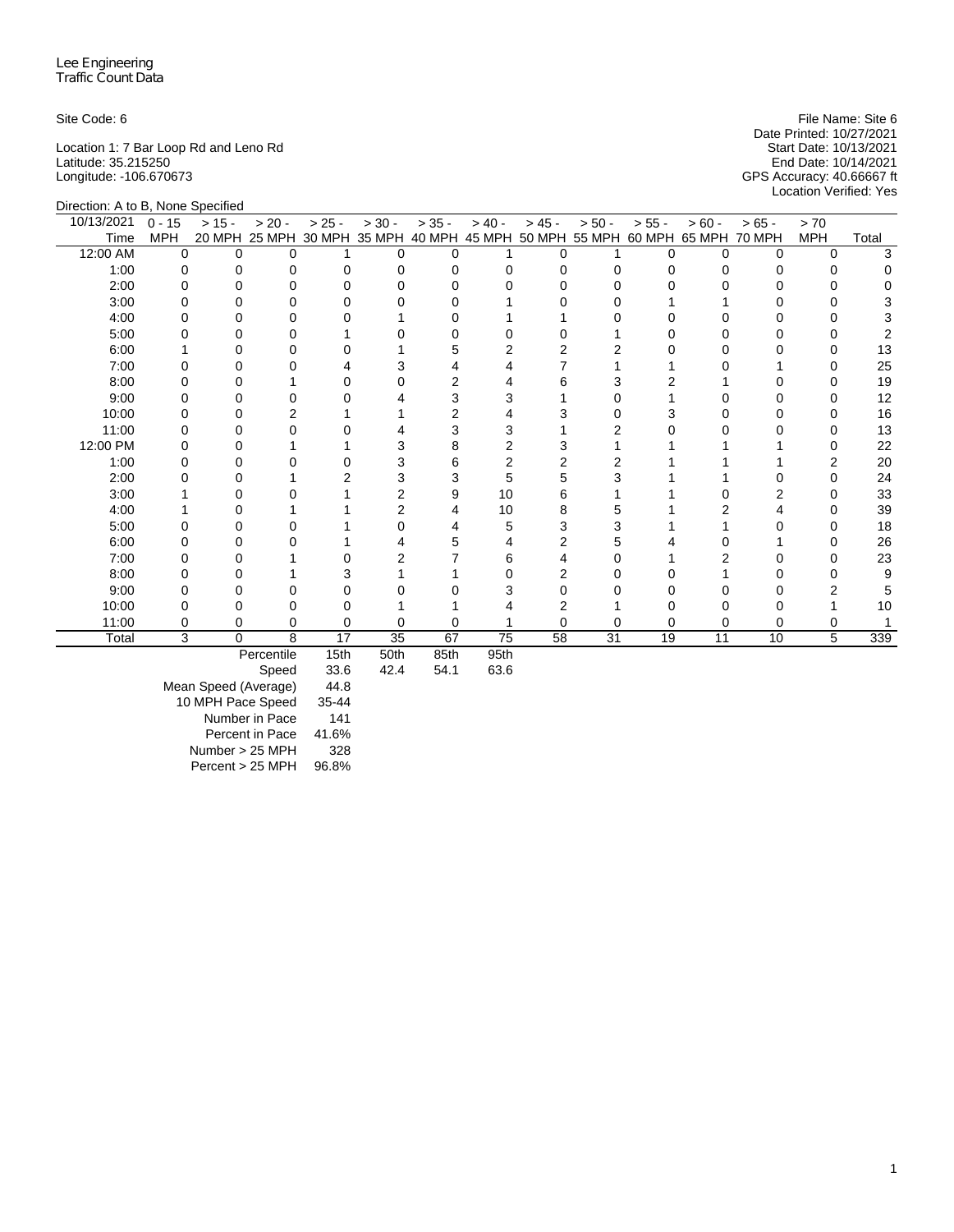Location 1: 7 Bar Loop Rd and Leno Rd Start Date: 10/13/2021 Latitude: 35.215250 End Date: 10/14/2021 Longitude: -106.670673 GPS Accuracy: 40.66667 ft

Direction: A to B, None Specified

Site Code: 6 File Name: Site 6 File Name: Site 6 File Name: Site 6 File Name: Site 6 File Name: Site 6 File Name: Site 6 File Name: Site 6 File Name: Site 6 File Name: Site 6 File Name: Site 6 File Name: Site 6 File Name: Date Printed: 10/27/2021 Location Verified: Yes

| Direction. A to D, indite opectified |                                   |                      |                                                                              |                          |                 |                 |                  |                         |                         |                 |                 |                 |            |                         |
|--------------------------------------|-----------------------------------|----------------------|------------------------------------------------------------------------------|--------------------------|-----------------|-----------------|------------------|-------------------------|-------------------------|-----------------|-----------------|-----------------|------------|-------------------------|
| 10/14/2021                           | $0 - 15$                          | $> 15 -$             | $> 20 -$                                                                     | $> 25 -$                 | $> 30 -$        | $> 35 -$        | $> 40 -$         | $> 45 -$                | $> 50 -$                | $> 55 -$        | $> 60 -$        | $> 65 -$        | $>70$      |                         |
| Time                                 | <b>MPH</b>                        |                      | 20 MPH 25 MPH 30 MPH 35 MPH 40 MPH 45 MPH 50 MPH 55 MPH 60 MPH 65 MPH 70 MPH |                          |                 |                 |                  |                         |                         |                 |                 |                 | <b>MPH</b> | Total                   |
| 12:00 AM                             | $\mathbf 0$                       | $\mathbf 0$          | $\Omega$                                                                     | $\mathbf 0$              | $\mathbf 0$     | 0               | $\mathbf 0$      | 0                       | $\mathbf 0$             | 0               | 0               | 0               | 0          | $\mathbf 0$             |
| 1:00                                 | 0                                 | 0                    | 0                                                                            | 0                        | 0               | 0               | 0                | 0                       | 0                       | 0               | 0               | 0               | 0          | 0                       |
| 2:00                                 | 0                                 | 0                    | 0                                                                            | 0                        | 0               | 0               | $\overline{2}$   | 0                       | 0                       | 0               | 0               | 0               | 0          | $\sqrt{2}$              |
| 3:00                                 | 0                                 | 0                    | 0                                                                            | 0                        | 0               | 1               | $\mathbf 0$      | $\mathbf 0$             | 1                       | 0               | 0               | 0               | 0          | $\sqrt{2}$              |
| 4:00                                 | 0                                 | $\mathbf 0$          | $\mathbf 0$                                                                  | 0                        | 0               | 0               | $\mathbf{1}$     | 1                       | 0                       | 0               | 0               | 0               | 0          | $\overline{\mathbf{c}}$ |
| 5:00                                 | 0                                 | $\mathbf 0$          | 0                                                                            | 0                        | 1               | 1               | $\mathbf 0$      | $\mathbf 0$             | 0                       | 1               | 0               | 0               | 1          | 4                       |
| 6:00                                 | 0                                 | 0                    | 0                                                                            | 1                        | 1               | 1               | 1                | 3                       | 1                       | $\overline{c}$  | $\overline{c}$  | 0               | 0          | 12                      |
| 7:00                                 | 0                                 | 0                    | $\mathbf 0$                                                                  | 0                        | 4               | 7               | 6                | 4                       | 2                       | 1               | 3               | 0               | 0          | 27                      |
| 8:00                                 | 0                                 | 0                    | 0                                                                            | 1                        | 3               | $\overline{7}$  | 4                | 1                       | 1                       | 1               | 0               | 0               | 0          | 18                      |
| 9:00                                 | 0                                 | 0                    | $\mathbf 0$                                                                  | 0                        | 3               | $\overline{2}$  | 0                | 1                       | 1                       | 1               | 0               | 0               | 0          | 8                       |
| 10:00                                | 3                                 | $\mathbf 0$          | $\mathbf 0$                                                                  | 0                        | 4               | $\overline{2}$  | $\overline{4}$   | 8                       | 3                       | 0               | 1               | 0               | 1          | 26                      |
| 11:00                                | 0                                 | 0                    | 0                                                                            | 0                        | $\mathbf 2$     | 6               | 5                | 0                       | 1                       | 0               | 0               | 0               | 1          | 15                      |
| 12:00 PM                             | 0                                 | 0                    | $\mathbf 0$                                                                  | $\mathbf 0$              | $\overline{c}$  | 1               | 3                | 1                       | $\overline{2}$          | 2               | 1               | 1               | 0          | 13                      |
| 1:00                                 | $\mathbf{1}$                      | 0                    | $\mathbf 0$                                                                  | 0                        | 4               | $\overline{7}$  | $\overline{c}$   | 3                       | 4                       | 1               | 1               | 1               | 0          | 24                      |
| 2:00                                 | 0                                 | 1                    | 1                                                                            | 1                        | 1               | 7               | 5                | 4                       | 5                       | 3               | 0               | 1               | 0          | 29                      |
| 3:00                                 | 0                                 | 0                    | $\mathbf 0$                                                                  | 0                        | 4               | $\overline{7}$  | 6                | $\overline{\mathbf{4}}$ | 3                       | 4               | 0               | 0               | 0          | 28                      |
| 4:00                                 | 0                                 | 0                    | 0                                                                            | 1                        | 3               | 5               | $\overline{7}$   | 11                      | 8                       | 4               | 1               | $\overline{c}$  | 1          | 43                      |
| 5:00                                 | $\overline{2}$                    | $\mathbf 0$          | 0                                                                            | $\overline{c}$           | 1               | 3               | 5                | 5                       | 4                       | 3               | 1               | 0               | 0          | 26                      |
| 6:00                                 | 0                                 | 0                    | 1                                                                            | 0                        | 2               | 6               | 5                | 8                       | 5                       | 2               | 0               | 1               | 0          | 30                      |
| 7:00                                 | 0                                 | $\mathbf 0$          | 0                                                                            | 1                        | 1               | 3               | $\boldsymbol{2}$ | $\overline{2}$          | 3                       | 0               | 0               | 1               | 1          | 14                      |
| 8:00                                 | 0                                 | 0                    | 0                                                                            | 0                        | $\mathbf 0$     | 4               | 3                | 1                       | $\overline{2}$          | 1               | 1               | 0               | 0          | 12                      |
| 9:00                                 | 0                                 | 0                    | $\mathbf 0$                                                                  | 0                        | 0               | 3               | 1                | 0                       | $\overline{\mathbf{c}}$ | 1               | 0               | 1               | 0          | 8                       |
| 10:00                                | 0                                 | $\mathbf 0$          | $\mathbf 0$                                                                  | 0                        | $\overline{2}$  | $\overline{2}$  | 1                | 0                       | 0                       | 0               | 0               | 0               | 0          | 5                       |
| 11:00                                | 0                                 | 0                    | $\mathbf 0$                                                                  | 0                        | 0               | 0               | 1                | 0                       | 0                       | 0               | 0               | 0               | 0          | 1                       |
| Total                                | 6                                 | $\mathbf{1}$         | $\overline{2}$                                                               | $\overline{7}$           | $\overline{38}$ | $\overline{75}$ | 64               | $\overline{57}$         | 48                      | $\overline{27}$ | 11              | 8               | 5          | 349                     |
|                                      |                                   |                      | Percentile                                                                   | 15th                     | 50th            | 85th            | 95th             |                         |                         |                 |                 |                 |            |                         |
|                                      |                                   |                      | Speed                                                                        | 34.9                     | 43.7            | 54.7            | 63.4             |                         |                         |                 |                 |                 |            |                         |
|                                      |                                   | Mean Speed (Average) |                                                                              | 45.6                     |                 |                 |                  |                         |                         |                 |                 |                 |            |                         |
|                                      |                                   | 10 MPH Pace Speed    |                                                                              | 35-44                    |                 |                 |                  |                         |                         |                 |                 |                 |            |                         |
|                                      |                                   |                      | Number in Pace                                                               | 138                      |                 |                 |                  |                         |                         |                 |                 |                 |            |                         |
|                                      |                                   |                      | Percent in Pace                                                              | 39.5%                    |                 |                 |                  |                         |                         |                 |                 |                 |            |                         |
|                                      |                                   | Number > 25 MPH      |                                                                              | 340                      |                 |                 |                  |                         |                         |                 |                 |                 |            |                         |
| <b>Grand Total</b>                   | 9                                 | Percent > 25 MPH     | 10                                                                           | 97.4%<br>$\overline{24}$ | $\overline{73}$ | 142             | 139              | 115                     | 79                      | 46              | $\overline{22}$ | $\overline{18}$ | 10         | 688                     |
| <b>Stats</b>                         |                                   |                      | Percentile                                                                   | 15th                     | 50th            | 85th            | 95th             |                         |                         |                 |                 |                 |            |                         |
|                                      |                                   |                      | Speed                                                                        | 34.2                     | 43.1            | 54.6            | 63.4             |                         |                         |                 |                 |                 |            |                         |
|                                      |                                   | Mean Speed (Average) |                                                                              | 45.2                     |                 |                 |                  |                         |                         |                 |                 |                 |            |                         |
|                                      |                                   |                      |                                                                              | 35-44                    |                 |                 |                  |                         |                         |                 |                 |                 |            |                         |
|                                      | 10 MPH Pace Speed                 |                      |                                                                              |                          |                 |                 |                  |                         |                         |                 |                 |                 |            |                         |
|                                      | Number in Pace<br>Percent in Pace |                      |                                                                              |                          |                 |                 |                  |                         |                         |                 |                 |                 |            |                         |
|                                      |                                   |                      |                                                                              | 40.7%                    |                 |                 |                  |                         |                         |                 |                 |                 |            |                         |
|                                      |                                   | Number > 25 MPH      |                                                                              | 668                      |                 |                 |                  |                         |                         |                 |                 |                 |            |                         |
|                                      |                                   | Percent > 25 MPH     |                                                                              | 97.1%                    |                 |                 |                  |                         |                         |                 |                 |                 |            |                         |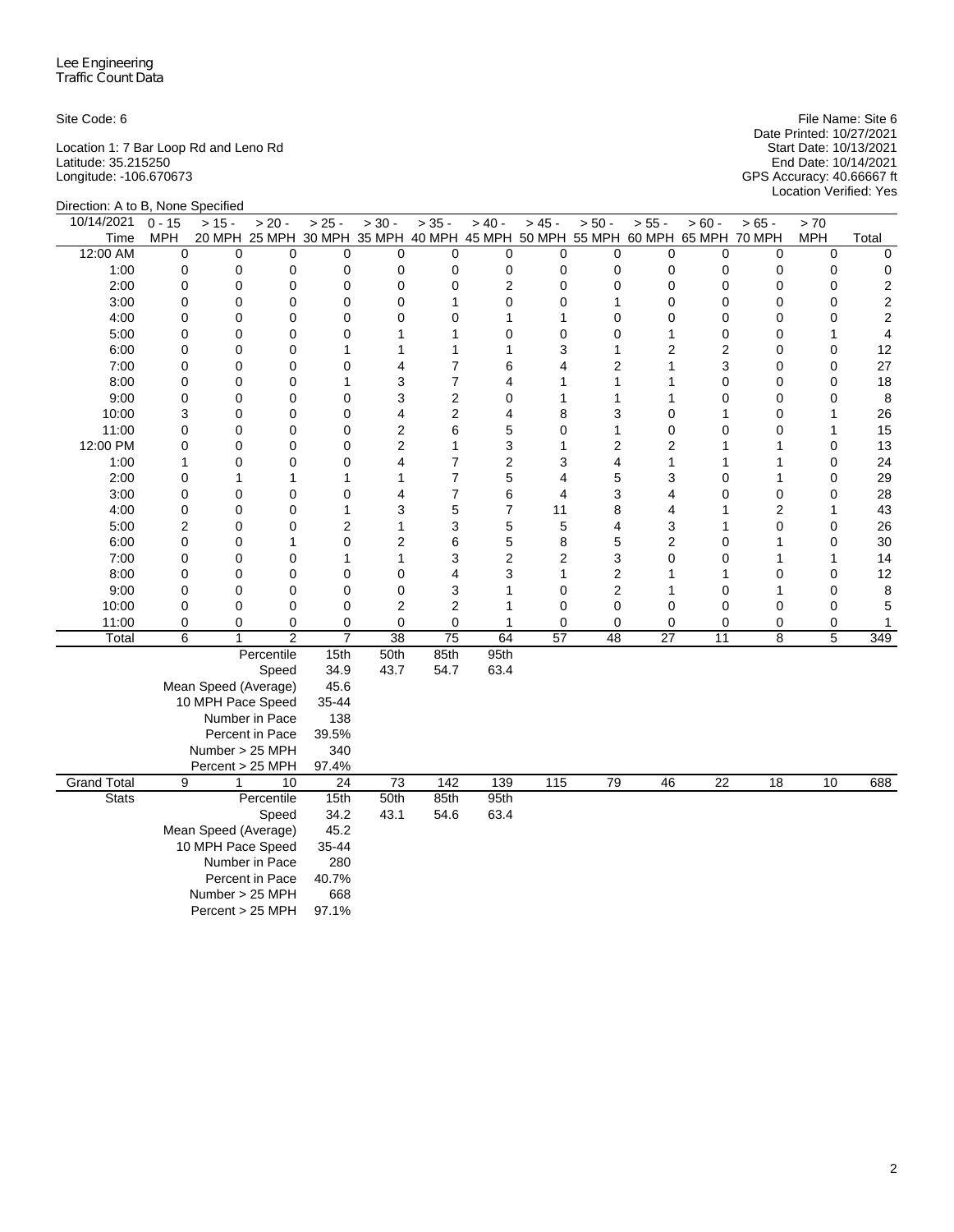Location 1: 7 Bar Loop Rd and Leno Rd Start Date: 10/13/2021 Latitude: 35.215250 End Date: 10/14/2021 Longitude: -106.670673 GPS Accuracy: 40.66667 ft

Direction: B to A, None Specified

Site Code: 6 File Name: Site 6 File Name: Site 6 File Name: Site 6 File Name: Site 6 File Name: Site 6 File Name: Site 6 File Name: Site 6 File Name: Site 6 File Name: Site 6 File Name: Site 6 File Name: Site 6 File Name: Date Printed: 10/27/2021 GPS Accuracy: 40.66667 ft<br>Location Verified: Yes

| 10/13/2021 | $0 - 15$   | $> 15 -$ | $> 20 -$                                                                     | $> 25 -$ | $> 30 -$ | $> 35 -$    | $> 40 -$     | $> 45 -$ | $> 50 -$ | $> 55 -$ | $> 60 -$    | $>65 -$     | > 70         |       |
|------------|------------|----------|------------------------------------------------------------------------------|----------|----------|-------------|--------------|----------|----------|----------|-------------|-------------|--------------|-------|
| Time       | <b>MPH</b> |          | 20 MPH 25 MPH 30 MPH 35 MPH 40 MPH 45 MPH 50 MPH 55 MPH 60 MPH 65 MPH 70 MPH |          |          |             |              |          |          |          |             |             | <b>MPH</b>   | Total |
| 12:00 AM   | $\Omega$   | ∩        |                                                                              |          | U        | 0           | <sup>n</sup> | U        |          |          | O           | 0           | $\Omega$     |       |
| 1:00       |            |          |                                                                              |          |          |             |              |          |          |          |             |             |              |       |
| 2:00       |            |          |                                                                              |          |          |             |              |          |          |          |             |             |              |       |
| 3:00       |            |          |                                                                              |          |          |             |              |          |          |          |             |             |              |       |
| 4:00       |            |          |                                                                              |          |          |             |              |          |          |          |             |             |              |       |
| 5:00       |            |          |                                                                              |          |          |             |              |          |          |          |             |             |              |       |
| 6:00       |            |          |                                                                              |          |          |             |              |          |          |          |             |             |              |       |
| 7:00       |            |          | 14                                                                           | 6        |          |             |              |          |          |          |             |             |              | 24    |
| 8:00       |            |          | 13                                                                           |          |          |             |              |          |          |          |             |             | O            | 16    |
| 9:00       |            |          | 19                                                                           |          |          |             |              |          |          |          |             |             |              | 25    |
| 10:00      |            |          | 18                                                                           |          |          |             |              |          |          |          |             |             |              | 27    |
| 11:00      |            |          | 24                                                                           |          |          |             |              |          |          |          |             |             |              | 34    |
| 12:00 PM   |            |          | 19                                                                           |          |          |             |              |          |          |          |             |             |              | 28    |
| 1:00       |            |          | 23                                                                           |          |          |             |              |          |          |          |             |             |              | 26    |
| 2:00       |            |          | 29                                                                           |          |          |             |              |          |          |          |             |             |              | 49    |
| 3:00       |            |          | 27                                                                           |          |          |             |              |          |          |          |             |             |              | 37    |
| 4:00       |            |          | 40                                                                           | 11       |          |             |              |          |          |          |             |             |              | 55    |
| 5:00       |            |          | 37                                                                           |          |          |             |              |          |          |          |             |             |              | 47    |
| 6:00       |            |          | 28                                                                           |          |          |             |              |          |          |          |             |             |              | 40    |
| 7:00       | O          |          | 21                                                                           |          |          |             |              |          |          |          |             |             | <sup>0</sup> | 28    |
| 8:00       |            |          | 10                                                                           |          |          |             |              |          |          |          |             |             |              | 18    |
| 9:00       |            |          | 14                                                                           |          |          |             |              |          |          |          |             |             |              | 16    |
| 10:00      |            |          | 3                                                                            |          |          |             |              |          |          |          |             |             |              |       |
| 11:00      | 0          | 0        | $\Omega$                                                                     |          | 0        | 0           | 0            | 0        | 0        |          |             |             | 0            |       |
| Total      | 5          | 65       | 352                                                                          | 69       | 0        | $\mathbf 0$ | 0            | 0        | $\Omega$ | $\Omega$ | $\mathbf 0$ | $\mathbf 0$ | $\Omega$     | 491   |

Percentile 15th 50th 85th 95th

 $24.8$ 

| <b>Speed</b>         | 20    |
|----------------------|-------|
| Mean Speed (Average) | 22.4  |
| 10 MPH Pace Speed    | 20-29 |
| Number in Pace       | 421   |
| Percent in Pace      | 85.7% |
| Number > 25 MPH      | 69    |
| Percent > 25 MPH     | 14.1% |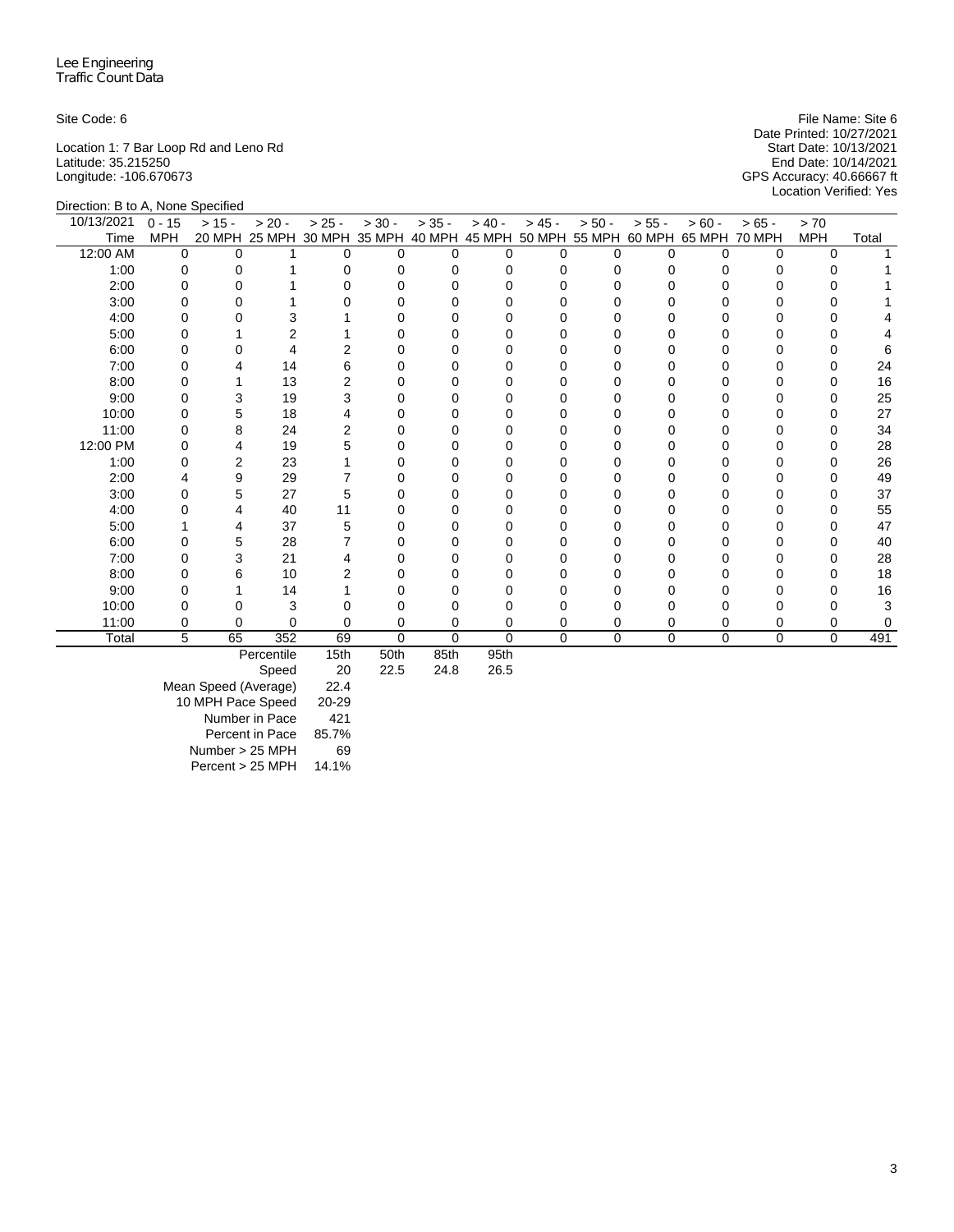Location 1: 7 Bar Loop Rd and Leno Rd Start Date: 10/13/2021 Latitude: 35.215250 End Date: 10/14/2021 Longitude: -106.670673 GPS Accuracy: 40.66667 ft

Site Code: 6 File Name: Site 6 File Name: Site 6 File Name: Site 6 File Name: Site 6 File Name: Site 6 File Name: Site 6 File Name: Site 6 File Name: Site 6 File Name: Site 6 File Name: Site 6 File Name: Site 6 File Name: Date Printed: 10/27/2021 Start Date: 10/13/2021<br>
Start Date: 10/13/2021<br>
End Date: 10/14/2021<br>
GPS Accuracy: 40.66667 ft<br>
Location Verified: Yes

|                    | Direction: B to A, None Specified |                      |                                                                              |                         |              |             |             |                |          |                |                  |                |             |                |
|--------------------|-----------------------------------|----------------------|------------------------------------------------------------------------------|-------------------------|--------------|-------------|-------------|----------------|----------|----------------|------------------|----------------|-------------|----------------|
| 10/14/2021         | $0 - 15$                          | $> 15 -$             | $> 20 -$                                                                     | $> 25 -$                | $> 30 -$     | $> 35 -$    | $> 40 -$    | $> 45 -$       | $> 50 -$ | $> 55 -$       | $> 60 -$         | $> 65 -$       | > 70        |                |
| Time               | <b>MPH</b>                        |                      | 20 MPH 25 MPH 30 MPH 35 MPH 40 MPH 45 MPH 50 MPH 55 MPH 60 MPH 65 MPH 70 MPH |                         |              |             |             |                |          |                |                  |                | <b>MPH</b>  | Total          |
| 12:00 AM           | 0                                 | $\mathbf 0$          | 0                                                                            | $\mathbf 0$             | $\mathbf 0$  | $\mathbf 0$ | 0           | 0              | 0        | 0              | 0                | $\mathbf 0$    | $\mathbf 0$ | $\mathbf 0$    |
| 1:00               | 0                                 | 0                    | 1                                                                            | 0                       | 0            | 0           | 0           | 0              | 0        | 0              | 0                | 0              | 0           | 1              |
| 2:00               | 0                                 | 0                    | $\overline{\mathbf{c}}$                                                      | $\mathbf 0$             | $\mathbf 0$  | $\mathbf 0$ | $\mathbf 0$ | 0              | 0        | 0              | 0                | 0              | $\mathbf 0$ | $\overline{c}$ |
| 3:00               | 0                                 | 0                    | 0                                                                            | 0                       | $\mathbf 0$  | $\mathbf 0$ | 0           | 0              | 0        | 0              | 0                | 0              | $\mathbf 0$ | $\mathbf 0$    |
| 4:00               | 0                                 | 1                    | $\overline{2}$                                                               | $\mathbf 0$             | 0            | $\mathbf 0$ | 0           | 0              | 0        | 0              | 0                | 0              | $\mathbf 0$ | 3              |
| 5:00               | 0                                 | 1                    | 4                                                                            | $\mathbf{1}$            | $\mathbf 0$  | $\mathbf 0$ | 0           | 0              | 0        | 0              | 0                | $\mathbf 0$    | $\mathbf 0$ | 6              |
| 6:00               | 0                                 | 2                    | 6                                                                            | 6                       | $\mathbf 0$  | $\mathbf 0$ | 0           | $\overline{0}$ | 0        | 0              | 0                | $\mathbf 0$    | $\mathbf 0$ | 14             |
| 7:00               | 0                                 | 5                    | 17                                                                           | 5                       | 0            | $\mathbf 0$ | 0           | 0              | 0        | 0              | 0                | $\mathbf 0$    | $\mathbf 0$ | 27             |
| 8:00               | 0                                 | 2                    | 17                                                                           | $\overline{\mathbf{c}}$ | $\mathbf{1}$ | 0           | 0           | 0              | 0        | 0              | 0                | 0              | 0           | 22             |
| 9:00               | 0                                 | 6                    | 16                                                                           | $\mathbf{1}$            | $\mathbf 0$  | 0           | 0           | 0              | 0        | 0              | 0                | $\mathbf 0$    | $\mathbf 0$ | 23             |
| 10:00              | 1                                 | 9                    | 16                                                                           | 5                       | $\mathbf 0$  | $\mathbf 0$ | $\mathbf 0$ | 0              | 0        | 0              | 0                | 0              | $\mathbf 0$ | 31             |
| 11:00              | 0                                 | 2                    | 15                                                                           | 4                       | 0            | $\mathbf 0$ | 0           | 0              | 0        | 0              | 0                | 0              | $\mathbf 0$ | 21             |
| 12:00 PM           | 0                                 | $\overline{c}$       | 21                                                                           | 6                       | 0            | $\mathbf 0$ | 0           | 0              | 0        | 0              | 0                | 0              | $\mathbf 0$ | 29             |
| 1:00               | 0                                 | 3                    | 22                                                                           | $\overline{2}$          | 0            | $\mathbf 0$ | 0           | 0              | 0        | 0              | 0                | $\mathbf 0$    | $\mathbf 0$ | 27             |
| 2:00               | 0                                 | 9                    | 26                                                                           | 10                      | 0            | 0           | 0           | 0              | 0        | 0              | 0                | 0              | 0           | 45             |
| 3:00               | 0                                 | 4                    | 30                                                                           | 5                       | $\mathbf 0$  | 0           | 0           | 0              | 0        | 0              | 0                | $\mathbf 0$    | $\mathbf 0$ | 39             |
| 4:00               | 1                                 | 4                    | 48                                                                           | 12                      | $\mathbf 0$  | 0           | 0           | 0              | 0        | 0              | 0                | $\mathbf 0$    | 0           | 65             |
| 5:00               | 0                                 | 4                    | 25                                                                           | 9                       | 0            | $\mathbf 0$ | 0           | 0              | 0        | 0              | 0                | 0              | $\mathbf 0$ | 38             |
| 6:00               | 0                                 | 8                    | 22                                                                           | 3                       | $\mathbf 0$  | $\mathbf 0$ | 0           | 0              | 0        | 0              | 0                | $\mathbf 0$    | $\mathbf 0$ | 33             |
| 7:00               | 0                                 | 8                    | 18                                                                           | $\mathbf 0$             | $\mathbf 0$  | $\mathbf 0$ | 0           | 0              | 0        | 0              | 0                | 0              | 0           | 26             |
| 8:00               | 0                                 | 0                    | 14                                                                           | 1                       | 0            | 0           | 0           | 0              | 0        | 0              | 0                | 0              | $\mathbf 0$ | 15             |
| 9:00               | 0                                 | $\overline{2}$       | 8                                                                            | $\overline{2}$          | $\mathbf 0$  | $\mathbf 0$ | $\mathbf 0$ | 0              | 0        | $\mathbf 0$    | 0                | $\mathbf 0$    | $\mathbf 0$ | 12             |
| 10:00              | 0                                 | 1                    | $\overline{2}$                                                               | $\mathbf 0$             | $\mathbf 0$  | $\mathbf 0$ | $\mathbf 0$ | 0              | 0        | 0              | 0                | 0              | $\mathbf 0$ | 3              |
| 11:00              | 0                                 | $\mathbf 0$          | 3                                                                            | 1                       | $\mathbf 0$  | $\Omega$    | 0           | 0              | 0        | 0              | 0                | 0              | 0           | 4              |
| Total              | $\overline{2}$                    | $\overline{73}$      | 335                                                                          | $\overline{75}$         | $\mathbf{1}$ | $\mathbf 0$ | $\mathbf 0$ | 0              | 0        | $\overline{0}$ | $\overline{0}$   | $\overline{0}$ | $\mathbf 0$ | 486            |
|                    |                                   |                      | Percentile                                                                   | 15th                    | 50th         | 85th        | 95th        |                |          |                |                  |                |             |                |
|                    |                                   |                      | Speed                                                                        | 19.9                    | 22.6         | 25          | 26.4        |                |          |                |                  |                |             |                |
|                    |                                   | Mean Speed (Average) |                                                                              | 22.5                    |              |             |             |                |          |                |                  |                |             |                |
|                    |                                   | 10 MPH Pace Speed    |                                                                              | 19-28                   |              |             |             |                |          |                |                  |                |             |                |
|                    |                                   |                      | Number in Pace                                                               | 410                     |              |             |             |                |          |                |                  |                |             |                |
|                    |                                   |                      | Percent in Pace                                                              | 84.4%                   |              |             |             |                |          |                |                  |                |             |                |
|                    |                                   | Number > 25 MPH      |                                                                              | 76                      |              |             |             |                |          |                |                  |                |             |                |
|                    |                                   | Percent > 25 MPH     |                                                                              | 15.6%                   |              |             |             |                |          |                |                  |                |             |                |
| <b>Grand Total</b> | $\overline{7}$                    | 138                  | 687                                                                          | 144                     | 1            | $\mathbf 0$ | $\mathbf 0$ | 0              | 0        | 0              | $\boldsymbol{0}$ | 0              | 0           | 977            |
| <b>Stats</b>       |                                   |                      | Percentile                                                                   | 15th                    | 50th         | 85th        | 95th        |                |          |                |                  |                |             |                |
|                    |                                   |                      | Speed                                                                        | 19.9                    | 22.6         | 24.9        | 26.4        |                |          |                |                  |                |             |                |
|                    |                                   | Mean Speed (Average) |                                                                              | 22.5                    |              |             |             |                |          |                |                  |                |             |                |
|                    |                                   | 10 MPH Pace Speed    |                                                                              | $20 - 29$               |              |             |             |                |          |                |                  |                |             |                |
|                    |                                   |                      | Number in Pace                                                               | 831                     |              |             |             |                |          |                |                  |                |             |                |
|                    |                                   |                      | Percent in Pace                                                              | 85.1%<br>145            |              |             |             |                |          |                |                  |                |             |                |
|                    | Number > 25 MPH                   |                      |                                                                              |                         |              |             |             |                |          |                |                  |                |             |                |
|                    |                                   | Percent > 25 MPH     |                                                                              | 14.8%                   |              |             |             |                |          |                |                  |                |             |                |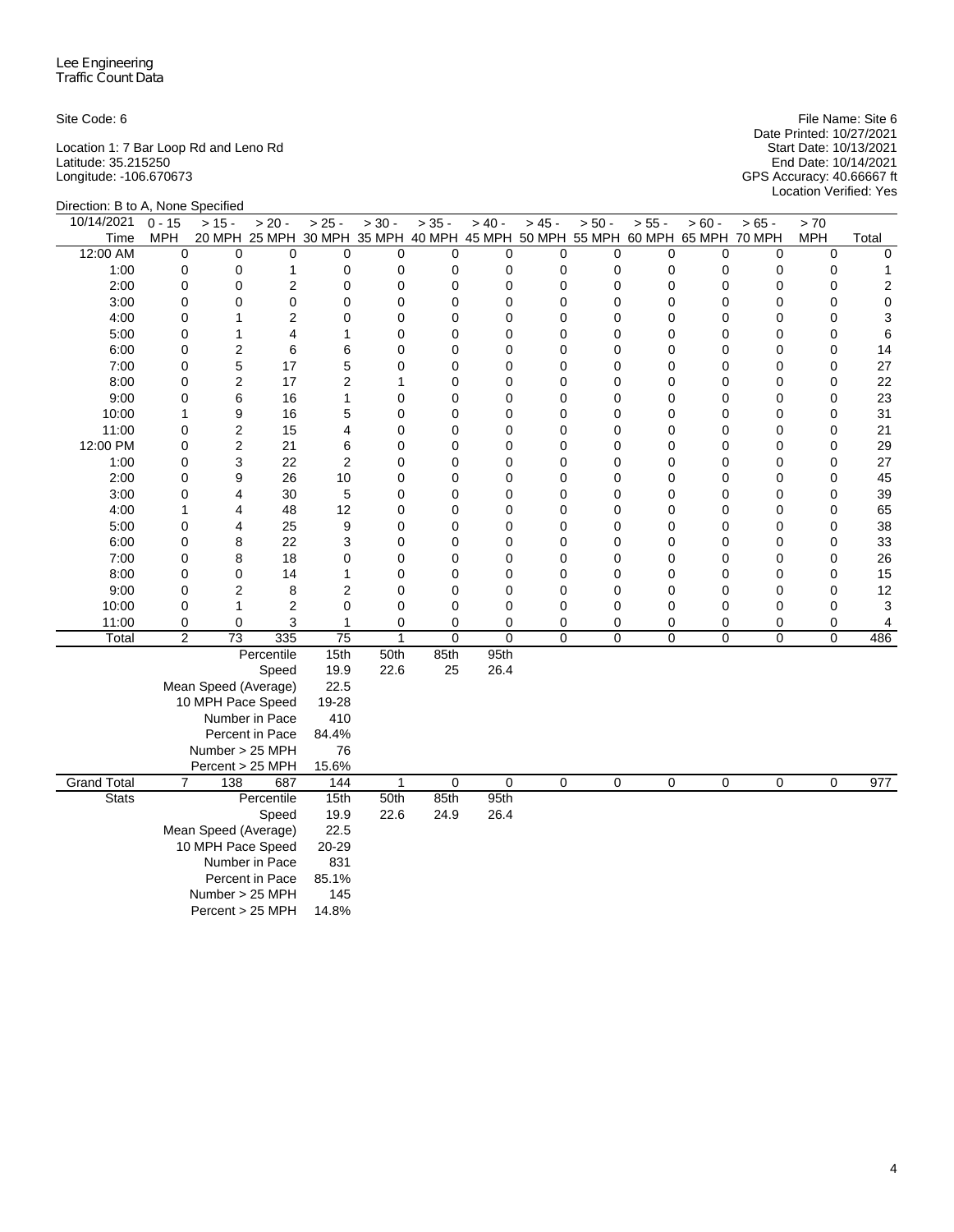Direction: Combined

Location 1: 7 Bar Loop Rd and Leno Rd Start Date: 10/13/2021 Latitude: 35.215250 End Date: 10/14/2021 Longitude: -106.670673 GPS Accuracy: 40.66667 ft

Site Code: 6 File Name: Site 6 File Name: Site 6 File Name: Site 6 File Name: Site 6 File Name: Site 6 File Name: Site 6 File Name: Site 6 File Name: Site 6 File Name: Site 6 File Name: Site 6 File Name: Site 6 File Name: Date Printed: 10/27/2021 Start Date: 10/13/2021<br>End Date: 10/14/2021<br>GPS Accuracy: 40.66667 ft<br>Location Verified: Yes

| <b>DIIGUIUII. UUIIIDIIIGU</b> |            |          |                                                                              |          |                      |           |          |          |          |          |          |         |            |       |
|-------------------------------|------------|----------|------------------------------------------------------------------------------|----------|----------------------|-----------|----------|----------|----------|----------|----------|---------|------------|-------|
| 10/13/2021                    | $0 - 15$   | $> 15 -$ | $> 20 -$                                                                     | $> 25 -$ | $> 30 -$             | $> 35 -$  | $> 40 -$ | $> 45 -$ | $> 50 -$ | $> 55 -$ | $> 60 -$ | $>65 -$ | > 70       |       |
| Time                          | <b>MPH</b> |          | 20 MPH 25 MPH 30 MPH 35 MPH 40 MPH 45 MPH 50 MPH 55 MPH 60 MPH 65 MPH 70 MPH |          |                      |           |          |          |          |          |          |         | <b>MPH</b> | Total |
| 12:00 AM                      | $\Omega$   | U        |                                                                              |          |                      | O         |          |          |          |          | O        |         | 0          |       |
| 1:00                          |            |          |                                                                              |          |                      |           |          |          |          |          |          |         |            |       |
| 2:00                          |            |          |                                                                              |          |                      |           |          |          |          |          |          |         |            |       |
| 3:00                          |            |          |                                                                              |          |                      |           |          |          |          |          |          |         |            |       |
| 4:00                          |            |          |                                                                              |          |                      |           |          |          |          |          |          |         |            |       |
| 5:00                          |            |          |                                                                              |          |                      |           |          |          |          |          |          |         |            |       |
| 6:00                          |            |          |                                                                              |          |                      | 5         |          |          |          |          |          |         |            | 19    |
| 7:00                          |            |          | 14                                                                           | 10       |                      |           |          |          |          |          |          |         |            | 49    |
| 8:00                          |            |          | 14                                                                           |          |                      | 2         |          | 6        |          |          |          |         | O          | 35    |
| 9:00                          |            |          | 19                                                                           |          |                      |           |          |          |          |          |          |         |            | 37    |
| 10:00                         |            |          | 20                                                                           |          |                      |           |          |          |          |          |          |         |            | 43    |
| 11:00                         | O          | 8        | 24                                                                           |          |                      | 3         |          |          |          |          |          |         | O          | 47    |
| 12:00 PM                      |            |          | 20                                                                           |          |                      | 8         |          |          |          |          |          |         |            | 50    |
| 1:00                          |            |          | 23                                                                           |          |                      | 6         |          |          |          |          |          |         |            | 46    |
| 2:00                          |            |          | 30                                                                           |          |                      | 3         | 5        | 5        |          |          |          |         | ი          | 73    |
| 3:00                          |            |          | 27                                                                           |          |                      | 9         | 10       | 6        |          |          |          |         |            | 70    |
| 4:00                          |            |          | 41                                                                           | 12       |                      |           | 10       |          |          |          |          |         |            | 94    |
| 5:00                          |            |          | 37                                                                           | 6        |                      |           |          | 3        |          |          |          |         |            | 65    |
| 6:00                          |            |          | 28                                                                           |          |                      |           |          |          |          |          |          |         |            | 66    |
| 7:00                          |            |          | 22                                                                           |          |                      |           |          |          |          |          |          |         |            | 51    |
| 8:00                          |            |          | 11                                                                           |          |                      |           |          |          |          |          |          |         |            | 27    |
| 9:00                          |            |          | 14                                                                           |          |                      |           |          |          |          |          |          |         |            | 21    |
| 10:00                         |            |          | 3                                                                            |          |                      |           |          |          |          |          |          |         |            | 13    |
| 11:00                         | 0          |          | n                                                                            |          |                      |           |          |          |          |          |          |         | ი          |       |
| Total                         | 8          | 65       | 360                                                                          | 86       | 35                   | 67        | 75       | 58       | 31       | 19       | 11       | 10      | 5          | 830   |
|                               |            |          | <b>Doroontilo</b>                                                            | $4E+h$   | $E$ O <sup>+</sup> h | $O E + h$ | $0F+h$   |          |          |          |          |         |            |       |

Percentile 15th 50th 85th 95th

| Speed                | 20.9  |
|----------------------|-------|
| Mean Speed (Average) | 31.6  |
| 10 MPH Pace Speed    | 20-29 |
| Number in Pace       | 446   |
| Percent in Pace      | 53.7% |
| Number > 25 MPH      | 397   |
| Percent > 25 MPH     | 47.8% |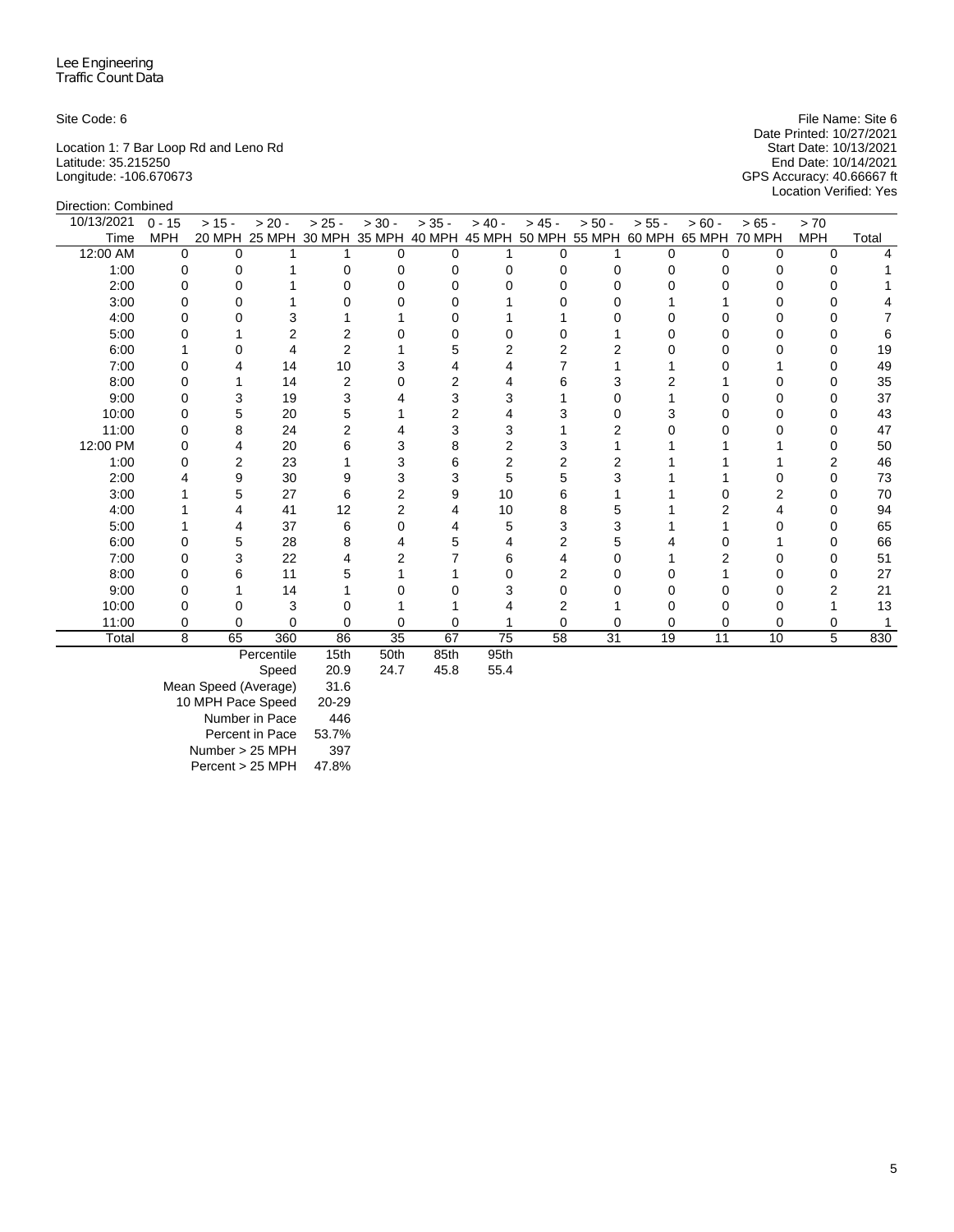| Site Code: 6                          | File Name: Site 6                                   |
|---------------------------------------|-----------------------------------------------------|
|                                       | Date Printed: 10/27/2021                            |
| Location 1: 7 Bar Loop Rd and Leno Rd | Start Date: 10/13/2021                              |
| Latitude: 35.215250                   | End Date: 10/14/2021                                |
| Longitude: -106.670673                | GPS Accuracy: 40.66667 ft<br>Location Verified: Yes |
| .                                     |                                                     |

| Direction: Combined |                |                      |                 |                |                 |                |                                                                              |                         |                         |                |                 |                 |             |                  |
|---------------------|----------------|----------------------|-----------------|----------------|-----------------|----------------|------------------------------------------------------------------------------|-------------------------|-------------------------|----------------|-----------------|-----------------|-------------|------------------|
| 10/14/2021          | $0 - 15$       | $> 15 -$             | $> 20 -$        | $> 25 -$       | $> 30 -$        | $> 35 -$       | $> 40 -$                                                                     | $> 45 -$                | $> 50 -$                | $> 55 -$       | $> 60 -$        | $> 65 -$        | $>70$       |                  |
| Time                | MPH            |                      |                 |                |                 |                | 20 MPH 25 MPH 30 MPH 35 MPH 40 MPH 45 MPH 50 MPH 55 MPH 60 MPH 65 MPH 70 MPH |                         |                         |                |                 |                 | <b>MPH</b>  | Total            |
| 12:00 AM            | $\mathbf 0$    | $\mathbf 0$          | 0               | 0              | 0               | 0              | 0                                                                            | $\mathbf 0$             | $\mathbf 0$             | 0              | 0               | 0               | $\mathbf 0$ | $\mathbf 0$      |
| 1:00                | $\mathbf 0$    | 0                    | 1               | 0              | 0               | 0              | 0                                                                            | $\mathbf 0$             | $\mathbf 0$             | 0              | 0               | 0               | 0           | 1                |
| 2:00                | $\mathbf 0$    | 0                    | 2               | 0              | 0               | 0              | $\overline{2}$                                                               | $\mathbf 0$             | $\mathbf 0$             | $\mathbf 0$    | 0               | 0               | 0           | 4                |
| 3:00                | $\mathbf 0$    | 0                    | 0               | 0              | 0               | $\mathbf{1}$   | $\mathbf 0$                                                                  | $\mathbf 0$             | $\mathbf{1}$            | 0              | $\mathbf 0$     | 0               | 0           | $\boldsymbol{2}$ |
| 4:00                | $\mathbf 0$    | 1                    | $\overline{c}$  | 0              | 0               | 0              | $\mathbf{1}$                                                                 | 1                       | $\mathbf 0$             | $\overline{0}$ | $\Omega$        | 0               | 0           | 5                |
| 5:00                | $\mathbf 0$    | 1                    | 4               | 1              | 1               | 1              | $\mathbf 0$                                                                  | 0                       | $\mathbf 0$             | 1              | 0               | 0               | 1           | 10               |
| 6:00                | $\mathbf 0$    | 2                    | 6               | $\overline{7}$ | 1               | $\mathbf{1}$   | $\mathbf{1}$                                                                 | 3                       | $\mathbf{1}$            | 2              | $\overline{c}$  | 0               | 0           | 26               |
| 7:00                | $\mathbf 0$    | 5                    | 17              | 5              | 4               | $\overline{7}$ | 6                                                                            | 4                       | $\overline{2}$          | 1              | 3               | 0               | 0           | 54               |
| 8:00                | $\mathbf 0$    | 2                    | 17              | 3              | 4               | $\overline{7}$ | $\overline{4}$                                                               | 1                       | $\mathbf{1}$            | 1              | 0               | 0               | 0           | 40               |
| 9:00                | 0              | 6                    | 16              | 1              | 3               | $\overline{2}$ | 0                                                                            | 1                       | 1                       | 1              | 0               | 0               | 0           | 31               |
| 10:00               | 4              | 9                    | 16              | 5              | 4               | $\overline{2}$ | $\overline{4}$                                                               | 8                       | 3                       | 0              | 1               | 0               | 1           | 57               |
| 11:00               | 0              | 2                    | 15              | 4              | $\overline{2}$  | 6              | 5                                                                            | $\mathbf 0$             | $\mathbf{1}$            | $\mathbf 0$    | 0               | 0               | 1           | 36               |
| 12:00 PM            | 0              | 2                    | 21              | 6              | $\overline{c}$  | $\mathbf{1}$   | 3                                                                            | $\mathbf{1}$            | $\overline{\mathbf{c}}$ | 2              | 1               | 1               | 0           | 42               |
| 1:00                | 1              | 3                    | 22              | $\overline{2}$ | 4               | $\overline{7}$ | $\overline{c}$                                                               | 3                       | $\overline{4}$          | 1              | 1               | 1               | $\mathbf 0$ | 51               |
| 2:00                | $\mathbf 0$    | 10                   | 27              | 11             | 1               | $\overline{7}$ | 5                                                                            | $\overline{\mathbf{4}}$ | 5                       | 3              | $\mathbf 0$     | 1               | 0           | 74               |
| 3:00                | $\mathbf 0$    | 4                    | 30              | 5              | 4               | $\overline{7}$ | 6                                                                            | $\overline{\mathbf{4}}$ | 3                       | 4              | $\mathbf 0$     | 0               | 0           | 67               |
| 4:00                | 1              | 4                    | 48              | 13             | 3               | 5              | $\overline{7}$                                                               | 11                      | 8                       | 4              | 1               | 2               | 1           | 108              |
| 5:00                | $\overline{2}$ | 4                    | 25              | 11             | 1               | 3              | 5                                                                            | 5                       | 4                       | 3              | 1               | 0               | 0           | 64               |
| 6:00                | $\mathbf 0$    | 8                    | 23              | 3              | $\overline{c}$  | 6              | 5                                                                            | 8                       | 5                       | 2              | $\mathbf 0$     | 1               | $\mathbf 0$ | 63               |
| 7:00                | $\mathbf 0$    | 8                    | 18              | 1              | 1               | 3              | $\overline{2}$                                                               | $\overline{2}$          | 3                       | $\Omega$       | 0               | 1               | 1           | 40               |
| 8:00                | $\mathbf 0$    | $\mathbf 0$          | 14              | $\mathbf{1}$   | 0               | 4              | 3                                                                            | $\mathbf{1}$            | $\overline{2}$          | 1              | 1               | 0               | 0           | 27               |
| 9:00                | $\mathbf 0$    | 2                    | 8               | 2              | 0               | 3              | $\mathbf{1}$                                                                 | $\mathbf 0$             | $\overline{2}$          | 1              | $\Omega$        | 1               | 0           | 20               |
| 10:00               | 0              | 1                    | $\overline{2}$  | 0              | $\overline{2}$  | $\overline{2}$ | $\mathbf{1}$                                                                 | 0                       | $\mathbf 0$             | 0              | 0               | 0               | 0           | 8                |
| 11:00               | 0              | 0                    | 3               | 1              | 0               | 0              | $\mathbf{1}$                                                                 | 0                       | $\mathbf 0$             | 0              | $\mathbf 0$     | 0               | 0           | $\mathbf 5$      |
| Total               | 8              | 74                   | 337             | 82             | $\overline{39}$ | 75             | 64                                                                           | 57                      | 48                      | 27             | 11              | 8               | 5           | 835              |
|                     |                |                      | Percentile      | 15th           | 50th            | 85th           | 95th                                                                         |                         |                         |                |                 |                 |             |                  |
|                     |                |                      | Speed           | 20.7           | 24.8            | 47.7           | 56                                                                           |                         |                         |                |                 |                 |             |                  |
|                     |                | Mean Speed (Average) |                 | 32.2           |                 |                |                                                                              |                         |                         |                |                 |                 |             |                  |
|                     |                | 10 MPH Pace Speed    |                 | 20-29          |                 |                |                                                                              |                         |                         |                |                 |                 |             |                  |
|                     |                |                      | Number in Pace  | 419            |                 |                |                                                                              |                         |                         |                |                 |                 |             |                  |
|                     |                |                      | Percent in Pace | 50.2%          |                 |                |                                                                              |                         |                         |                |                 |                 |             |                  |
|                     |                | Number > 25 MPH      |                 | 416            |                 |                |                                                                              |                         |                         |                |                 |                 |             |                  |
|                     |                | Percent > 25 MPH     |                 | 49.8%          |                 |                |                                                                              |                         |                         |                |                 |                 |             |                  |
| <b>Grand Total</b>  | 16             | 139                  | 697             | 168            | 74              | 142            | 139                                                                          | 115                     | 79                      | 46             | $\overline{22}$ | $\overline{18}$ | 10          | 1665             |
| <b>Stats</b>        |                |                      | Percentile      | 15th           | 50th            | 85th           | 95th                                                                         |                         |                         |                |                 |                 |             |                  |
|                     |                |                      | Speed           | 20.7           | 24.7            | 46.6           | 55.9                                                                         |                         |                         |                |                 |                 |             |                  |
|                     |                | Mean Speed (Average) |                 | 31.9           |                 |                |                                                                              |                         |                         |                |                 |                 |             |                  |
|                     |                | 10 MPH Pace Speed    |                 | 20-29          |                 |                |                                                                              |                         |                         |                |                 |                 |             |                  |
|                     |                |                      | Number in Pace  | 864            |                 |                |                                                                              |                         |                         |                |                 |                 |             |                  |
|                     |                |                      | Percent in Pace | 51.9%          |                 |                |                                                                              |                         |                         |                |                 |                 |             |                  |
|                     |                | Number > 25 MPH      |                 | 813            |                 |                |                                                                              |                         |                         |                |                 |                 |             |                  |
|                     |                | Percent > 25 MPH     |                 | 48.8%          |                 |                |                                                                              |                         |                         |                |                 |                 |             |                  |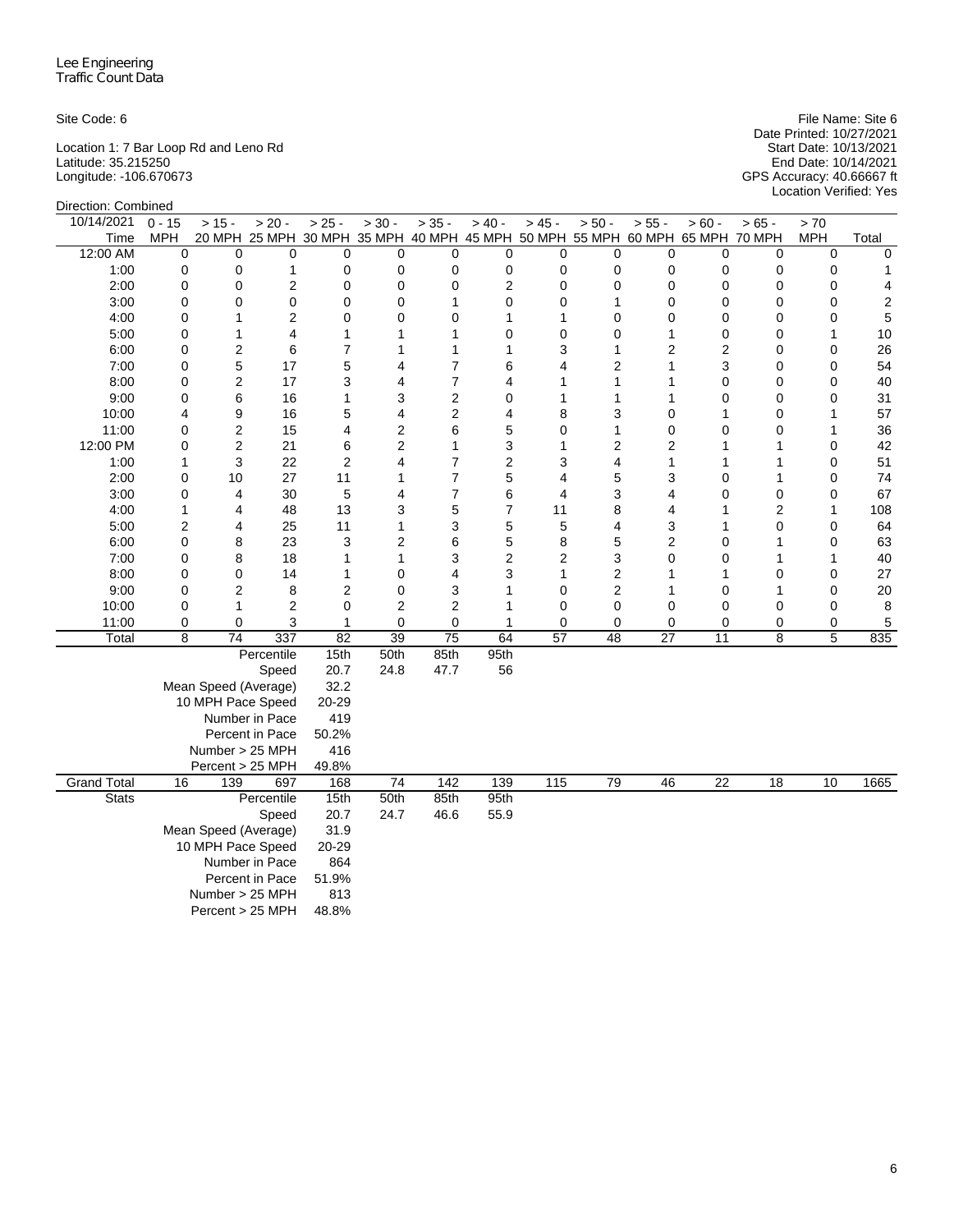| Site Code: 7                                | File Name: Site 7         |
|---------------------------------------------|---------------------------|
|                                             | Date Printed: 10/27/2021  |
| Location 1: 7 Bar Loop Rd and Westside Blvd | Start Date: 10/13/2021    |
| Latitude: 35.217114                         | End Date: 10/14/2021      |
| Longitude: -106.671680                      | GPS Accuracy: 39.91667 ft |
|                                             | Location Verified: Yes    |

| 10/11/2021     | Monday    |             |           | Tuesday             | Wednesday |                | Thursday            |                |             | Friday              |         | Saturday       |         | Sunday              | <b>Week Average</b> |                |
|----------------|-----------|-------------|-----------|---------------------|-----------|----------------|---------------------|----------------|-------------|---------------------|---------|----------------|---------|---------------------|---------------------|----------------|
| Time           | A to B.   | B to A,     | A to B,   | B to A,             | A to B,   | B to A,        | A to B,             | B to A,        | A to B,     | B to A,             | A to B, | B to A,        | A to B, | B to A,             | A to B,             | B to A,        |
|                | None      | None        | None      | None                | None      | None           | None                | None           | None        | None                | None    | None           | None    | None                | None                | None           |
|                | Specified | Specified   |           | Specified Specified | Specified | Specified      | Specified Specified |                | Specified   | Specified Specified |         | Specified      |         | Specified Specified | Specified           | Specified      |
| 12:00 AM       |           |             |           |                     |           | $\overline{2}$ | $\overline{2}$      | $\Omega$       |             |                     |         |                |         |                     |                     |                |
| 1:00           |           |             |           |                     |           |                |                     |                |             |                     |         |                |         |                     |                     |                |
| 2:00           |           |             |           |                     |           |                |                     |                |             |                     |         |                |         |                     |                     |                |
| 3:00           |           |             |           |                     |           |                |                     |                |             |                     |         |                |         |                     |                     |                |
| 4:00           |           |             |           |                     |           | 5              |                     | 5              |             |                     |         |                |         |                     |                     |                |
| 5:00           |           |             |           |                     |           | 15             |                     | 22             |             |                     |         |                |         |                     |                     | 18             |
| 6:00           |           |             |           |                     |           | 34             |                     | 37             |             |                     |         |                |         |                     |                     | 36             |
| 7:00           |           |             |           |                     | 15        | 60             | 15                  | 69             |             |                     |         |                |         |                     | 15                  | 64             |
| 8:00           |           |             |           |                     | 20        | 34             | 21                  | 48             |             |                     |         |                |         |                     | 20                  | 41             |
| 9:00           |           |             |           |                     | 20        | 35             | 13                  | 39             |             |                     |         |                |         |                     | 16                  | 37             |
| 10:00          |           |             |           |                     | 20        | 47             | 24                  | 27             |             |                     |         |                |         |                     | 22                  | 37             |
| 11:00          |           |             |           |                     | 21        | 40             | 20                  | 32             |             |                     |         |                |         |                     | 20                  | 36             |
| 12:00 PM       |           |             |           |                     | 22        | 35             | 30                  | 44             |             |                     |         |                |         |                     | 26                  | $40\,$         |
| 1:00           |           |             |           |                     | 29        | 35             | 26                  | 38             |             |                     |         |                |         |                     | 28                  | $36\,$         |
| 2:00           |           |             |           |                     | 37        | 44             | 26                  | 46             |             |                     |         |                |         |                     | 32                  | 45             |
| 3:00           |           |             |           |                     | 38        | 40             | 45                  | 36             |             |                     |         |                |         |                     | 42                  | 38             |
| 4:00           |           |             |           |                     | 48        | 47             | 59                  | 55             |             |                     |         |                |         |                     | 54                  | 51             |
| 5:00           |           |             |           |                     | 33        | 42             | 41                  | 50             |             |                     |         |                |         |                     | 37                  | 46             |
| 6:00           |           |             |           |                     | 41        | 34             | 43                  | 34             |             |                     |         |                |         |                     | 42                  | 34             |
| 7:00           |           |             |           |                     | 39        | 19             | 36                  | 14             |             |                     |         |                |         |                     | 38                  | 16             |
| 8:00           |           |             |           |                     | 27        | 16             | 22                  | 16             |             |                     |         |                |         |                     | 24                  | 16             |
| 9:00           |           |             |           |                     | 11        | 12             | 15                  | 11             |             |                     |         |                |         |                     | 13                  | 12             |
| 10:00          |           |             |           |                     | 13        | 5              | 11                  | $\overline{7}$ |             |                     |         |                |         |                     | 12                  | 6              |
| 11:00          |           |             |           |                     |           | 3              | 5                   | $\mathbf 0$    |             |                     |         |                |         |                     | 4                   | $\overline{c}$ |
| Total          | $\Omega$  | $\mathbf 0$ | $\pmb{0}$ | $\overline{0}$      | 447       | 607            | 470                 | 633            | $\mathbf 0$ | $\overline{0}$      | 0       | 0 <sup>1</sup> | 0       | $\mathbf{0}$        | 458                 | 620            |
| Day            | $\Omega$  |             |           | $\Omega$            |           | 1054           | 1103                |                |             | $\Omega$            |         | $\Omega$       |         | $\Omega$            | 1078                |                |
| <b>AM Peak</b> |           |             |           |                     | 11:00     | 7:00           | 10:00               | 7:00           |             |                     |         |                |         |                     | 10:00               | 7:00           |
| Volume         |           |             |           |                     | 21        | 60             | 24                  | 69             |             |                     |         |                |         |                     | 22                  | 64             |
| <b>PM Peak</b> |           |             |           |                     | 4:00      | 4:00           | 4:00                | 4:00           |             |                     |         |                |         |                     | 4:00                | 4:00           |
| Volume         |           |             |           |                     | 48        | 47             | 59                  | 55             |             |                     |         |                |         |                     | 54                  | 51             |
| Comb Total     | $\Omega$  |             |           | $\Omega$            | 1054      |                | 1103                |                |             | 0                   |         | $\mathbf 0$    |         | $\mathbf 0$         | 1078                |                |
| <b>ADT</b>     |           | ADT: 1,078  |           | AADT: 1,078         |           |                |                     |                |             |                     |         |                |         |                     |                     |                |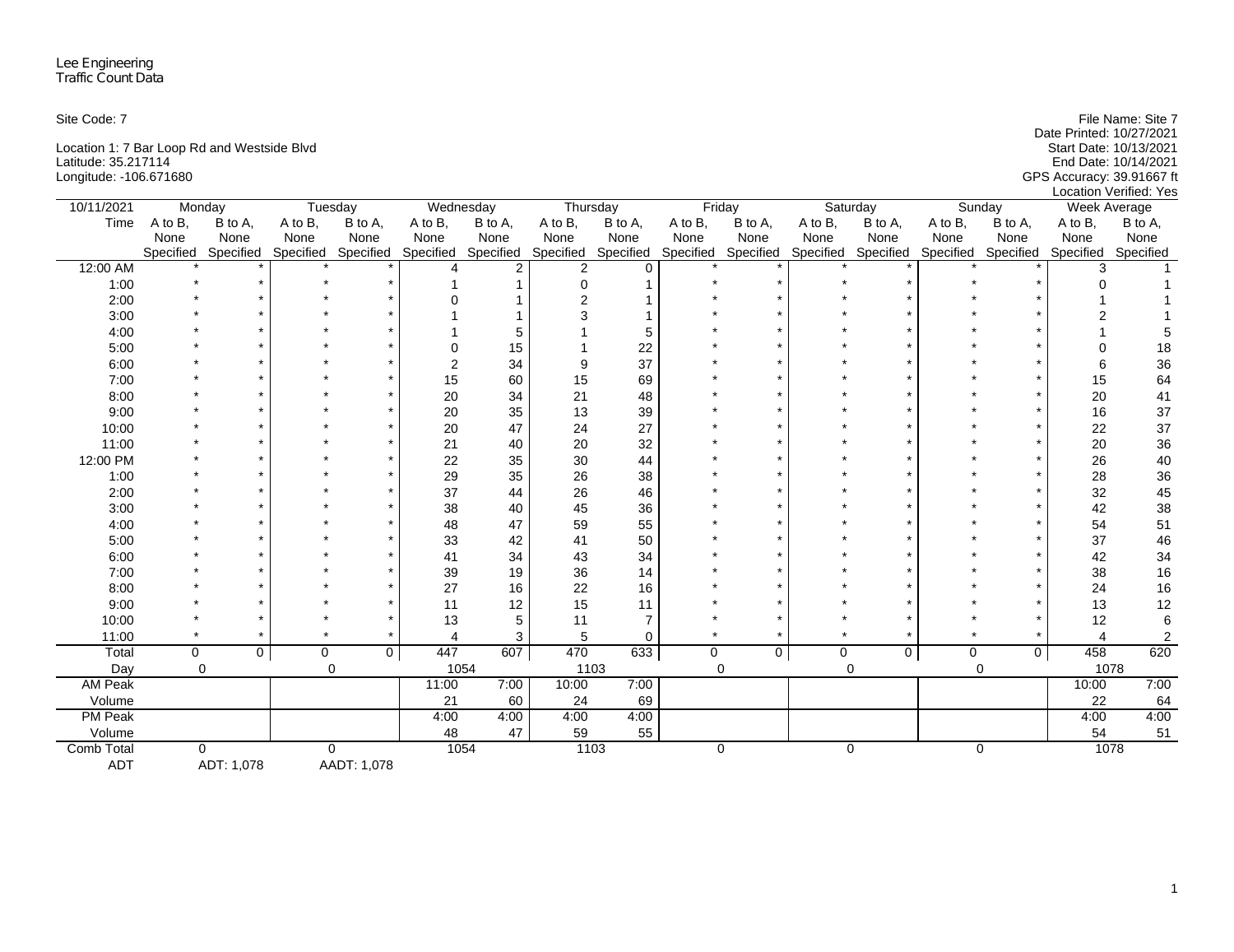Location 1: 7 Bar Loop Rd and Westside Blvd Start Date: 10/13/2021 Latitude: 35.217114 End Date: 10/14/2021 Longitude: -106.671680 GPS Accuracy: 39.91667 ft

Site Code: 7 File Name: Site 7 File Name: Site 7 File Name: Site 7 File Name: Site 7 Date Printed: 10/27/2021<br>Start Date: 10/13/2021 Location Verified: Yes

| Direction: A to B, None Specified |            |          |          |          |                      |          |          |          |                                    |             |               |          |            |       |
|-----------------------------------|------------|----------|----------|----------|----------------------|----------|----------|----------|------------------------------------|-------------|---------------|----------|------------|-------|
| 10/13/2021                        | $0 - 15$   | $> 15 -$ | $> 20 -$ | $> 25 -$ | $> 30 -$             | $> 35 -$ | $> 40 -$ | $> 45 -$ | $> 50 -$                           | $> 55 -$    | $> 60 -$      | $> 65 -$ | > 70       |       |
| Time                              | <b>MPH</b> | 20 MPH   |          |          | 25 MPH 30 MPH 35 MPH |          |          |          | 40 MPH 45 MPH 50 MPH 55 MPH 60 MPH |             | 65 MPH 70 MPH |          | <b>MPH</b> | Total |
| 12:00 AM                          | $\Omega$   |          | $\Omega$ |          | 2                    | 0        | U        | $\Omega$ | U                                  | U           | 0             | 0        | 0          |       |
| 1:00                              | 0          |          |          |          |                      |          |          | O        |                                    |             |               |          |            |       |
| 2:00                              |            |          | O        |          |                      |          |          | O        |                                    |             |               |          | O          |       |
| 3:00                              |            |          | O        |          |                      |          |          | O        |                                    |             |               |          | O          |       |
| 4:00                              |            |          |          |          |                      |          |          |          |                                    |             |               |          |            |       |
| 5:00                              |            |          |          |          |                      |          |          |          |                                    |             |               |          |            |       |
| 6:00                              |            |          | 0        |          |                      |          |          | 0        |                                    |             |               |          | 0          |       |
| 7:00                              |            |          |          |          |                      |          |          |          |                                    |             |               |          | 0          | 15    |
| 8:00                              |            |          | 2        | 10       |                      |          |          |          |                                    |             |               |          | 0          | 20    |
| 9:00                              |            |          |          | 8        |                      |          |          | O        |                                    |             |               |          | O          | 20    |
| 10:00                             |            |          |          | 9        | 6                    |          |          |          |                                    |             |               |          |            | 20    |
| 11:00                             |            |          | 10       | 10       |                      |          |          |          |                                    |             |               |          | O          | 21    |
| 12:00 PM                          |            |          | 7        | 11       |                      |          |          | $\Omega$ |                                    |             |               |          | 0          | 22    |
| 1:00                              |            |          | 7        | 17       | 5                    |          |          |          |                                    |             |               |          | 0          | 29    |
| 2:00                              |            |          | 15       | 17       | 2                    |          |          | U        |                                    |             |               |          | O          | 37    |
| 3:00                              |            |          | 16       | 15       | 5                    |          |          | O        |                                    |             |               |          | 0          | 38    |
| 4:00                              |            |          |          | 34       |                      |          |          |          |                                    |             |               |          | ∩          | 48    |
| 5:00                              |            |          | 9        | 14       |                      |          |          | O        |                                    |             |               |          | O          | 33    |
| 6:00                              |            |          | 13       | 24       |                      |          |          |          |                                    |             |               |          | O          | 41    |
| 7:00                              |            |          | 13       | 20       |                      |          |          |          |                                    |             |               |          | O          | 39    |
| 8:00                              |            |          | 9        | 13       | 3                    |          |          | O        |                                    |             |               |          | O          | 27    |
| 9:00                              |            |          |          |          |                      |          |          |          |                                    |             |               |          | 0          | 11    |
| 10:00                             |            |          |          |          |                      |          |          |          |                                    |             |               |          |            | 13    |
| 11:00                             | 0          | 0        | 0        | 2        | 2                    |          | O        | 0        | 0                                  |             |               | 0        | 0          | 4     |
| Total                             | 3          | 19       | 129      | 226      | 65                   | 4        |          | 0        | 0                                  | $\mathbf 0$ | 0             | 0        | 0          | 447   |

Percentile 15th 50th 85th 95th<br>Speed 22.5 26.2 30 32.1

Speed Mean Speed (Average) 26.4 10 MPH Pace Speed 20-29 Number in Pace 351 Percent in Pace 78.5% Number > 25 MPH 296 Percent > 25 MPH 66.2%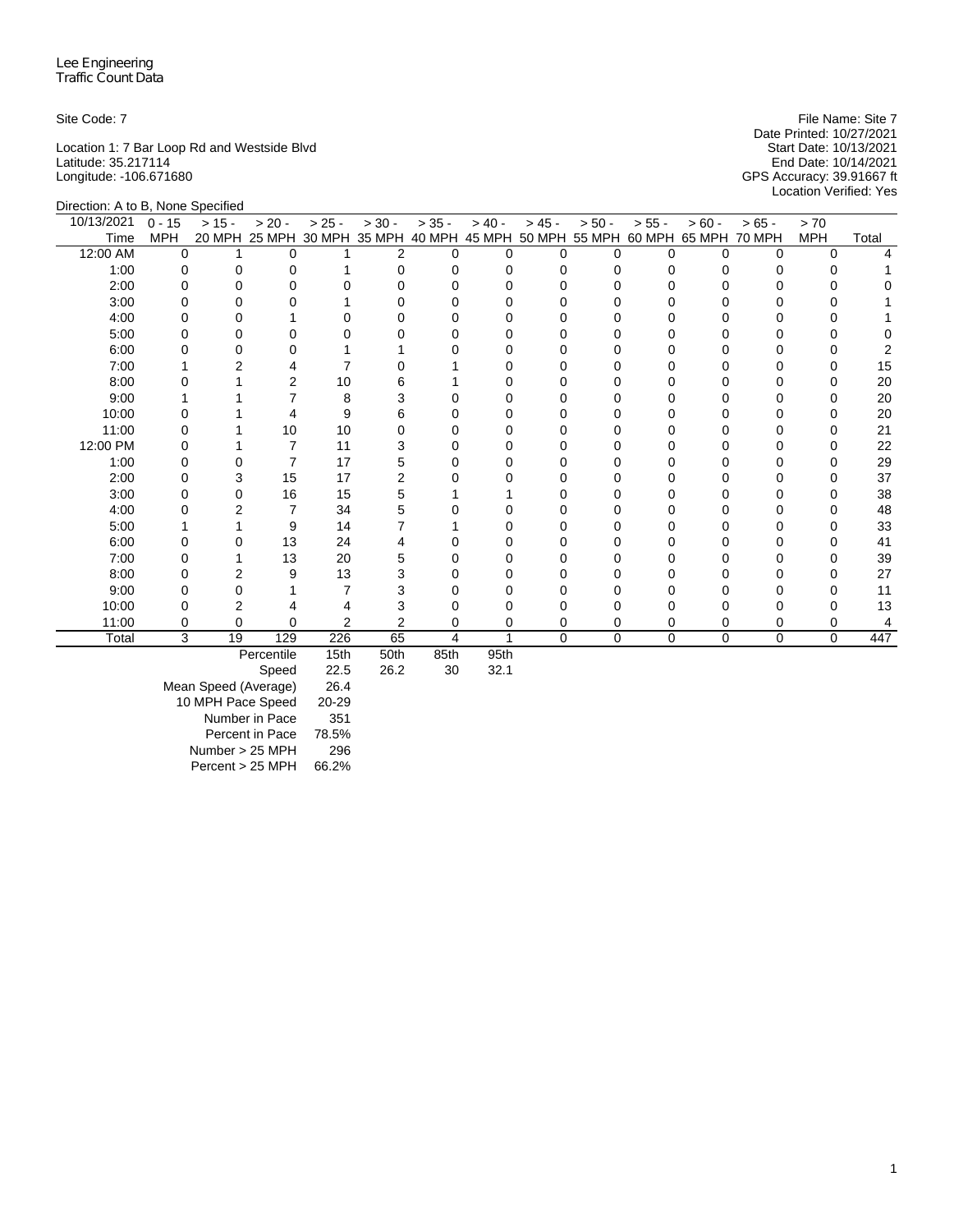Location 1: 7 Bar Loop Rd and Westside Blvd Start Date: 10/13/2021 Latitude: 35.217114 End Date: 10/14/2021 Longitude: -106.671680 GPS Accuracy: 39.91667 ft

Direction: A to B, None Specified

Site Code: 7 File Name: Site 7 Date Printed: 10/27/2021 Location Verified: Yes

| Direction. A to D, indite opecined |                |                      |                                                                              |                |                         |              |                |             |             |          |          |         |             |                         |
|------------------------------------|----------------|----------------------|------------------------------------------------------------------------------|----------------|-------------------------|--------------|----------------|-------------|-------------|----------|----------|---------|-------------|-------------------------|
| 10/14/2021                         | $0 - 15$       | $> 15 -$             | $> 20 -$                                                                     | $> 25 -$       | $> 30 -$                | $> 35 -$     | $> 40 -$       | $> 45 -$    | $> 50 -$    | $> 55 -$ | $> 60 -$ | $>65 -$ | > 70        |                         |
| Time                               | <b>MPH</b>     |                      | 20 MPH 25 MPH 30 MPH 35 MPH 40 MPH 45 MPH 50 MPH 55 MPH 60 MPH 65 MPH 70 MPH |                |                         |              |                |             |             |          |          |         | <b>MPH</b>  | Total                   |
| 12:00 AM                           | 0              | 0                    | 0                                                                            | 2              | 0                       | 0            | $\mathbf 0$    | 0           | 0           | 0        | 0        | 0       | $\mathbf 0$ | 2                       |
| 1:00                               | 0              | 0                    | 0                                                                            | 0              | 0                       | 0            | 0              | 0           | $\mathbf 0$ | 0        | 0        | 0       | 0           | $\mathbf 0$             |
| 2:00                               | $\mathbf 0$    | 0                    | $\overline{2}$                                                               | 0              | $\mathbf 0$             | 0            | 0              | 0           | 0           | 0        | 0        | 0       | 0           | $\overline{\mathbf{c}}$ |
| 3:00                               | $\mathbf 0$    | 0                    | 1                                                                            | $\overline{2}$ | $\mathbf 0$             | 0            | 0              | 0           | $\mathbf 0$ | 0        | 0        | 0       | $\mathbf 0$ | 3                       |
| 4:00                               | 0              | 0                    | 1                                                                            | 0              | 0                       | 0            | 0              | 0           | 0           | 0        | 0        | 0       | 0           | $\mathbf{1}$            |
| 5:00                               | 0              | 0                    | 0                                                                            | 0              | 1                       | 0            | 0              | 0           | 0           | 0        | 0        | 0       | 0           | 1                       |
| 6:00                               | 0              | 1                    | $\overline{2}$                                                               | 5              | 1                       | 0            | 0              | $\mathbf 0$ | $\mathbf 0$ | 0        | 0        | 0       | $\mathbf 0$ | 9                       |
| 7:00                               | 0              | 2                    | 3                                                                            | $\overline{7}$ | 3                       | 0            | 0              | 0           | 0           | 0        | 0        | 0       | 0           | 15                      |
| 8:00                               | 0              | 1                    | 8                                                                            | 12             | 0                       | 0            | $\mathbf 0$    | 0           | $\mathbf 0$ | 0        | 0        | 0       | $\mathbf 0$ | 21                      |
| 9:00                               | 0              | 0                    | 6                                                                            | 4              | 3                       | 0            | 0              | 0           | 0           | 0        | 0        | 0       | $\mathbf 0$ | 13                      |
| 10:00                              | 1              | 1                    | $\overline{7}$                                                               | 12             | $\overline{\mathbf{c}}$ | 0            | 1              | 0           | $\mathbf 0$ | 0        | 0        | 0       | 0           | 24                      |
| 11:00                              | $\mathbf 0$    | 0                    | 13                                                                           | 5              | $\overline{\mathbf{c}}$ | 0            | 0              | 0           | 0           | 0        | 0        | 0       | 0           | 20                      |
| 12:00 PM                           | 0              | 0                    | $\overline{7}$                                                               | 16             | 7                       | 0            | 0              | 0           | $\mathbf 0$ | 0        | 0        | 0       | $\mathbf 0$ | 30                      |
| 1:00                               | 0              | 0                    | 11                                                                           | 12             | 3                       | 0            | 0              | 0           | $\mathbf 0$ | 0        | 0        | 0       | $\mathbf 0$ | 26                      |
| 2:00                               | 0              | 0                    | 10                                                                           | 14             | 2                       | 0            | 0              | 0           | 0           | 0        | 0        | 0       | $\mathbf 0$ | 26                      |
| 3:00                               | 0              | 1                    | 13                                                                           | 27             | 4                       | $\Omega$     | $\mathbf 0$    | 0           | $\mathbf 0$ | 0        | 0        | 0       | $\mathbf 0$ | 45                      |
| 4:00                               | 0              | 1                    | 19                                                                           | 32             | $\overline{7}$          | 0            | 0              | 0           | $\mathbf 0$ | 0        | 0        | 0       | $\mathbf 0$ | 59                      |
| 5:00                               | 0              | 1                    | 6                                                                            | 29             | 5                       | 0            | $\mathbf 0$    | 0           | 0           | 0        | 0        | 0       | $\mathbf 0$ | 41                      |
| 6:00                               | 0              | 1                    | 11                                                                           | 21             | 9                       | 1            | 0              | 0           | $\mathbf 0$ | 0        | 0        | 0       | $\mathbf 0$ | 43                      |
| 7:00                               | 0              | 1                    | 15                                                                           | 14             | 5                       | 0            | 1              | 0           | 0           | 0        | 0        | 0       | $\mathbf 0$ | 36                      |
| 8:00                               | 0              | 0                    | 9                                                                            | 13             | 0                       | 0            | $\mathbf 0$    | 0           | $\mathbf 0$ | 0        | 0        | 0       | $\mathbf 0$ | 22                      |
| 9:00                               | 1              | 1                    | 6                                                                            | 5              | 2                       | 0            | 0              | 0           | 0           | 0        | 0        | 0       | 0           | 15                      |
| 10:00                              | $\mathbf 0$    | 1                    | 6                                                                            | $\overline{c}$ | $\overline{2}$          | 0            | 0              | $\mathbf 0$ | 0           | 0        | 0        | 0       | $\mathbf 0$ | 11                      |
| 11:00                              | 0              | 0                    | 1                                                                            | $\overline{c}$ | $\overline{c}$          | 0            | 0              | 0           | 0           | 0        | 0        | 0       | 0           | $\,$ 5 $\,$             |
| Total                              | $\overline{2}$ | $\overline{12}$      | 157                                                                          | 236            | 60                      | $\mathbf{1}$ | $\overline{c}$ | $\Omega$    | 0           | 0        | 0        | 0       | $\mathbf 0$ | 470                     |
|                                    |                |                      | Percentile                                                                   | 15th           | 50th                    | 85th         | 95th           |             |             |          |          |         |             |                         |
|                                    |                |                      | Speed                                                                        | 22.7           | 26.2                    | 29.7         | 32             |             |             |          |          |         |             |                         |
|                                    |                | Mean Speed (Average) |                                                                              | 26.3           |                         |              |                |             |             |          |          |         |             |                         |
|                                    |                | 10 MPH Pace Speed    |                                                                              | 20-29          |                         |              |                |             |             |          |          |         |             |                         |
|                                    |                |                      | Number in Pace                                                               | 389            |                         |              |                |             |             |          |          |         |             |                         |
|                                    |                |                      | Percent in Pace                                                              | 82.8%          |                         |              |                |             |             |          |          |         |             |                         |
|                                    |                | Number > 25 MPH      |                                                                              | 299            |                         |              |                |             |             |          |          |         |             |                         |
|                                    |                | Percent > 25 MPH     |                                                                              | 63.6%          |                         |              |                |             |             |          |          |         |             |                         |
| <b>Grand Total</b>                 | 5              | 31                   | 286                                                                          | 462            | 125                     | 5            | 3              | 0           | 0           | 0        | 0        | 0       | $\mathbf 0$ | 917                     |
| <b>Stats</b>                       |                |                      | Percentile                                                                   | 15th           | 50th                    | 85th         | 95th           |             |             |          |          |         |             |                         |
|                                    |                |                      | Speed                                                                        | 22.6           | 26.2                    | 29.8         | 32             |             |             |          |          |         |             |                         |
|                                    |                | Mean Speed (Average) |                                                                              | 26.3           |                         |              |                |             |             |          |          |         |             |                         |
|                                    |                | 10 MPH Pace Speed    |                                                                              | 20-29          |                         |              |                |             |             |          |          |         |             |                         |
|                                    |                |                      | Number in Pace                                                               | 739            |                         |              |                |             |             |          |          |         |             |                         |
|                                    |                |                      | Percent in Pace                                                              | 80.6%          |                         |              |                |             |             |          |          |         |             |                         |
|                                    |                | Number > 25 MPH      |                                                                              | 595            |                         |              |                |             |             |          |          |         |             |                         |
|                                    |                | Percent > 25 MPH     |                                                                              | 64.9%          |                         |              |                |             |             |          |          |         |             |                         |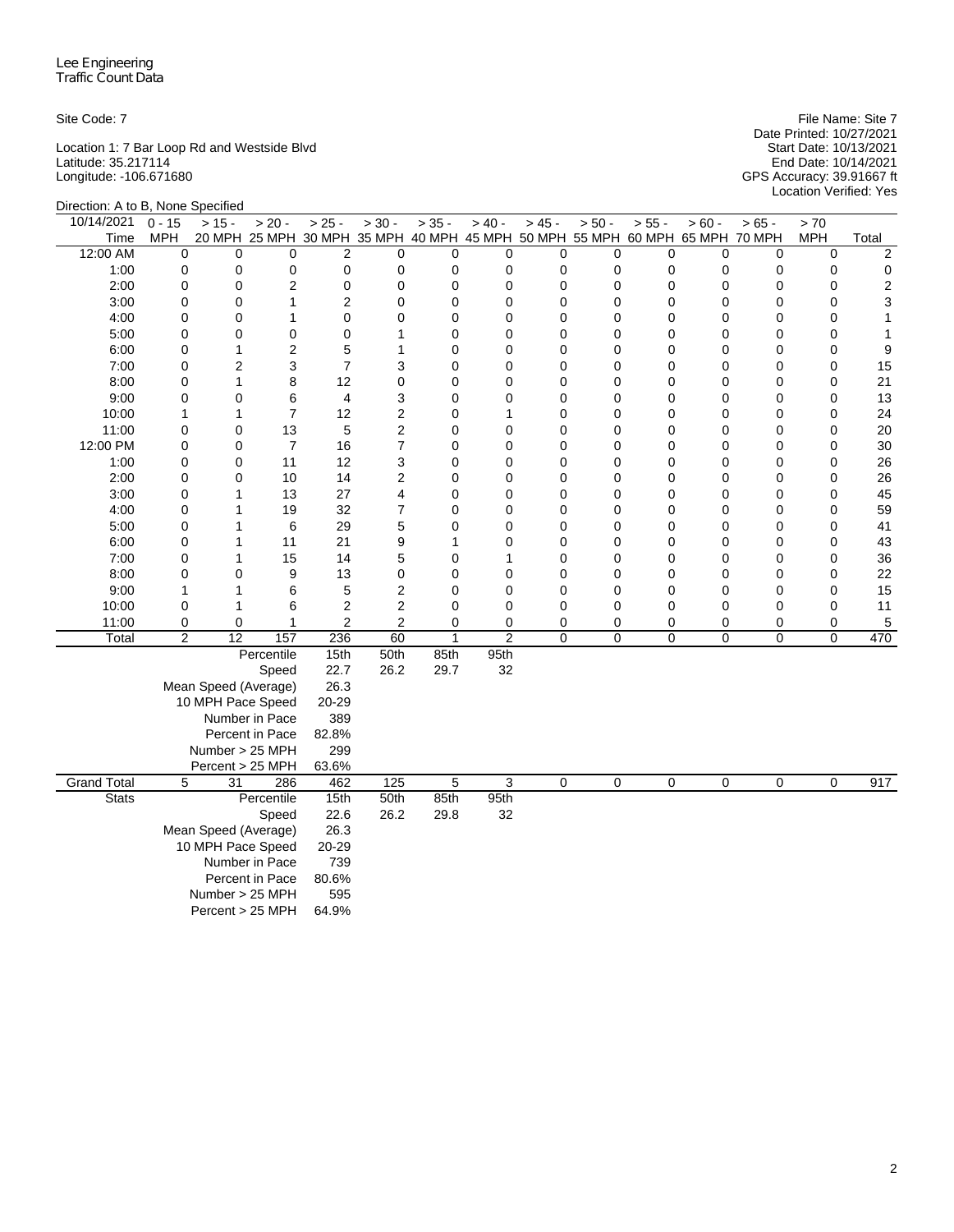Location 1: 7 Bar Loop Rd and Westside Blvd Start Date: 10/13/2021 Latitude: 35.217114 End Date: 10/14/2021 Longitude: -106.671680 GPS Accuracy: 39.91667 ft

Site Code: 7 File Name: Site 7 File Name: Site 7 File Name: Site 7 File Name: Site 7 Date Printed: 10/27/2021<br>Start Date: 10/13/2021 Location Verified: Yes

| Direction: B to A, None Specified |            |          |                |                |          |                |                |          |                             |              |          |               |            |       |
|-----------------------------------|------------|----------|----------------|----------------|----------|----------------|----------------|----------|-----------------------------|--------------|----------|---------------|------------|-------|
| 10/13/2021                        | $0 - 15$   | $> 15 -$ | $> 20 -$       | $> 25 -$       | $> 30 -$ | $> 35 -$       | $> 40 -$       | $> 45 -$ | $> 50 -$                    | $> 55 -$     | $> 60 -$ | $>65 -$       | > 70       |       |
| Time                              | <b>MPH</b> | 20 MPH   |                | 25 MPH 30 MPH  | 35 MPH   | 40 MPH         |                |          | 45 MPH 50 MPH 55 MPH 60 MPH |              | 65 MPH   | <b>70 MPH</b> | <b>MPH</b> | Total |
| 12:00 AM                          | $\Omega$   | 0        | $\Omega$       | $\overline{2}$ | 0        | 0              | <sup>0</sup>   | $\Omega$ | ∩                           | <sup>n</sup> | O        | $\Omega$      | $\Omega$   |       |
| 1:00                              | 0          |          |                |                |          |                |                | O        |                             |              |          |               |            |       |
| 2:00                              | 0          |          |                |                |          |                |                | O        |                             |              |          |               |            |       |
| 3:00                              | n          |          | U              |                |          |                |                | $\Omega$ |                             |              |          |               |            |       |
| 4:00                              |            |          |                |                |          |                |                |          |                             |              |          |               |            |       |
| 5:00                              | ი          |          | 6              |                | 2        |                |                |          |                             |              |          |               |            | 15    |
| 6:00                              | O          |          | 11             | 17             |          |                |                | $\Omega$ |                             | Ω            |          |               | O          | 34    |
| 7:00                              |            |          | 13             | 34             |          |                |                |          |                             |              |          |               |            | 60    |
| 8:00                              |            |          | 8              | 18             |          |                |                |          |                             |              |          |               |            | 34    |
| 9:00                              |            | 3        | 11             | 16             |          |                |                | 0        |                             |              |          |               | O          | 35    |
| 10:00                             |            | 2        | 14             | 29             |          |                |                | 0        |                             |              |          |               |            | 47    |
| 11:00                             |            | 2        | 10             | 23             |          |                |                |          |                             |              |          |               |            | 40    |
| 12:00 PM                          |            |          | 10             | 18             | 3        |                |                |          |                             |              |          |               |            | 35    |
| 1:00                              |            | O        | 9              | 21             |          |                |                |          |                             |              |          |               |            | 35    |
| 2:00                              |            |          | 10             | 28             | 5        |                |                |          |                             |              |          |               |            | 44    |
| 3:00                              |            |          | 10             | 28             |          |                |                |          |                             |              |          |               |            | 40    |
| 4:00                              |            |          | 9              | 27             | 8        |                |                |          |                             |              |          |               |            | 47    |
| 5:00                              |            |          | 12             | 15             | 13       |                |                | $\Omega$ |                             |              |          |               |            | 42    |
| 6:00                              | 0          |          | 12             | 16             | 2        |                |                |          |                             |              |          |               |            | 34    |
| 7:00                              | ი          |          | 8              | 8              |          |                |                | O        |                             |              |          |               |            | 19    |
| 8:00                              |            |          | 8              |                |          |                |                |          |                             |              |          |               |            | 16    |
| 9:00                              |            |          | $\overline{2}$ |                |          |                |                |          |                             |              |          |               |            | 12    |
| 10:00                             |            |          |                |                |          |                | ∩              | O        |                             |              |          |               |            |       |
| 11:00                             |            | 0        |                |                |          |                | 0              | 0        |                             |              |          | 0             |            |       |
| Total                             | 7          | 26       | 167            | 322            | 78       | $\overline{7}$ | $\mathbf 0$    | $\Omega$ | 0                           | $\Omega$     | $\Omega$ | $\Omega$      | $\Omega$   | 607   |
|                                   |            |          |                |                | $ -$     | $\sim -1$      | $\sim$ $ \sim$ |          |                             |              |          |               |            |       |

Percentile 15th 50th 85th 95th

Speed Mean Speed (Average) 26.3 10 MPH Pace Speed 20-29 Number in Pace 483 Percent in Pace 79.6% Number > 25 MPH 407 Percent > 25 MPH 67.1%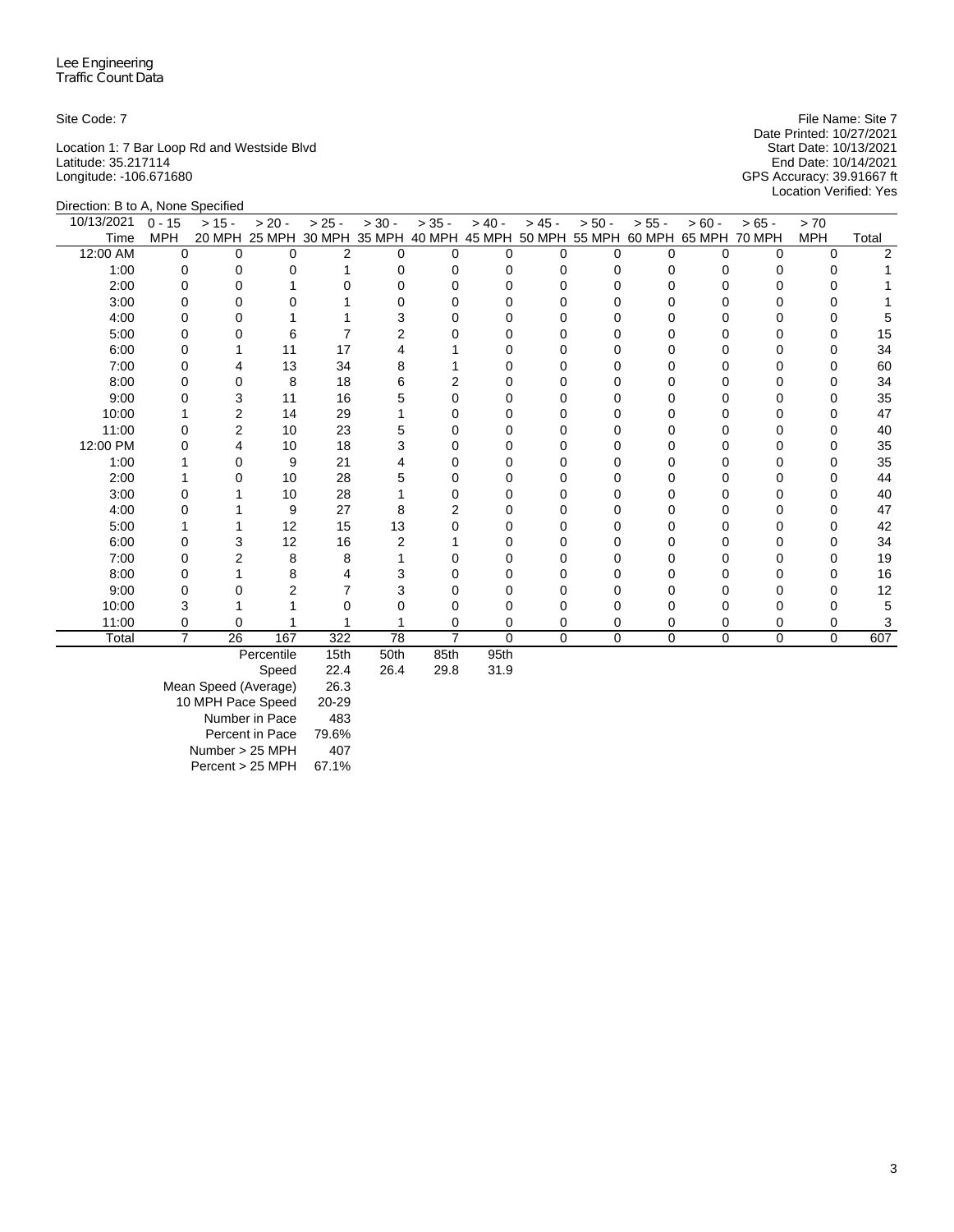Location 1: 7 Bar Loop Rd and Westside Blvd Start Date: 10/13/2021 Latitude: 35.217114 End Date: 10/14/2021 Longitude: -106.671680 GPS Accuracy: 39.91667 ft

Site Code: 7 File Name: Site 7 Date Printed: 10/27/2021 Start Date: 10/13/2021<br>
Start Date: 10/13/2021<br>
End Date: 10/14/2021<br>
GPS Accuracy: 39.91667 ft<br>
Location Verified: Yes

| Direction: B to A, None Specified |              |                      |                                                                              |              |                |                 |             |                |          |             |             |             |             |                |
|-----------------------------------|--------------|----------------------|------------------------------------------------------------------------------|--------------|----------------|-----------------|-------------|----------------|----------|-------------|-------------|-------------|-------------|----------------|
| 10/14/2021                        | $0 - 15$     | $> 15 -$             | $> 20 -$                                                                     | $> 25 -$     | $> 30 -$       | $> 35 -$        | $> 40 -$    | $> 45 -$       | $> 50 -$ | $> 55 -$    | $> 60 -$    | $> 65 -$    | > 70        |                |
| Time                              | <b>MPH</b>   |                      | 20 MPH 25 MPH 30 MPH 35 MPH 40 MPH 45 MPH 50 MPH 55 MPH 60 MPH 65 MPH 70 MPH |              |                |                 |             |                |          |             |             |             | <b>MPH</b>  | Total          |
| 12:00 AM                          | 0            | 0                    | 0                                                                            | $\mathbf 0$  | $\mathbf 0$    | $\mathbf 0$     | 0           | 0              | 0        | 0           | 0           | 0           | 0           | $\mathbf 0$    |
| 1:00                              | 0            | 0                    | 1                                                                            | $\mathbf 0$  | 0              | $\mathbf 0$     | 0           | 0              | 0        | 0           | 0           | 0           | $\mathbf 0$ | 1              |
| 2:00                              | 0            | 0                    | 0                                                                            | $\mathbf{1}$ | $\mathbf 0$    | 0               | 0           | 0              | 0        | 0           | 0           | 0           | $\mathbf 0$ | 1              |
| 3:00                              | 0            | 0                    | 0                                                                            | $\mathbf{1}$ | $\mathbf 0$    | $\mathbf 0$     | 0           | $\overline{0}$ | 0        | 0           | 0           | $\mathbf 0$ | 0           | $\mathbf{1}$   |
| 4:00                              | 0            | 0                    | 3                                                                            | 1            | 1              | $\mathbf 0$     | $\mathbf 0$ | 0              | 0        | 0           | 0           | 0           | 0           | 5              |
| 5:00                              | 0            | 0                    | 6                                                                            | 11           | 5              | $\mathbf 0$     | $\mathbf 0$ | 0              | 0        | $\mathbf 0$ | 0           | $\mathbf 0$ | $\mathbf 0$ | 22             |
| 6:00                              | 0            | 2                    | 13                                                                           | 13           | 9              | 0               | $\mathbf 0$ | 0              | 0        | 0           | 0           | 0           | 0           | 37             |
| 7:00                              | 0            | 4                    | 21                                                                           | 35           | 9              | $\mathbf 0$     | $\mathbf 0$ | 0              | 0        | 0           | 0           | 0           | $\mathbf 0$ | 69             |
| 8:00                              | $\mathbf{1}$ | 3                    | 14                                                                           | 24           | 5              | 1               | 0           | 0              | 0        | 0           | 0           | $\mathbf 0$ | 0           | 48             |
| 9:00                              | 0            | 2                    | 14                                                                           | 18           | 5              | 0               | 0           | 0              | 0        | 0           | 0           | 0           | 0           | 39             |
| 10:00                             | 1            | 1                    | 8                                                                            | 12           | 5              | $\mathbf 0$     | 0           | 0              | 0        | 0           | 0           | $\mathbf 0$ | $\mathbf 0$ | 27             |
| 11:00                             | 0            | 1                    | 10                                                                           | 17           | 4              | 0               | 0           | 0              | 0        | 0           | 0           | 0           | $\mathbf 0$ | 32             |
| 12:00 PM                          | 0            | 1                    | 12                                                                           | 22           | 8              | 1               | 0           | 0              | 0        | 0           | 0           | 0           | 0           | 44             |
| 1:00                              | 0            | 3                    | 13                                                                           | 16           | 6              | 0               | 0           | 0              | 0        | 0           | 0           | 0           | 0           | 38             |
| 2:00                              | 0            | $\mathbf{1}$         | 9                                                                            | 29           | 6              | 0               | 1           | 0              | 0        | 0           | 0           | 0           | $\mathbf 0$ | 46             |
| 3:00                              | 0            | 2                    | 15                                                                           | 16           | $\overline{2}$ | 1               | 0           | 0              | 0        | 0           | 0           | 0           | 0           | 36             |
| 4:00                              | 3            | 0                    | 16                                                                           | 24           | 11             | 1               | $\mathbf 0$ | 0              | 0        | 0           | 0           | 0           | $\mathbf 0$ | 55             |
| 5:00                              | $\mathbf{1}$ | 3                    | 16                                                                           | 21           | 9              | $\mathbf 0$     | 0           | 0              | 0        | 0           | 0           | 0           | $\mathbf 0$ | 50             |
| 6:00                              | 1            | 0                    | 15                                                                           | 15           | $\mathbf{1}$   | $\overline{c}$  | 0           | 0              | 0        | 0           | 0           | 0           | 0           | 34             |
| 7:00                              | 0            | 1                    | 6                                                                            | 5            | 2              | $\mathbf 0$     | 0           | 0              | 0        | 0           | 0           | $\mathbf 0$ | $\mathbf 0$ | 14             |
| 8:00                              | 0            | 1                    | 4                                                                            | 10           | 1              | $\mathbf 0$     | 0           | 0              | 0        | $\mathbf 0$ | 0           | 0           | $\mathbf 0$ | 16             |
| 9:00                              | 1            | 0                    | 5                                                                            | 4            | $\mathbf{1}$   | 0               | 0           | 0              | 0        | 0           | 0           | 0           | $\mathbf 0$ | 11             |
| 10:00                             | 0            | 2                    | 0                                                                            | 4            | 1              | $\mathbf 0$     | 0           | 0              | 0        | 0           | 0           | 0           | 0           | $\overline{7}$ |
| 11:00                             | 0            | 0                    | 0                                                                            | $\mathbf 0$  | $\mathbf 0$    | $\mathbf 0$     | $\mathbf 0$ | 0              | 0        | 0           | 0           | 0           | 0           | 0              |
| Total                             | 8            | 27                   | 201                                                                          | 299          | 91             | 6               | 1           | 0              | 0        | $\mathbf 0$ | 0           | $\mathbf 0$ | $\mathbf 0$ | 633            |
|                                   |              |                      | Percentile                                                                   | 15th         | 50th           | 85th            | 95th        |                |          |             |             |             |             |                |
|                                   |              |                      | Speed                                                                        | 21.7         | 25.8           | 29.9            | 32.4        |                |          |             |             |             |             |                |
|                                   |              | Mean Speed (Average) |                                                                              | 26.1         |                |                 |             |                |          |             |             |             |             |                |
|                                   |              | 10 MPH Pace Speed    |                                                                              | 20-29        |                |                 |             |                |          |             |             |             |             |                |
|                                   |              |                      | Number in Pace                                                               | 495          |                |                 |             |                |          |             |             |             |             |                |
|                                   |              |                      | Percent in Pace                                                              | 78.2%        |                |                 |             |                |          |             |             |             |             |                |
|                                   |              | Number > 25 MPH      |                                                                              | 397          |                |                 |             |                |          |             |             |             |             |                |
|                                   |              | Percent > 25 MPH     |                                                                              | 62.7%        |                |                 |             |                |          |             |             |             |             |                |
| <b>Grand Total</b>                | 15           | 53                   | 368                                                                          | 621          | 169            | $\overline{13}$ | 1           | 0              | 0        | $\mathbf 0$ | $\mathbf 0$ | $\mathbf 0$ | $\Omega$    | 1240           |
| <b>Stats</b>                      |              |                      | Percentile                                                                   | 15th         | 50th           | 85th            | 95th        |                |          |             |             |             |             |                |
|                                   |              |                      | Speed                                                                        | 22.1         | 26.2           | 29.9            | 32.1        |                |          |             |             |             |             |                |
|                                   |              | Mean Speed (Average) |                                                                              | 26.2         |                |                 |             |                |          |             |             |             |             |                |
|                                   |              | 10 MPH Pace Speed    |                                                                              | 20-29        |                |                 |             |                |          |             |             |             |             |                |
|                                   |              |                      | Number in Pace                                                               | 978          |                |                 |             |                |          |             |             |             |             |                |
|                                   |              |                      | Percent in Pace                                                              | 78.9%        |                |                 |             |                |          |             |             |             |             |                |
|                                   |              | Number > 25 MPH      |                                                                              | 804          |                |                 |             |                |          |             |             |             |             |                |
|                                   |              | Percent > 25 MPH     |                                                                              | 64.8%        |                |                 |             |                |          |             |             |             |             |                |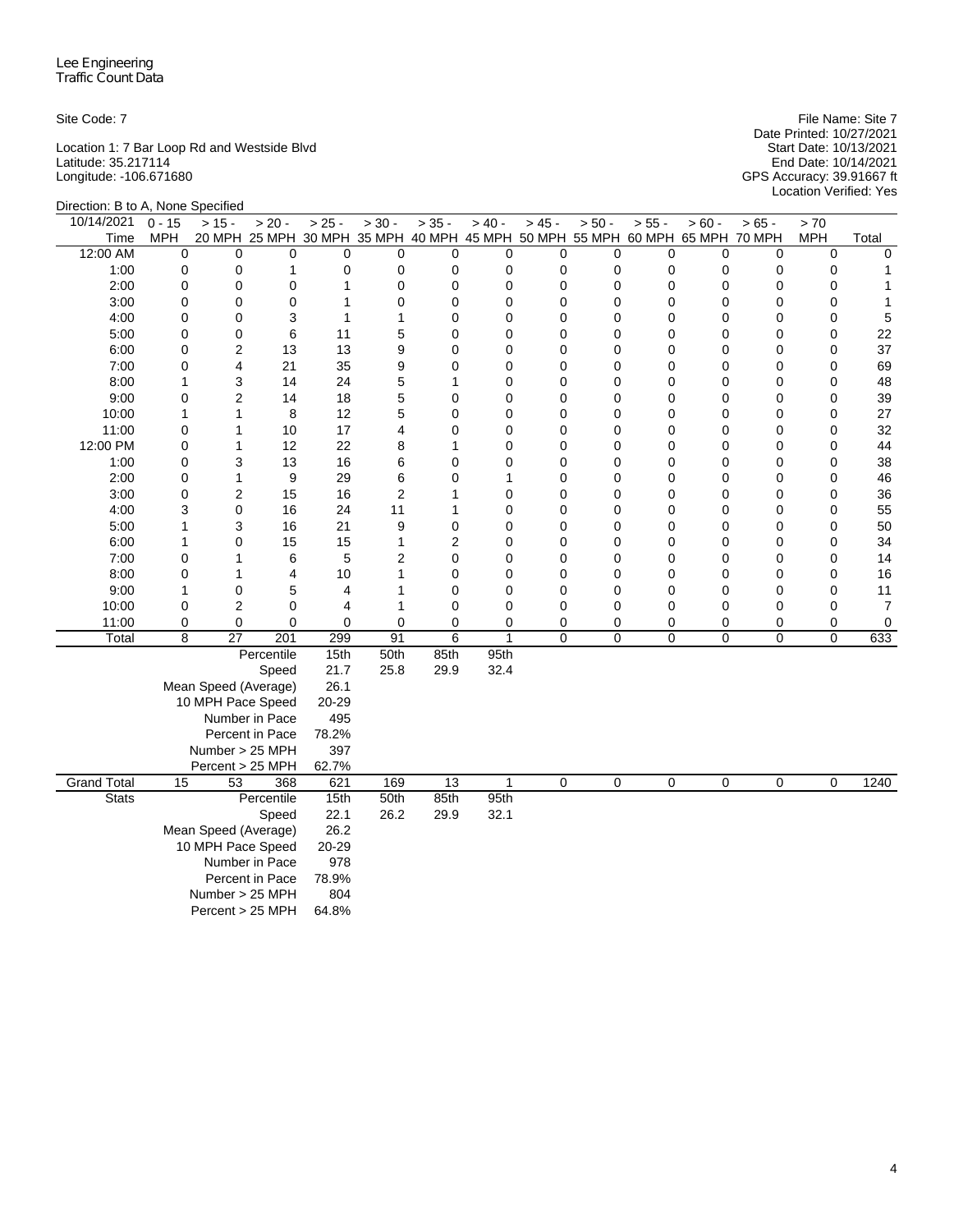Location 1: 7 Bar Loop Rd and Westside Blvd Start Date: 10/13/2021 Latitude: 35.217114 End Date: 10/14/2021 Longitude: -106.671680 GPS Accuracy: 39.91667 ft

Site Code: 7 File Name: Site 7 File Name: Site 7 File Name: Site 7 File Name: Site 7 Date Printed: 10/27/2021<br>Start Date: 10/13/2021 Location Verified: Yes

| Direction: Combined |            |          |          |               |                |          |          |          |                             |          |               |             |            |       |
|---------------------|------------|----------|----------|---------------|----------------|----------|----------|----------|-----------------------------|----------|---------------|-------------|------------|-------|
| 10/13/2021          | $0 - 15$   | $> 15 -$ | $> 20 -$ | $> 25 -$      | $> 30 -$       | $> 35 -$ | $> 40 -$ | $> 45 -$ | $> 50 -$                    | $> 55 -$ | $> 60 -$      | $> 65 -$    | > 70       |       |
| Time                | <b>MPH</b> | 20 MPH   |          | 25 MPH 30 MPH | 35 MPH         | 40 MPH   |          |          | 45 MPH 50 MPH 55 MPH 60 MPH |          | 65 MPH 70 MPH |             | <b>MPH</b> | Total |
| 12:00 AM            | $\Omega$   |          | $\Omega$ | 3             | $\overline{c}$ | $\Omega$ | $\Omega$ | $\Omega$ | O                           | 0        | $\Omega$      | 0           | $\Omega$   | 6     |
| 1:00                | 0          |          | 0        | 2             | $\Omega$       |          |          | 0        |                             |          |               | 0           | $\Omega$   |       |
| 2:00                | 0          |          |          | ∩             |                |          |          | $\Omega$ |                             |          |               | O           |            |       |
| 3:00                |            |          | $\Omega$ |               |                |          |          | $\Omega$ |                             |          |               |             | O          |       |
| 4:00                |            |          |          |               | 3              |          |          |          |                             |          |               |             |            |       |
| 5:00                |            |          | 6        |               | 2              |          |          | O        |                             |          |               |             |            | 15    |
| 6:00                |            |          | 11       | 18            | 5              |          |          | $\Omega$ |                             |          |               | U           | 0          | 36    |
| 7:00                |            | 6        | 17       | 41            | 8              |          |          |          |                             |          |               |             | O          | 75    |
| 8:00                |            |          | 10       | 28            | 12             |          |          | O        |                             |          |               |             |            | 54    |
| 9:00                |            |          | 18       | 24            | 8              |          | Ω        | O        |                             |          |               | n           | O          | 55    |
| 10:00               |            | 3        | 18       | 38            |                |          |          |          |                             |          |               |             |            | 67    |
| 11:00               |            | 3        | 20       | 33            | 5              |          |          | O        |                             |          |               |             |            | 61    |
| 12:00 PM            |            | 5        | 17       | 29            | 6              |          |          | $\Omega$ |                             |          |               | Ω           | 0          | 57    |
| 1:00                |            | 0        | 16       | 38            | 9              |          |          | 0        |                             |          |               |             | 0          | 64    |
| 2:00                |            | 3        | 25       | 45            |                |          |          |          |                             |          |               |             | 0          | 81    |
| 3:00                |            |          | 26       | 43            | 6              |          |          | 0        |                             |          |               | Ω           | 0          | 78    |
| 4:00                |            | 3        | 16       | 61            | 13             |          |          | 0        |                             |          |               | O           | 0          | 95    |
| 5:00                |            | 2        | 21       | 29            | 20             |          |          | O        |                             |          |               |             | 0          | 75    |
| 6:00                |            | 3        | 25       | 40            | 6              |          |          | 0        |                             |          |               | Ω           | 0          | 75    |
| 7:00                |            | 3        | 21       | 28            | 6              |          |          | O        |                             |          |               |             | O          | 58    |
| 8:00                | O          | 3        | 17       | 17            | 6              |          |          | O        |                             |          |               |             | O          | 43    |
| 9:00                |            |          | 3        | 14            | 6              |          |          |          |                             |          |               |             | 0          | 23    |
| 10:00               |            |          | 5        |               |                |          |          |          |                             |          |               | Ω           | O          | 18    |
| 11:00               | 0          | 0        |          | 3             | 3              | 0        | 0        | 0        | 0                           | 0        | 0             | 0           | 0          |       |
| Total               | 10         | 45       | 296      | 548           | 143            | 11       |          | $\Omega$ | 0                           | $\Omega$ | $\mathbf 0$   | $\mathbf 0$ | $\Omega$   | 1054  |

Percentile 15th 50th 85th 95th<br>Speed 22.4 26.3 29.9 31.9

Speed Mean Speed (Average) 26.3 10 MPH Pace Speed 20-29 Number in Pace 834 Percent in Pace 79.1% Number > 25 MPH 703 Percent > 25 MPH 66.7%